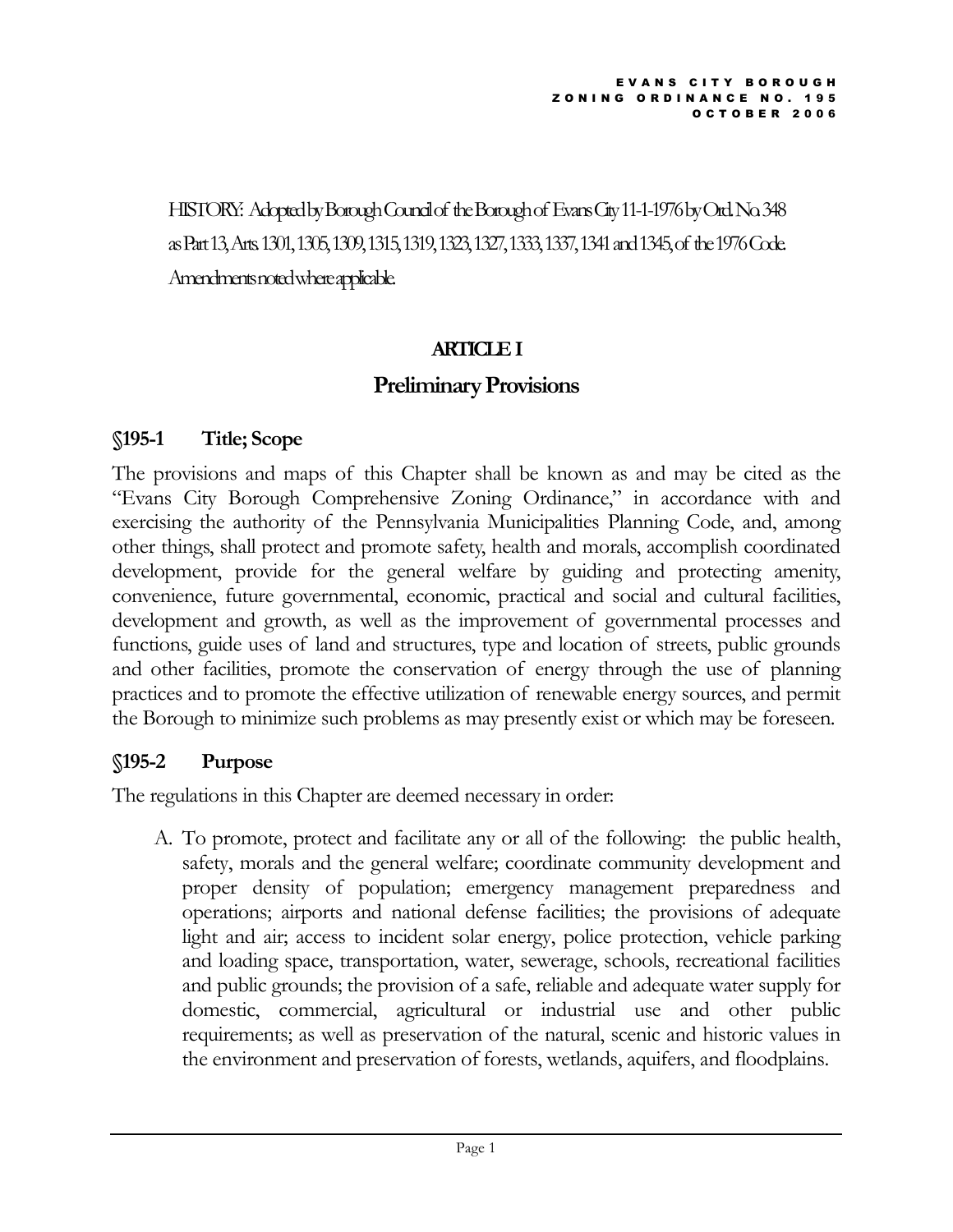- B. To prevent one (1) or more of the following: overcrowding of land, blight, danger and congestion in travel and transportation, loss of health, life or property from fire, flood, panic or other dangers.
- C. To preserve prime agriculture and farmland considering topography, soil type, and classification and present use.
- D. To provide for the use of land within the Borough for residential housing of various dwelling types encompassing all basic forms of housing, including singlefamily and two-family dwellings, and a reasonable range of multifamily dwellings in various arrangements, mobile homes and mobile home parks; provided, however, that no zoning ordinance shall be deemed invalid for the failure to provide for any other specific dwelling type.
- E. To accommodate reasonable overall community growth, including population and employment growth, and opportunities for development of a variety of residential dwelling types and nonresidential uses.

## §195-3 Community Development Objectives

In addition to the general purposes set forth in  $\S$  195-2, the following specific community development objectives relative to land use relationships, population density, criteria to guide the growth and change of housing, business, and industry, public utilities and community facilities, traffic circulation and natural resource protection have been considered in shaping the contents of this Chapter.

- A. The small town, turn-of-the-century scale and appearance of the Borough should be preserved and enhanced within the context of modern-day design and construction techniques.
- B. The existing pattern of land use should be supported and strengthened by encouraging the reuse of vacant or underutilized properties while protecting residential areas from the inroads of business activity.
- C. The main street commercial area should be recognized as a regional business center containing retail and service commercial activity, as well as office uses, and housing in the upper floors, with adequate off-street parking for patrons of local businesses.
- D. As industry declines as a source of jobs, encouragement should be given to the establishment and expansion of service-oriented businesses along Main Street. The keys are to hold existing jobs and to create new job opportunities.
- E. Housing should be available at an affordable price to all Borough residents by permitting a variety of housing types and the reuse of available properties.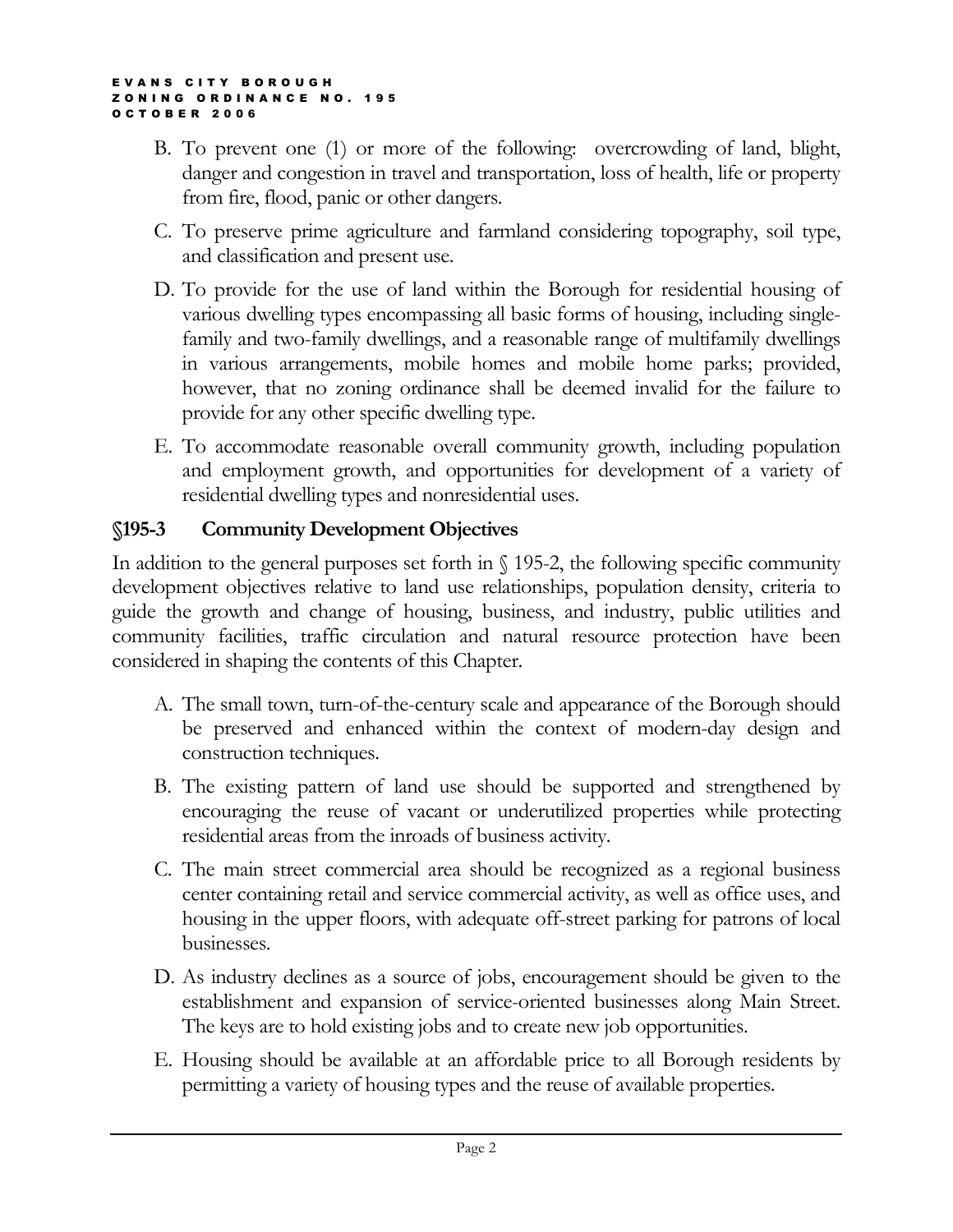- F. The functions of the Borough streets and roadways should be clear. Through traffic should be discouraged on residential streets, existing safety hazards and points of congestion reduced and a pedestrian circulation provided for.
- G. The Borough is divided into zones and districts, which regulate the location, construction, reconstruction, alteration and use of buildings, structures and land to preserve environmentally sensitive land, to protect building and structure values, to provide for a broad tax base, and to secure economy in governmental expenditures and encourage variety and quality in land uses.
- H. Housing opportunities should be consistent with the Borough's population growth and housing demand, present and future.

## §195-4 Higher Standard to Control

The provisions of this Chapter shall be held to be minimum standards and requirements, adopted for the promotion of the public health, safety, morals or general welfare of Borough residents. Wherever the requirements of this Chapter are in conflict with the requirements of any other lawfully adopted rules, regulations, ordinances, or standards, the most restrictive, or that imposing the higher standard, shall govern. In addition, where the established requirement or standard is deemed by Borough Council to be inadequate in specific instances, Council, at its sole discretion, shall hold the applicant to a higher standard.

# §195-5 Bulk and Dimensional Requirements

In recognition of the various topographical conformations and geographic relationships in the Borough and with consideration of the health, safety and general welfare of Borough residents, the bulk and dimensional requirements for the several districts are herewith established and set down in the Schedule of Bulk, Dimensional and General Requirements, located at the end of this Chapter.

# §195-6 Special Yard Requirements

- A. In the case of through lots, minimum front yards shall be provided on all frontages. The exception to this standard is where front yard depths vary. In that situation a yard depth which is the numerical average of yard depths along the same block may be provided.
- B. In the case of corner lots which do not have reversed frontage, a front yard of the minimum required depth shall be provided abutting the street toward which the principal structure is oriented. The side yards are then identified as those yards which are neither front yards or rear yards.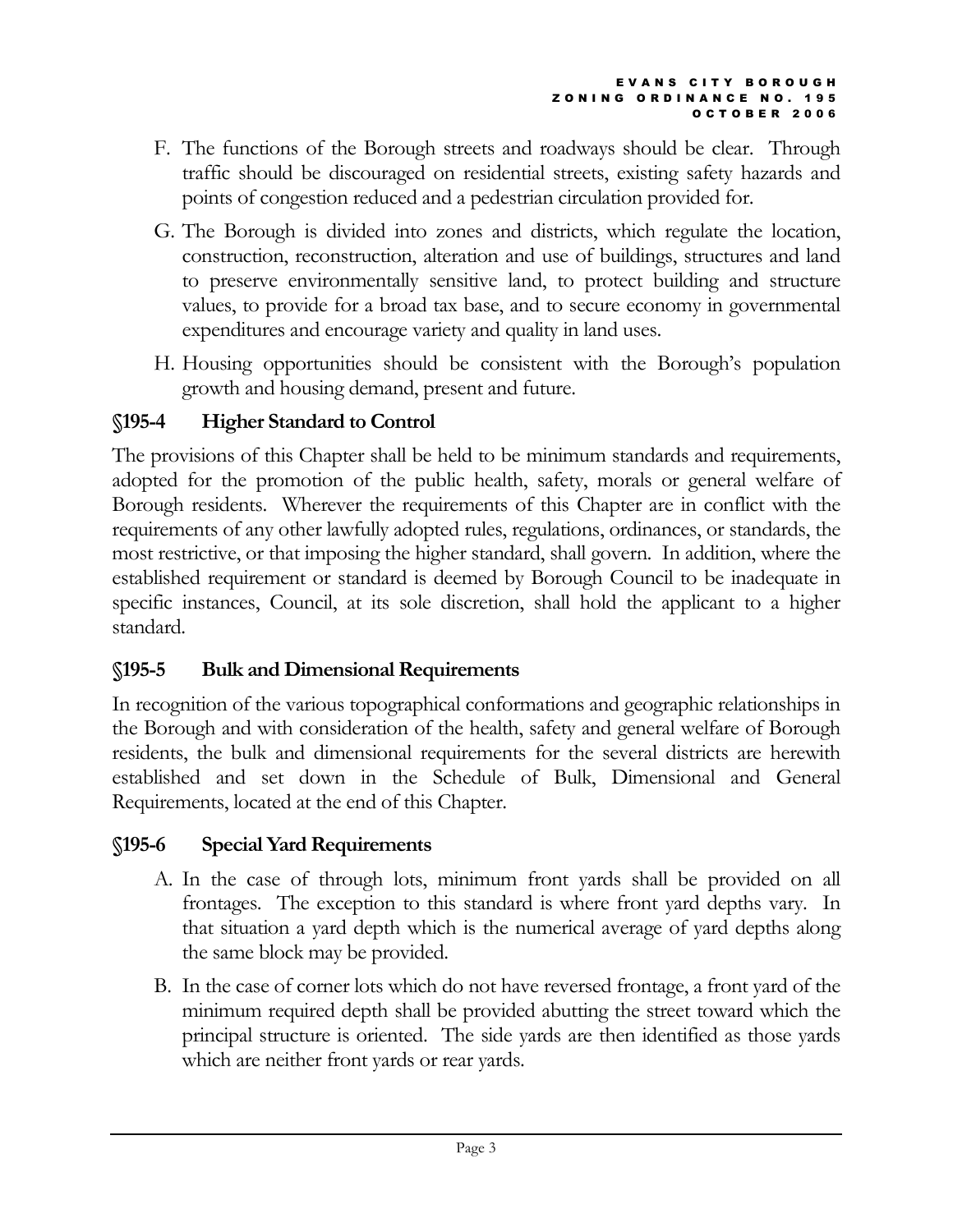- C. In the case of corner lots with two frontages, yards shall be provided having the full depth of front yards required in the district.
- D. Yard Diagrams: The yard diagrams, located at the end of this Chapter, illustrate the location of yards on rectangular lots and nonrectangular lots.

### §195-7 Limitations on Uses

- A. Those permitted uses located in the several zones shall be subject to the following limitations: All sites in a TC District having a common boundary with an R District classified property shall erect and maintain a view-obscuring fence or dense coniferous hedge to a height of not less than six feet (6') along such common boundary for purposes of controlling access.
- B. All sites in an I District having a common boundary with an R District classified property shall have planted and maintained along such common boundary a view-obscuring coniferous greenbelt of shrubs, trees and native vegetation not less than eight feet (8') in width for screening purposes and controlling access.
- C. All permitted uses established after the effective date of this Chapter or enlargements of a use established prior to the effective date of this Chapter shall provide off-street parking and loading areas for each use and enlargement in accordance with the provisions of Article VI.
- D. Where lighted signs and illuminated areas are permitted, such illuminating devices shall be shielded and directed so as not to be visible from any R District classified property.
- E. No accessory building shall be constructed upon a lot until the construction of the principal building has been actually commenced, and no accessory building shall be used for dwelling purposes unless the main building on the lot is also being used for dwelling purposes.
- F. Unattached accessory structures may be built in a rear or side yard within three feet (3') of the rear lot line.

## §195-8 Official Zoning Map

- A. The Borough is hereby divided into zones or districts as shown on the Official Zoning Map which, together with all explanatory matter thereon, is hereby adopted by reference and declared to be a part of this Chapter.
- B. The Official Zoning Map shall be identified by the signature of the Mayor and President of the Council, attested to by the Borough Secretary and Solicitor, and bearing the Seal of the Borough under the following statement: "This certification verifies that the Official Zoning Map referred to in Article I of this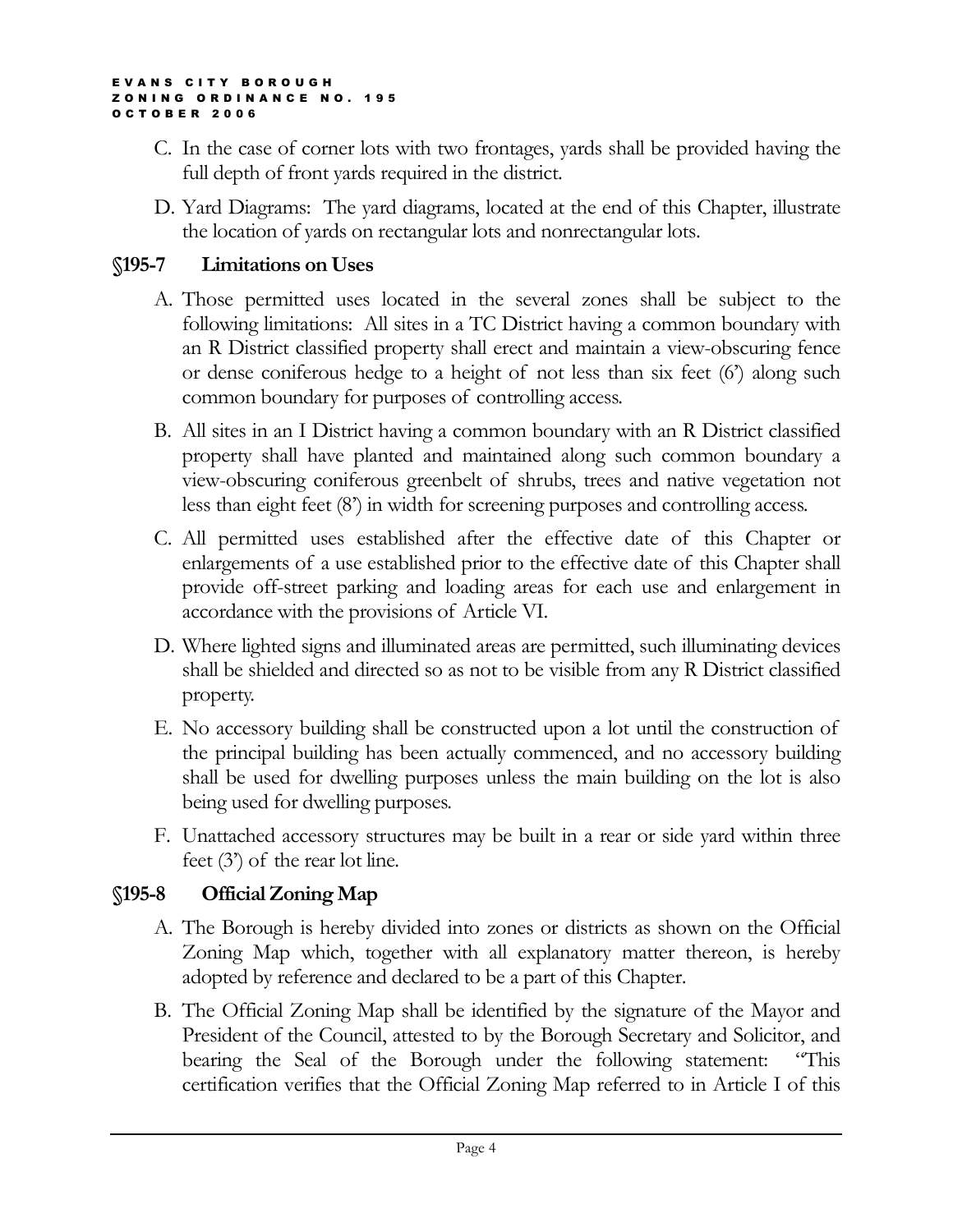Chapter of the Code of the Borough of Evans City, Butler County, Pennsylvania was prepared and adopted June  $1<sup>st</sup>$ , 1970."

C. No changes of any nature shall be made in the Official Zoning Map or matter shown thereon except in conformity with the procedures set forth in this Chapter. Any unauthorized change of whatever kind by any person shall be considered a violation of this Section and punishable as provided under § 195-62.

## ARTICLE II

# **Terminology**

## §195-9 Word Usage

For the purpose of this Chapter, certain terms or words used herein are defined as follows:

- A. The word "person" includes a firm, association, partnership, trust, company or corporation as well as an individual.
- B. The present tense includes the future tense.
- C. The singular number includes the plural, and the plural number includes the singular.
- D. The word "shall" is mandatory, the word "may" is permissive.
- E. The words "used" or "occupied" include the words intended or designed or arranged to be used or occupied.
- F. The word "lot" includes the word "plot" or "parcel."

# §195-10 Definitions

The following definitions shall apply to this Chapter:

 $ACCESSORY - A$  use, a building or structure, part of a building or other structure, which is subordinate to and the use of which is incidental to that of the main building, structure or use on the same lot, including a private garage. If an accessory building is attached to the main building by a common wall or roof, such accessory building shall be considered a part of the main building.

AGRICULTURAL OPERATION - An enterprise that is actively engaged in the commercial production and preparation for market of crops, livestock and livestock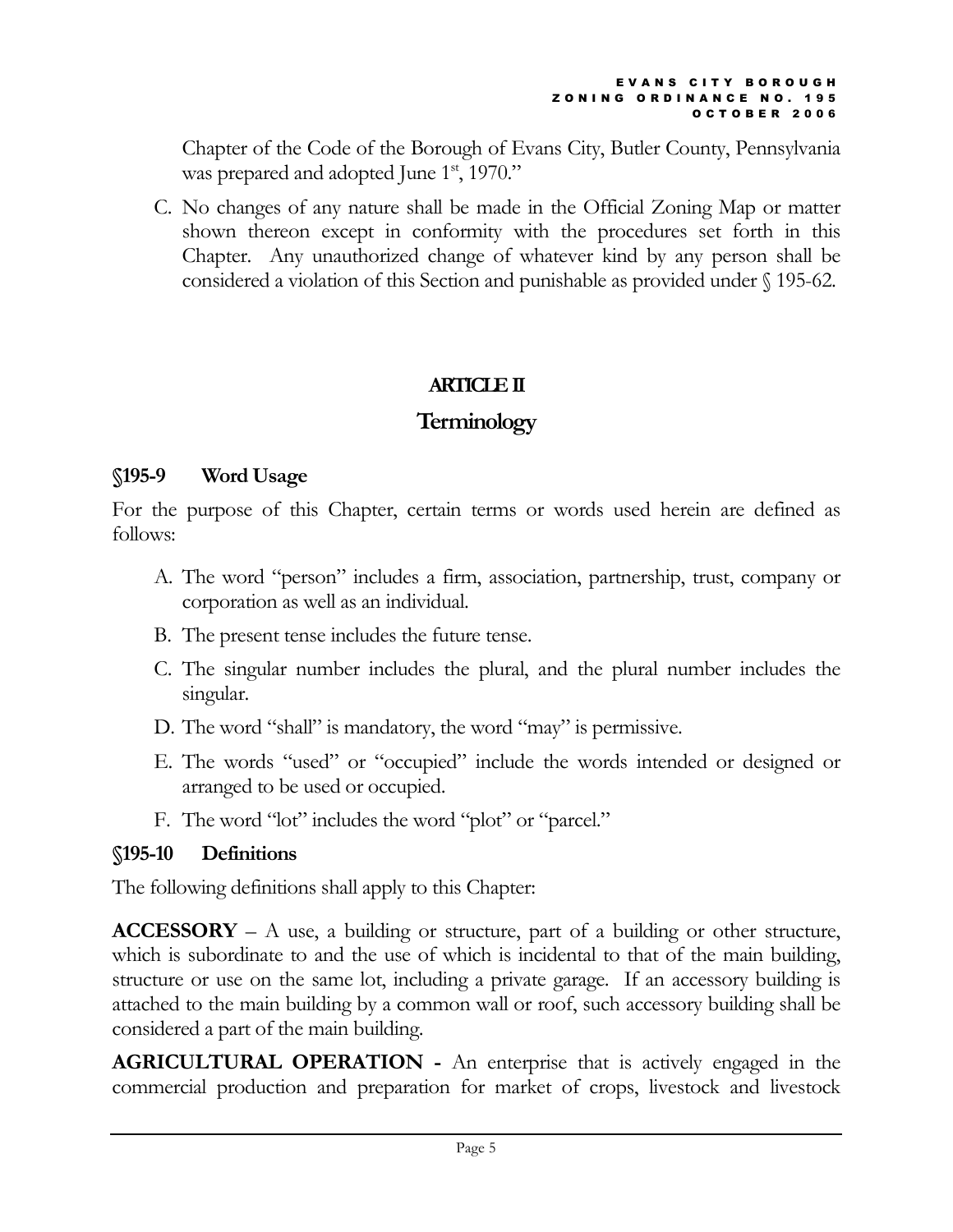products and in the production, harvesting and preparation for market or use of agricultural, agronomic, horticultural, silvicultural and aquacultural crops and commodities. The term includes an enterprise that implements changes in production practices and procedures or types of crops, livestock, livestock products or commodities produced consistent with practices and procedures that are normally engaged by farmers or are consistent with technological development within the agricultural industry.

 $ALLEY - A$  passage or way, open to public travel and dedicated to public use, affording generally a secondary means of vehicular access to abutting lots and not intended for general traffic circulation.

ALTERATIONS – A change or rearrangement of the structure parts of existing facilities or an enlargement by extending the sides or increasing the height or depth or the moving from one location to another. In buildings for business, commercial, industrial or similar uses, the installation or rearrangement or partitions affecting more than one-third  $(1/3)$  of a single floor area shall be considered an "alteration."

**APARTMENT** – A room or a suite of two  $(2)$  or more rooms in a multi-family dwelling or in any other building not a single-family dwelling or a two-family dwelling, occupied or suitable for occupancy as a dwelling unit for one (1) family.

**APARTMENT HOUSE –** A building or a portion of a building, designed for occupancy by three (3) or more families living separately from each other and containing three (3) or more units.

APPLICANT – A landowner or developer who has filed an application for development, including his heirs, successors or assigns, or who has filed an appeal or request with the Borough Council or the Zoning Hearing Board.

APPLICATION FOR DEVELOPMENT - Every application, whether preliminary, tentative or final, required to be filed and approved prior to start of construction or development including but not limited to an application for a building permit, for the approval of a subdivision plat or plan or for the approval of a development plan.

BILLBOARD – Any sign for general advertising purposes, including any display by painting, posting or affixing on any surface a picture, emblem, words, figures, numbers or lettering, with a maximum of one hundred (100) square feet in area and which is either erected on the ground or attached to or supported by a building or structure. Such sign shall be considered a structure and shall meet the standards of Section 195-37.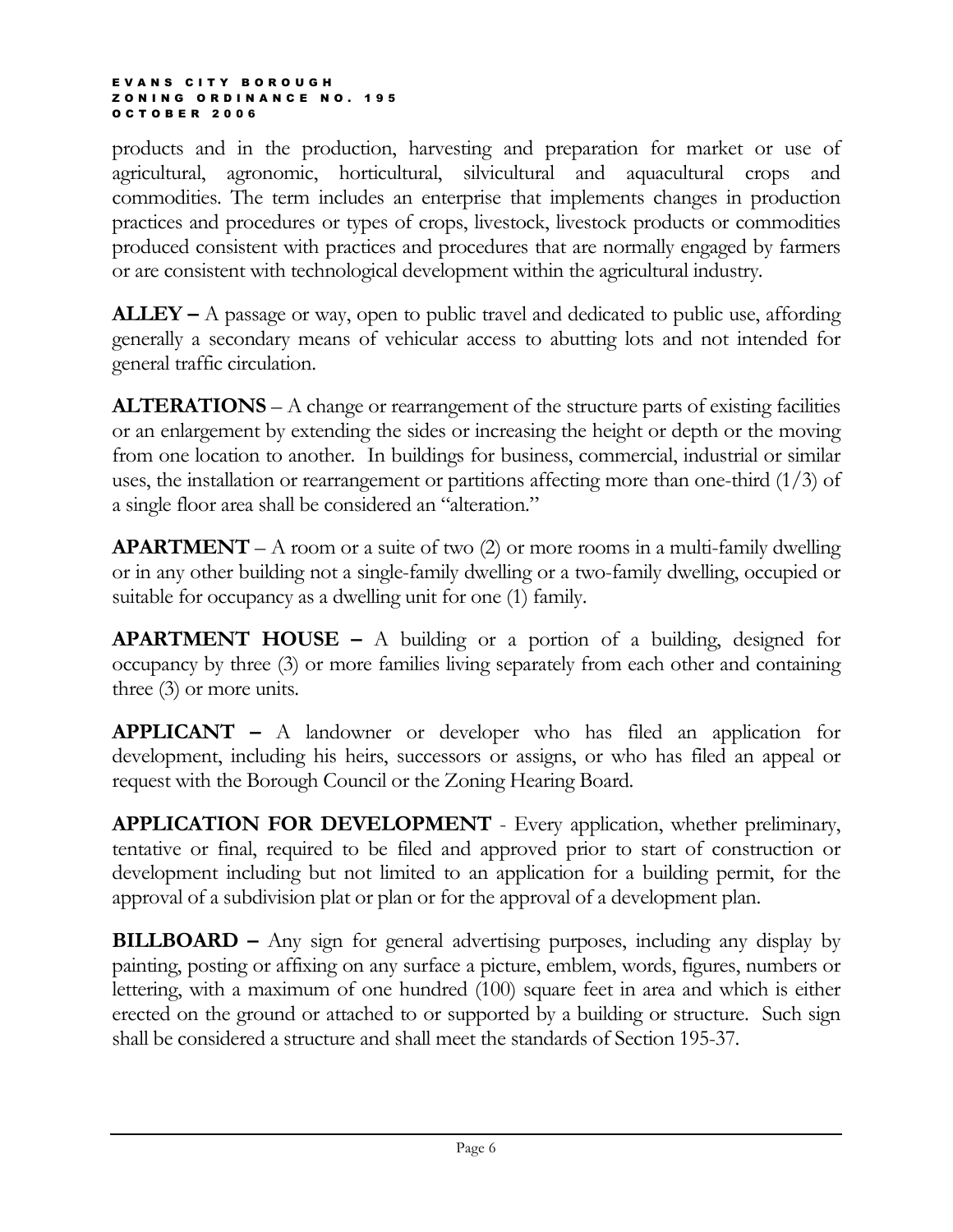BOARD - Any body granted jurisdiction under a land use ordinance or under this act to render final adjudications.

BOARD – The Zoning Hearing Board of the Borough.

BUILDING – Any structure having a roof, supported by columns or walls, intended for the shelter or enclosure of any individual, animal, process, equipment, goods or materials. When a use is required to be within a building or where special authority granted pursuant to this Chapter requires that a use shall be within an entirely enclosed building, then the term "building" means once so designed and constructed that all exterior walls of the structure shall be solid from the ground to the roofline and shall contain no openings except for windows and doors which are designed so that they may be closed.

BUILDING HEIGHT – The vertical distance measured from the average elevation of the finished grade around the building to the highest point of the coping of a flat roof or to the deckline of a mansard roof or to the average height of the highest gable of a pitch or hip roof. Chimneys, spires, towers, rooftop elevator facilities, tanks and similar projections, other than signs, shall not be included in calculating the height.

BUSINESS TRANSITION OVERLAY DISTRICT – An area with adequate infrastructure and access which can support transitional uses such as neighborhood scaled businesses.

CARPORT – An accessory structure to house or protect motor vehicles which is open to the weather for at least forty percent (40%) of the total area of its sides.

CAUSES OF ACTION - In case any building, structure, landscaping or land is, or is proposed to be, erected, constructed, reconstructed, altered, converted, maintained or used in violation of any ordinance enacted under this act or prior enabling laws Borough Council or, with the approval of Borough Council, an officer of the Borough , or any aggrieved owner or tenant of real property who shows that his property or person will be substantially affected by the alleged violation, in addition to other remedies, may institute any appropriate action or proceeding to prevent, restrain, correct or abate such building, structure, landscaping or land, or to prevent, in or about such premises, any act, conduct, business or use constituting a violation. When any such action is instituted by a landowner or tenant, notice of that action shall be served upon the Borough at least thirty (30) days prior to the time the action is begun by serving a copy of the complaint on the Borough. No such action may be maintained until such notice has been given.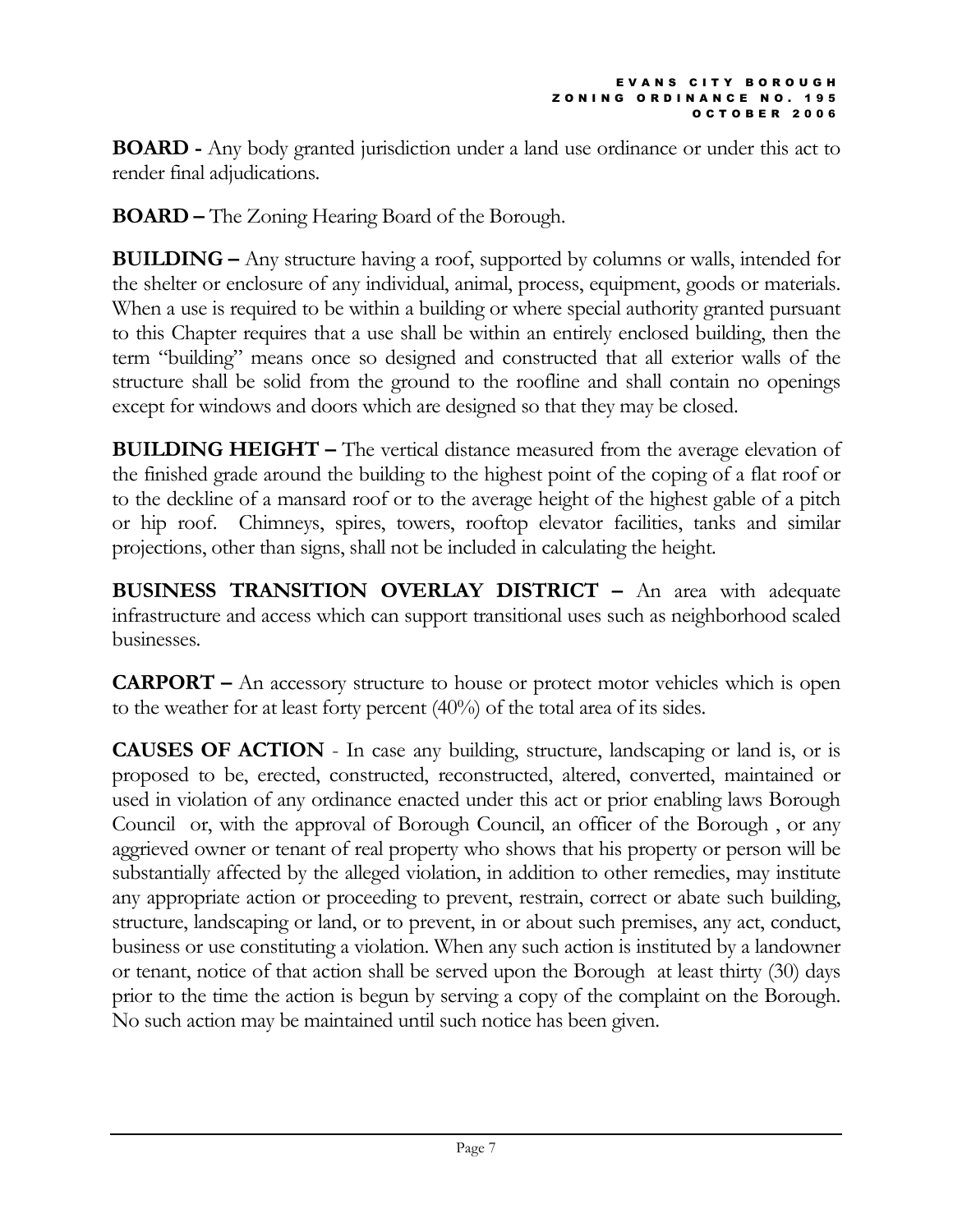CLINIC – A building designed and used for the medical, dental and surgical diagnosis and treatment of patients under the care of doctors and nurses, but patients are not provided with board or room or kept overnight on the premises.

COMMON OPEN SPACE - A parcel or parcels of land or an area of water, or a combination of land and water within a development site and designed and intended for the use or enjoyment of residents of a development, not including streets, off-street parking areas, and areas set aside for public facilities.

COMMUNITY RESIDENTIAL FACILITY – A licensed personal care home, domiciliary care home or community home for persons who are mentally or physically challenged.

CONDITIONAL USE - A use permitted in a particular zoning district pursuant to the provisions in Article VI of the Pennsylvania Municipalities Planning Code, Act 247, as amended.

**CONTRACTOR SUPPLY YARD –** A lot or portion of a lot used commercially to store equipment and materials. Supply yards do not include the wrecking, salvaging, dismantling, or storage of vehicles.

DAY CARE CENTER – Any facility operated for the purpose of providing care, protection and related services to children or adults during part of a 24-hour day.

DECISION - Final adjudication of any board or other body granted jurisdiction under any land use ordinance or this act to do so, either by reason of the grant of exclusive jurisdiction or by reason of appeals from determinations. All decisions shall be appealable to the Court of Common Pleas of Butler County.

**DETERMINATION** - Final action by an officer, body or agency charged with the administration of any land use ordinance or applications thereunder, except the following:

- A. The Borough Council.
- B. The Zoning Hearing Board.
- C. The Planning Commission, only if and to the extent the Planning Commission is charged with final decision on preliminary or final plans under the subdivision and land development ordinance or planned residential development provisions.

Determinations shall be appealable only to the boards designated as having jurisdiction for such appeal.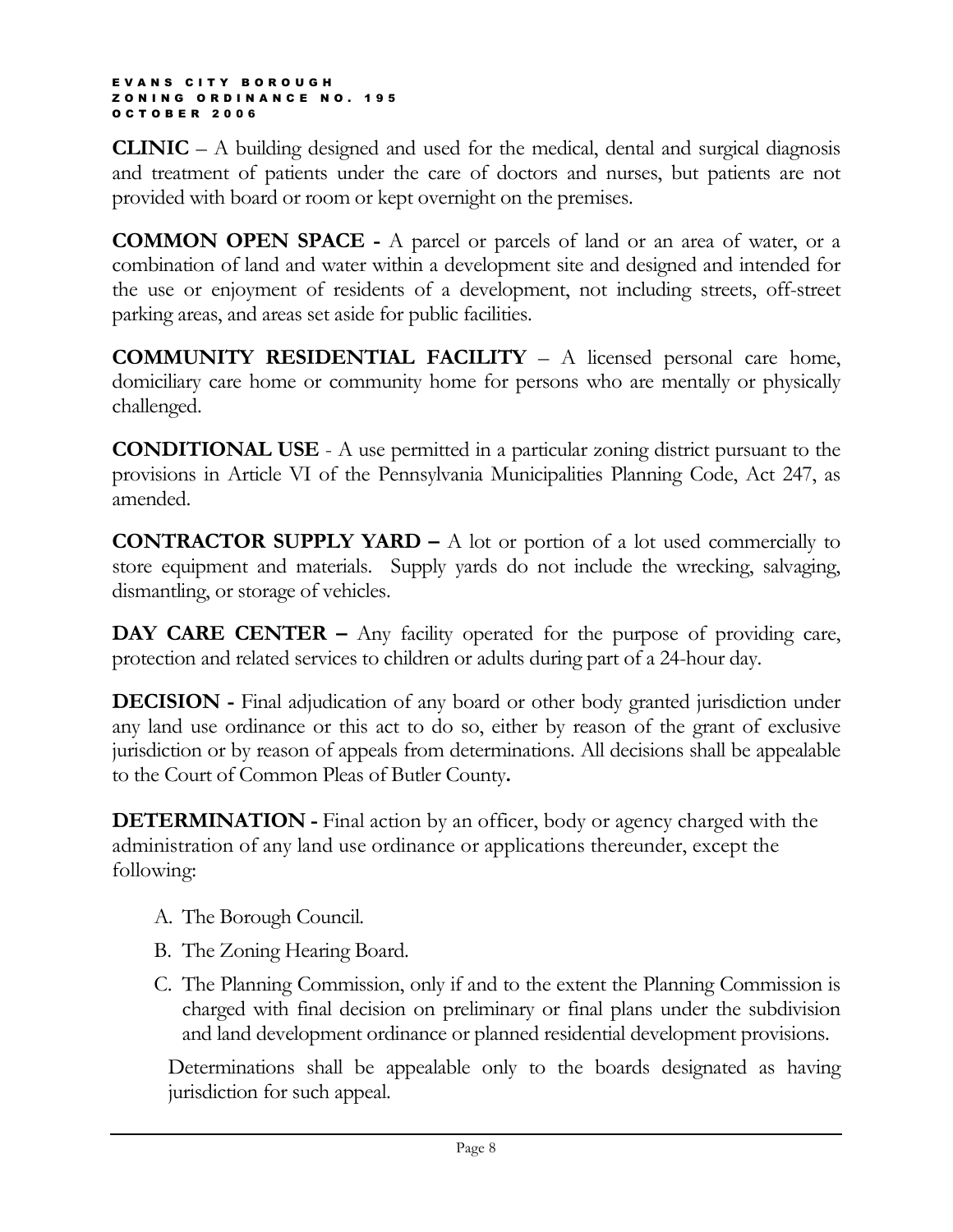DEVELOPER – Any landowner, agent of such landowner or tenant with the permission of such landowner who makes or causes to be made a subdivision of land or a land development.

DISTRICT (Base Zoning District) – An area accurately defined as to boundaries and location on an official zoning map and within which area only certain types of land uses are permitted and within which other types of land uses are excluded, as set forth in this Chapter.

**DWELLING UNIT** – One (1) or more rooms designed for or occupied by one (1) family for living or sleeping purposes and containing kitchen facilities for use solely by one (1) family.

**ENFORCEMENT NOTICE –** A formal notification, in writing, which identifies a violation or conflict with the provisions of this Chapter and which sets a time for compliance.

ESSENTIAL SERVICES – Services provided by public and private utilities and/or public and private agencies, necessary for the operation of the principal use or service of the principal structure. Services include underground, surface or overhead gas, community, electrical, steam, fuel or water transmission or distribution systems, collection, supply or disposal systems, and community systems, including poles, wires, towers, mains, drains, vaults, culverts, laterals, sewers, pipes, catchbasins, water storage tanks, conduits, cables, alarm boxes, call boxes, traffic signals, pumps, lift stations and hydrants. Agency uses may include offices, maintenance facilities, parking areas and other support uses and structures.

**FAMILY** – An individual or two  $(2)$  or more persons related by blood, marriage or adoption or a group of not more than five (5) persons who are not related by blood, marriage or adoption, excluding servants, living together in a dwelling unit.

**FOREST** – An area of land, a minimum of one-fourth  $(1/4)$  of an acre  $(10,890)$ square feet) in size, covered by woody plants and trees at least half of which are a minimum of eight inches  $(8)$ ") in diameter, four and one-half feet  $(4\frac{1}{2})$  above ground level.

FORESTRY - The management of forests and timberlands when practiced in accordance with accepted silvicultural principles, through developing, cultivating, harvesting, transporting and selling trees for commercial purposes, which does not involve any land development.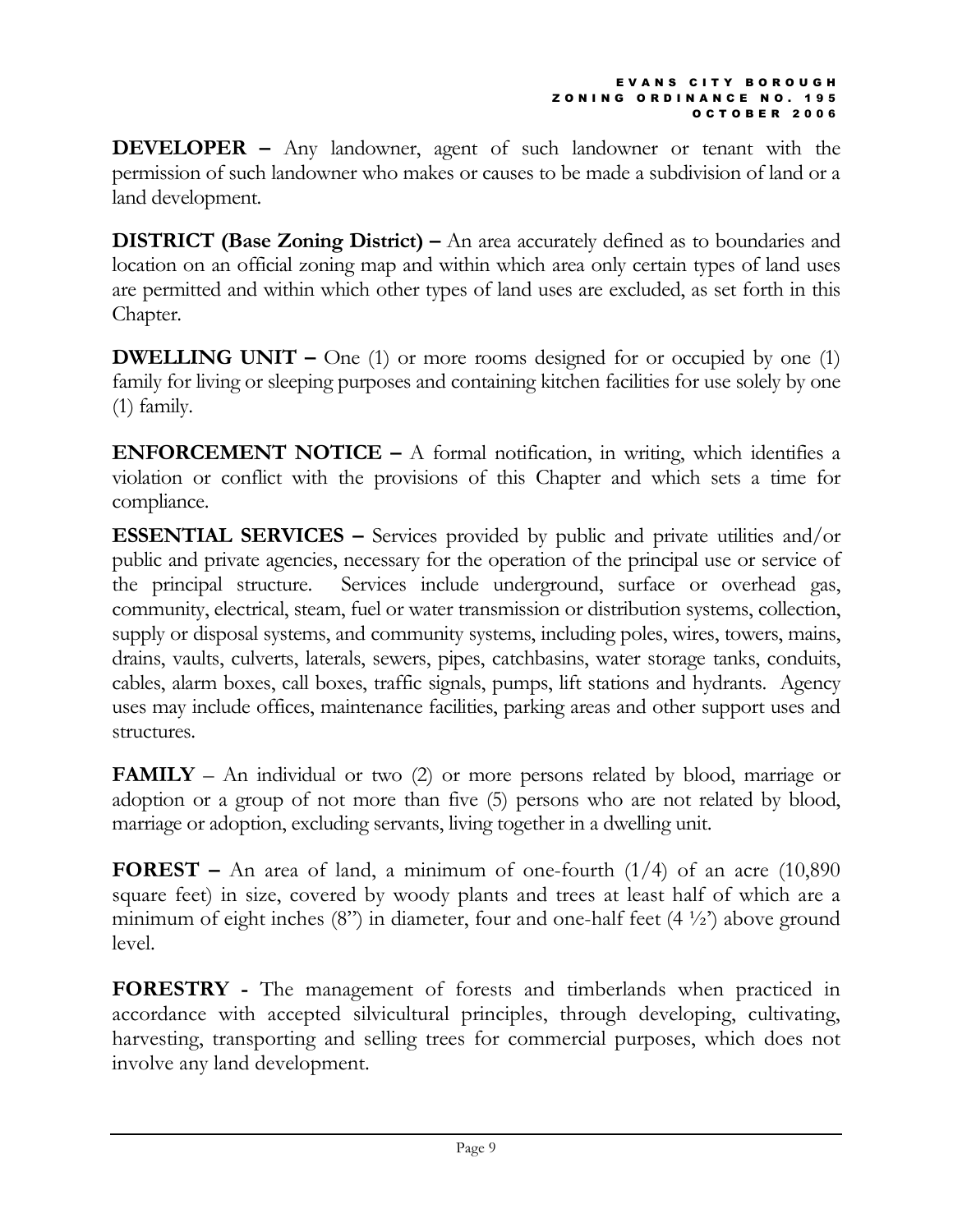**GARAGE, PRIVATE** – An accessory building or an accessory portion of the main building enclosed on not fewer than three (3) sides and designed or used only for the shelter or storage of vehicles owned or operated only by the occupants of the main building or buildings.

GARAGE, PUBLIC – A building other than a private garage used for the care, repair or storage of automobiles or where such vehicles are kept for remuneration, hire or sales, but a "public garage" shall not be used for the storage of dismantled or wrecked motor vehicles, parts or junk.

HOME BASED BUSINESS (No Impact) - A business or commercial activity administered or conducted as an accessory use which is clearly secondary to the use as a residential dwelling and which involves no customer, client or patient traffic, whether vehicular or pedestrian, pickup, delivery or removal functions to or from the premises, in excess of those normally associated with residential use.

**HOSPITAL, ANIMAL** – A building or premises for the medical or surgical treatment of animals or pets including dog, cat and veterinary hospitals, and also provides for the boarding of hospitalized animals.

IMPERVIOUS SURFACE – Those surfaces which do not readily absorb stormwater. All buildings, structures, parking areas, driveways, roads, sidewalks, areas covered by concrete, asphalt and compacted stone shall be considered impervious surfaces within this definition.

INSTITUTIONAL/CIVIC USE – A nonprofit, religious or public use, including, but not limited to a church, library, museum, public or private school, hospital, government owned or operated building, structure or land used for public purpose.

**LAND DEVELOPMENT** - any of the following activities:

- A. The improvement of one lot or two or more contiguous lots, tracts or parcels of land for any purpose involving:
	- (1) a group of two or more residential or nonresidential buildings, whether proposed initially or cumulatively, or a single nonresidential building on a lot or lots regardless of the number of occupants or tenure; or
	- (2) the division or allocation of land or space, whether initially or cumulatively, between or among two or more existing or prospective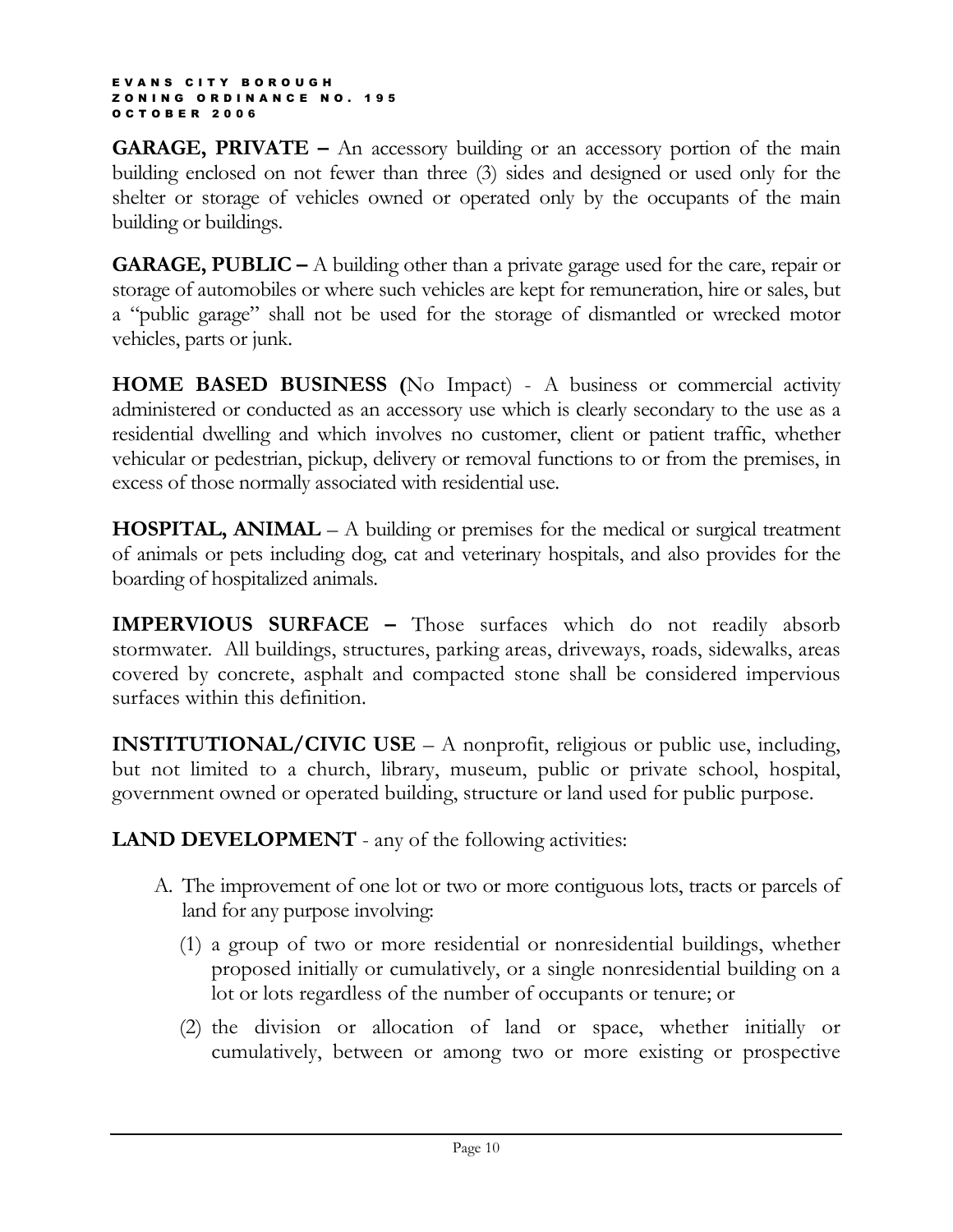occupants by means of, or for the purpose of streets, common areas, leaseholds, condominiums, building groups or other features.

- B. A subdivision of land.
- C. Development in accordance with  $\S$  503(1.1) of the Pennsylvania Municipalities Planning Code, Act 247, as amended.

LANDOWNER – The legal or beneficial owner or owners of land including the holder of an option or contract to purchase (whether or not such option or contract is subject to any condition), a lessee if he is authorized under the lease to exercise the rights of the landowner, or other person having a proprietary interest in land.

LIGHT INDUSTRY – Industrial uses which meet established local performance standards through the utilization of current technology and which generate lower volumes of traffic in relation to production, including, but not limited to research laboratories, printing and binding plants, packaging, small appliance manufacture, and data processing.

LIGHT MANUFACTURING – Establishments engaged in the mechanical or chemical transformation of materials or substances into new products, including the assembling of component parts, the creation of products, and the blending of materials such as plastics or resins.

LONG TERM NURSING FACILITY – An institution licensed to provide nursing home services to residents. The facility may be for-profit, non-profit, hospital based or operated by the County, but does not include personal care homes, domiciliary care homes, boarding homes or community care that does not operate under a long term nursing facility license.

LOT - A designated parcel, tract or area of land established by a plat or otherwise as permitted by law and to be used, developed or built upon as a unit.

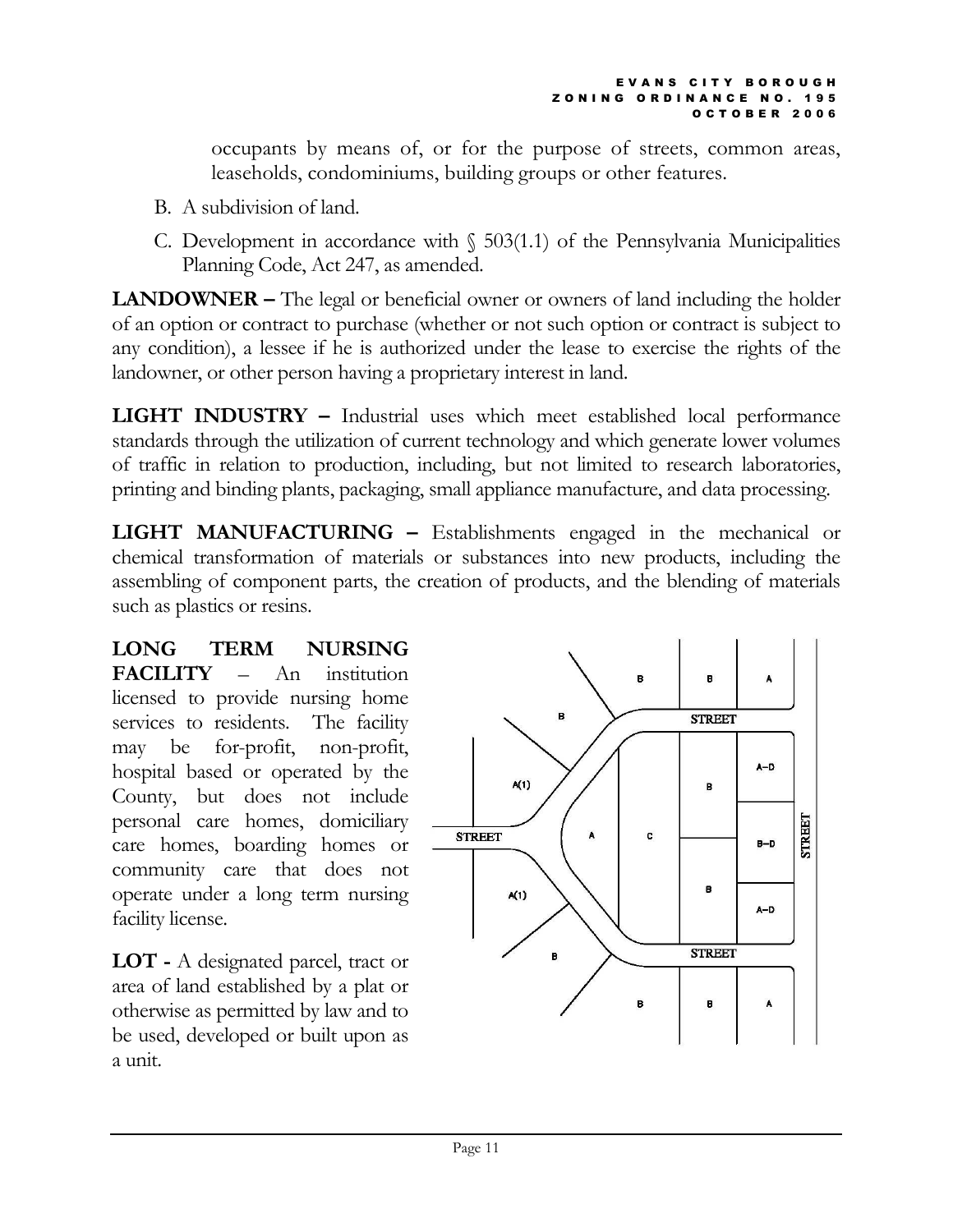LOT TYPES – The preceeding diagram illustrates terminology used in this Chapter with reference to corner lots, interior lots, reversed frontage lots and through lots:

- A. Corner Lot A lot located at the intersection of two (2) or more streets. A lot abutting on a curved street or streets shall be considered a "corner lot" if straight lines drawn from the foremost points of the side lot lines to the foremost point of the lot meet an interior angle of less than one hundred thirty-five degrees (135 $^{\circ}$ ). See lots marked "A(1)" in the diagram.
- B. **Interior Lot** A lot other than a corner lot with only one (1) frontage on a street other than an alley.
- C. **Through Lot** A lot other than a corner lot with frontage on more than one  $(1)$ street other than an alley. Through lots with frontage on two (2) streets may be referred to as "double frontage lots."
- D. Reversed Frontage Lot A lot in which the frontage is at right angles or approximately right angles to the general pattern in the area involved. A "reversed frontage lot" may also be a corner lot or an interior lot. (See A-D and B-D in diagram).

MEDIATION - A voluntary negotiating process in which parties in a dispute mutually select a neutral mediator to assist them in jointly exploring and settling their differences, culminating in a written agreement which the parties themselves create and consider acceptable.

MOBILE HOME - A transportable, single family dwelling intended for permanent occupancy, contained in one unit, or in two or more units designed to be joined into one integral unit capable of again being separated for repeated towing, which arrives at a site complete and ready for occupancy except for minor and incidental unpacking and assembly operations, and constructed so that it may be used without a permanent foundation.

MOBILEHOME LOT - A parcel of land in a mobilehome park, improved with the necessary utility connections and other appurtenances necessary for the erections thereon of a single mobilehome.

**MOBILE HOME PARK** - A parcel or contiguous parcels of land which has been so designated and improved that it contains two or more mobilehome lots for the placement thereon of mobilehomes. Standards for the development of a mobile home park are included in the Butler County Subdivision and Land Development Ordinance which is by reference the Borough's Subdivision and Land Development Ordinance.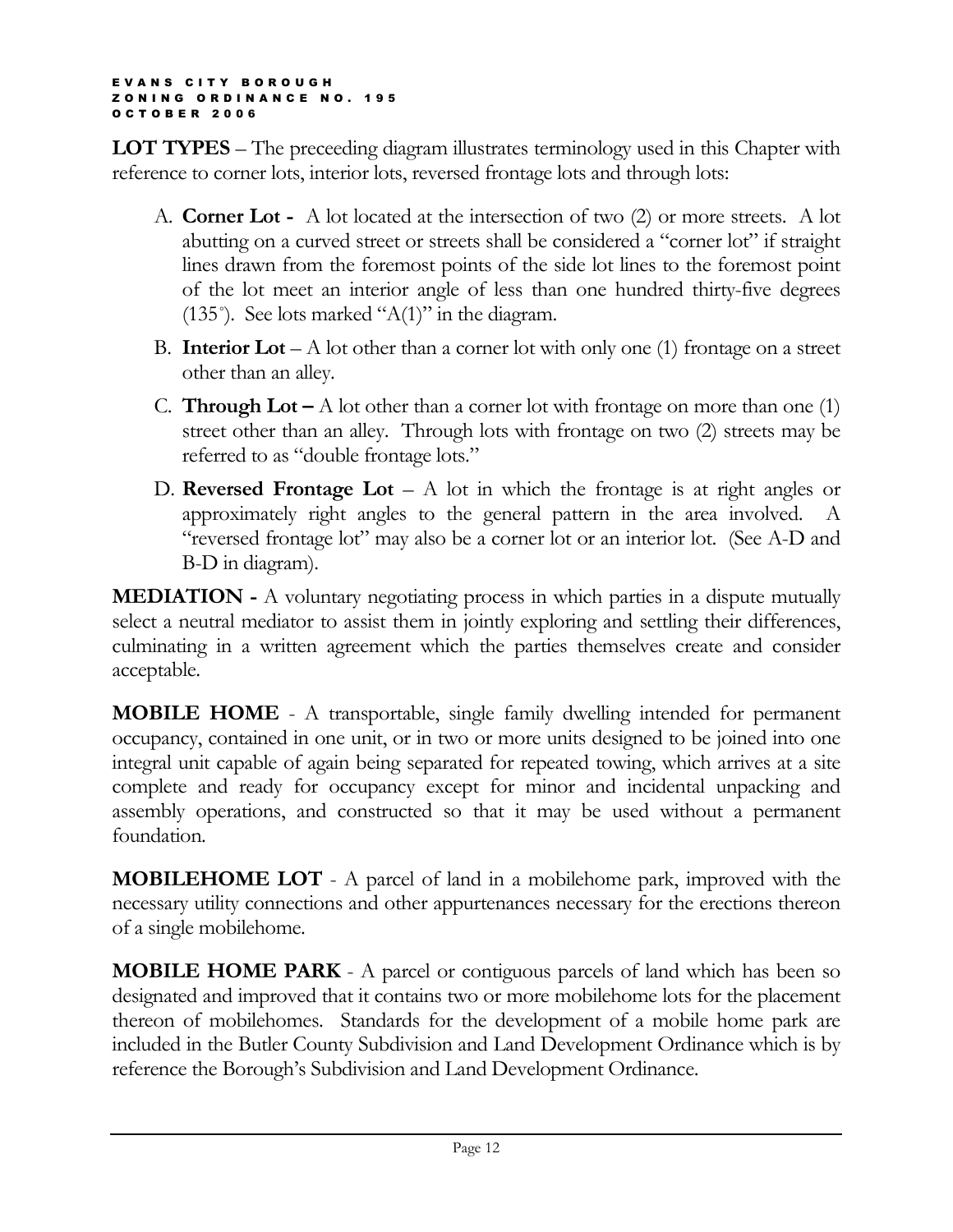$MOTEL - A$  group of attached or detached buildings containing individual sleeping units where a majority of such units open individually and directly to the outside and where a garage is attached to or a parking space is conveniently located to each unit, all for the temporary use by automobile tourists or transients, and "motel" includes tourist courts, motor courts, automobile courts, automobile camps and motor lodges.

**MULTI-FAMILY DWELLING –** A building designed exclusively for occupancy by two (2) or more families living independently of each other and containing two (2) or more dwelling units.

MUNICIPAL ENGINEER – A professional engineer licensed to practice in the Commonwealth of Pennsylvania, duly appointed as the Borough Engineer by the Borough Council.

**NONCONFORMING LOT** – A lot the area or dimension of which was lawful prior to the adoption or amendment of this Chapter but which fails to conform to the requirements of the zoning district in which it is located because of such adoption or amendment.

NONCONFORMING STRUCTURE - A structure or part of a structure manifestly not designed to comply with the applicable use provisions of this Chapter or amendment heretofore or hereafter enacted, where such structure lawfully existed prior to the enactment of this Chapter or amendment or prior to the application of this Chapter or amendment to its location by reason of annexation. Such "nonconforming structures" include, but are not limited to, "nonconforming signs."

**NONCONFORMING USE –** A use, whether of land or of a structure, which does not comply with the applicable use provisions in this Chapter or amendment heretofore or hereafter enacted, where such use was lawfully in existence prior to the enactment of this Chapter or amendment heretofore or hereafter enacted, where such use was lawfully in existence prior to the enactment of this Chapter or amendment or prior to the application of this Chapter or amendment to its location by reason of annexation.

ONE-FAMILY DWELLING – A detached building designed exclusively for occupancy by one (1) family and containing one (1) dwelling unit.

OUTDOOR ADVERTISING DISPLAY – Any card, cloth, paper, metal or painted sign, or wooden, plaster, stone or other sign of any kind or character whatsoever placed for outdoor advertising purposes on the ground or on any tree, wall, bush, rock, post, fence, building, structure or thing whatsoever. The term "placed," as used in the definition of "outdoor advertising sign" and in "outdoor advertising structure," includes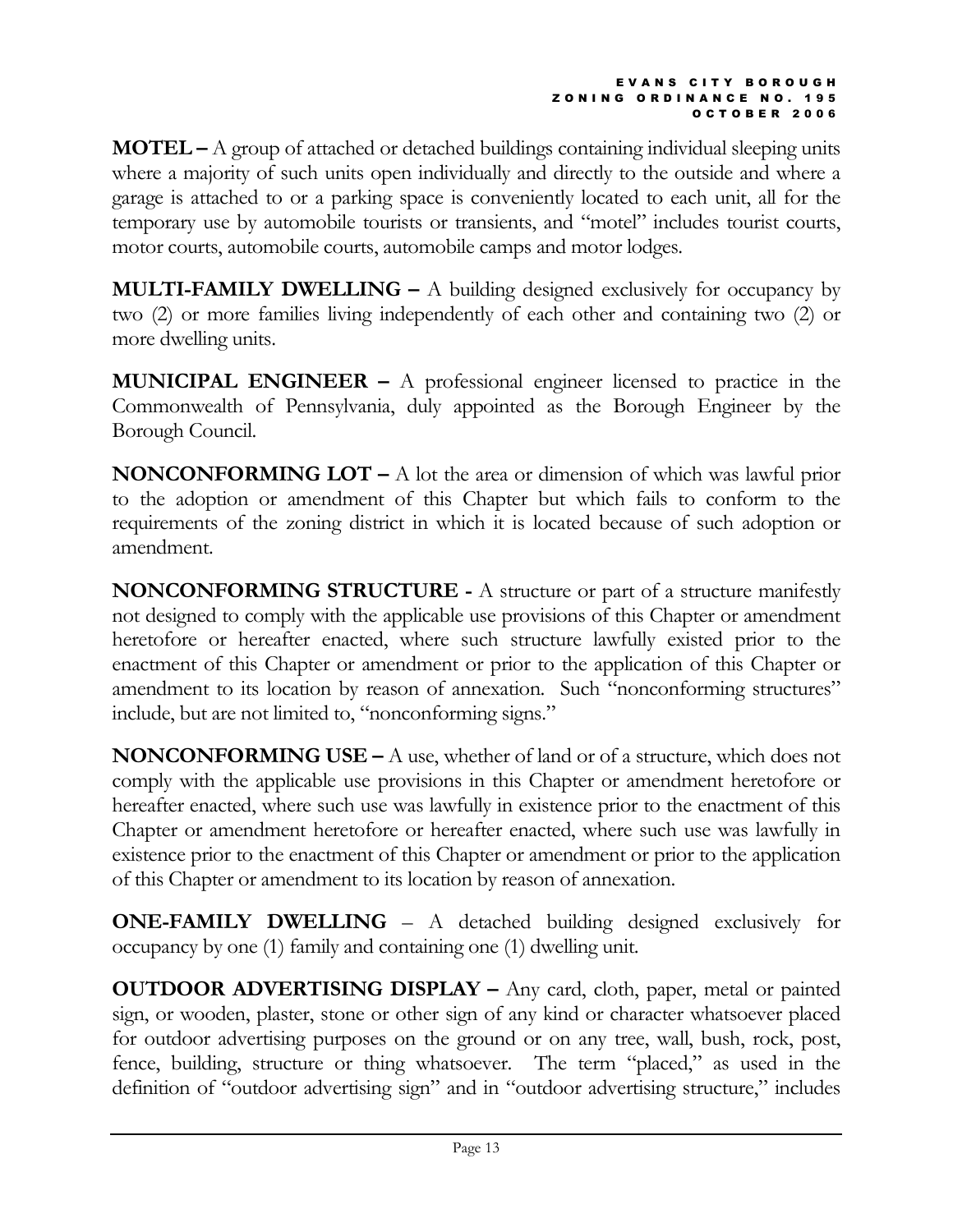erecting, constructing, posting, painting, printing, tacking, nailing, gluing, sticking, carving or otherwise fastening or fixing or making visible in any manner whatsoever.

**OVERLAY ZONING DISTRICT –** A zoning district that encompasses one or more underlying or base zoning districts and that includes additional or different requirements than those required in the underlying base zoning district.

**PERSONAL CARE HOME –** A licensed facility that provides meals, shelter and personal assistance or supervision for more than three (3) children or adults who do not require nursing home care. Personal care homes will accept immobile children or adults who can be safely evacuated in an emergency.

PLANNING COMMISSION – The Planning Commission of the Borough.

**PRINCIPAL USE –** The primary or predominant use to which the property is or may be devoted and to which all other uses on the premises are accessory.

PUBLIC HEARING - A formal meeting held pursuant to public notice by the Borough Council, the Planning Commission or the Zoning Hearing Board, which is intended to inform the public and to obtain public comment prior to taking action in accordance with this Chapter.

PUBLIC MEETING – A forum held pursuant to notice under 65 Pa. C.S. CH. 7 (Relating to open meetings).

PUBLIC NOTICE - Notice published once each week for two (2) successive weeks in a newspaper of general circulation in the Evans City Borough. Such notice shall state the time and place of the hearing and the particular nature of the matter to be considered at the hearing. The first publication shall not be more than thirty (30) days and the second publication shall not be less than seven (7) days from the date of the hearing.

PUBLIC UTILITY – A private business organization performing some public service and subject to special governmental regulations or a public agency performing similar public services, the services by either of which are paid for directly by the recipient thereof. Such services shall include but are not limited to water supply, electric power, gas and transportation for persons and freight.

REPORT - Any letter, review, memorandum, compilation or similar writing made by any body, board, officer or consultant other than a solicitor to any other body, board, officer or consultant for the purpose of assisting the recipient of such report in the rendering of any decision or determination. All reports shall be deemed recommendatory and advisory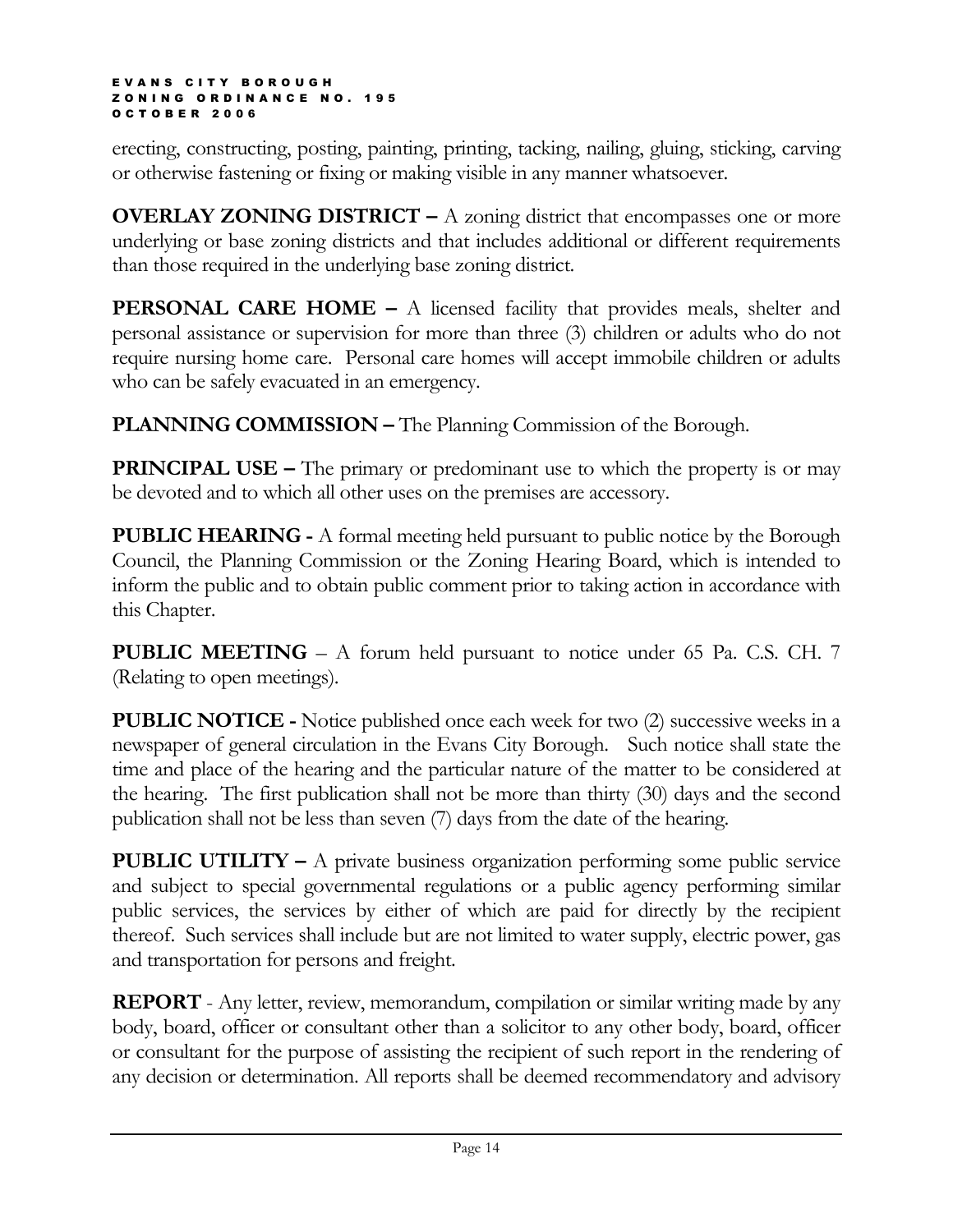only and shall not be binding upon the recipient, board, officer, body or agency, nor shall any appeal lie therefrom. Any report used, received or considered by the body, board, officer or agency rendering a determination or decision shall be made available for inspection to the applicant and all other parties to any proceeding upon request, and copies thereof shall be provided at cost of reproduction.

**RETAIL, GENERAL** – A commercial enterprise that provides goods and/or services directly to the consumer, where such goods are available for immediate purchase and removal from the premises by the purchaser.

RETAIL, SPECIALTY – Retail operations that specialize in one type or line of merchandise and which may be included in a development linked together by an architectural, historic or geographic theme.

RETIREMENT HOME or VILLAGE – A place of residence for several families or individuals in apartment-like quarters, rented or condominium, which may feature services to retired persons such as limited nursing facilities, minimum maintenance living accommodations and recreation programs and facilities.

SCHOOL, PUBLIC OR PRIVATE – An institution of learning which offers instruction in the several branches of learning required by the Commonwealth of Pennsylvania. (Institutional/Civic Use)

SELF-STORAGE FACILITY – A building or group of buildings divided into separate units or areas used to temporarily store personal and household goods and property for individuals, or organizations.

**SERVICES:** Establishments primarily engaged in providing assistance as opposed to products, to individuals, business, industry, government, and other enterprises including hotels and other lodging places; personal, business, repair, and amusement services; health, legal, engineering and other professional services; educational services; membership organizations; and other miscellaneous services.

A. AMUSEMENT AND RECREATION SERVICES: Establishments engaged in providing entertainment for a fee and including, but not limited to, such activities as dance halls; studios; theatrical productions; bands, orchestras, and other musical entertainment; bowling alleys and billiard and pool establishments; commercial arenas, rings, rinks, and racetracks; public golf courses; coin operated devices; membership sports and health clubs; swimming pools, riding academies; carnival operations; and horseshows.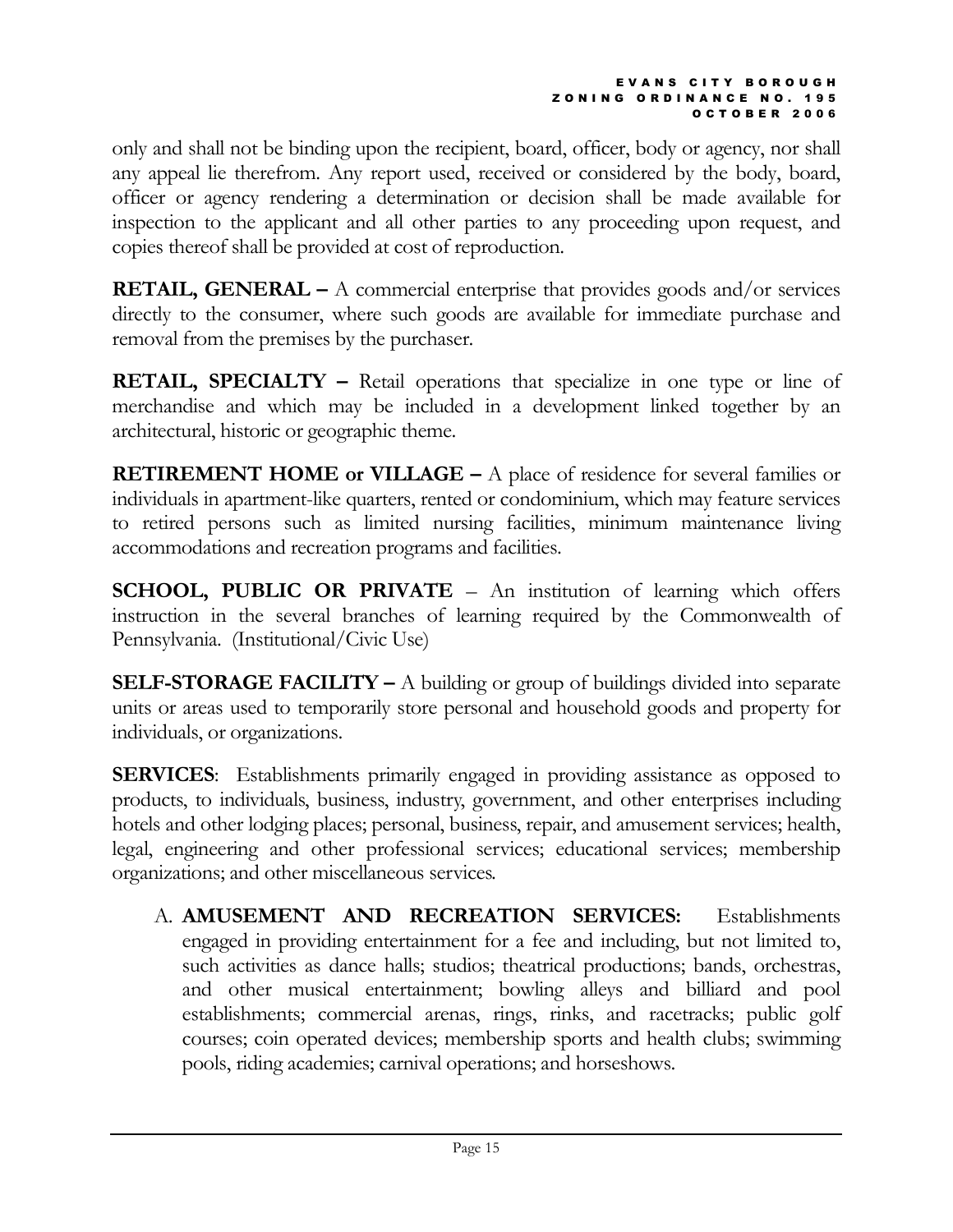- B. BUSINESS SERVICES: Establishments primarily engaged in rendering services to business establishments on a fee or contract basis, such as advertising and mailing; building maintenance; employment services; management and consulting services; protective services; equipment rental and leasing; commercial research; development and testing; photo finishing; and personal (business) supply services.
- C. HEALTH SERVICES: Health care facilities as well as establishments providing support to the medical profession and patients, such as medical and dental laboratories, blood banks, oxygen, and miscellaneous types of medical supplies and services.
- D. PERSONAL SERVICES: Establishments primarily engaged in providing services involving the care of a person or his or her personal goods or apparel, (including, but not limited to beauty and barbershops, dry cleaning and pressing, shoe repair, health clubs, clothing rental and domestic services.)
- E. PROFESSIONAL SERVICES: Offices of members of recognized professions maintained for the conduct of that profession.
- F. RETAIL SERVICES: Establishments providing services or entertainment as opposed to products, to the general public for personal or household use, including eating and drinking places, hotels and motels, finance, real estate and insurance, personal service, motion pictures, amusement and recreation services, health, educational and social services, museums and galleries.
- G. SOCIAL SERVICES: Establishments providing assistance and aid to those persons requiring counseling for psychological problems, employment, learning disabilities and physical disabilities, and residential care such as child day care and nurseries.
- H. TRANSPORTATION SERVICES: Establishments furnishing services incidental to transportation, such as forwarding and packing services and the arranging of passenger or freight transportation.

SERVICE OVERLAY ZONING DISTRICT - An area with adequate infrastructure and access which can support service uses in close proximity to established residential neighborhoods.

### SERVICE STATION, AUTOMOBILE – An occupancy which provides for:

A. The servicing of motor vehicles and operation incidental thereto limited to the retail sale of petroleum products and automotive accessories, automobile washing by hand, waxing and polishing of automobiles, tire changing and repairing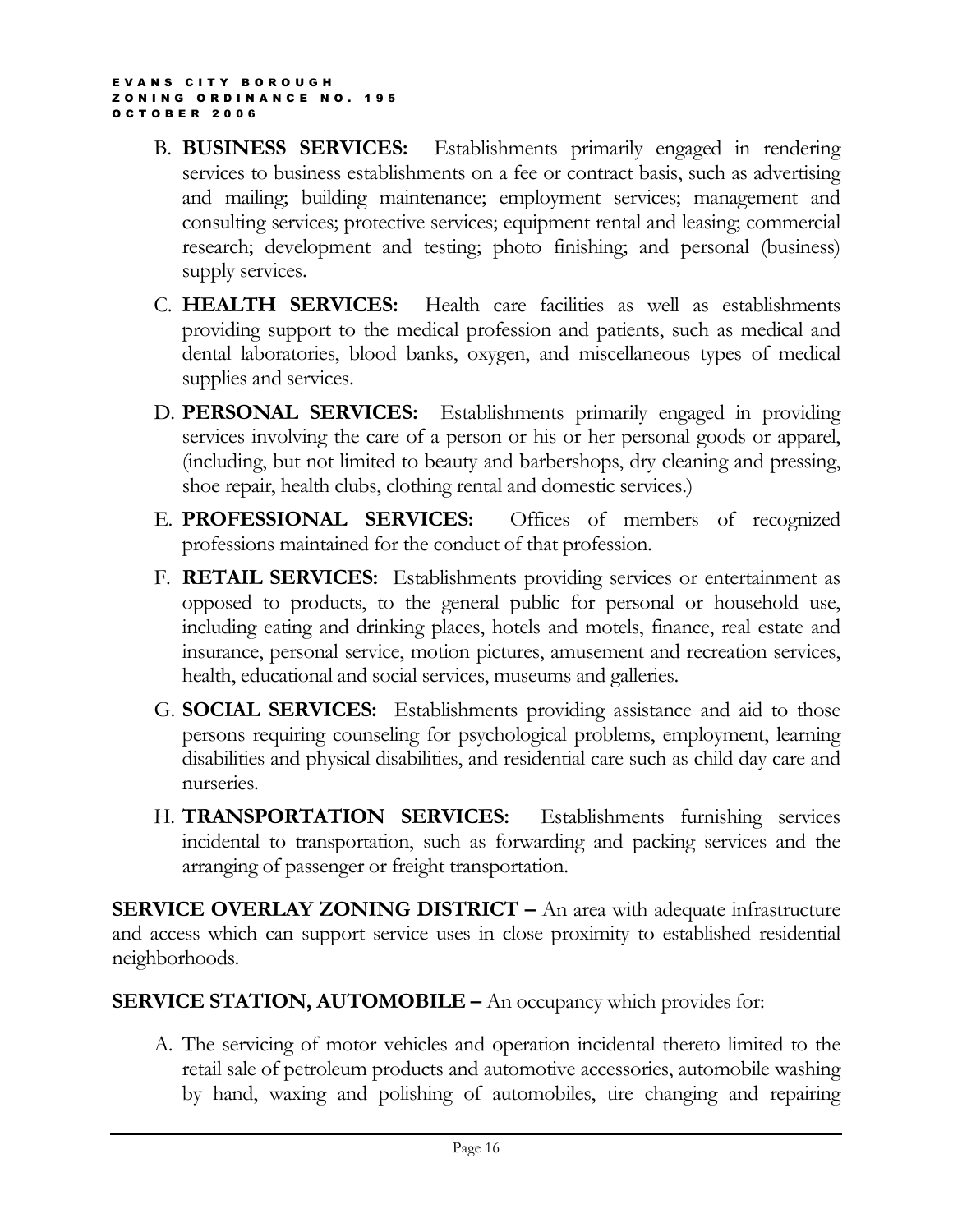(excluding recapping), battery service, charging and replacement, excluding repair and rebuilding, radiator cleaning and flushing, excluding steam cleaning and repair, installation of accessories and state inspection.

B. The following operations if conducted within a building: lubrication of motor vehicles, brake servicing limited to servicing and replacement of brake cylinders, lines and brake shoes, wheel balancing, the test, adjustment and replacement or servicing of carburetors, coils, condensers, distributor caps, fan belts, filters, generators, points, rotors, spark plugs, voltage regulators, water and fuel pumps, water hoses and wiring.

SIGN – Any device for visual communication that is used for the purpose of bringing the subject thereof to the attention of the public, provided, however, that the following shall not be included in the application of the regulations herein:

- A. Signs not exceeding two (2) square feet in area and bearing only property numbers, post box numbers, names of occupants of premises or other identification of premises not having commercial connotations.
- B. Flags and insignias of any government except when displayed in connection with commercial promotion.
- C. Legal notices, identification, information or directional signs erected or required by governmental bodies.
- D. Integral decorative or architectural features of buildings, except letters, trademarks, moving parts or moving lights.
- E. Signs directing and guiding traffic and parking on private property, but bearing no advertising matter.
- F. Banners, streamers or emblems over or across any street, alley, or part thereof.

SPECIAL EXCEPTION - A use permitted in a particular zoning district pursuant to the provisions of Articles VI and IX of the Pennsylvania Municipalities Planning Code, Act 247, as amended.

STREET – Includes street, avenue, boulevard, road, highway, freeway, parkway, lane, alley, viaduct and any other ways used or intended to be used by vehicular traffic or pedestrians whether public or private. Streets in the Borough function as follows:

A. Arterial – Streets with signals at important intersections and stop signs on side streets that collect and distribute traffic from collector streets.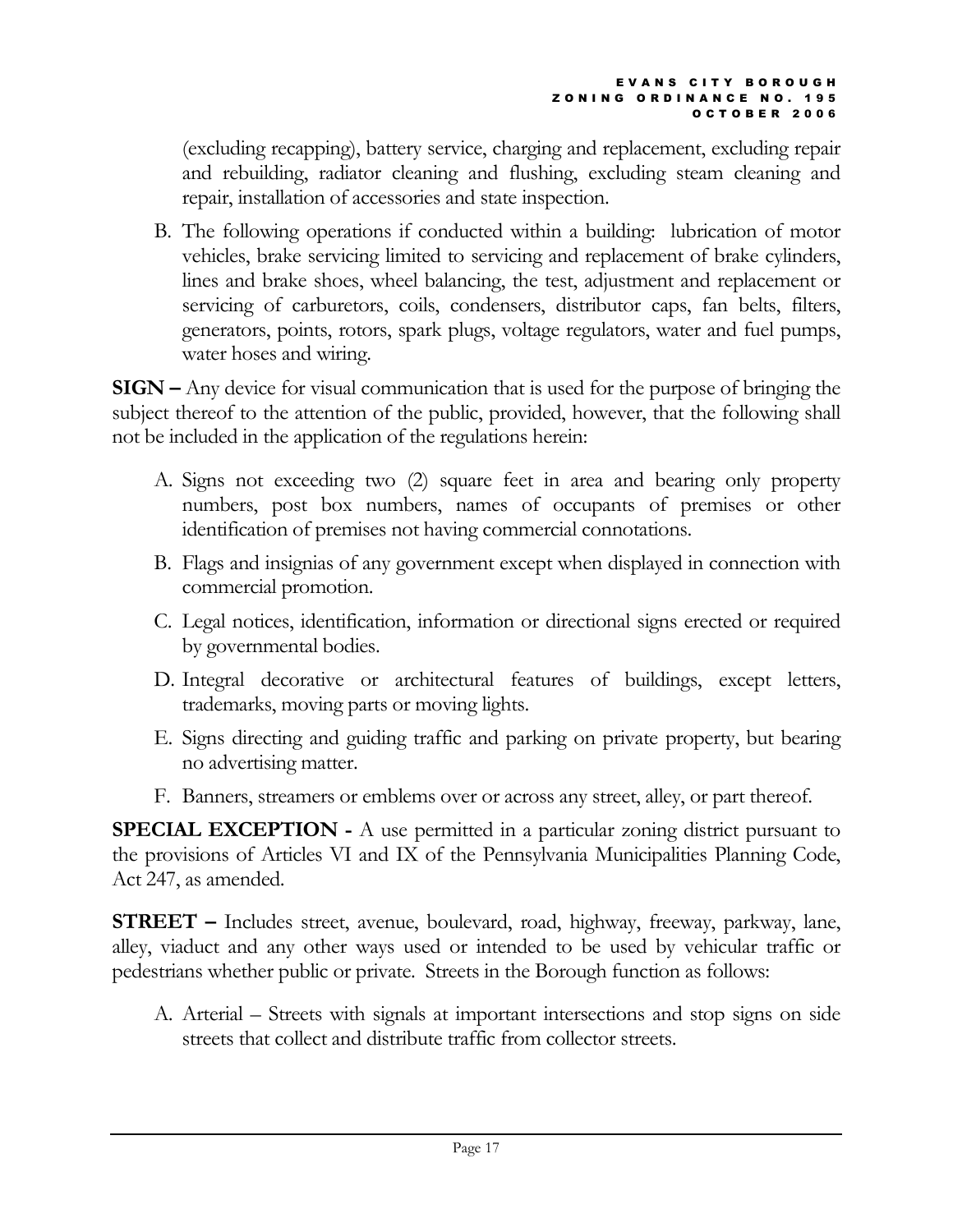- B. Collector Streets that collect traffic from local streets and connect with arterial streets.
- C. Local Streets designed to provide vehicular access to abutting property, and to discourage through traffic.

STRUCTURE - Any man-made object having an ascertainable stationary location on or in land or water, whether or not affixed to the land.

**STRUCTURE, TEMPORARY** – A building so designed, used or constructed as to be used or utilized for a period of six (6) months or less. Use of a "temporary structure" shall be authorized by the issuance of a special exception by the Zoning Hearing Board.

SUBDIVISION – The division or redivision of a lot, tract or parcel of land by any means into two (2) or more lots, tracts, parcels or other divisions of land including changes in existing lot lines for the purpose, whether immediate or future, of lease, partition by the court for distribution to heirs or devisees, transfer of ownership or building or lot development, provided, however, that the subdivision by lease of land for agricultural purposes into parcels of more than ten (10) acres, not involving any new street or easement of access or any residential dwelling, shall be exempted.

SUPERMARKET – A retail store that principally sells groceries and household products and generally exceeds ten thousand (10,000) square feet in gross leasable floor area.

**TWO-FAMILY DWELLING or DUPLEX –** A building designed exclusively for occupancy by two (2) families living independently of each other and containing two (2) dwelling units.

UTILITY SUPPORT STRUCTURE – Facilities necessary to the operation of public and private utilities, including but not limited to, lines, transformers, pedestals, switch boxes, cable and towers.

VARIANCE – Relief granted pursuant to the provisions of Articles VI and IX of the Pennsylvania Municipalities Planning Code, Act 247, as amended.

WAREHOUSING AND DISTRIBUTION CENTER – An establishment engaged in the receipt, storage, and distribution of wholesale goods, products, cargo and material.

YARD - An open space other than a court on a lot, unoccupied and unobstructed from the ground upward unless specifically otherwise permitted in this Chapter.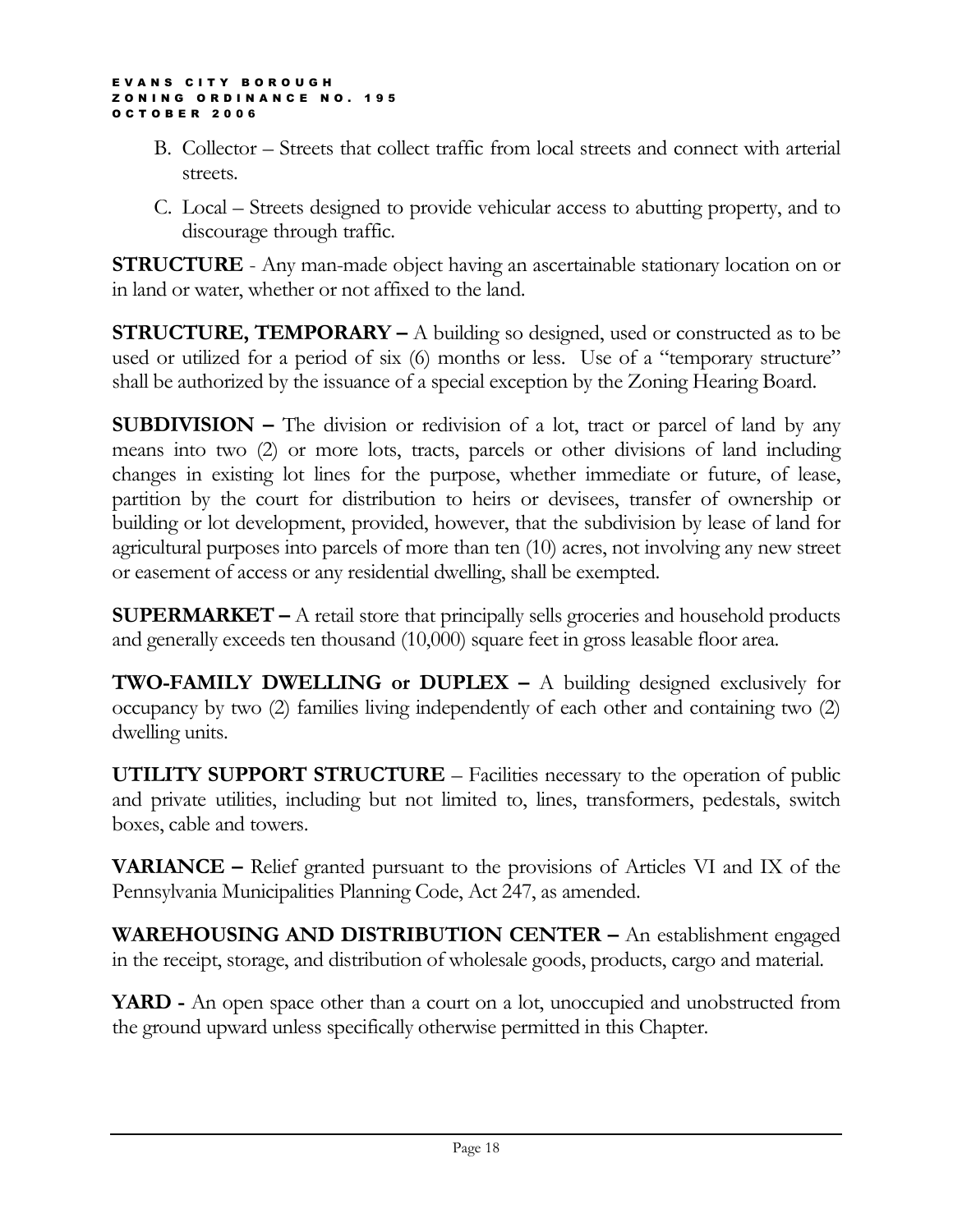YARD, FRONT - A yard extending between side lot lines across the front of a lot and which is unoccupied other than by steps, walks, terraces, driveways, lampposts and similar structures or improvements.

YARD, REAR - A yard extending across the rear of the lot between inner side yard lines.

YARD, SIDE - A yard extending from the rear line of the required front yard to the rear lot line.

**ZONING DISTRICT** – A section of the Borough for which uniform regulations governing the use, height, area and density and intensity of use of buildings and land and open space about buildings are herein established.

**ZONING AND CODES OFFICER** – That official appointed by the Borough who shall have the duty and power to administer and enforce this Chapter, and other Borough regulations as directed by Borough Council.

## ARTICLE III

# Zoning Districts and Uses

# §195-11 Purpose

The purpose of this Article is to establish districts wherein compatible uses of land may be located and grouped to create, protect or maintain a living environment for the citizens of Evans City. Three (3) broad categories of uses are established: residential, commercial and industrial. It is the intent of this Article to stabilize and protect the uses contained within these districts by excluding mutually interfering uses and to allow a maximum degree of latitude within the regulations to promote residential harmony, to conduct profitable business or to contribute to the economy of the Borough. It is also the purpose of this classification to make it possible to more efficiently and economically design and install all physical public service facilities in terms of size and capacity to adequately and permanently meet needs resulting from a defined intensity of land use and to provide for the health, safety, morals, prosperity and well-being of the community at large.

# §195-12 Establishment of Districts

The Borough is hereby divided into the following zoning districts with the designations and general purposes listed herein and the specifically permitted uses set forth in  $\mathcal{N}$  195-16 through 195-21.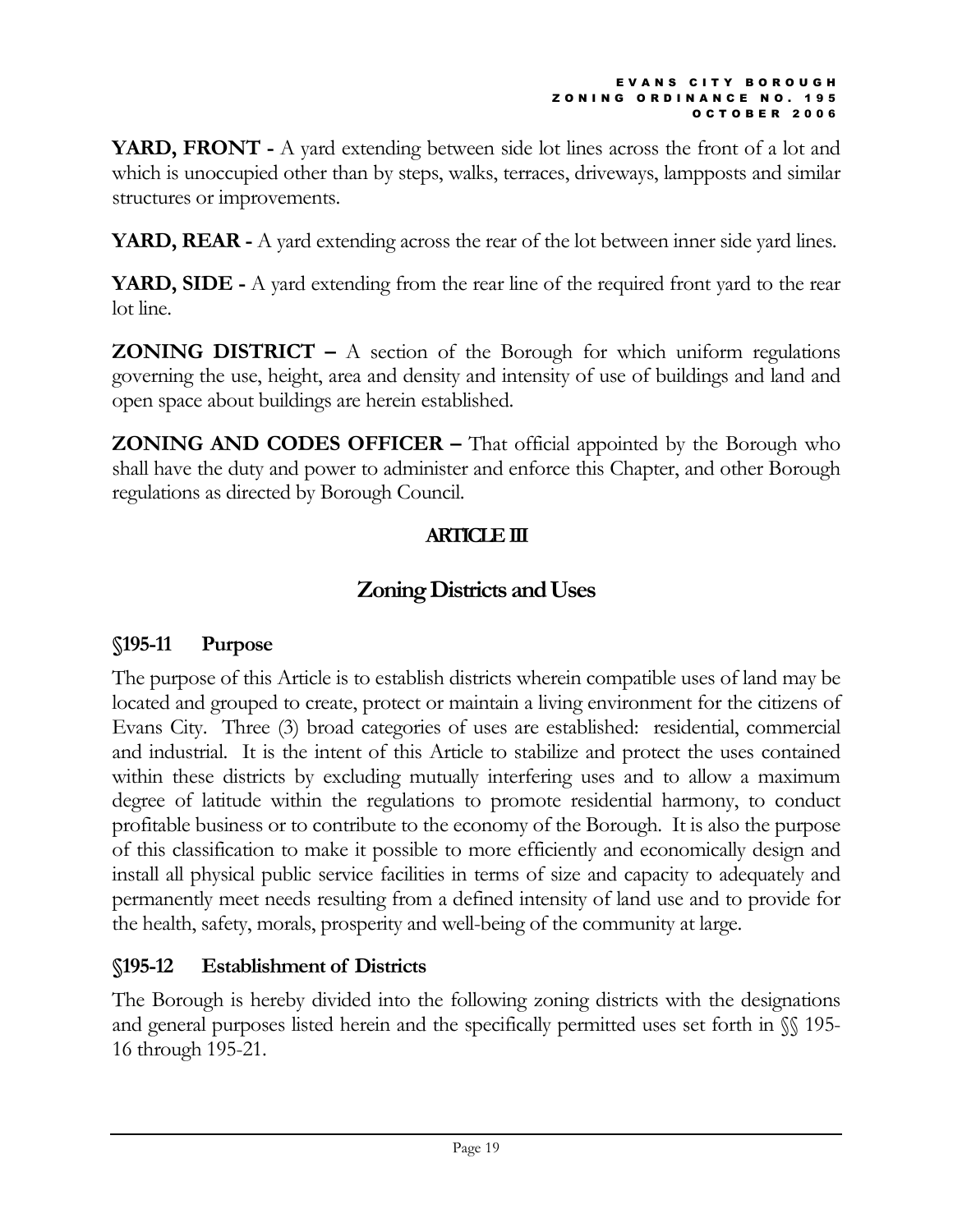#### E V A N S C I T Y B O R O U G H ZONING ORDINANCE NO. 195 O C T O B E R 2 0 0 6

| <b>District</b>                                      | <u>Purpose</u>                                                                                                                                                                                                                                                                                                               |
|------------------------------------------------------|------------------------------------------------------------------------------------------------------------------------------------------------------------------------------------------------------------------------------------------------------------------------------------------------------------------------------|
| Low Density Residential<br>$District - R-1$          | This district is established as a single-family residence<br>district with adequate plot areas required and including the<br>customary accessory and support uses.                                                                                                                                                           |
| Moderate Density<br>Residential District - R-2       | This district is established as primarily a single family<br>residence district with adequate plot areas required and<br>including some multi-family residences and the customary<br>accessory and support uses.                                                                                                             |
| Town Center District - TC                            | This district is established to maintain a viable retail and<br>commercial presence with support uses, in areas of the<br>Borough with access to regional as well as local volume<br>roadways.                                                                                                                               |
| Industrial District-I                                | This District is established for research and development<br>activities, the manufacturing, compounding, processing,<br>packaging, storage, assembly, and/or treatment of finished<br>or semi-finished products from previously prepared<br>materials, which activities are conducted wholly within an<br>enclosed building. |
| <b>Business Transition Overlay</b><br>District - BTO | The BTO District is established to create additional<br>business and commercial opportunities while preserving<br>neighborhood residential characteristics and promoting<br>community development objectives in areas with direct<br>access to an arterial roadway.                                                          |
| Service Overlay District -<br>SО                     | The SO District is established to provide a variety of<br>service uses which will support and supplement adjacent<br>residential neighborhoods while preserving neighborhood<br>residential characteristics and promoting community<br>development objectives.                                                               |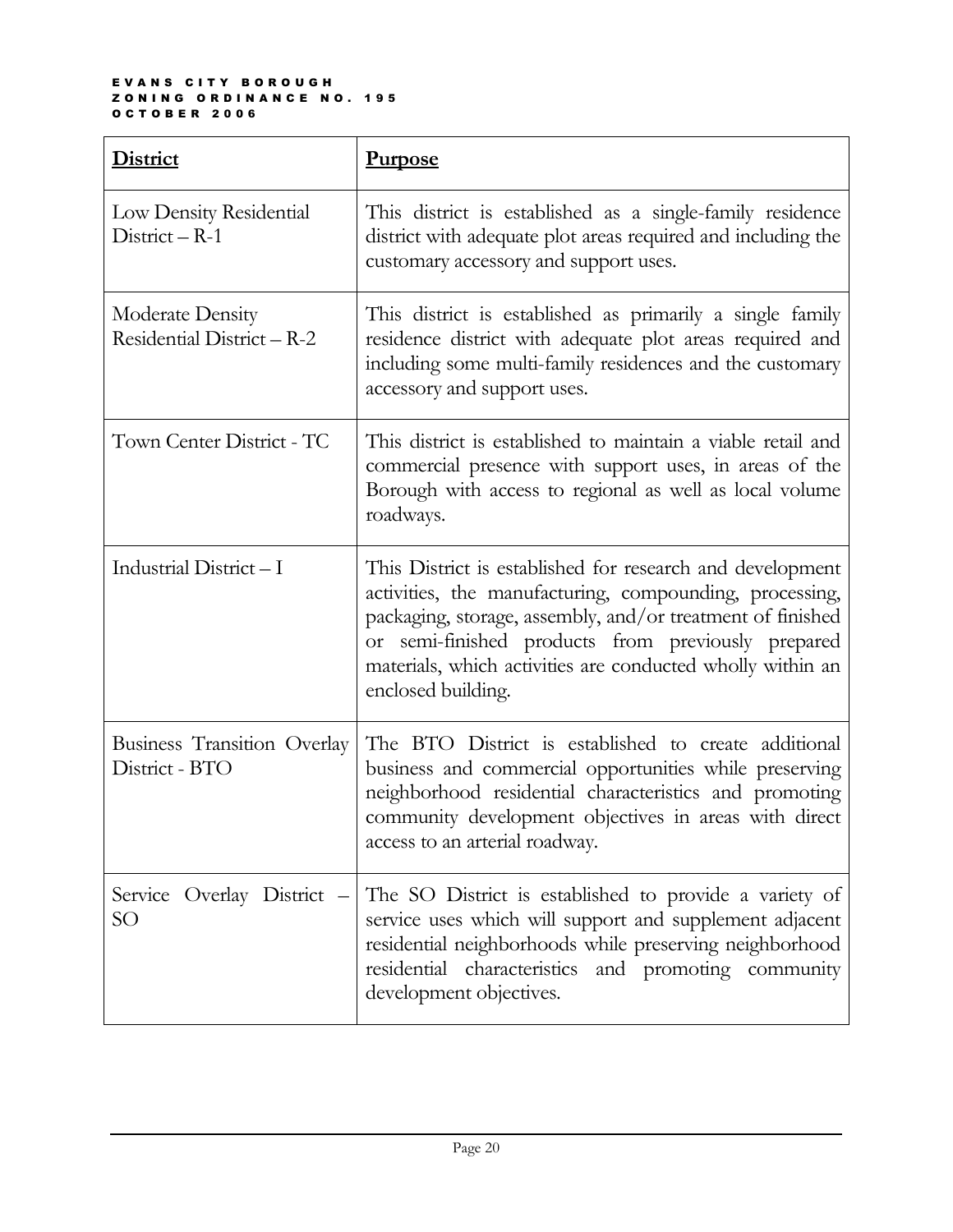### §195-13 Interpretation of District Boundaries

Where uncertainty exists as to the boundaries of districts as shown on the Official Zoning Map, the following rules apply:

- A. Boundaries indicated as appearing to follow the centerlines of streets, highways or alleys shall be construed to follow such centerlines.
- B. Boundaries indicated as appearing to follow platted lot lines shall be construed as following such lot lines.
- C. Boundaries indicated as appearing to follow Borough limits shall be construed as following Borough limits.
- D. Boundaries indicated as following railroad lines shall be construed to be midway between the main tracks.
- E. Boundaries indicated as approximately following the centerlines of streams, rivers or other bodies of water shall be construed to follow such centerlines, and in the event of change in the location of streams, rivers and other bodies of water, boundaries shall be construed as approximately following the centerlines.
- F. Distances not specifically indicated on the Official Zoning Map shall be determined by the scale of the map.

## §195-14 Application of District Regulations

The standards set by this Chapter within each district, including the base district regulations in an overlay zone, shall be minimum or maximum regulations and shall apply uniformly to each class of use or kind of structure or type of land, and to specific examples of each, except as hereinafter provided:

- A. No building, structure or land shall hereafter be used or occupied and no building or structure or part thereof shall hereafter be erected, constructed, reconstructed, moved or structurally altered unless in conformity with all of the regulations herein specified for the district in which it is located.
- B. No building or other structure shall hereafter be erected or altered to exceed the height, to accommodate or house a greater number of families, to occupy a greater percentage of lot area or to have narrower or smaller rear yards, front yards, side yards or other open spaces than herein required, or in any other manner contrary to the provisions of this Chapter.
- C. No part of a yard or other open space or off-street parking or loading space required about or in connection with any building for the purpose of complying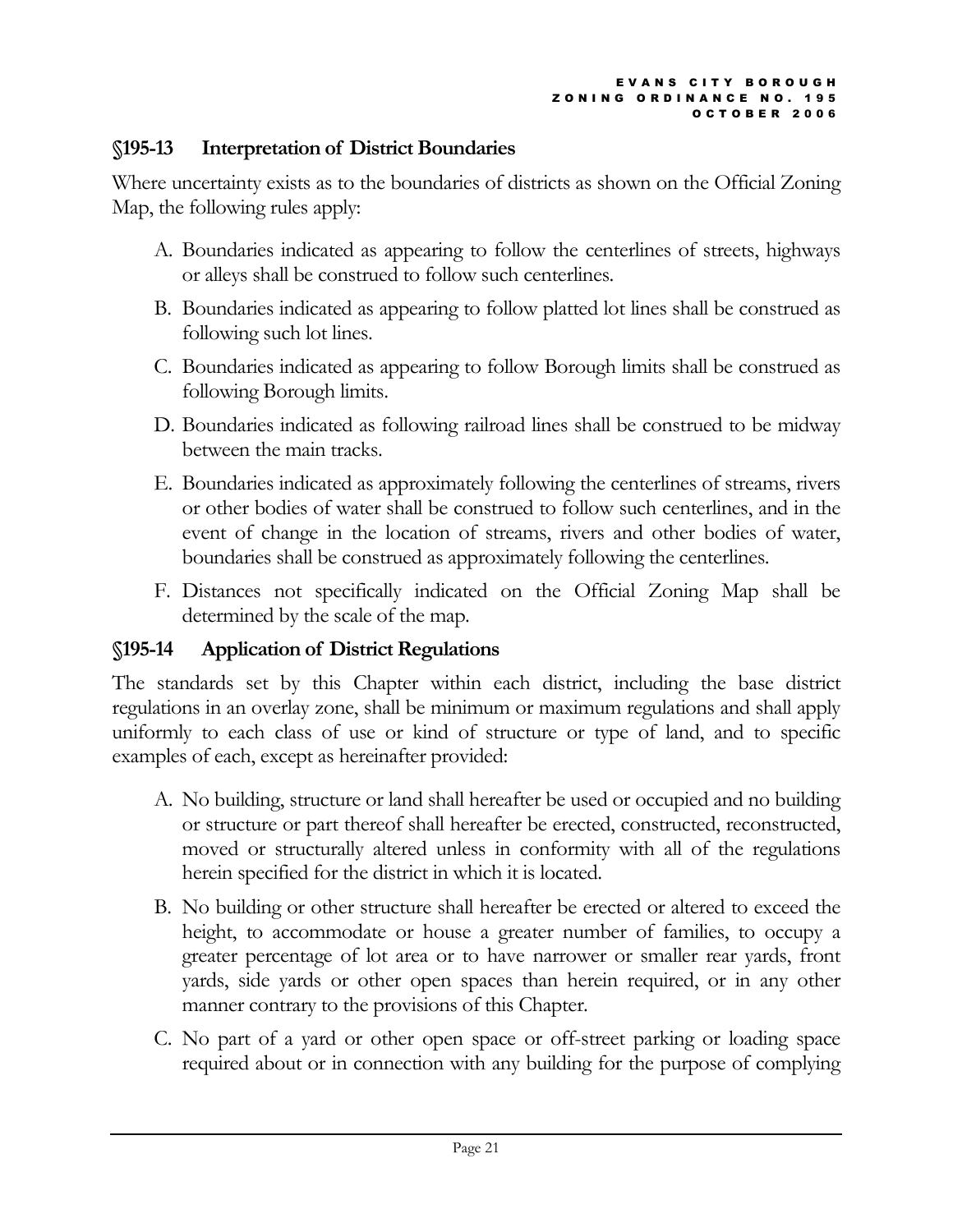with this Chapter shall be included as part of a yard, open space or off-street parking or loading space similarly required for any other building.

D. No yard or lot existing at the time of passage of this Chapter (Ordinance No. 323, passed June 1, 1970), shall be reduced in dimension or area below the minimum requirements set forth herein. Yards or lots created after the effective date of this Chapter shall meet at least the minimum requirements established by this Chapter.

## §195-15 Permitted Uses

Within the various use districts as indicated on the Official Zoning Map of the Borough and subject to the requirements of § 195-14, no land, building or structure shall be used and no building or structure shall be erected which is intended or designed to be used, in whole or in part, except for any of the uses listed herein.

## §195-16 R-1 LOW DENSITY RESIDENTIAL DISTRICT

- A. Purpose: This district is established as a single-family residence district with adequate plot areas required and including the customary accessory and support.
- B. Permitted Principal Uses: Permitted Principal uses in the R-1 Residential District shall be as follows:
	- (1) Single-family detached dwellings.
	- (2) Churches and other places of worship, including parish houses and Sunday school buildings.
	- (3) Grounds for games or sports, parks, country clubs, recreational and community center buildings, gymnasiums and other similar activities not operated for profit.
	- (4) Schools, public and private.
	- (5) Forestry.
- C. Permitted Accessory Uses: Permitted accessory uses in the R-1 Residential District shall be as follows:
	- (1) Private garages and parking areas.
	- (2) Swimming pools (private) appurtenant to the main dwelling when meeting the yard requirements of depth and width for principal structures, provided that the pool is adequately fenced to prevent free access of small children and meets all applicable health and sanitary requirements.
	- (3) Home based business (See § 195-31).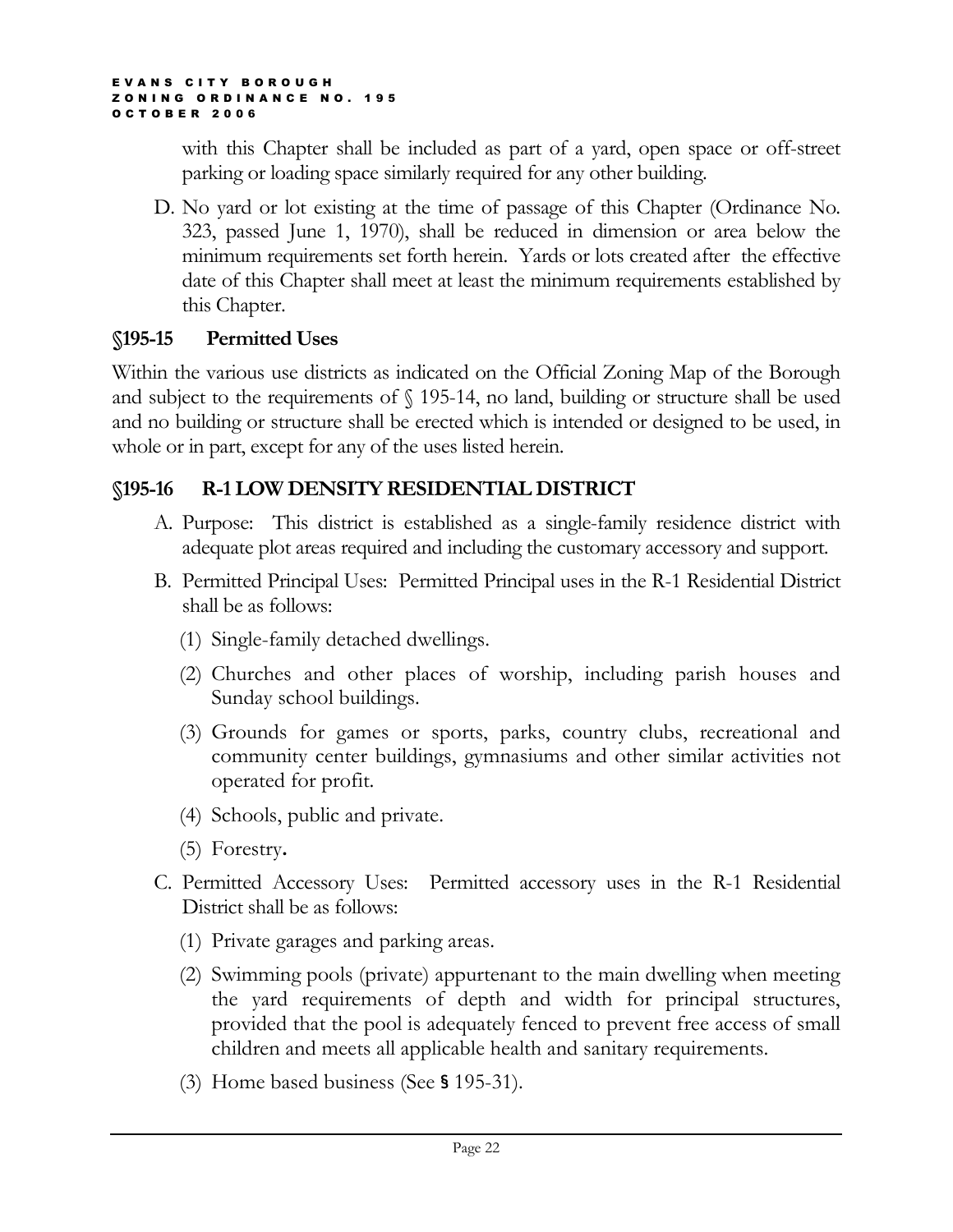- (4) Home gardening.
- (5) Signs: A small professional or announcement sign, nonilluminated, not over three (3) square feet in area, mounted flat to the main wall of the building, and a nonilluminated real estate sign not over six (6) square feet in area mounted or displayed behind the building setback line.
- (6) Private kennel for domestic pets.
- (7) Greenhouses (private noncommercial).
- (8) Satellite dishes and amateur radio antennae.
- D. Special Exceptions: Special exceptions in the R-1 Residential District shall be as follows:
	- (1) Institutional and civic uses (See § 195-27 I).
	- (2) Cemeteries, mausoleums, columbariums and crematories (See § 195-27 D).
	- (3) Day care centers (See § 195-27 L).
	- (4) Temporary uses and structures (See  $\S$  195-27 Q ).

# §195-17 R-2 MODERATE DENSITY RESIDENTIAL DISTRICT

- A. Purpose: This district is established primarily as a single family residence district with adequate plot areas required and including some multi-family residences and the customary accessory and secondary uses.
- B. Permitted Principal Uses: Permitted principal uses in the R-2 Moderate Density Residential District shall be as follows:
	- (1) Single-family detached dwellings.
	- (2) Multifamily dwellings, including apartment houses.
	- (3) Institutional/civic use.
	- (4) Community residential facility.
	- (5) Grounds for games or sports, parks, country clubs and recreational and community center buildings, gymnasiums and other similar activities not operated for profit.
	- (6) Personal care home.
- C. Permitted Accessory Uses: Permitted accessory uses in the R-2 Moderate Density Residential District shall be as follows:
	- (1) Private garages and parking areas.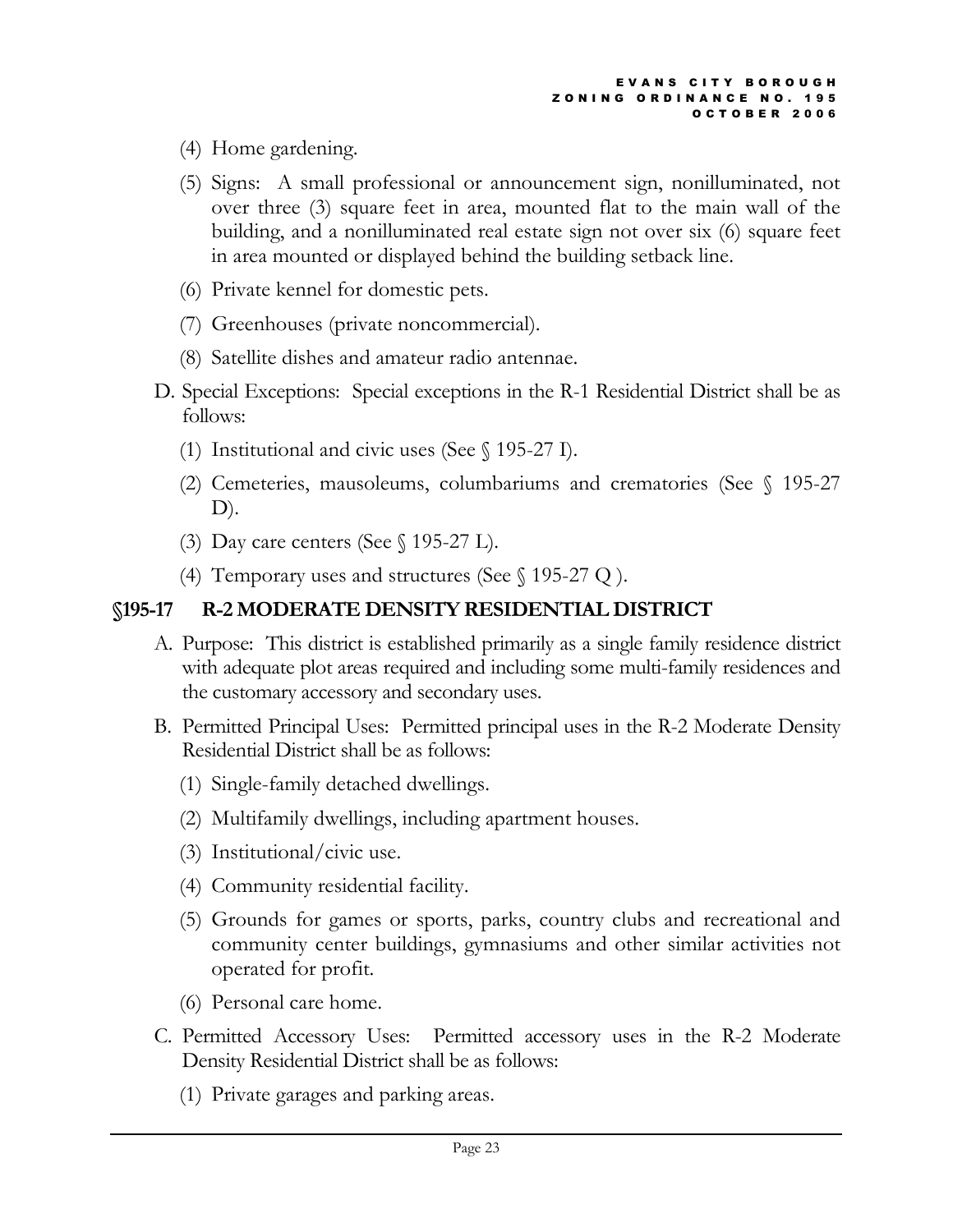- (2) Swimming pools (private) appurtenant to the main dwelling when meeting the yard requirements of depth and width for principal structures, provided that the pool is adequately fenced to prevent free access of small children and meets all applicable health and sanitary requirements.
- (3) Home based business (See §195-31).
- (4) Home gardening.
- (5) Signs: A professional or announcement sign, nonilluminated, not to exceed three (3) square feet in area, mounted flat to the main wall of the building, or a nonilluminated real estate sign not over six (6) square feet in area mounted or displayed behind the building setback line.
- (6) Private kennel for domestic pets.
- D. Conditional Uses:
	- (1) Mobile home parks, provided that the following apply:
		- (a) The minimum site area for a mobile home park shall be not less than five (5) acres.
		- (b) There shall be at least three thousand six hundred (3,600) square feet of site area per mobile home space.
		- (c) Sanitary sewer and water systems which provide individual service to each unit shall be provided, operated and maintained by the landowner or operator. The sewer and water systems shall be designed and constructed to local and Commonwealth standards.
		- (d) All applicable provisions of the Borough's Subdivision and Land Development Ordinance.
	- (2) Cellular communications facilities. In addition to minimum yard requirements in the zoning district, telecommunications towers shall be set back from lot lines a minimum of twenty percent (20%) of the height of the telecommunications tower or the distance between the telecommunications tower base and the guy wire anchors or the minimum yard or perimeter setback requirements, whichever is greater.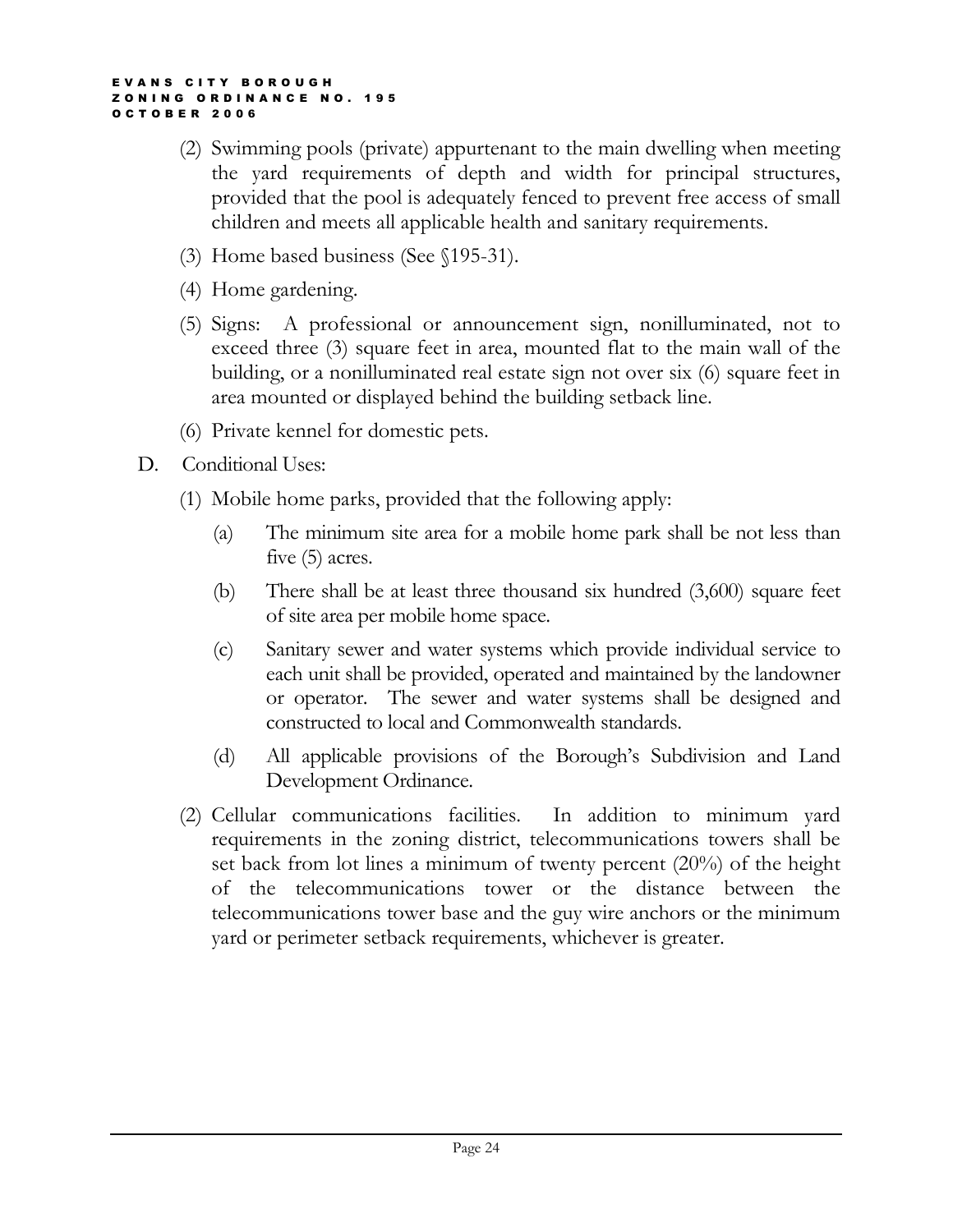- (a) Maximum height: two hundred feet (200').
- (b) The telecommunications tower shall be designed to have the least practical adverse visual effect on the residential areas which can view it, as evidenced by compliance with the following:
	- [1] The telecommunications tower shall have a galvanized finish or be painted silver above the top of surrounding trees and be painted green below treetop level.
	- [2] The telecommunications tower shall comply with Federal Aviation Administration and Pennsylvania Bureau of Aviation painting and lighting standards.
	- [3] The telecommunications tower shall not be artificially lighted unless required by the Federal Aviation Administration or Pennsylvania Bureau of Aviation.
- (c) Existing on-site vegetation shall be preserved to the maximum extent possible.
- (d) Where a site abuts a residential zoning district, public property or street, a buffer area shall be provided at the site perimeter. The buffer area shall include a row of evergreen trees a minimum of six feet (6') in height.
- (e) The proposed use shall comply with applicable Federal and State regulations. The applicant shall request a written statement of compliance from the Federal Aviation Administration, Federal Communications Commission, and other regulatory agencies, such statements to be sent by the agency to Borough Council. The applicant shall provide to the Borough a copy of the appropriate form submitted to each such agency, copy of a written request to each agency for a written statement of compliance, and a return receipt to each agency for a written statement of compliance, and a return receipt from each agency for delivery at least thirty (30) days prior to the public hearing of such application and of such request for a written statement of compliance.
- (f) The telecommunication tower shall be securely anchored in a fixed location of the ground and the applicant shall provide qualified evidence that the proposed structure will withstand wind and other natural forces.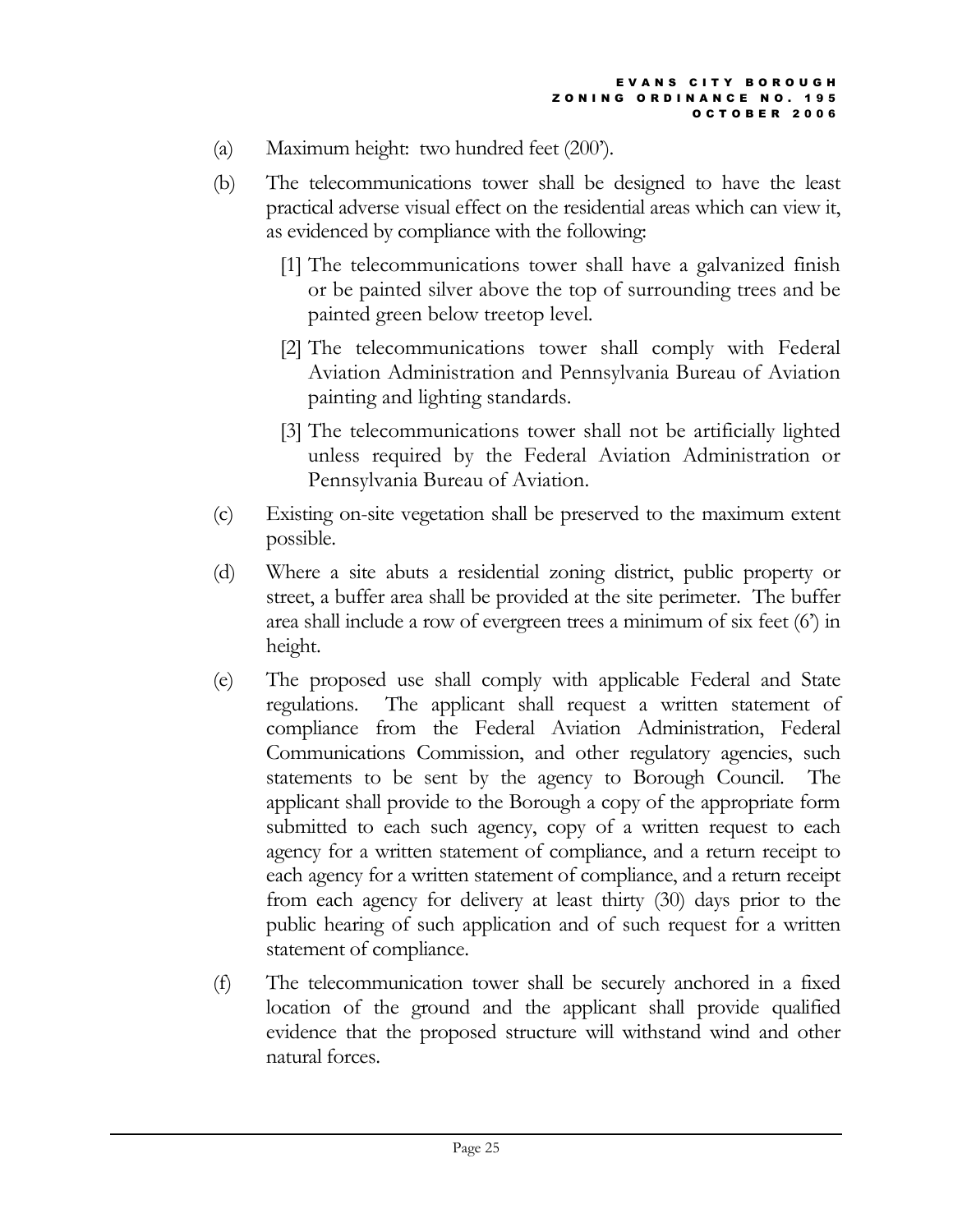- (g) Any telecommunication tower which ceases operation for a period of one hundred and eighty (180) days shall be dismantled and removed from the site at the operator's expense.
- (h) Co-location of a proposed antenna on an existing structure or telecommunications tower is required where the owner is amenable to such arrangement.
- E. Special Exceptions: Special exceptions in the R-2 Moderate Density Residential District shall be as follows:
	- (1) Institutional and civic uses (See § 195-27 I).
	- (2) Cemeteries, mausoleums, columbariums and crematories (See § 195-27 D).
	- (3) Funeral Homes, undertaking establishments, mortuaries (See § 195-27 G ).
	- (4) Outdoor recreation, including, but not limited to, golf courses and golf driving ranges and swimming pools (See § 195-27 H).
	- (5) Temporary uses and structures (See § 195-27 Q).
	- (6) Long term nursing facility (See § 195-27 J )

## §195-18 TC TOWN CENTER DISTRICT

- A. Purpose: This district is established to maintain a viable retail and commercial presence with support uses, in areas of the Borough with access to regional as well as local volume roadways.
- B. Permitted Principal Uses:
	- 1. General retail, up to 5,000 square feet.
	- 2. Specialty retail, up to 5,000 square feet.
	- 3. Mixed use structures, commercial (first floor) and residential or office (on floors above).
	- 4. Eating and drinking establishments, excluding drive-in curb service
	- 5. Hotels and motels
	- 6. Medical and dental offices and clinics
	- 7. Supermarkets, grocery stores
	- 8. Personal and professional services
	- 9. Banks and financial institutions (without drive through windows)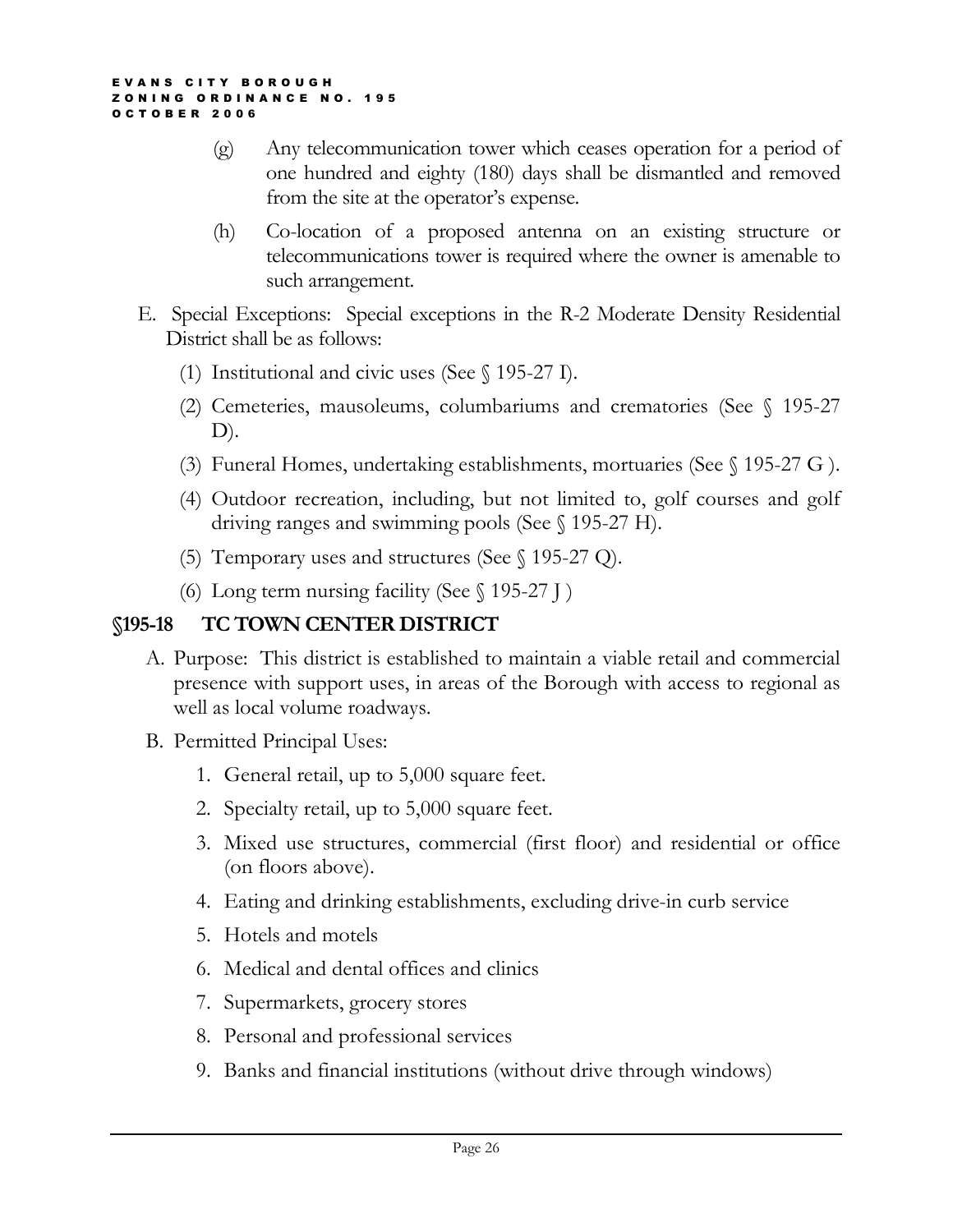- 10. General offices
- 11. Institutional and civic uses (as defined)
- 12. Commercial recreation facilities, conducted entirely within a building
- 13. Multi-family residential
- C. Permitted Accessory Uses:
	- 1. Public parking garages and parking areas in accordance with Article VI.
	- 2. Signs as regulated under Article VII.
	- 3. Accessory uses and structures clearly incidental to a permitted use and which will not create a nuisance or hazard.
- D. Special Exceptions in the Town Center District shall be as follows:
	- 1. Drive-in and drive-through facilities including, but not limited to, restaurants and banks (See § 195-27 E)
	- 2. Automotive service stations, as defined, with or without convenience retail (See § 195-27 B).
	- 3. Wholesale businesses, conducted entirely within the building (See § 195- 27 S).
	- 4. General and specialty retail over 5,001 square feet (See § 195-27 T).
	- 5. Temporary uses and structures (See § 195-27Q)

# §195-19 I INDUSTRIAL DISTRICT

- A. Purpose: This District is established for research and development activities, the manufacturing, compounding, processing, packaging, storage, assembly, and/or treatment of finished or semi-finished products from previously prepared materials, which activities are conducted wholly within an enclosed building.
- B. Permitted Principal Uses:
	- 1. Light industry.
	- 2. Research and development facilities.
	- 3. Shops for custom work including, but not limited to printing and publishing.
	- 4. Hotels and motels.
	- 5. Institutional and civic uses.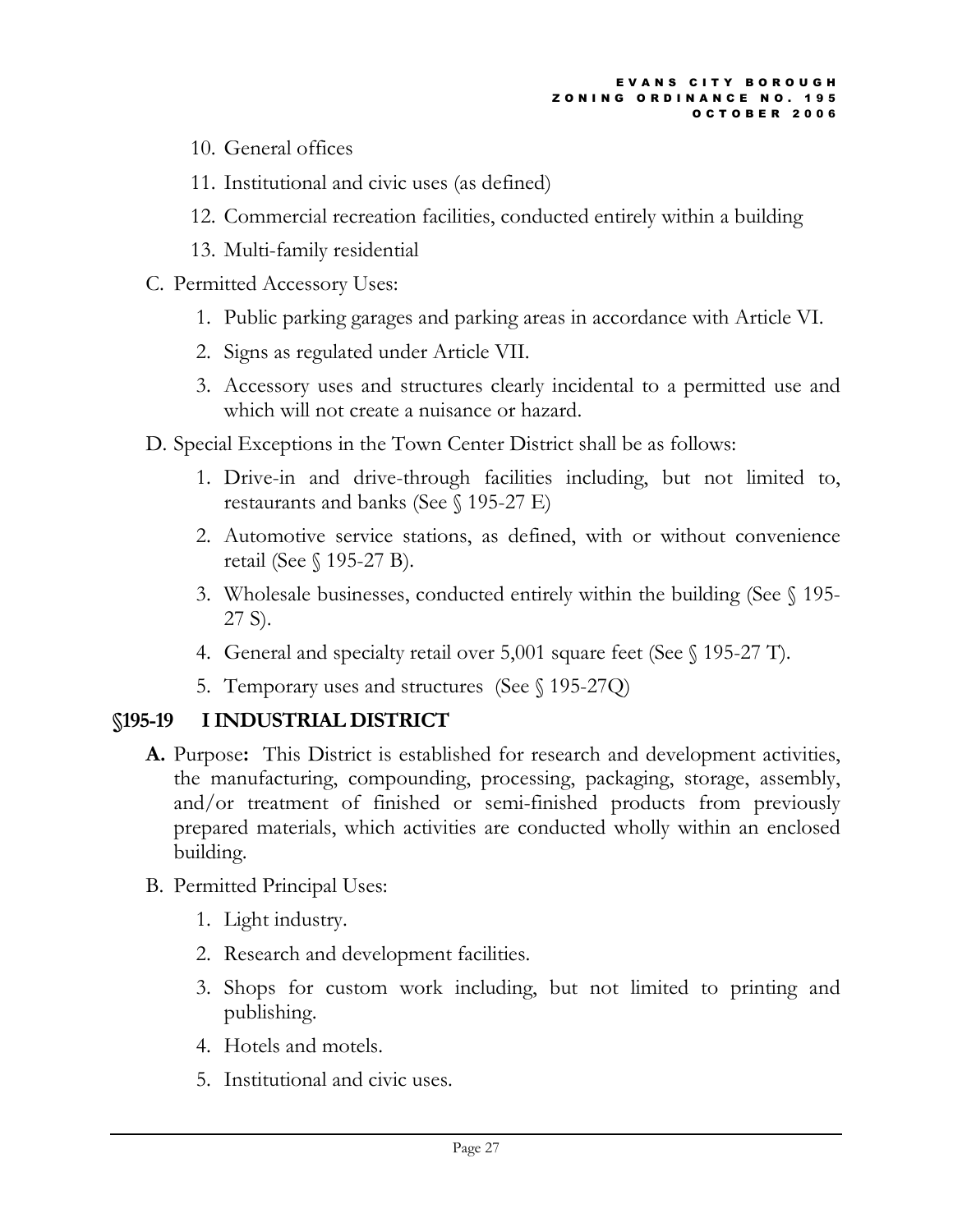- 6. Eating and drinking establishments.
- 7. Funeral homes, mortuaries.
- 8. Auction houses, except livestock.
- 9. Grounds for games or sports.
- 10. Medical and dental offices and clinics.
- 11. Theaters.
- 12. Parks and recreation areas.
- 13. Nursery, landscaping materials.
- C. Permitted Accessory Uses:
	- 1. Public parking garages and parking areas in accordance with Article VI.
	- 2. Signs as regulated under Article VII.
	- 3. Accessory uses and structures clearly incidental to a permitted use and which will not create a nuisance or hazard.
- D. Special exceptions in the Industrial District shall be as follows:
	- 1. Light manufacturing (See § 195-27 P).
	- 2. Extractive industries (See § 195-27 F).
	- 3. Veterinary clinics with kennels (See § 195-27 R).
	- 4. Contractor supply yards (See § 195-27 U).
	- 5. Self-storage facilities (See § 195-27 N).
	- 6. Temporary uses and structures (See § 195-27Q).

# §195-20 BTO BUSINESS TRANSITION OVERLAY DISTRICT

- A. Purpose: The BTO District is established to provide a variety of neighborhood scaled nonresidential use options in areas with direct access to an arterial roadway.
- B. Location: As identified on the official Borough Zoning Map.
- C. Permitted Principal Uses: Permitted principal uses in the BTO District shall be as follows:
	- (1) Mixed-use structures with retail on the first floor and office or residential above.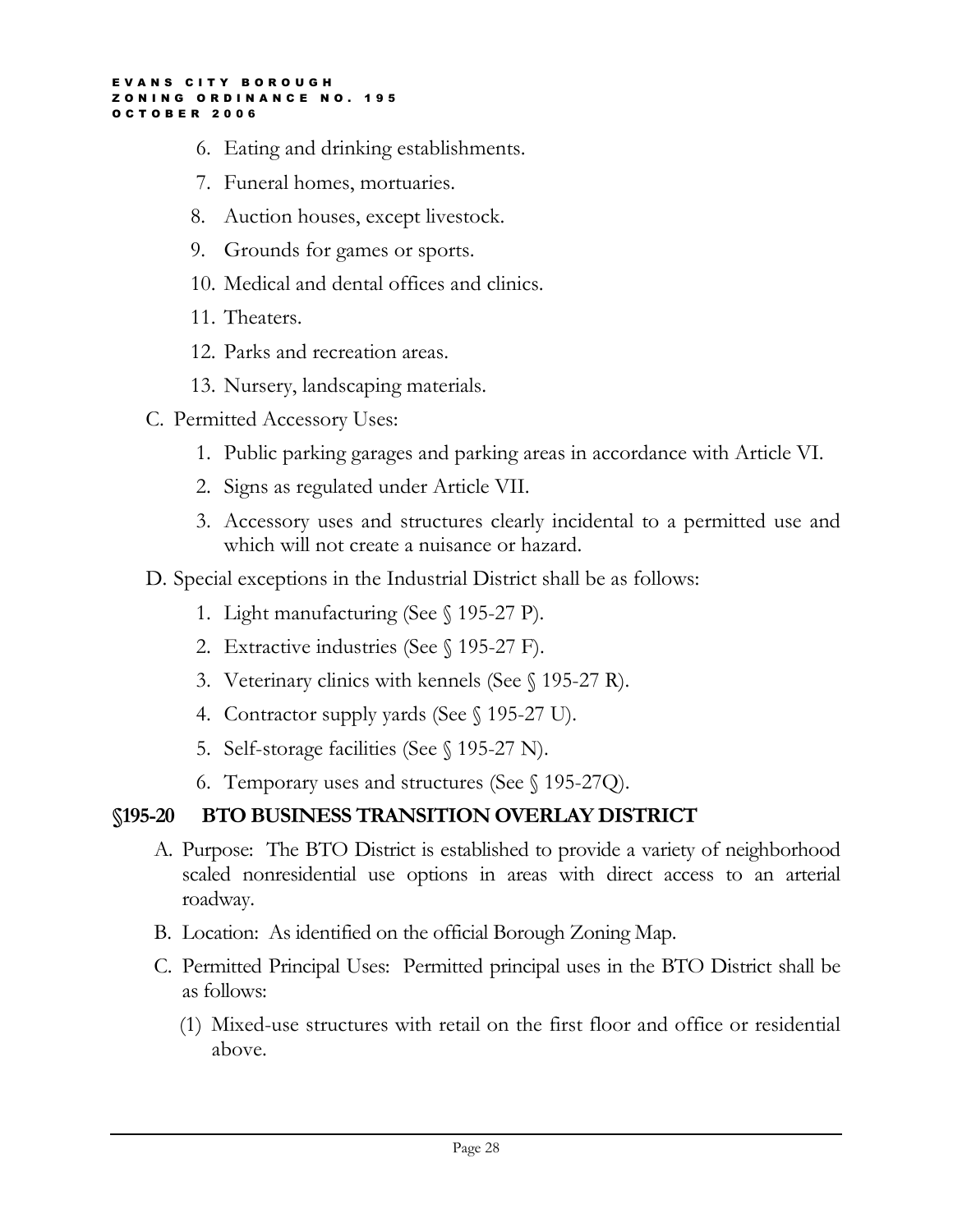- (2) Specialty retail.
- (3) Restaurants with or without drive-through.
- (4) General and professional offices.
- (5) Banks and financial institutions.
- (6) Medical and dental clinics.
- (7) Automotive service stations with or without convenience commercial use.
- (8) Multifamily dwellings.
- (9) Parks and recreation areas.
- D. Permitted Accessory Uses: Permitted accessory uses in the BTO District shall be as follows:
	- (1) Public parking garages and parking areas in accordance with Article VI.
	- (2) Signs as regulated under Article VII.
	- (3) Satellite dishes.
	- (4) Accessory uses clearly incidental to a permitted use and which will not create a nuisance or hazard.

## §195-21 SO SERVICE OVERLAY DISTRICT

- A. Purpose: The SO District is established to provide a variety of service uses which will support and supplement surrounding residentially developed areas.
- B. Location: As identified on the official Borough Zoning Map.
- C. Permitted Principal Uses: Principal uses in the SO District shall be as follows:
	- (1) Mixed use structures with retail or service uses on the first floor and service or residential uses above.
	- (2) Service uses as follows: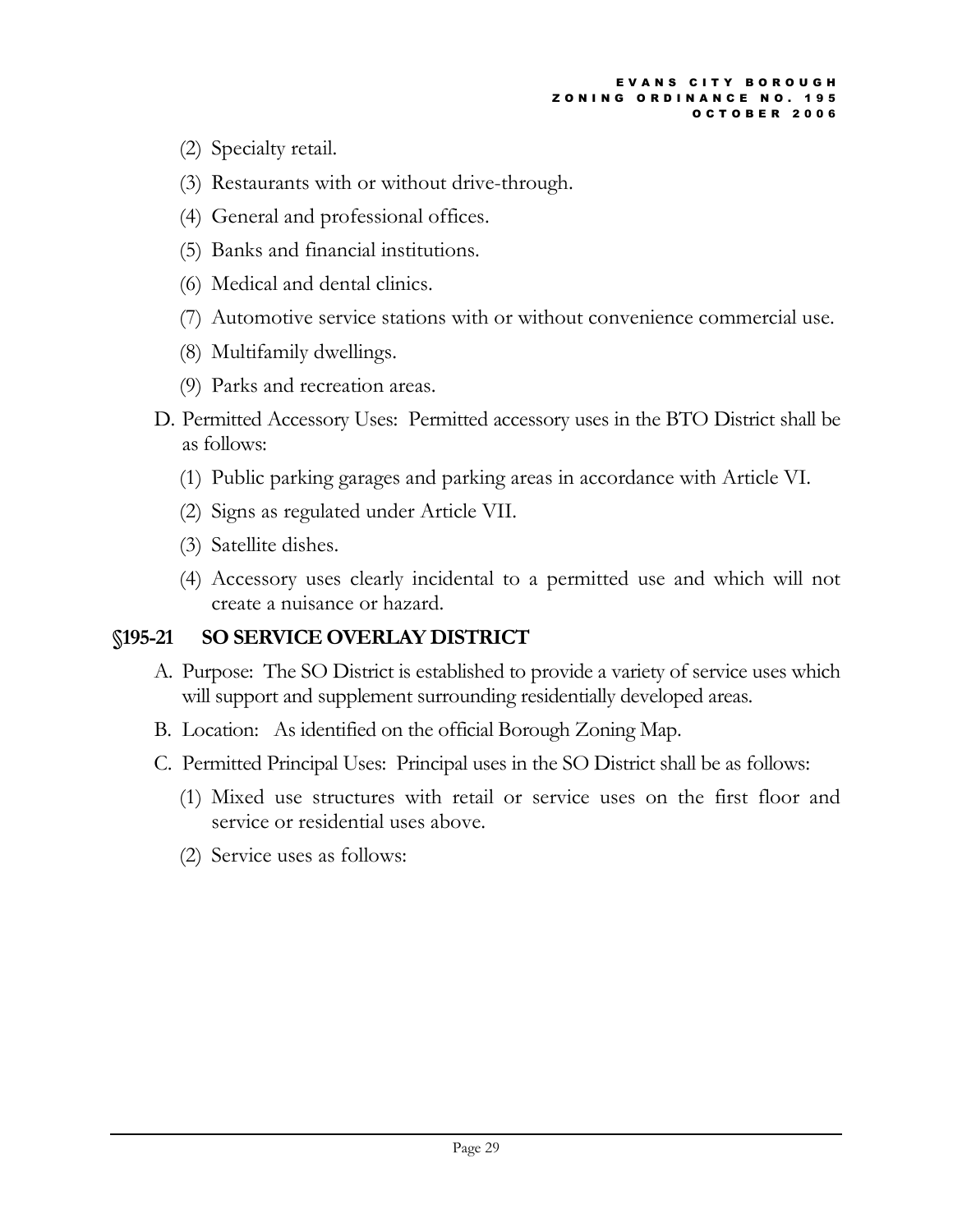- (a) Amusement and recreation services.
- (b) Business services.
- (c) Health services.
- (d) Personal services.
- (e) Professional services.
- (f) Retail services.
- (g) Social services.
- (h) Transportation services.
- (3) Conversion apartments.
- (4) Multi-family dwellings.
- (5) Commercial recreation facilities, conducted entirely within a building.
- (6) Personal care home.
- (7) Community residential facility.
- D. Permitted Accessory Uses: Permitted accessory uses in the SO District shall be as follows:
	- (1) Public parking garages and parking areas in accordance with Article VI.
	- (2) Signs as regulated under Article VII.
	- (3) Accessory uses clearly incidental to a permitted use and which will not create a nuisance or hazard.

### §195-22 Zoning of Annexed Territory

All territory which may hereafter be annexed to the Borough shall, in the interest of protecting property and public interest, be zoned R-1 Residential, until the Planning Commission makes a thorough study of the newly annexed area and reports its recommendations to the Council, and the Council adopts a final district classification. This study and report by the Planning Commission shall be made within three (3) months of the time of annexation.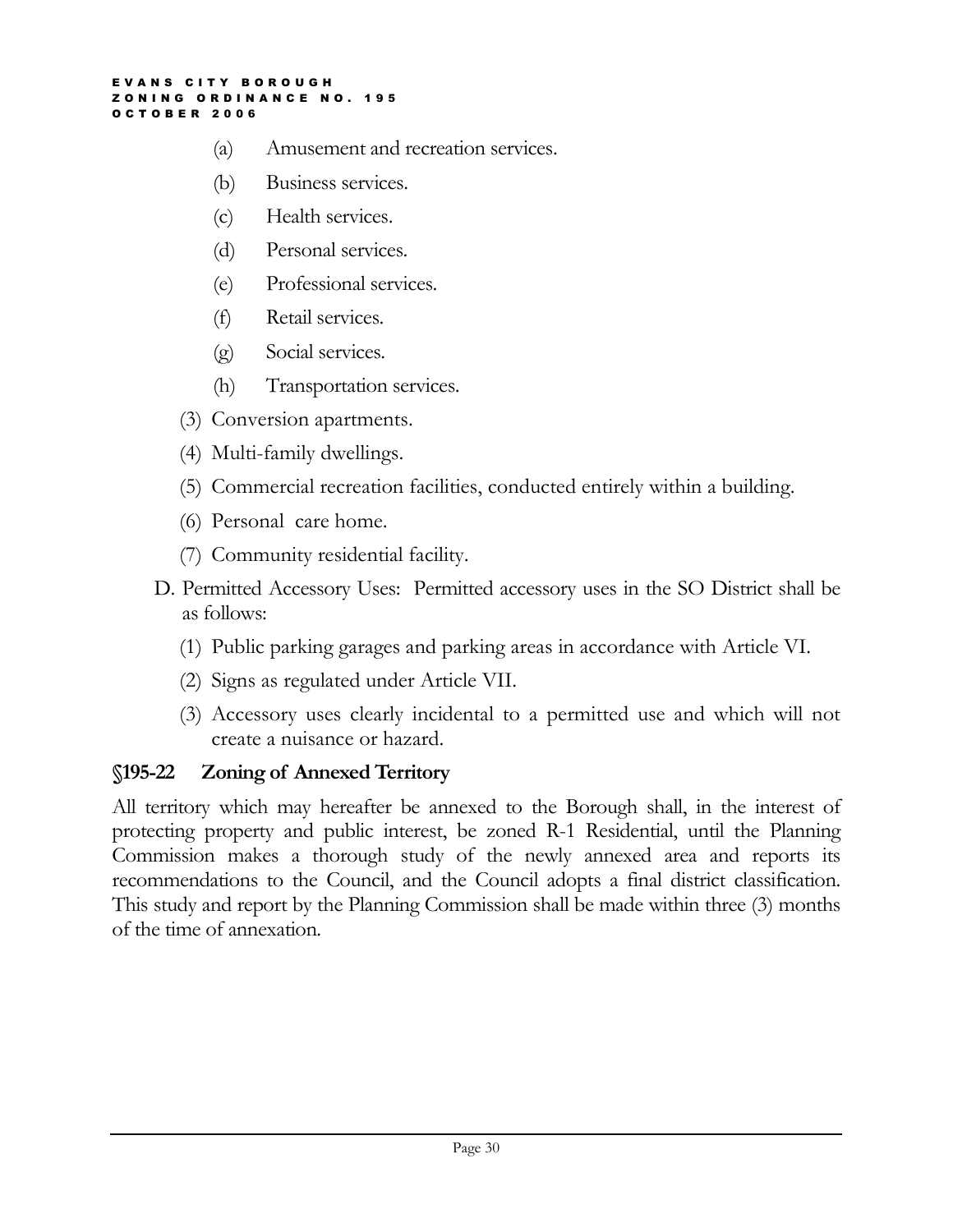## ARTICLE IV

# Conditional Uses and Uses by Special Exception

### §195-23 General Standards and Criteria for Conditional Uses

- A. Conditional uses are listed for specific zoning districts in Article III of this Chapter. Only those uses expressly listed as conditional uses in a particular district may be considered in that zoning district. Further, not all zoning districts include conditional uses. All applications for a conditional use shall demonstrate compliance with the general criteria and standards, as well as any criteria and standards specific to the requested use, as set forth in this Article.
- B. In addition to any express standards and criteria listed in the individual zoning districts sections, an application for a conditional use shall demonstrate that:
	- (1) The applicant will reduce significant adverse impacts on existing uses to the maximum extent feasible, including, but not limited to, adopting measures addressing illumination/glare, noise, hours of operation, loitering, litter control, and other similar characteristics.
	- (2) The use can be accommodated on the site consistent with all dimensional, site development, design, grading/drainage, performance, and other standards for the District in which it will be located, with no variances required.
	- (3) The use provides adequate off-street parking on the same property as the use, in compliance with standards set forth in Article VI of this Chapter.
	- (4) At a minimum, areas of the property not covered by buildings or paved are landscaped and maintained pursuant to the standards and requirements set forth in § 195-28 P of this Chapter.
	- (5) Primary access points to the property shall be located as far as possible from road or street intersections and adequate sight distances for the posted speed limits shall be met.

## §195-24 Procedure for Review of Conditional Uses

A. An applicant requesting a conditional use shall submit three (3) copies of the following materials, together with a completed application and appropriate fee, to the Borough Secretary for referral to the Borough Zoning and Codes Officer. All information submitted shall be reviewed by the Zoning and Codes Officer for completeness.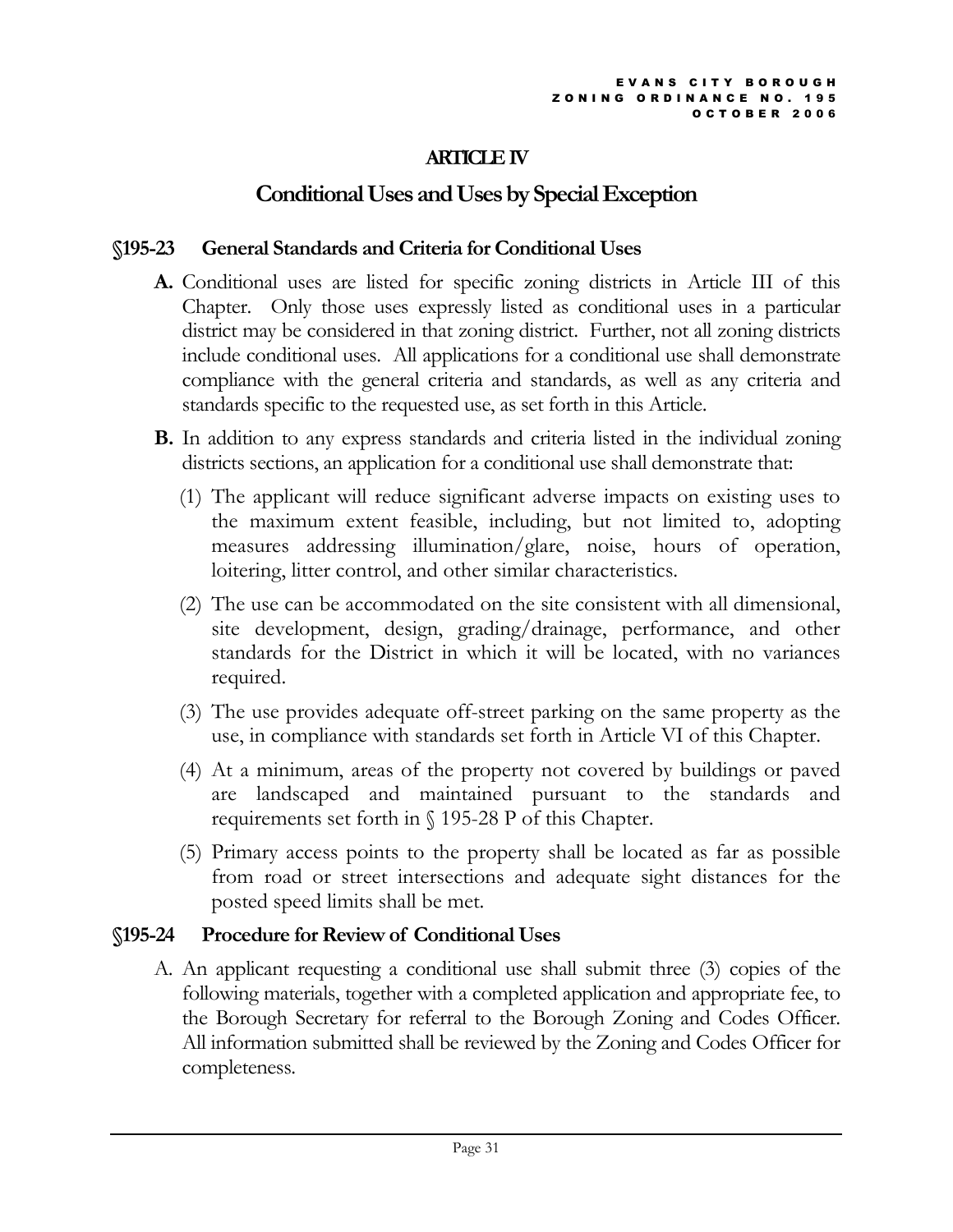- (1) A written statement supporting the general criteria outlined in this Article and describing in detail the proposed use;
- (2) An accurately scaled illustrative site plan showing the arrangement of the proposed use on the site, including property lines, uses on adjacent properties, abutting streets, buildings existing and proposed on the site by use and height, points of access into the site, internal driveways, parking area layout with number of spaces noted, signs to remain or proposed, areas of earthmoving with proposed grade of finished slopes noted, method of collecting and disposing of stormwater, proposed landscaping and other pertinent information to illustrate the proposal.
- B. The Planning Commission shall review such requests and forward its recommendation on the application to Borough Council. Within the prescribed time frame, including any agreed-upon extension, the Commission may also hold a public hearing pursuant to public notice to inform the public and obtain comment prior to taking action on a proposed conditional use.
- C. Within the time period set forth in this Section, the Planning Commission shall take one of the following actions. Failure to take action within the prescribed period, including any extension, shall be deemed a recommendation for approval of the application as presented:
	- (1) Recommend to Borough Council approval of the application as submitted;
	- (2) Recommend to Borough Council approval of the application with certain conditions subject to the applicant's consent;
	- (3) Recommend to Borough Council denial of the application on the basis of specific findings communicated to the applicant in writing.
- D. Borough Council shall hold a public hearing, pursuant to public notice, and take final action on a completed request, as determined by the Zoning and Codes Officer for conditional use within sixty (60) days from the date of receipt of the completed request, unless the applicant agrees in writing to a time extension. Borough Council may ask for additional information or continue the hearing, but shall conclude the hearing and render a written decision on the application request within forty-five days of conclusion.
- E. Within the time period set forth herein, Borough Council shall take one of the following actions. Failure to take action within the prescribed period, including any extension, shall be deemed approval of the application as presented:
	- (1) Approve the application;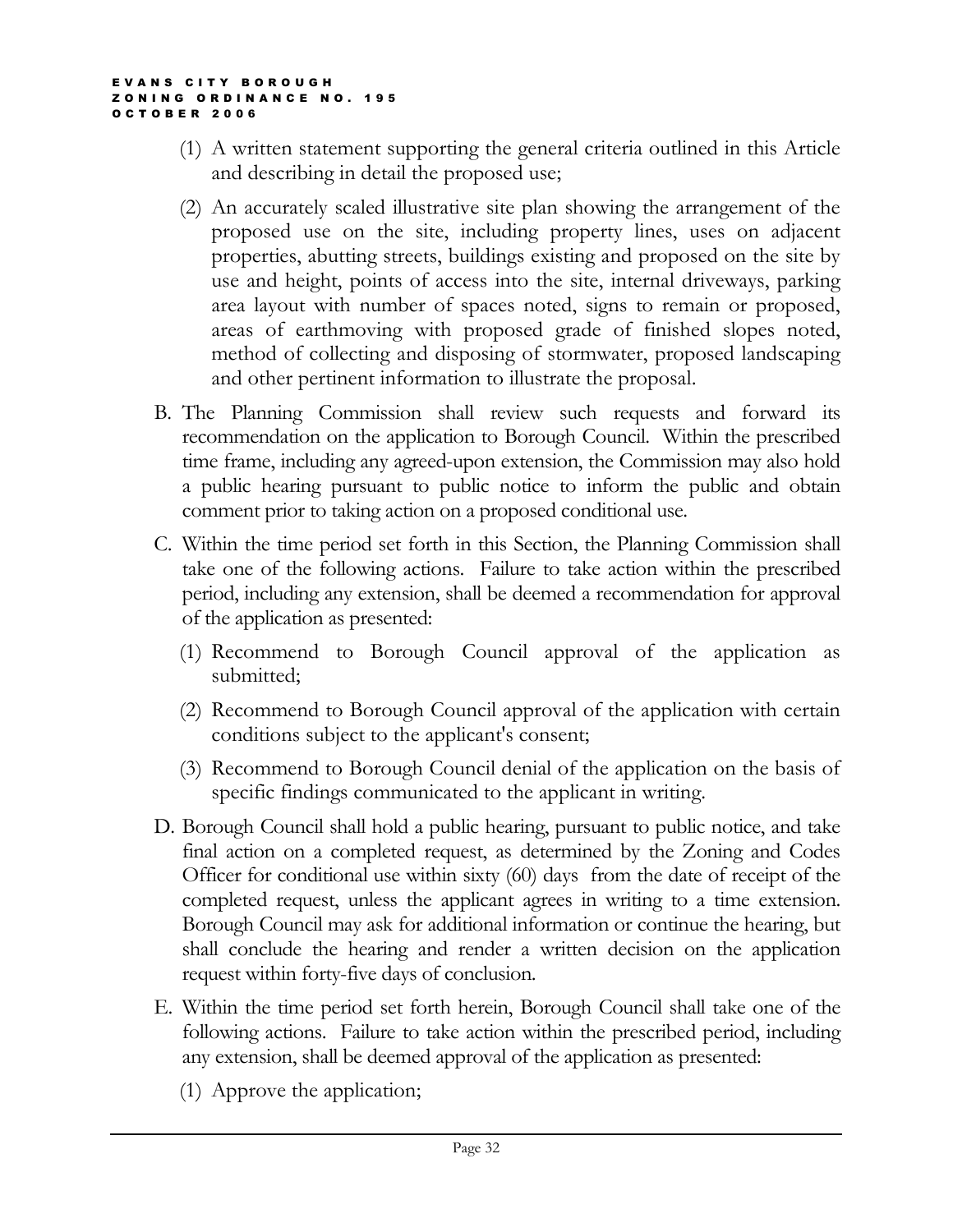- (2) Approve the application with conditions subject to the applicant's consent; or
- (3) Deny the application on the basis of specific findings communicated to the applicant in writing.
- (4) Borough Council may attach such reasonable conditions and safeguards, in addition to those expressed in this Chapter, as it may deem necessary to implement the purposes of this Chapter. The applicant shall have thirty (30) days in which to notify Borough Council that he accepts any attached conditions or stipulations. Failure to accept will render the approval null and void.
- F. An applicant whose conditional use application is approved must obtain a zoning/building permit. As set forth in this Section, an applicant proposing development containing a use that is permitted only as a conditional use may submit an application for a zoning permit at the same time he or she submits the application for conditional use approval. Duplicate submittal materials are not required, and the review and approval process for both the conditional use and zoning/building permit may proceed independently.
- G. All development, construction, and use shall be in accordance with the approved conditional use plan, unless a revised plan is submitted and approved. The approved plan shall consist of the application for conditional use, together with all its attachments and exhibits, as finally approved by Borough Council, and all conditions and stipulations attached by Borough Council. Any development contrary to the approved plan shall constitute a violation of this Chapter.
- H. Failure of the applicant to apply for a building permit within one (1) year of receiving approval of the conditional use shall render the decision by Borough Council null and void.

### §195-25 General Standards and Criteria for Uses by Special Exception

The following are hereby established as the standards and criteria governing the allowance of special exceptions herein authorized, following review by the Zoning Hearing Board and/or Borough Council.

- A. No use or structure shall be allowed which shall contravene or violate the spirit and intent of the purposes and Community Development Objectives of this Chapter.
- B. The use or structure shall not involve any element or cause any conditions that may be dangerous, injurious or noxious to any other property or persons and shall comply with the performance standards hereinafter set forth.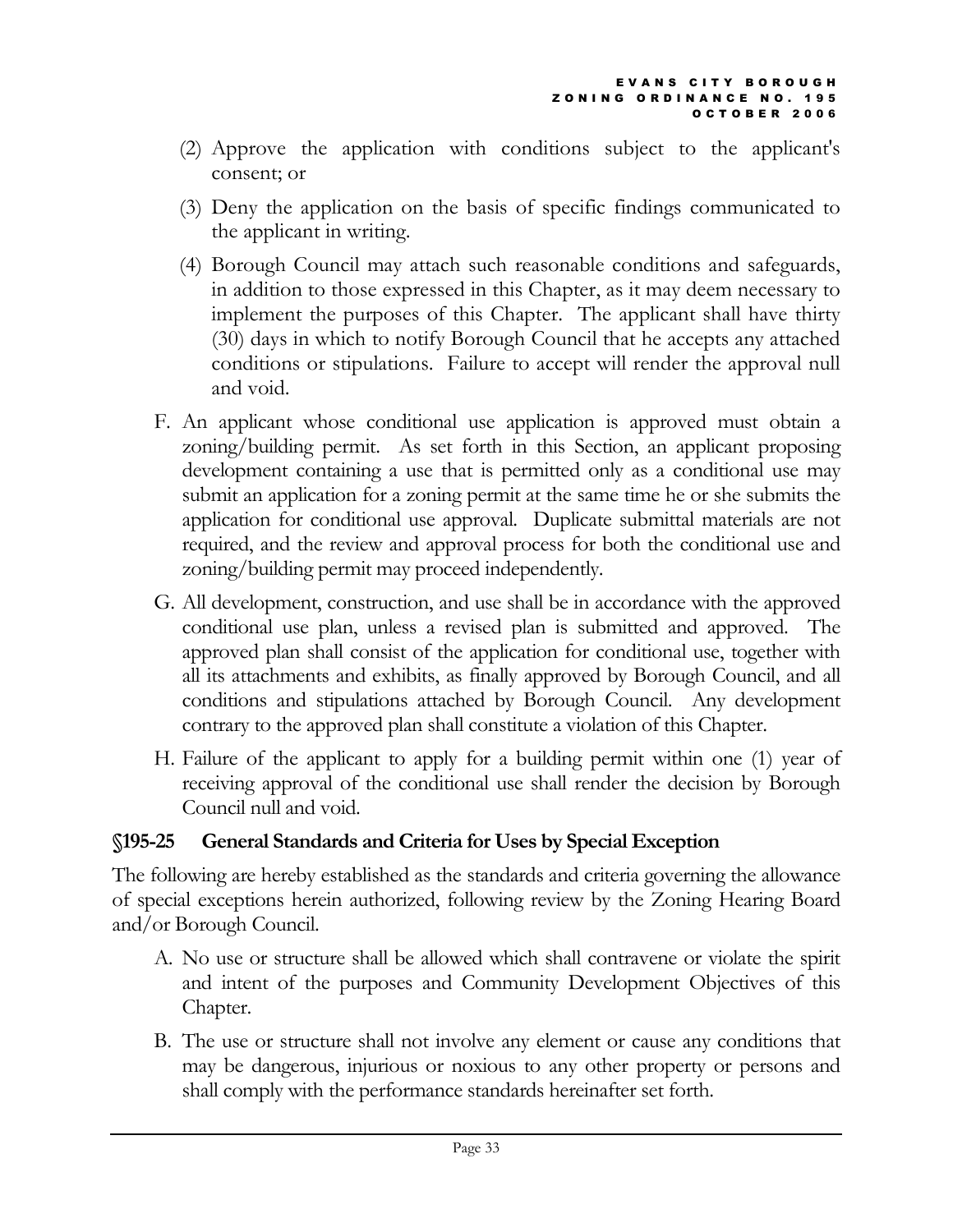- C. The use or structure shall be sited, oriented and landscaped to produce an aesthetically compatible or architecturally harmonious relationship of buildings and grounds to adjacent buildings and properties.
- D. The use or structure shall produce a total visual impression and environment which is consistent with the environment of the neighborhood.
- E. The use or structure shall have no substantial adverse impact on neighboring uses nor cause a reduction of the property values thereof.
- F. The use or structure shall be substantially conforming to the surrounding uses of property.
- G. The use or structure shall satisfy every reasonable consideration made for the safety and convenience of the traveling public, including without limitation, safe ingress and egress, and the avoidance of hazard and congestion to travel and transportation. To effectuate this standard, Borough Council, in granting allowance of any use or structure hereunder, may impose upon the applicant and/or developer the cost and expense of off-site improvements including without limitation, traffic signals, street lighting, road widening and other street and highway improvements.
- H. The use or structure shall satisfy every reasonable consideration made for the health and safety of the general public, including without limitation safe water supply and sanitary sewage collection facilities.
- I. The use or structure shall avoid and/or satisfy such resulting impact upon neighboring uses as may affect the health and safety of persons and the value and use of property therein. To effectuate this standard, Borough Council, in granting allowance of any use or structure hereunder, may impose upon the applicant and/or developer the cost and expense of providing offsite improvements including without limitations, encased storm water facilities and appurtenances, street lighting, sanitary sewage collection facilities and treatment and community fire apparatus and equipment which may be required for any unusual use or activity.

### §195-26 Procedure for Review of Uses by Special Exception

- A. A developer or owner/applicant proposing a special exception use shall submit an application of appeal to the Zoning Hearing Board accompanied by the following materials to the Borough Secretary or Borough Zoning and Codes Officer:
	- (1) A written statement supporting the general criteria outlined in this Section and describing in detail the proposed use;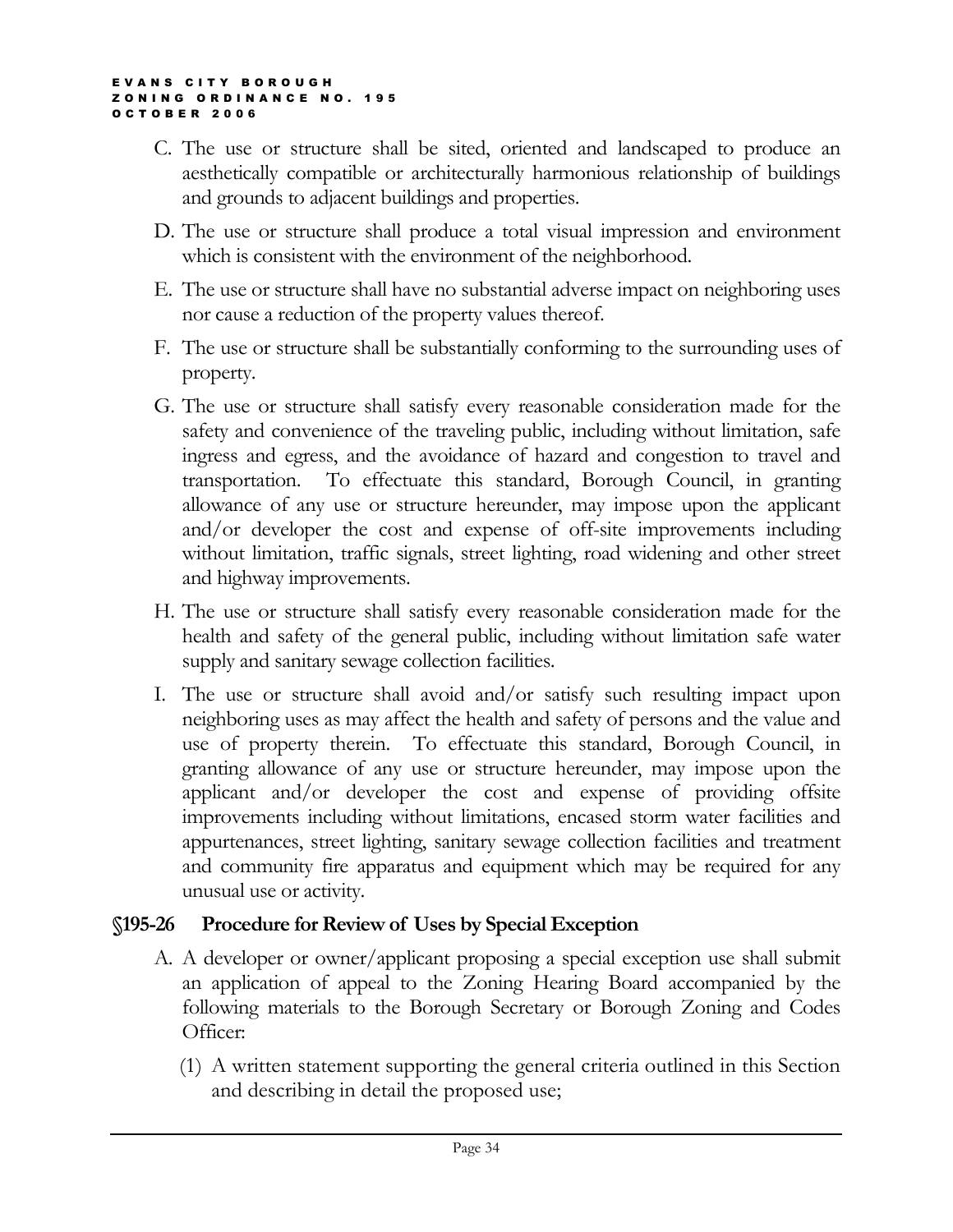- (2) An accurate scaled illustrative site plan showing the arrangement of the proposed use on the site, including property lines, uses and structures on adjacent properties, abutting streets, buildings existing and proposed on the site by use and height, points of access into the site, internal driveways, parking area layout with number of spaces noted, freestanding signs to remain or are proposed, areas of earth moving with proposed grade of finished slopes identified, method of collecting and disposing of stormwater, proposed landscaping and other pertinent information to illustrate the proposal.
- (3) The approval of a Special Exception Application shall be valid for a period of twelve (12) months from the date of approval. If within this period, the building permit has not been applied for and/or construction/development begun, then the Special Exception Approval shall be revoked and the applicant must reapply for approval. One (1) extension of up to six (6) months may be granted by the approving body where the applicant can show good cause for the delay.
- B. The Zoning Hearing Board shall call and hold a public hearing pursuant to public notice on the proposal within sixty (60) days of receipt of the required materials and a complete application, in the same manner as for any action requested of it.
- C. The Board shall, within forty-five (45) days of the conclusion of the public hearing, render a decision on the proposal to either:
	- (1) Approve the use as submitted;
	- (2) Approve the use with conditions determined by the Board;
	- (3) Deny the proposal.
- D. The applicant shall have thirty (30) days in which to notify the Board that he accepts any attached conditions. Failure to accept will render the approval null and void.
- E. The Board shall authorize the Zoning and Codes Officer to issue a zoning/building permit for any approved special exception use.
- F. Failure of the applicant to apply for a zoning/building permit within one (1) year of receiving approval shall render the decision by the Board null and void.

# §195-27 Specific Criteria for Special Exceptions

- A. Reserved for future use.
- B. Automobile services stations (as defined). Use by special exception in the TC Town Center District.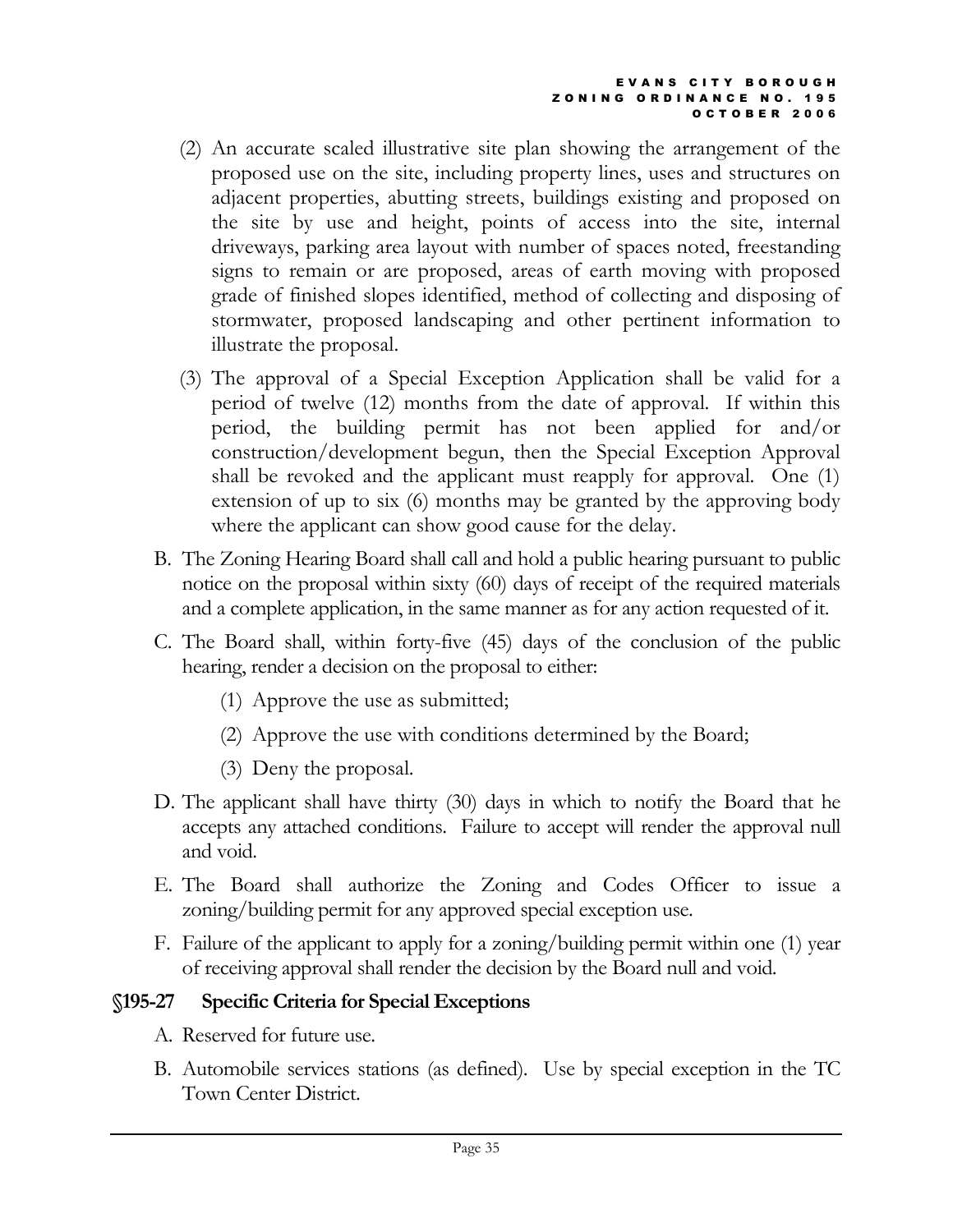- (1) No outdoor storage of materials and supplies shall occur.
- (2) All gasoline pumps and service islands shall be set back a minimum of twenty-five feet (25') from any street right-of-way and a minimum of fifty feet (50') from any property line which abuts a residential lot.
- (3) Fuel tanks shall be placed underground and shall use materials and be designed in accordance with State and Federal regulations.
- C. Reserved for future use.
- D. Cemeteries, mausoleums, columbariums and crematories. Use by special exception in the R-1 and R-2 Districts.
	- (1) The minimum site required shall be twenty (20) acres.
	- (2) No crematoriums shall be located within two hundred feet (200') of any property line or street or road right-of-way.
	- (3) A drainage plan shall be submitted with the application to show existing and proposed runoff characteristics.
	- (4) Parking for principal structures such as chapels or mausoleums shall be provided at the ratio of one (1) space for each three (3) seats or twenty (20) spaces for each room without seats.
	- (5) Interior streets shall be designed to accommodate parking along at least one (1) side of the street without interrupting the free flow of traffic.
- E. Drive-in restaurants and drive-in theaters. Use by special exception in the TC Town Center District.
	- (1) The site shall have frontage on and direct vehicular access to an arterial or collector street, as defined by this Chapter.
	- (2) In addition to the parking spaces required for the principal use, a minimum of five (5) standing spaces, in tandem, with a total length of one hundred feet (100'), in a direct line with each window or stall shall be provided for vehicles to wait in line. The standing spaces shall not interfere with the use of any required parking spaces and shall not inhibit the free flow of traffic on the site. The standing spaces shall be designed so that waiting vehicles shall not stand in any right of way or overflow onto adjacent properties, streets or berms.
	- (3) Entrances, exits and standing spaces shall be adequately indicated with pavement markings and/or directional signs.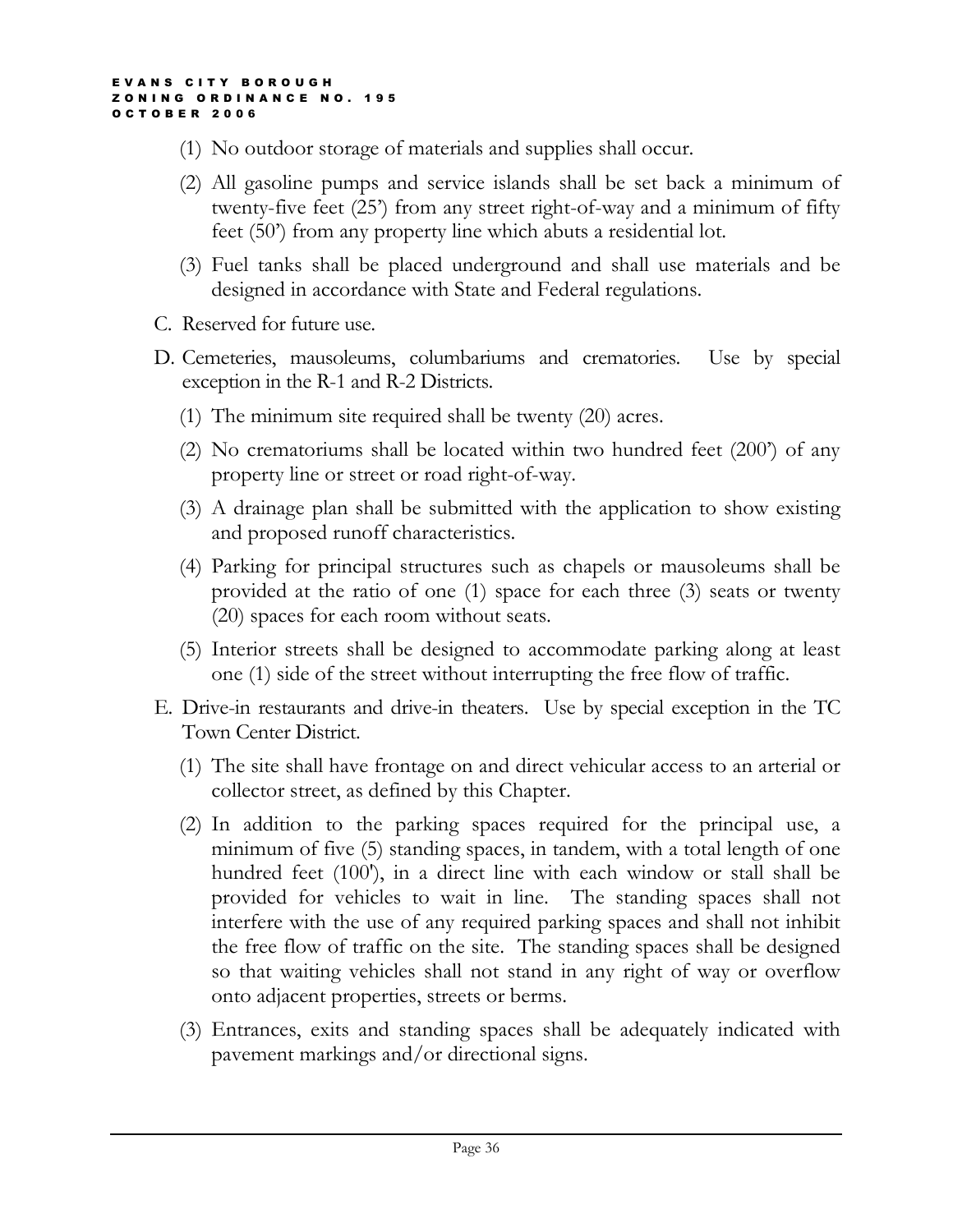- (4) Parking areas and circulation patterns shall be adequately striped and marked to facilitate traffic circulation on the site.
- F. Extractive industries not including simple foundations. Use by special exception in the I Industrial District.
	- (1) Resource removal may include the excavation of earth, sand, gravel, stone, coal or other minerals by surface or deep mining methods and removal of the excavated materials from the site when such activity is not a part of an approved site development plan.
	- (2) An application for conditional use must be approved prior to issuance of an excavation permit. As part of the application for conditional use approval, the excavator shall submit a drawing showing:
		- (a) The property on which the excavation will occur, including abutting roads, property lines and boundary on the property within which the excavating will occur, including proposed phasing of the work over the life of the project;
		- (b) Contours at five (5) foot intervals, indicating existing contours and proposed contours at conclusion of excavation;
		- (c) Solution to drainage from the site, showing means of carrying ground water to a natural drainageway or to a storm water system; and
		- (d) The registration seal of the engineer preparing the drawing when over five (5) acres in area.
	- (3) The excavator shall comply with all applicable regulations of this Chapter, including but not limited to site grading and drainage, landscaping and buffering, and environmental standards.
	- (4) No landfill or dumps for garbage or other refuse or commercial or industrial by-products shall be permitted.
	- (5) The excavation project shall be operated as follows: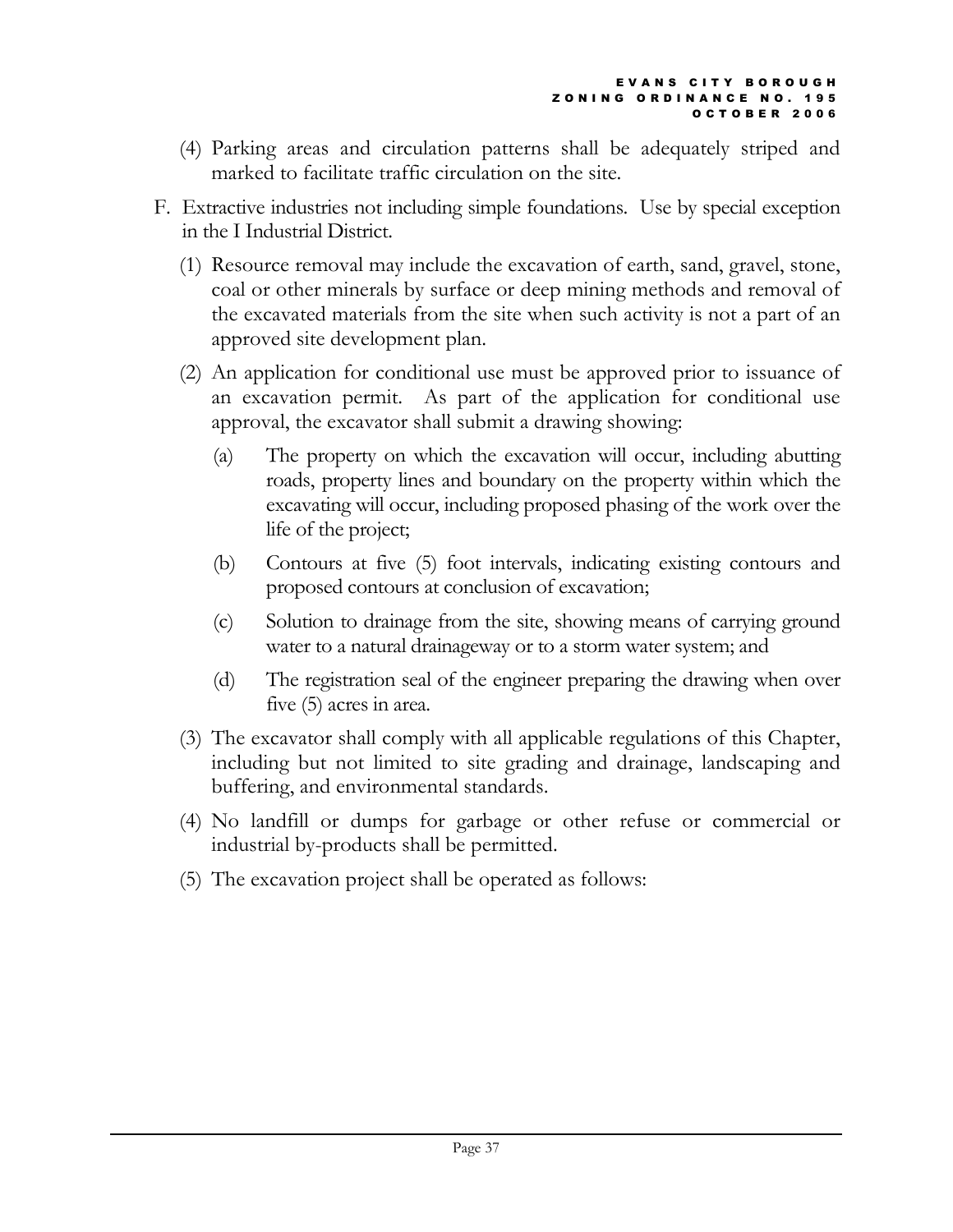- (a) Primary access to the site shall be controlled at one location.
- (b) The excavator shall post the property, noting that a dangerous condition exists and warning trespassers away.
- (c) The excavator shall take care that trucks leaving the property are not overloaded and that spilled material is removed from adjacent public roads not less frequently than once every four (4) hours while the excavation is in progress.
- (d) Water accumulating on the site shall be removed to a drainageway and any contaminated water shall be treated before being allowed to enter a drainageway.
- (e) When the operation ceases for a period of at least ninety (90) days or moves from one area of the site to another, slope areas remaining shall be left in compliance with the requirements for grading and excavation in the Borough's referenced Subdivision and Land Development Ordinance (Butler County's Subdivision and Land Development Ordinance).
- (6) Upon approval of the extractive industry as a conditional use, the Borough Council shall instruct the Zoning and Codes Officer to issue an excavating or grading permit. The excavator does not have to apply for a zoning permit pursuant to this Chapter. However, the necessary permits of the Pennsylvania Department of Environmental Protection shall have been issued to the excavator prior to issuance of an excavating permit by the Zoning and Codes Officer.
- (7) The excavator shall apply annually, upon the date of issuance of the original excavating permit, for a renewal of the local grading permit. A total of four (4) renewals shall be permitted for any single project and all excavating work shall be completed within five (5) years from the date of issuance of the original excavating permit.
- (8) Borough Council shall have the right to close the excavating or grading operation at any time, or deny the right to renewal of the excavating or grading permit, if in its opinion the operation is being carried on in conflict with local regulations.
- (9) The Borough Council may require a bond in favor of the Borough to be posted by the excavator to cover damages that may occur to Borough roads as a result of hauling materials excavated from the permitted site. The amount of the bond less any sums needed to correct damages shall be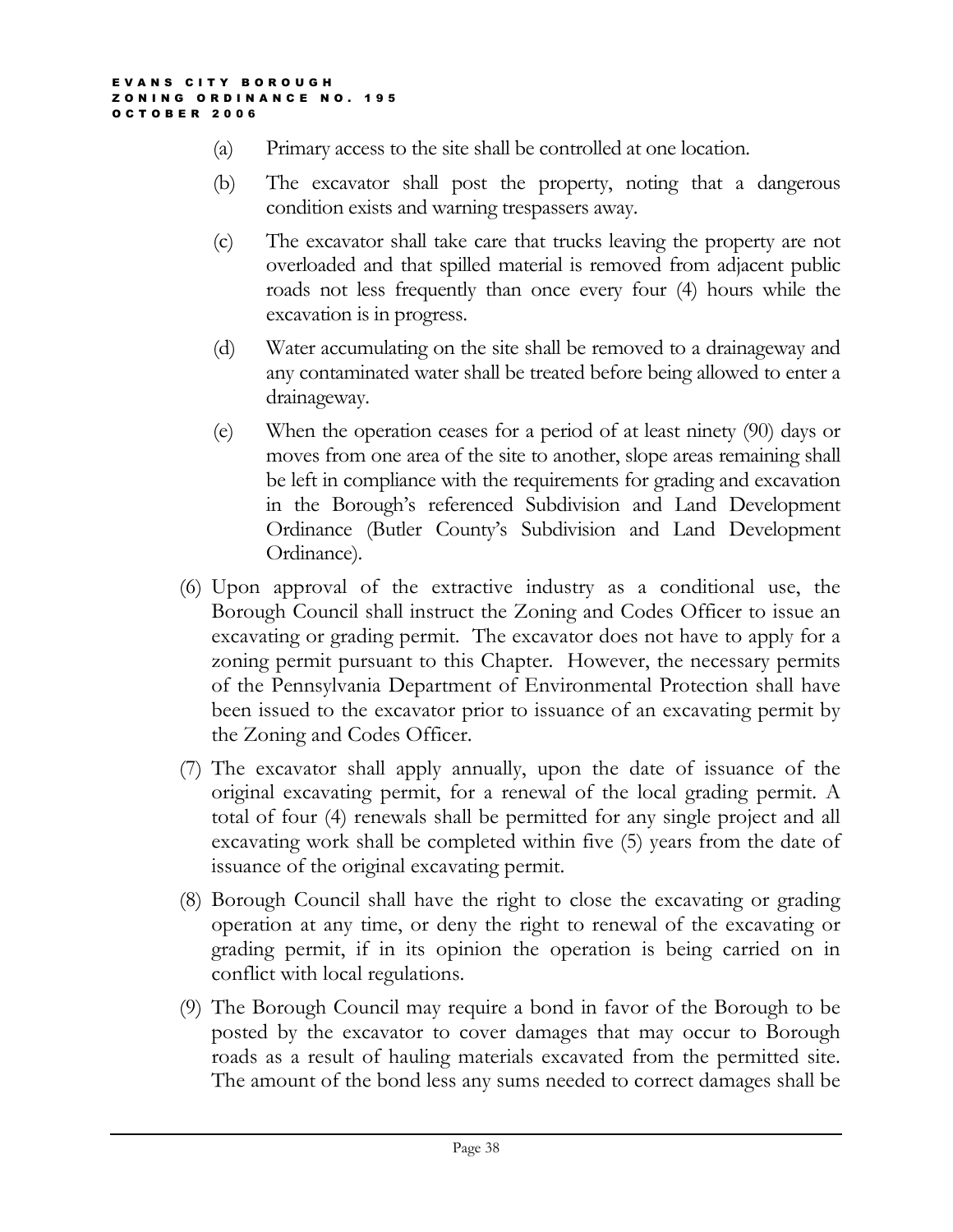refunded to the excavator within one (1) year after the conclusion of the operation.

- G. Funeral homes, undertaking establishments, mortuaries. Use by special exception in the R-2 District.
	- (1) The site shall have direct vehicular access to an arterial or collector street as defined.
	- (2) The minimum site area shall be twenty-one thousand seven hundred and eighty (21,780) square feet.
	- (3) Off-street parking and loading shall be provided in accordance with Article VI.
	- (4) All outdoor lighting shall be shielded and reflected away from adjacent properties.
	- (5) Parking areas adjoining property lines of adjoining properties containing residential use or zoning classification shall be screened by a six foot (6') compact hedge, or privacy fences.
- H. Golf courses, golf driving ranges and putting courses. Use by special exception in the R-2 District.
	- (1) Lot Area:
		- (a) Nine hole: 60 acres
		- (b) Par 3 18 hole: 45 acres
	- (2) No building shall be closer than one hundred (100) feet to any lot line.
	- (3) A buffer shall be provided, in accordance with the provisions of  $\S$  195-28 P of this Chapter along the entire perimeter of the site.
	- (4) Parking: One (1) off-street parking space per four (4) people of total capacity, including accessory uses, plus one (1) additional space for each employee.
- I. Institutional and Civic Uses. Use by special exception in the R-1 and R-2 Districts.
	- (1) Hospitals shall be licensed by the Commonwealth and have the required approvals of all regulatory agencies or accreditation organizations.
	- (2) The minimum lot area shall be one (1) acre.
	- (3) The property shall have its principal traffic access to an arterial or collector street with sufficient capacity to handle the traffic to be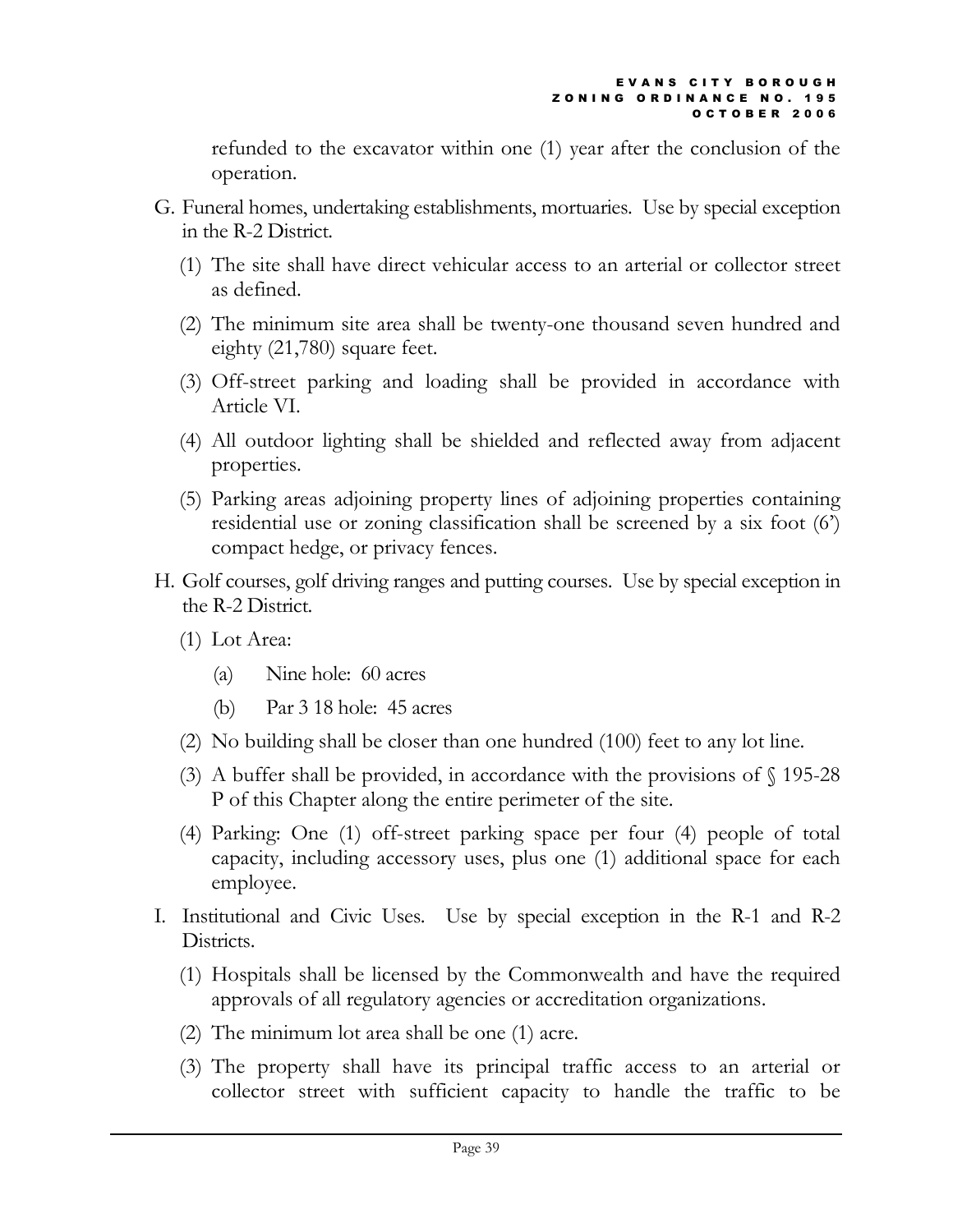generated. The Borough may require a traffic analysis, prepared by a qualified traffic engineer, showing the peak hour traffic generation derived from the proposed development and its relation to surrounding roads and intersections, including methods proposed for mitigating capacity deficiencies.

- (4) Where the use adjoins existing residential uses, a minimum twenty-five foot (25') bufferyard shall be provided. Care shall be taken to locate emergency, loading and service entrances where they are not offensive to adjoining properties.
- (5) A landscaped area, at least five feet (5') in depth, shall be provided along the entire front property line, except for approved entrances. Such area shall not obstruct the view of vehicles on abutting streets and roads.
- (6) The site shall be designed to provide maximum accessibility for emergency and public safety services.
- J. Long Term Nursing Facilities: Use by special exception in the R-2 District.
	- (1) A nursing home shall be considered a building for the long term care of elderly, disabled, or terminally ill persons requiring constant attention by skilled staff. A convalescent home shall be considered a building housing persons recovering from serious illness or injury requiring temporary care.
	- (2) Such homes may be converted existing dwellings or new buildings with a maximum of six (6) beds in the converted dwelling.
	- (3) The total number of individuals that may be cared for or housed in a new home shall not exceed the total acreage of the site multiplied by six (6).
	- (4) Long term nursing facilities shall have a bed capacity of at least eleven (11) beds, except as provided herein, but no more than sixty (60) beds. The operator of a nursing or convalescent home shall be licensed or certified by the appropriate State agency or agencies. The license or certification shall be obtained prior to issuance of an occupancy permit by the Borough. A copy of an annual report with evidence of continuing certification shall be submitted to the Zoning and Codes Officer in January of each year.
	- (5) Additions to any existing dwelling shall be compatible with the original building's appearance and scale, and new development should be consistent with applicable residential lot and block standards.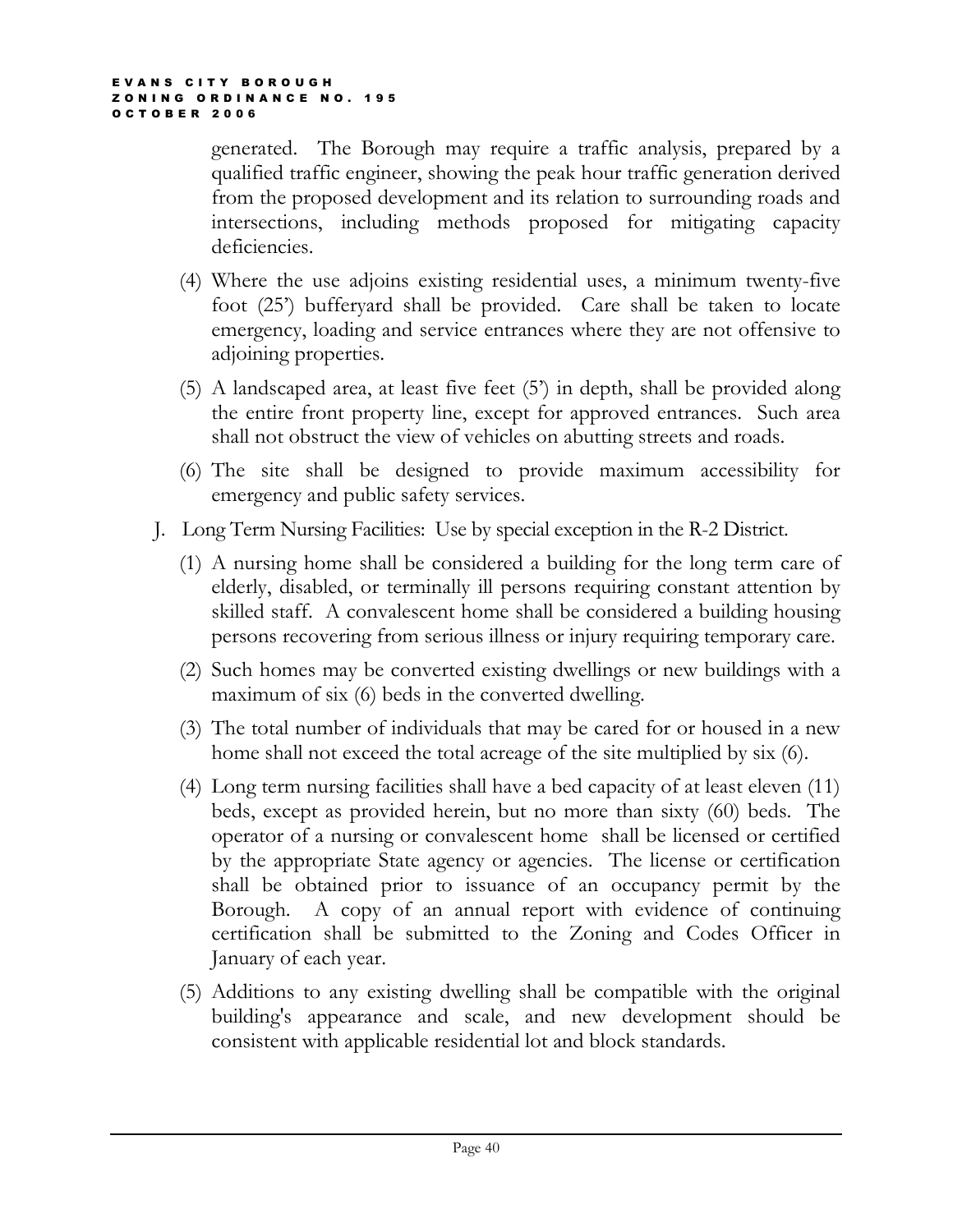- (6) Twenty-four hour supervision shall be provided at a long term nursing facility by staff qualified by the licensing or certification agency.
- (7) Adequate provisions shall be made for access by emergency medical and fire vehicles. If more than twenty-five (25) beds are provided, a traffic impact study shall be prepared.
- (8) The minimum area of the property shall be two (2) acres.
- (9) Principal building or buildings on the property shall be set back at least one hundred feet (100') from any right-of-way abutting the site and at least fifty feet (50') from side and rear property lines.
- (10) Outdoor lighting shall be of the cut-off luminare type, permitting no light escape upwards, no view of the light source from off the property, and no light trespass on adjacent properties.
- K. Reserved for future use.
- L. Day Care Center (adult or children). Use by special exception in the R-1 District.
	- (1) The facility shall be registered with or licensed by the Commonwealth, if applicable.
	- (2) Outdoor recreation areas shall be provided which shall have a minimum area of sixty-five (65) square feet per adult or child and which shall be secured by a fence with self-latching gate.
	- (3) Outdoor recreation areas which adjoin residential lots shall be screened.
	- (4) The general safety of the property proposed for a day care center shall meet the needs of both adults and children.
	- (5) Off-street parking shall be provided in accordance with the requirements of Article VI of this Chapter.
- M. Reserved for future use
- N. Self-Storage Facilities. Use by special exception in the I District.
	- (1) No business activity other than rental of storage units shall be conducted on the premises and no outdoor storage shall be permitted.
	- (2) The facility shall be enclosed with a security fence, access through which is controlled by the manager.
	- (3) Groups of units shall be separated by at least twenty-four feet (24') when access doors to units are located on each side of an access drive, or by at least twenty feet (20') if access doors occur on one (1) side only.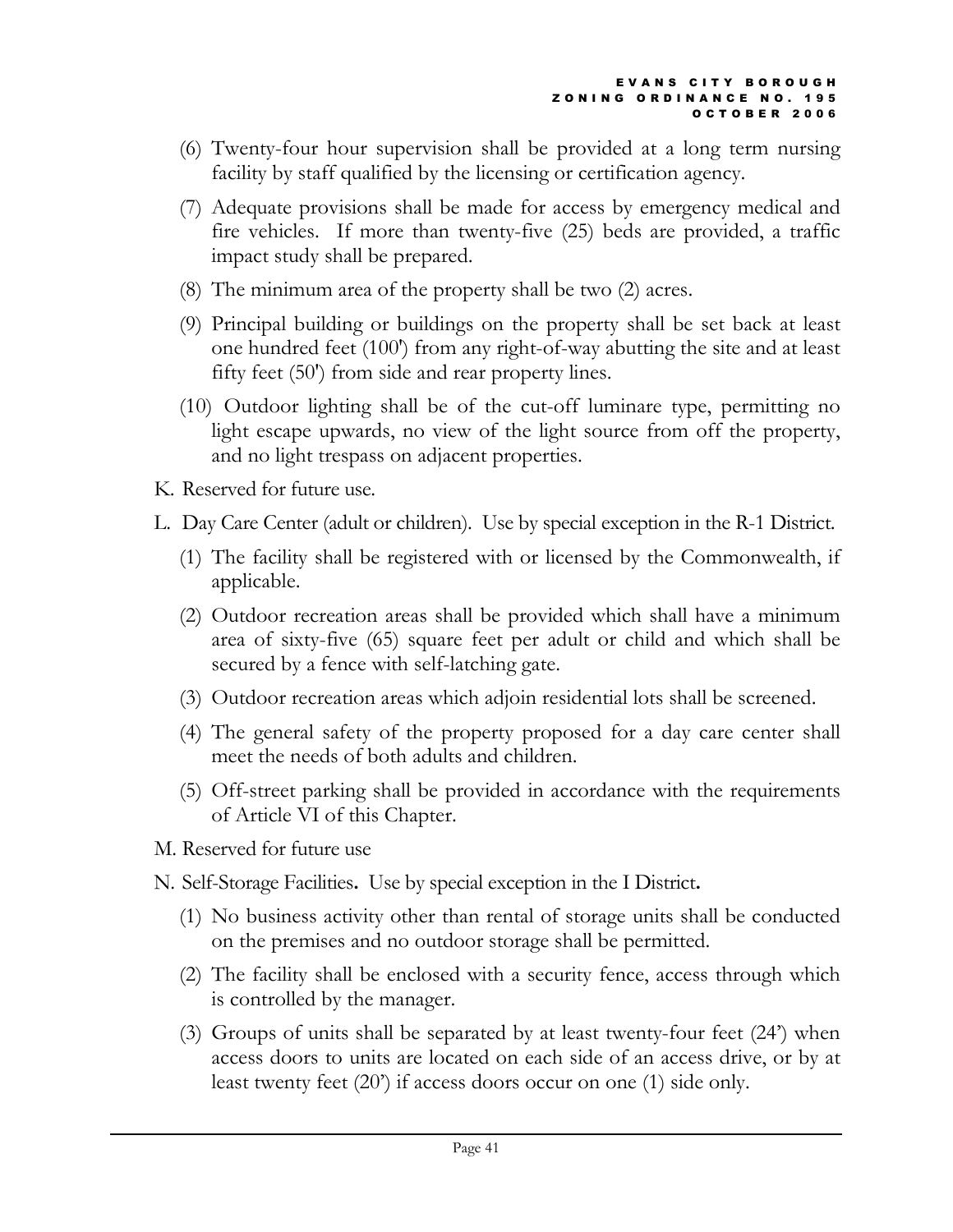- (4) No items shall be offered for sale on the premises, nor shall repair of autos, boats, motors or furniture be permitted, or the storage of flammable or explosive materials
- O. Reserved for future use.
- P. Light Manufacturing. Use by special exception in the I Industrial District.
	- (1) All activities must be in compliance with applicable federal, state and local regulations.
	- (2) An Erosion and Sedimentation Control Plan, approved by the County Soil Conservation District, shall be implemented to minimize the adverse impact of the activity. Additional measures determined as necessary by the County Planning Commission may be required.
	- (3) All activities except outdoor material storage must be conducted within an enclosed structure.
	- (4) All activities must be entirely fenced with opaque material at least ten (10) feet in height. A living fence may not be substituted.
	- (5) No activity or part thereof will be located closer than three hundred (300) feet to the lot line of any school, hospital, nursing home, personal care or dwelling unit.
	- (6) Setbacks on all sides must be at least three hundred (300) feet.
- Q. Temporary uses and structures. Use by special exception in all districts.
	- (1) A temporary use and structure, for the purposes of this Chapter, shall be determined to be man-made buildings or structures, either constructed on-site, or constructed elsewhere and erected or placed on site, for a use which is permitted in the zoning district, and is not a permanent use, such as kiosks, tents, sheds, or trailers that are temporarily used for construction purposes or seasonal sales, such as Christmas trees, or homegrown produce but excluding sales by itinerant merchants of items including flowers, sports memorabilia, furniture or artwork.
	- (2) A temporary use and structure may be permitted for a period of one (1) day to forty-five (45) days. One (1) extension of time may be requested by the property owner in writing, and may be granted by the Zoning and Codes Officer.
	- (3) A temporary use and structure shall not alter the movement of traffic or parking arrangement of cars in a designated parking lot, nor disrupt or impede vehicular or pedestrian traffic.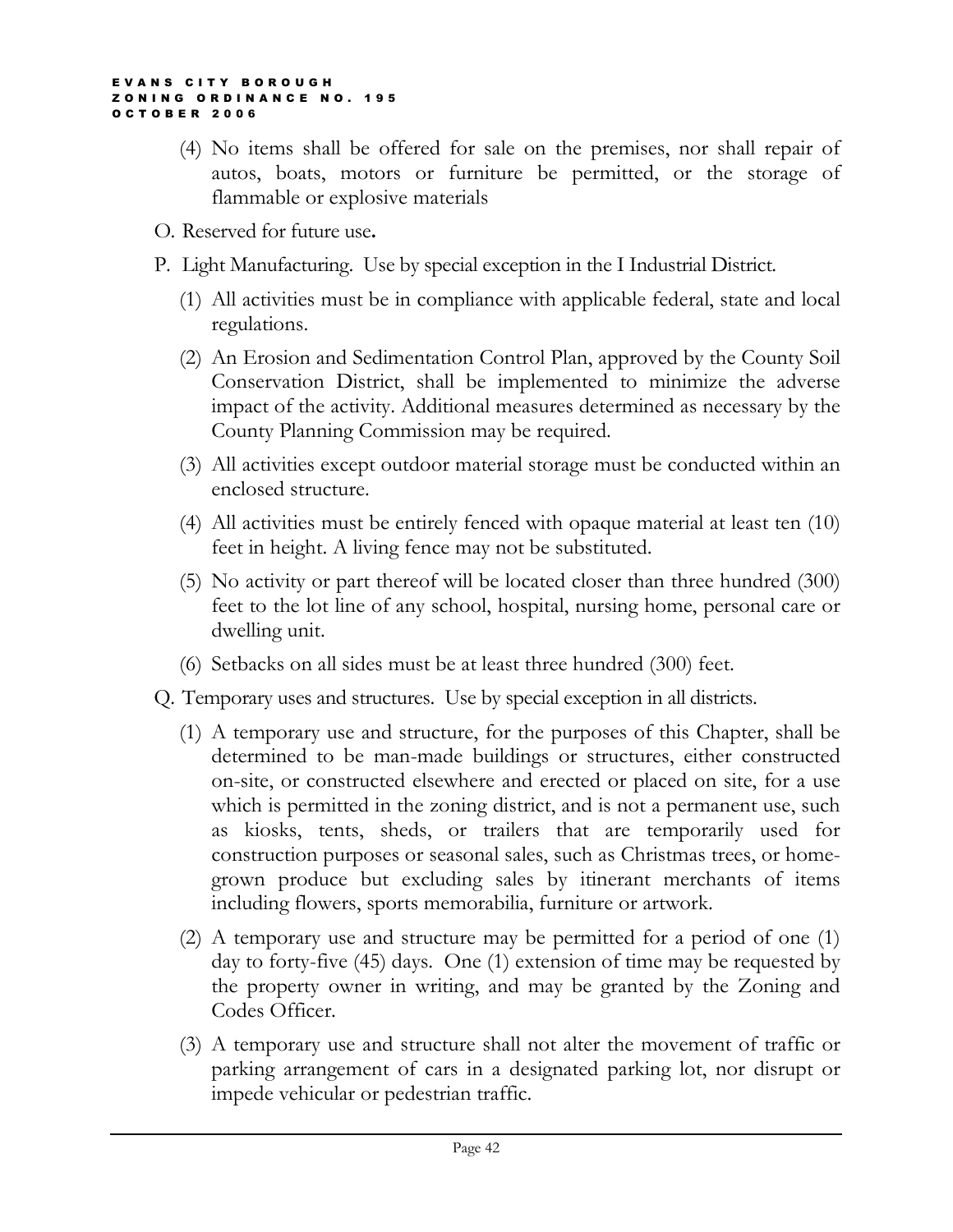- (4) The use of any temporary use and structure shall be consistent with the characteristics of uses permitted in the District where such temporary use is proposed.
- (5) The owner of the property upon which a temporary use and structure is proposed to be located, shall provide written authorization for consideration by the Zoning Hearing Board and Zoning and Codes Officer.
- (6) A permitted temporary use and structure shall meet all required setbacks for primary or principal buildings.
- (7) A temporary use permit from the Zoning and Codes Officer shall be required prior to the construction, erection or placement of any temporary use and structure on any property.
- (8) Exceptions to the granting of special exception status to temporary uses and/or buildings and structures are as follows:
	- (a) Temporary uses including but not limited to festivals, carnivals, fairs or similar activities sponsored by a local non-profit, community or charitable organization, and government agencies, shall be exempt from securing special exception status from the Zoning Hearing Board, provided the Zoning and Codes Officer determines compliance with the provisions of this Chapter. A temporary use permit shall be required.
	- (b) Temporary uses, buildings and structures may be accommodated on residentially developed lots for recreational or personal noncommercial purposes, including but not limited to birthday parties, picnics, and family reunions, without formal approval or a temporary use permit, provided all applicable provisions of this Chapter are met.
- R. Veterinary Clinics with Kennel. Use by special exception in the I Industrial District.
	- (1) The minimum lot area required for an animal hospital shall be twenty thousand (20,000) square feet. The minimum lot area required for an animal hospital with an outdoor kennel or outdoor runs shall be two (2) acres.
	- (2) All outdoor kennels or runs shall be constructed for easy cleaning and shall be adequately secured by a fence with self-latching gate.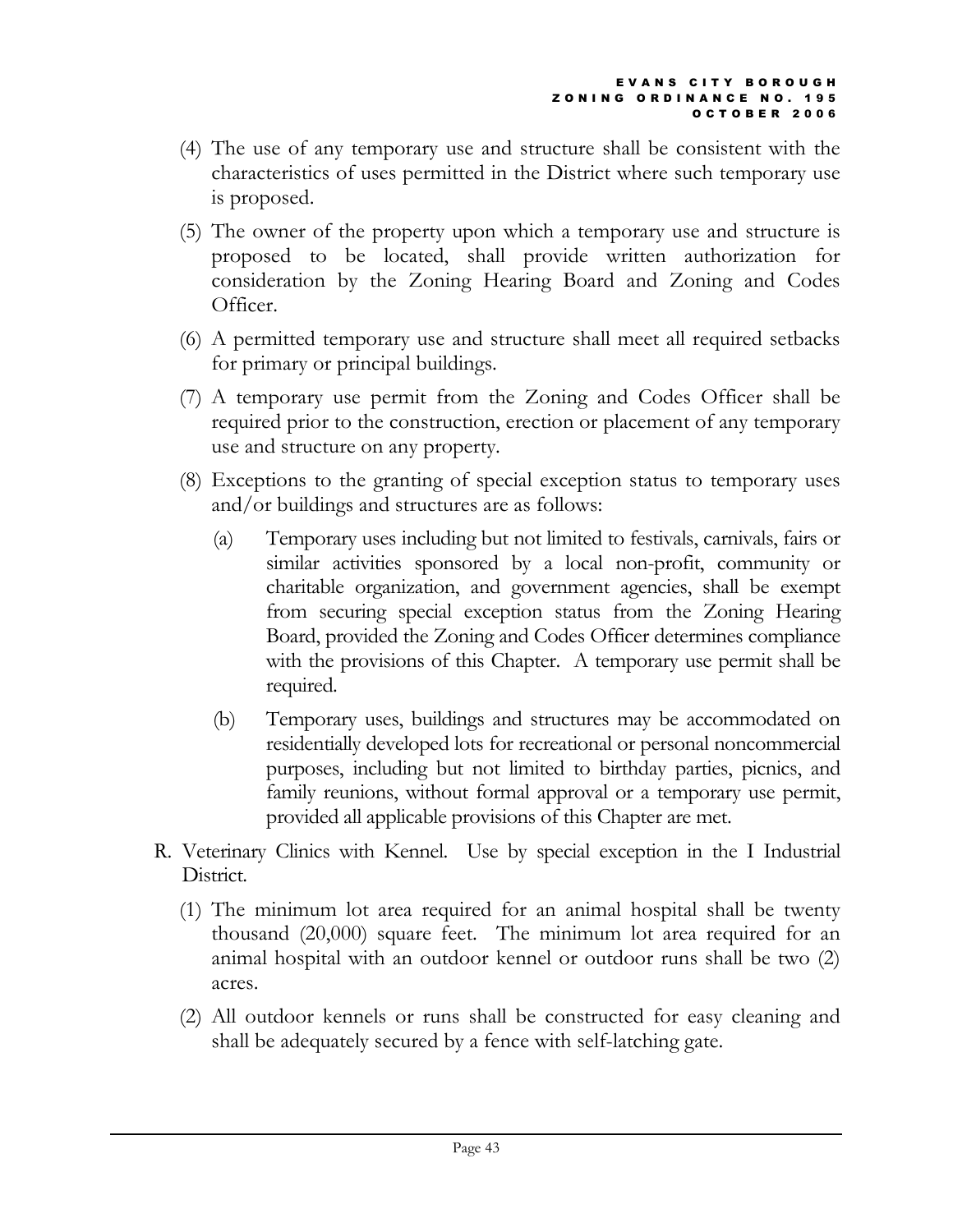- (3) Outdoor kennels shall be located at least two hundred feet (200') from any property line adjoining residential use or zoning classification and at least fifty feet (50') from any other property line.
- (4) Kennels associated with animal hospitals shall be licensed by the Commonwealth and shall continue to maintain a valid license throughout their operation. Any suspension of the license shall be a violation of this Chapter and shall be subject to the enforcement provisions of § 195-62 of this Chapter.
- S. Wholesale businesses, conducted entirely within a building. Use by special exception in the TC Town Center District.
	- (1) Wholesale distribution facilities shall not exceed forty percent (40%) of the total gross floor area of the building.
	- (2) Wholesale distribution shall be limited to those products which are sold at retail on the site.
	- (3) Off-street parking and loading shall be provided in accordance with Article VI of this Chapter.
	- (4) Primary access to wholesale distribution facility shall be from an arterial or collector street as defined by this Chapter.
- T. General and Specialty Retail Over 5,001 Square Feet: Use by special exception in the TC Town Center District.
	- (1) The business shall be conducted from within a permanent enclosed building.
	- (2) The building required for the use shall be substantially the same in size and appearance as those of permitted businesses.
	- (3) No products or residue from the business shall be stored outside, except vehicles for sale on the premises or outdoor nursery plant materials. Outdoor sales areas shall not be permitted to reduce required off-street parking on the lot.
	- (4) If the premises are to be developed as a temporary use, the applicant shall provide a plan describing the projected time limitation for the development, the long term proposed use, if any, of the premises, and if no long term use, how he will return the premises to their predevelopment condition.
	- U. Contractor's Supply Yards: Use by special exception in the I Industrial District.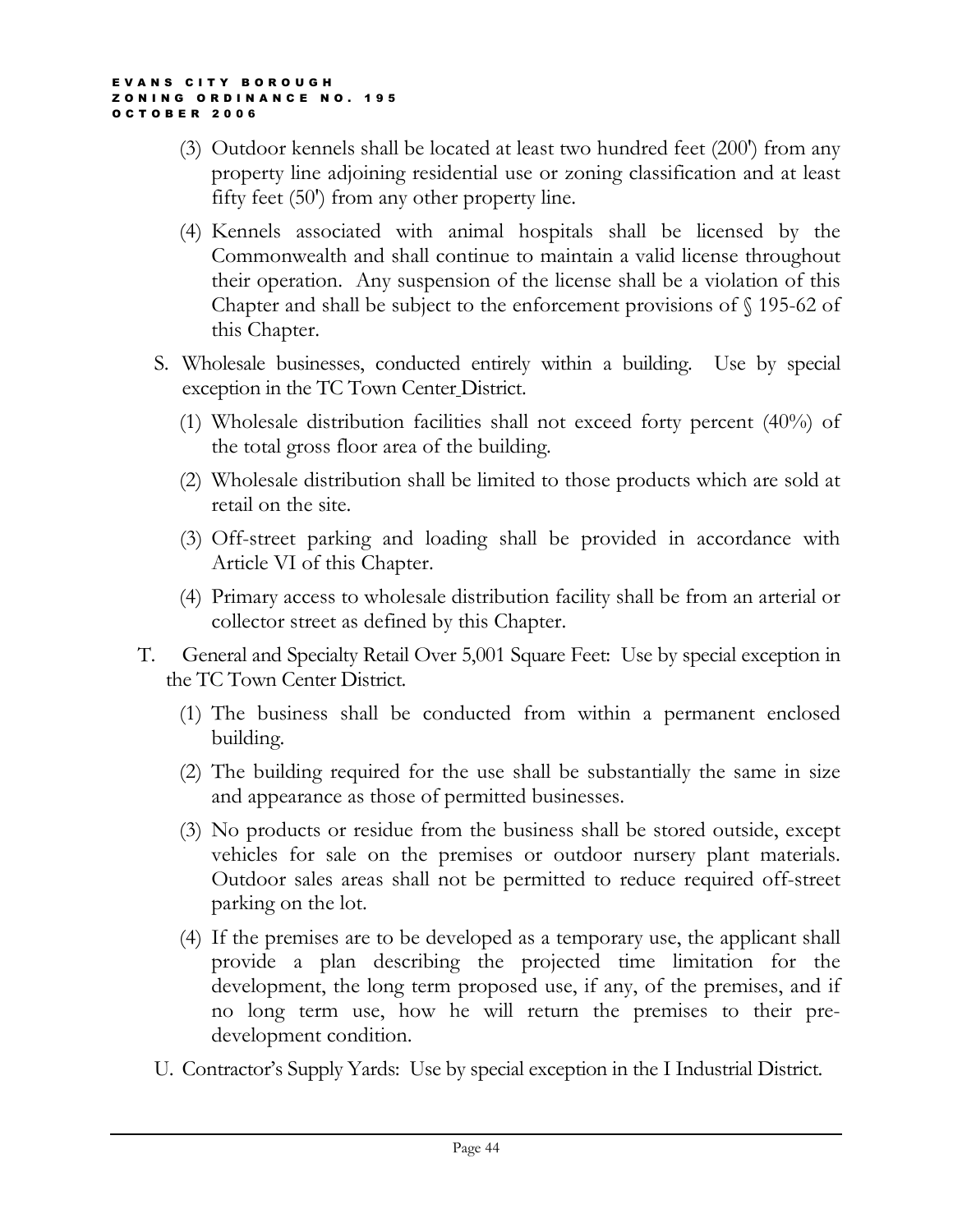- (1) The minimum site required shall be two (2) acres.
- (2) Outdoor display and equipment storage areas shall be secured by a fence that is a minimum of eight feet (8') in height and shall be screened from any adjoining residential property by a six foot (6') compact hedge.
- (3) All outdoor display areas and equipment storage areas shall be located on a minimum of twenty-five feet (25') from any property line adjoining a residentially zoned lot.
- (4) Contractors' supply yards may also include an office for the conduct of the business. Builders' or other supply yards involving retail or wholesale sales shall include a completely enclosed building for the conduct of the business.
- (5) Adequate paved access and maneuvering facilities for loading and unloading trucks shall be provided so that trucks shall not back onto or stand on the public right of way and dirt, debris or excess materials shall not be deposited on any public right-of-way.
- (6) Any facilities located on a lot where any lot line is located within two hundred feet (200') of any existing dwelling shall cease operations between dusk and dawn, prevailing time.

# ARTICLE V

# Supplemental Regulations

### §195-28 Performance Standards

- A. Compliance: No use, land or structure in any district shall involve any element or cause any condition that may be dangerous, injurious or noxious, or cause offensive odor, smoke, dust, dirt, noise, vibration, glare, excessive traffic, attract vermin or rodents or constitute a nuisance or be a detriment to the health, safety, moral or general welfare of the community or to any other person or property in the Borough. All uses in all districts shall be subject to the following standards of operation.
- B. Environmental Performance Standards: The developer shall determine the presence of environmental or natural features on any site proposed for land development and shall meet the following standards for environmental protection. Site alterations, erosion and sedimentation control, regrading, filling, the clearing of vegetation or timbering and forestry activities without an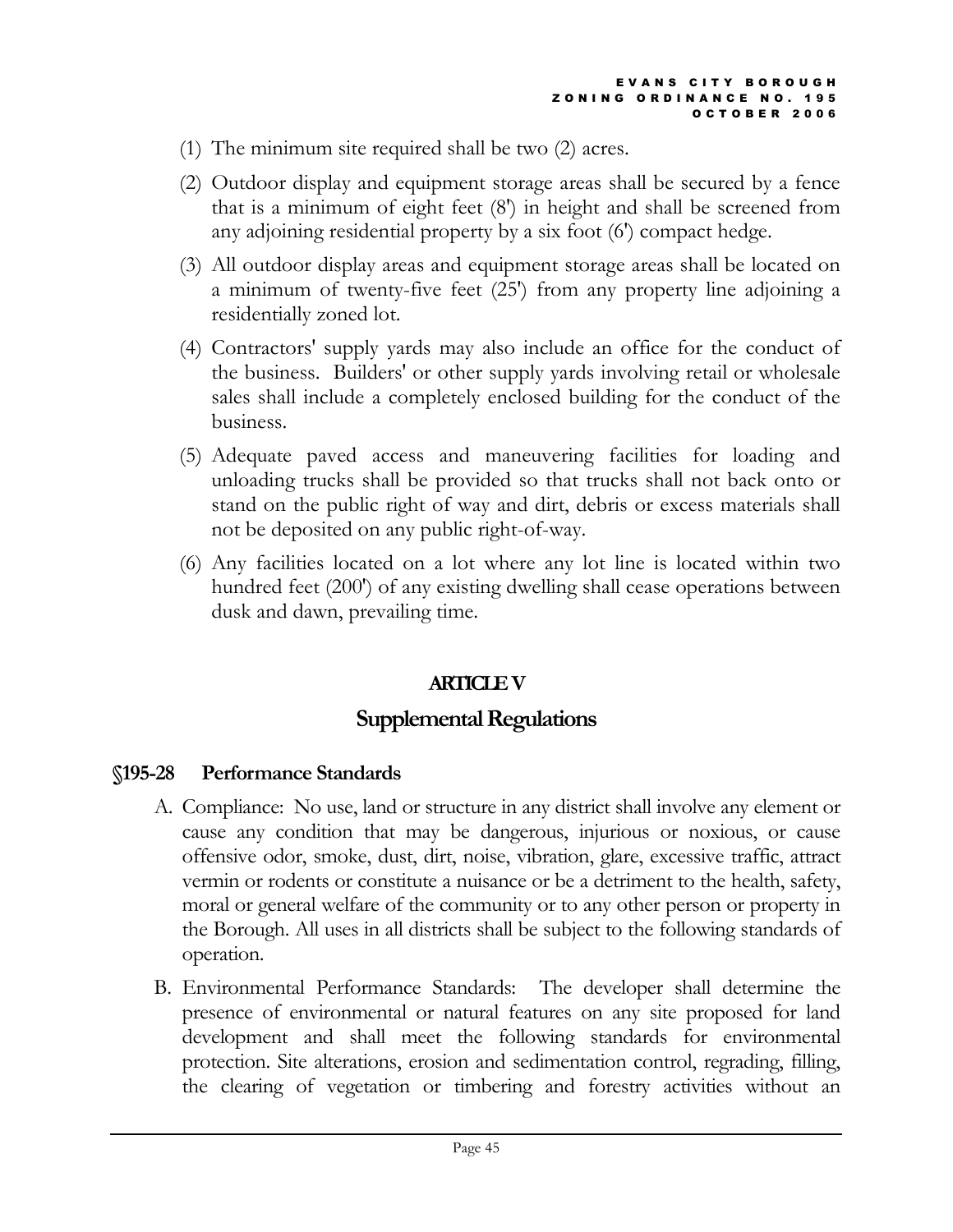appropriate and current permit prior to approval of the plans for development, shall be a violation of this Article.

- (1) Floodway Delineation: One hundred (100) year floodways shall be delineated as per the provisions of the current Borough ordinance. Within the floodway, the following uses and activities having a low flood damage potential and not obstructing flood flows shall be permitted, provided that they are in compliance with the provisions of the underlying District and are not prohibited by any other Ordinance, and do not require structures, fill or storage of materials and equipment:
	- (a) Agricultural uses;
	- (b) Public and private recreational uses and activities such as parks, picnic grounds, hiking and horseback riding trails, wildlife and nature preserves, hunting and fishing;
	- (c) Accessory residential uses such as yard areas, gardens and play areas.
- (2) Floodplains: For the purpose of this Section, normally dry land area adjacent to stream channels that is susceptible to being inundated by overbank stream flows. Development activities shall be regulated as per the provisions of the current Borough ordinance.
- (3) Steep Slopes: In areas of steep slopes, i.e., those above fifteen percent (15%), the following standards shall apply, except as approved by the Borough Engineer:
	- (a) 16-24%: No more than sixty percent  $(60\%)$  of such areas shall be developed and/or regraded or stripped of vegetation.
	- (b) 25% or more: Earth disturbance activities in these areas in preparation for development are restricted except as approved by the Borough Engineer.
- (4) Forest: No more than fifty percent (50%) of any forest as defined may be cleared, select cut, or developed, unless trees are the primary crop being harvested through a select cut method.
- (5) Ponds, Watercourses or Wetlands: No development, filling, piping or diverting shall be permitted except for required roads and utility line extensions, unless permitted by the appropriate state, county or regulatory agency.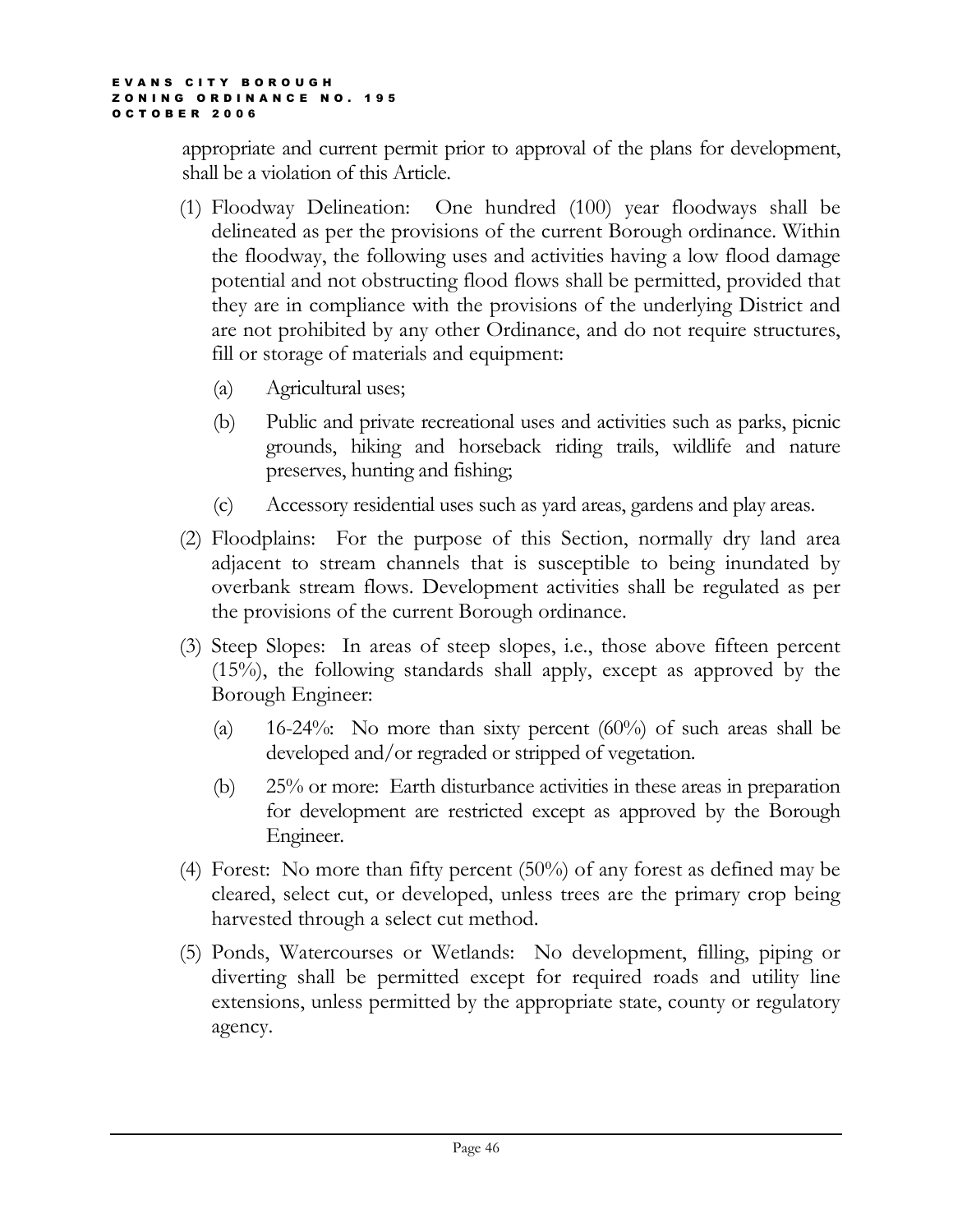- (6) Stormwater Drainage and Management: All plans shall comply with the provisions of the Evans City Borough Subdivision and Land Development, and all amendments thereto.
- (7) Soil Erosion and Sedimentation: With any earth disturbance there shall be control of erosion and the protection of streams and ponds from sedimentation in accordance with the "Clean Streams Law P.L. 1987", Chapter 102 of Title 25 of the Pennsylvania Code, and the "Soil Erosion and Sedimentation Control Manual" of the Pennsylvania Department of Environmental Protection. In addition, a Soil Erosion and Sediment Control Plan (ES & SC Plan) shall be required as part of the application for any Borough permit where earth disturbance or excavation will occur. As a minimum where sediment can be transported away from the disturbed area, a silt fence or straw bale barrier shall be erected and maintained in working order until vegetation is fully established as determined by the Pennsylvania Department of Environmental Protection, or erosion resistant ground cover has been installed. Additional sediment pollution control measures may be required where land development is more extensive than single family construction.
- C. Odor: Those standards for the control of odorous emissions established by the Pennsylvania Department of Environmental Protection (PADEP) shall be applied in all zoning districts. Where an odor is deemed offensive a duly authorized Borough representative shall refer the matter to the Pennsylvania Department of Environmental Protection (PADEP) where it has jurisdiction relative to an established airshed.
- D. Storage and Waste Disposal:
	- (1) No highly flammable, explosive or toxic liquids, solids or gases shall be stored in bulk (over five hundred [500] gallons), above ground, except in an enclosed building and except new tanks or drums of fuel connected directly with energy devices or heating appliances located and operated on the same lot as the tanks or drums of fuel.
	- (2) All new permanent bulk outdoor storage facilities for fuel over five hundred (500) gallons, raw materials and products and all fuel, raw materials and products stored outdoors, shall be enclosed by an approved safety fence.
	- (3) No materials or wastes shall be deposited upon a lot in such form or manner that they may be transported off the lot by natural causes or forces; nor shall any substance which can contaminate wells, watercourses,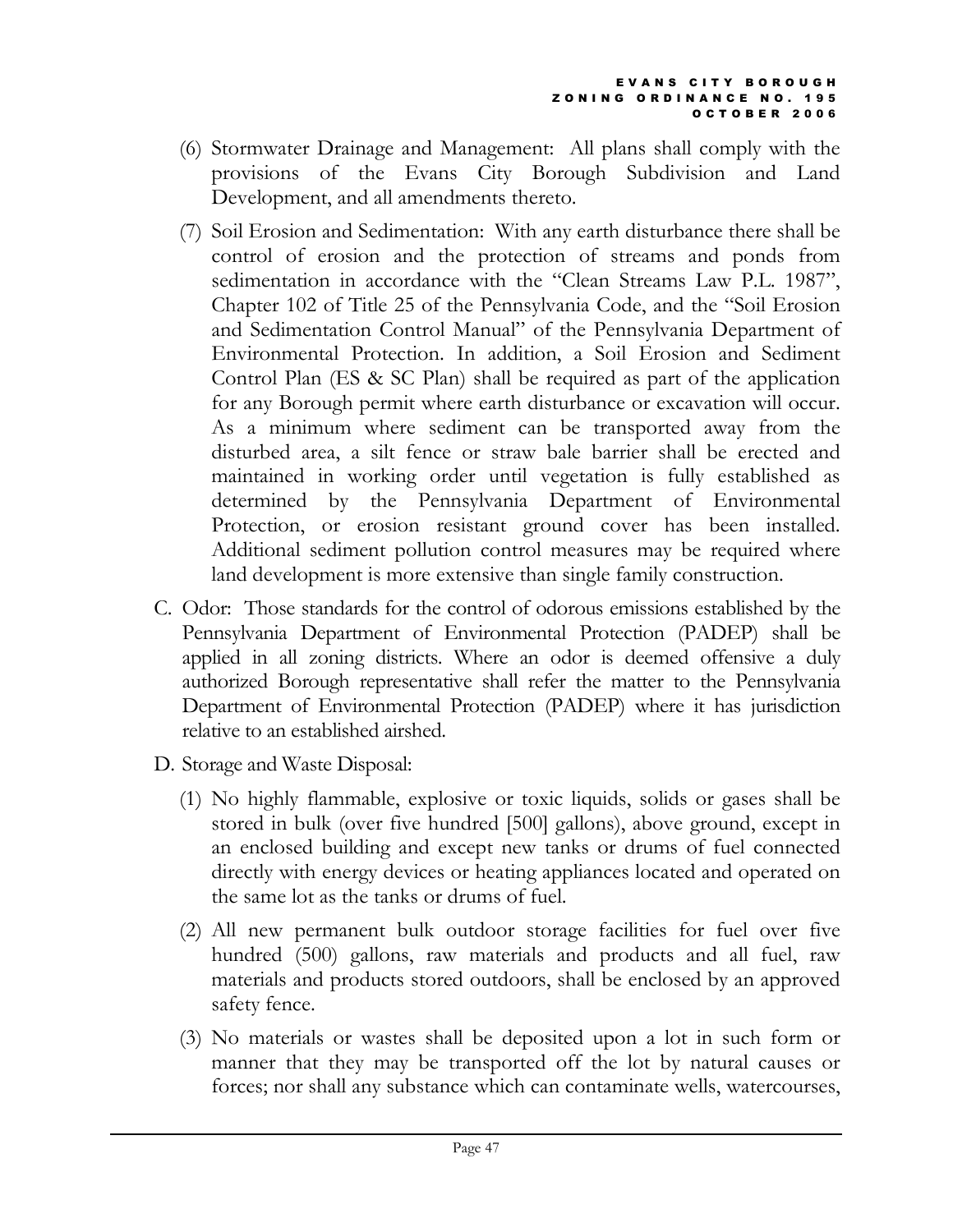or potable water supplies otherwise render such wells, watercourses, or potable water supplies undesirable as sources of water supply or recreation; nor shall any substance which will destroy aquatic life be allowed to enter any wells, watercourses, or potable water supplies, where applicable. A Pennsylvania Department of Environmental Protection approved plan for spill containment shall be submitted to the Borough for review by the Borough Engineer prior to the issuance of any required permit.

- (4) Any materials or wastes which might cause fumes or dust or which constitute a fire hazard or which may be edible or otherwise attractive to rodents or insects shall be stored outdoors only if enclosed in containers adequate to eliminate such hazards.
- E. Air Pollution: No emission at any point from any chimney or otherwise of visible smoke in excess of that permitted by the air pollution control regulations of the Commonwealth agency with jurisdiction, shall be permitted.
- F. Dust, Fumes, Vapors, and Gases: The emission of dust, dirt, fly ash, fumes, vapors or gases which can cause any damage to human health, to animals, to vegetation, or to property or which can cause any soiling or staining of persons or property at any point beyond the lot line of the use creating the emission is herewith prohibited.
- G. Glare: No use shall produce a strong, dazzling light or a reflection of a strong, dazzling light or employ unshielded illumination sources beyond its lot lines or onto any public road. Spillover lighting from parking areas shall not exceed two (2) foot-candles per square foot beyond the property line.
- H. Vibrations: No use shall cause earth vibrations, or concussions detectable beyond its lot lines without the aid of instruments, with the exception of vibration produced as a result of temporary construction activity.
- I. Discharge: No discharge at any point into any private sewage disposal system or stream or into the ground, of any materials in such a way or in such manner or temperature as can contaminate any public or private water supply or otherwise cause the emission of dangerous, noxious or objectionable elements, or the accumulation of solid wastes conducive to the breeding of rodents or insects, is permitted.
- J. Heat, Cold, Dampness or Movement of Air: No activities producing heat, cold, dampness or movement of air are permitted which shall produce any material effect on the temperature, motion or humidity of the atmosphere at the lot line or beyond.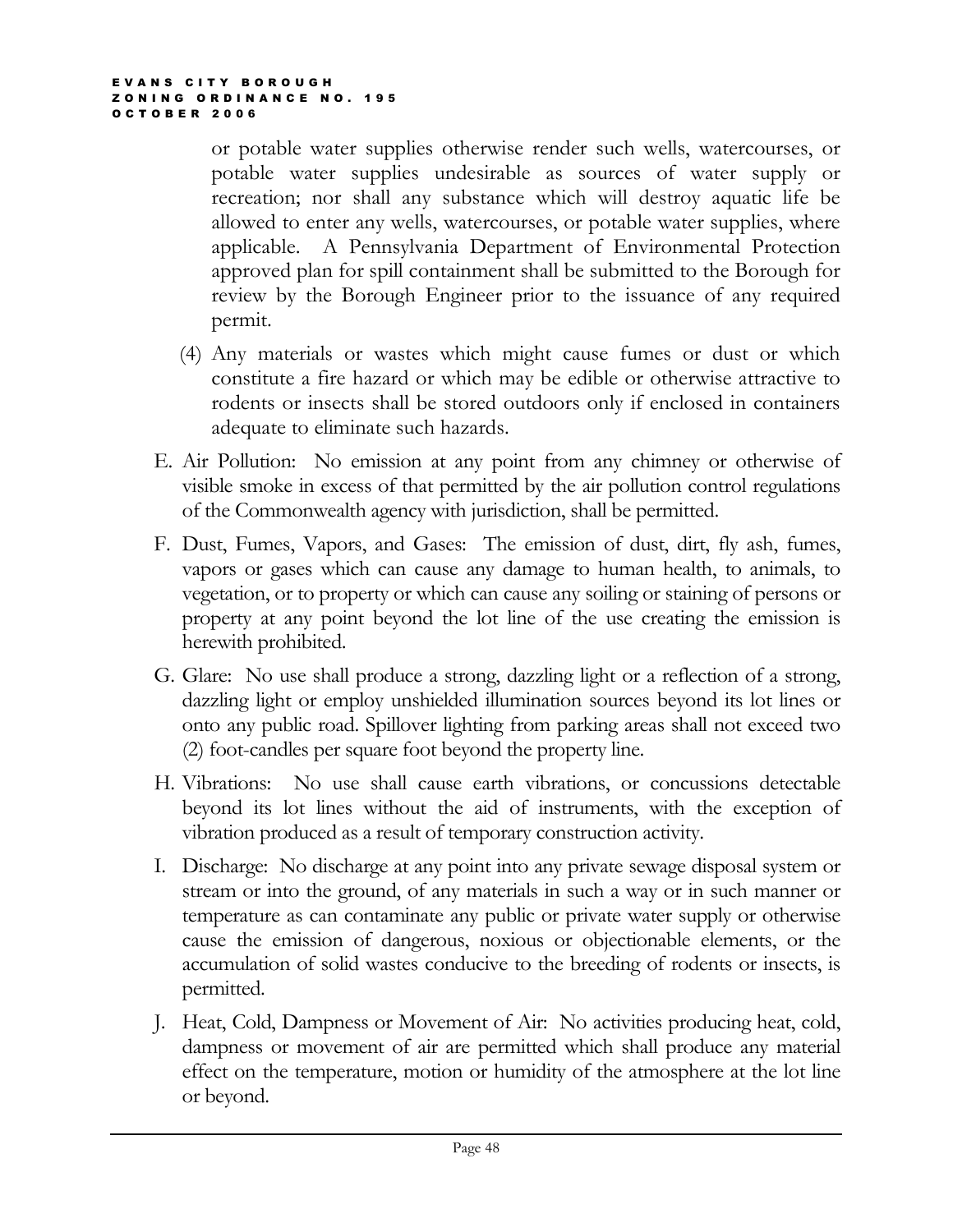- K. Noise: No new use proposed in any district which by the nature of its use, operation or activity produces noise of objectionable character or volume as noted by a person at the property line of the parcel upon which the offending use is located, will be permitted:
	- (1) Residential Uses:
		- (a) In excess of sixty (60) dba for any period of time between the hours of 10:00 p.m. and 7 a.m.
		- (b) In excess of eighty (80) dba for any period of time between the hours of 7:01 a.m. and 9:59 p.m.
		- (c) The use of maintenance equipment including, but not limited to, power mowers, on a temporary basis, in residentially zoned districts shall be exempt from the standards in this Section.
	- (2) Commercial Uses: In excess of ninety (90) dba for more than two (2) hours during a twenty-four (24) hour period.
- L. Electrical Disturbance or Radioactivity: No activities which emit dangerous radioactivity or continuous cumulative low level radiation, at any point are permitted and no electrical disturbance adversely affecting the operation at any point of any equipment other than that of the creator of such disturbance shall be permitted.
- M. Maintenance of Yards, Adjacent Undeveloped Property: The owner or lessee of the property, whether occupied or vacant located within or adjacent to any developed area shall maintain such premises so that:
	- (1) All portions of the property shall be kept free of junk, debris, disabled motor vehicles, and dangerous, or noxious material.
	- (2) All applicable provisions of current Borough ordinances regulating grass and weeds or related property maintenance shall be conformed to.
- N. Vehicle and Equipment Maintenance:
	- (1) In commercially zoned areas, all vehicles and movable equipment repair done on the property shall be performed within an enclosed building, except that minor maintenance activities may be completed on the exterior of a lot where space has been provided for the temporary parking or storage of vehicles and movable equipment.
	- (2) In residentially zoned areas, minor vehicle maintenance activities on vehicles owned by the occupant may be conducted in driveways, but in no case shall repairs be made on vehicles and movable equipment which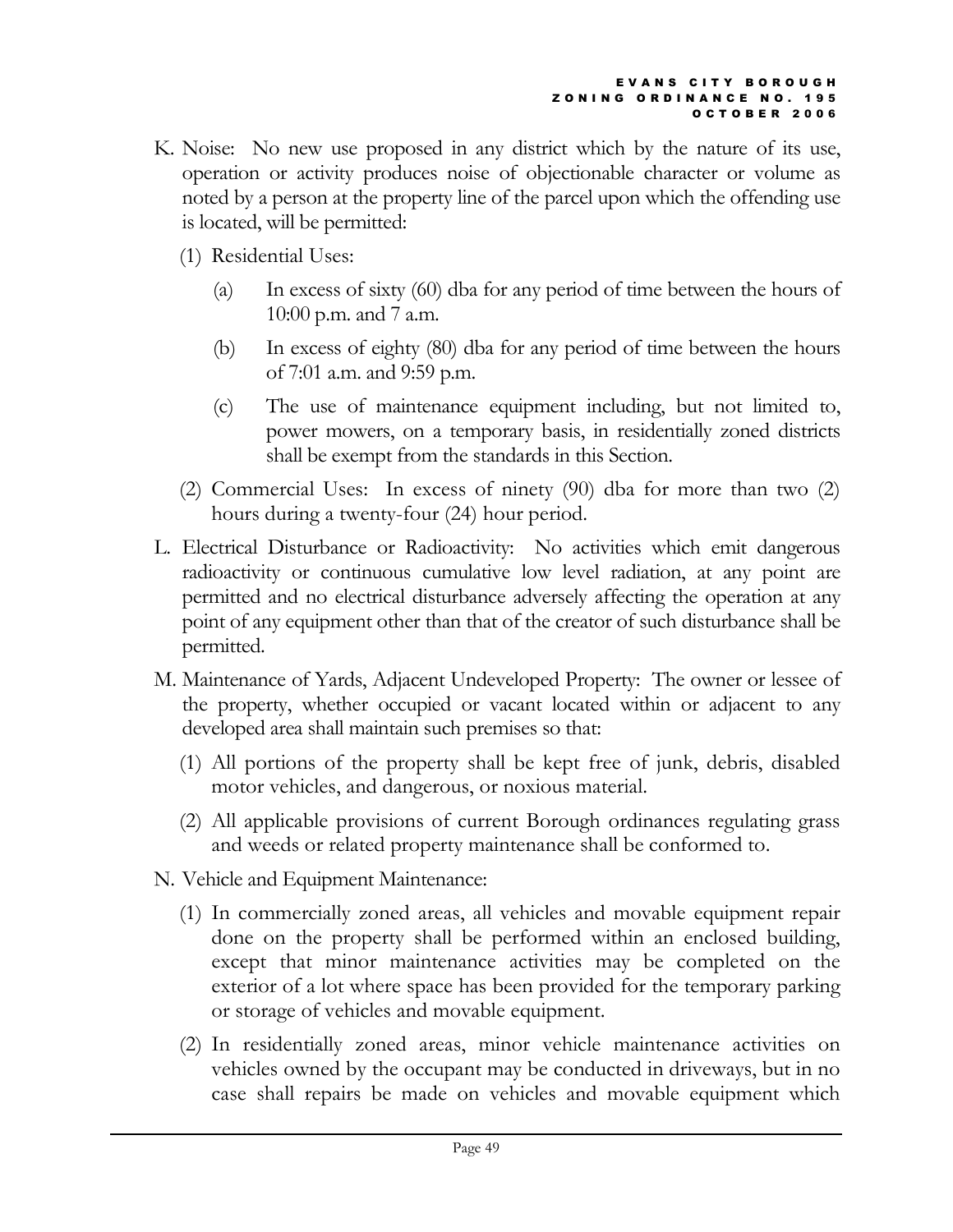would result in the storage of said vehicles or movable equipment on the exterior of the lot for more than forty-eight (48) hours, unless said vehicles are stored in an enclosed building.

- O. Water Supply: All new water wells which provide the primary source of potable water for the residence of the same lot shall produce at a minimum 3.5 gallons per minute, per well, continuously.
	- (1) Documentation shall be submitted to the Borough which verifies the capacity of each new well providing the primary source of potable water.
	- (2) No subdivision or land development which relies on well water as the primary source of potable water shall be approved unless the minimum capacity identified herein is met.
- P. Landscaping and Bufferyards: Where screening or bufferyards are not specified or called for in this Chapter, they shall consist of a minimum fifteen foot (15') wide area with plantings of a mix of fifty percent (50%) evergreen and fifty percent (50%) deciduous trees, of a minimum two inch (2") caliper, planted in two (2) staggered rows on ten foot (10') centers. All other bufferyards, where specified, shall be prepared and planted as per the provisions of this Section.
	- (1) Screening in parking areas shall consist of a minimum five foot (5') wide planting area with a minimum of one (1) shrub and one (1) deciduous or conifer tree for every four (4) parking spaces.
	- (2) All planting areas shall be maintained in annual plants or perennial grasses.

§195-29 Forestry

Forestry, as defined, shall be a permitted principal use in every base and overlay district.

# §195-30 Essential Services

Essential services, as defined, shall be permitted uses in every base and overlay district, when such use complies with the following criteria.

- A. The minimum lot area required shall be twenty thousand (20,000) square feet.
- B. Maintenance vehicles shall be stored within a completely enclosed building.
- C. Outdoor storage of materials or equipment, other than maintenance vehicles, shall be permitted only if the storage area is completely enclosed by a minimum six foot (6') fence with self-latching gate and is screened by one hundred percent (100%) opaque screening material placed in the fencing or by a six foot 6') dense, compact evergreen hedge.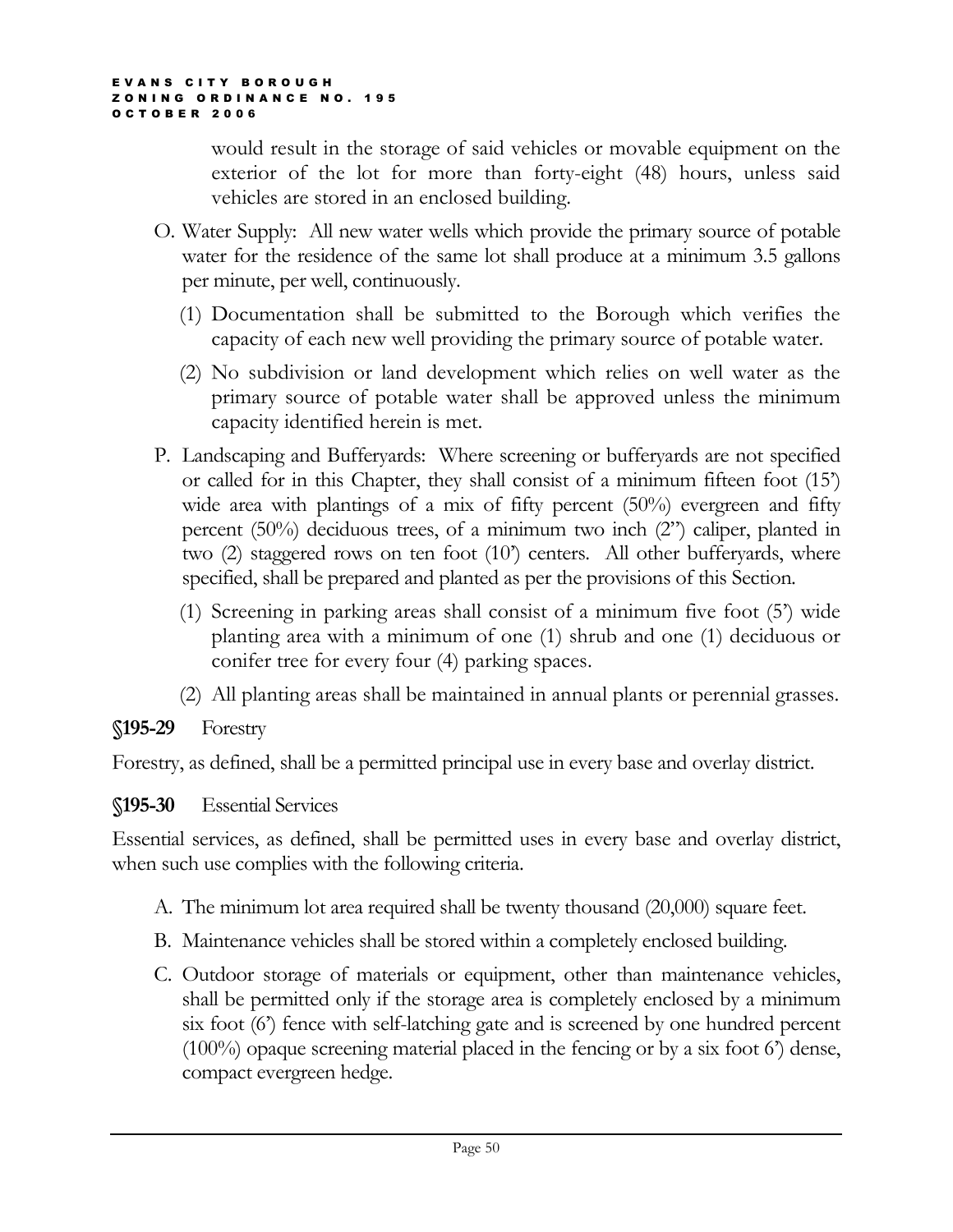- D. Any area of the building which is used for business offices shall comply with the parking requirements of Article VI of this Chapter for that use. Any area of the building which is used for storage of material, vehicles or other equipment shall provide one (1) parking space for each one thousand five hundred (1,500) square feet of gross floor area devoted to that use.
- E. A planted bufferyard, a minimum of ten feet (10') in width shall be provided along the perimeter of any lot boundary abutting a residentially zoned lot where a utility support structure is constructed.

§195-31 Home Based Business, permitted accessory use in R-1 and R-2 Districts.

All home based business shall comply with the following:

- A. The business activity shall be compatible with the residential use of the property and surrounding residential uses.
- B. The business shall employ no employees other than family members residing in the dwelling.
- C. There shall be no display or sale of retail goods and no stockpiling or inventory of a substantial nature.
- D. There shall be no outside appearance of a business use, including, but not limited to, parking, signs or lights.
- E. The business activity may not use any equipment or process which creates noise, vibration, glare, fumes, odors or electrical or electronic interference, including interference with radio or television reception, which is detectable in the neighborhood.
- F. The business activity may not generate any solid waste or sewage discharge, in volume or type, which is not normally associated with residential use in the neighborhood.
- G. The business activity shall be conducted only within the dwelling and may not occupy more than 25% of the habitable floor area.
- H. The business may not involve any illegal activity.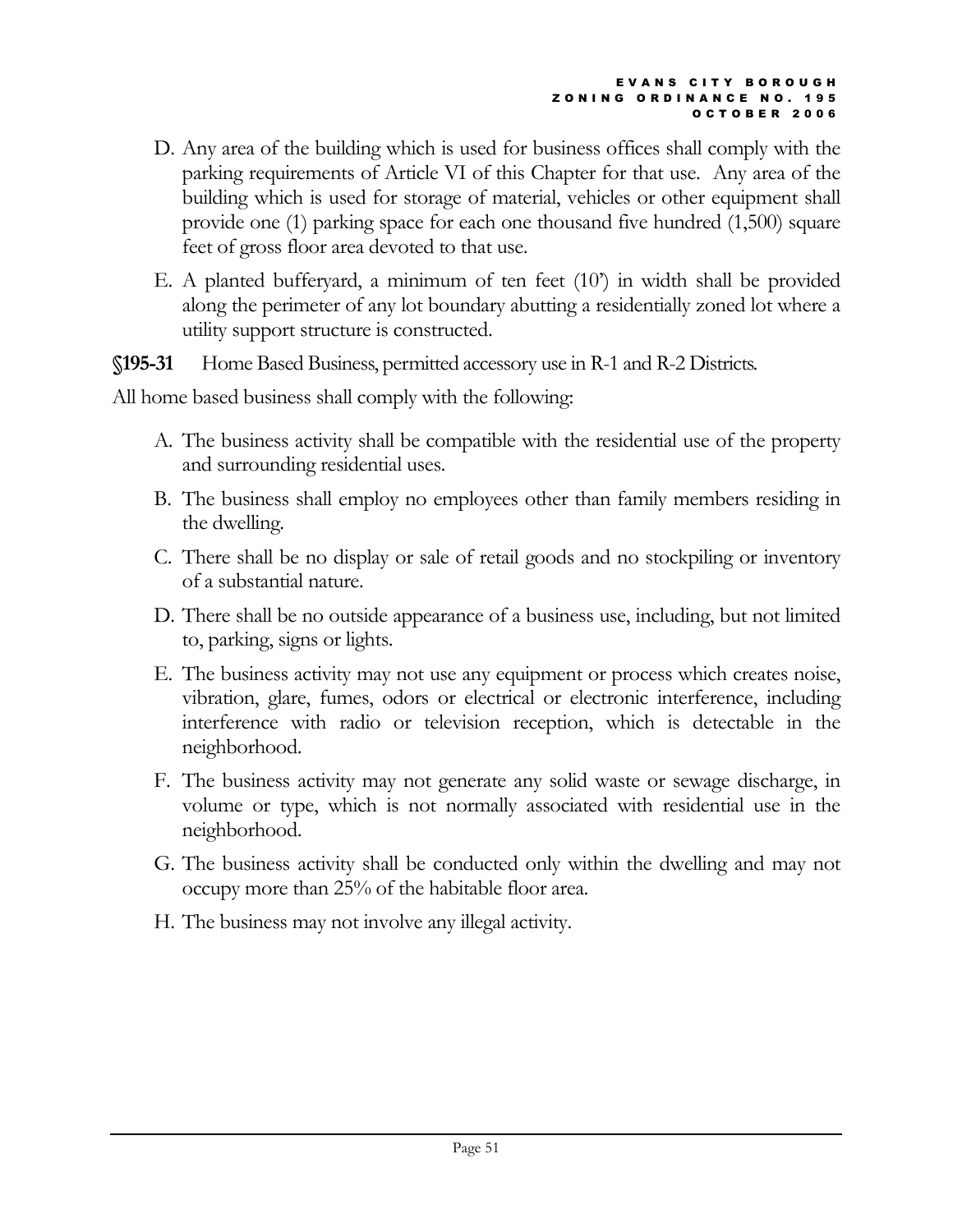## ARTICLE VI

# Off-Street Parking and Loading

### §195-32 Intent

Provisions of this Article are of general application to several of the districts described in Article III. It is the intent of this Article to set down provisions for off-street parking and loading areas, to prevent congestion in the street, to promote and protect property values and to provide for the health, safety and welfare of the citizenry.

# §195-33 Off-Street Parking

Each off-street parking space shall have a net area of not less than two hundred (200) square feet exclusive of driveways or aisles and shall be of usable shape and condition, to determine on a gross area basis, three hundred (300) square feet shall be allowed per vehicle. If the required parking space for a one- or two-family dwelling is not provided in a covered garage, then such space shall be not less than two hundred (200) square feet and shall be so located and/or constructed that it may later be covered by a garage structure in accordance with the provisions of this Chapter and the Borough Building Code.

- A. Location: Off-street parking facilities shall be located as hereinafter specified. Where a distance is specified, such distance shall be the walking distance measured from the nearest point of the parking facility to the nearest point of the building that such facility is required to serve:
	- (1) For one- and two-family: On the same lot with the building they are required to serve.
	- (2) For multiple dwellings: not more than one hundred feet (100').
	- (3) For hospitals, sanitariums, convalescent homes, nursing homes, rest homes, homes for the aged, retirement homes, rooming and boarding houses: not more than three hundred feet (300').
	- (4) For uses other than those specified above: not more than five hundred feet (500').
- B. Expansion and Enlargement: Whenever any building is enlarged in height or in ground coverage, off-street parking shall be provided for the expansion or enlargement in accordance with the requirements of the schedule. However, no parking space need be provided in the case of enlargement or expansion where the number of parking spaces required for such expansion or enlargement is less than ten percent (10%) of the parking spaces specified in the schedule for the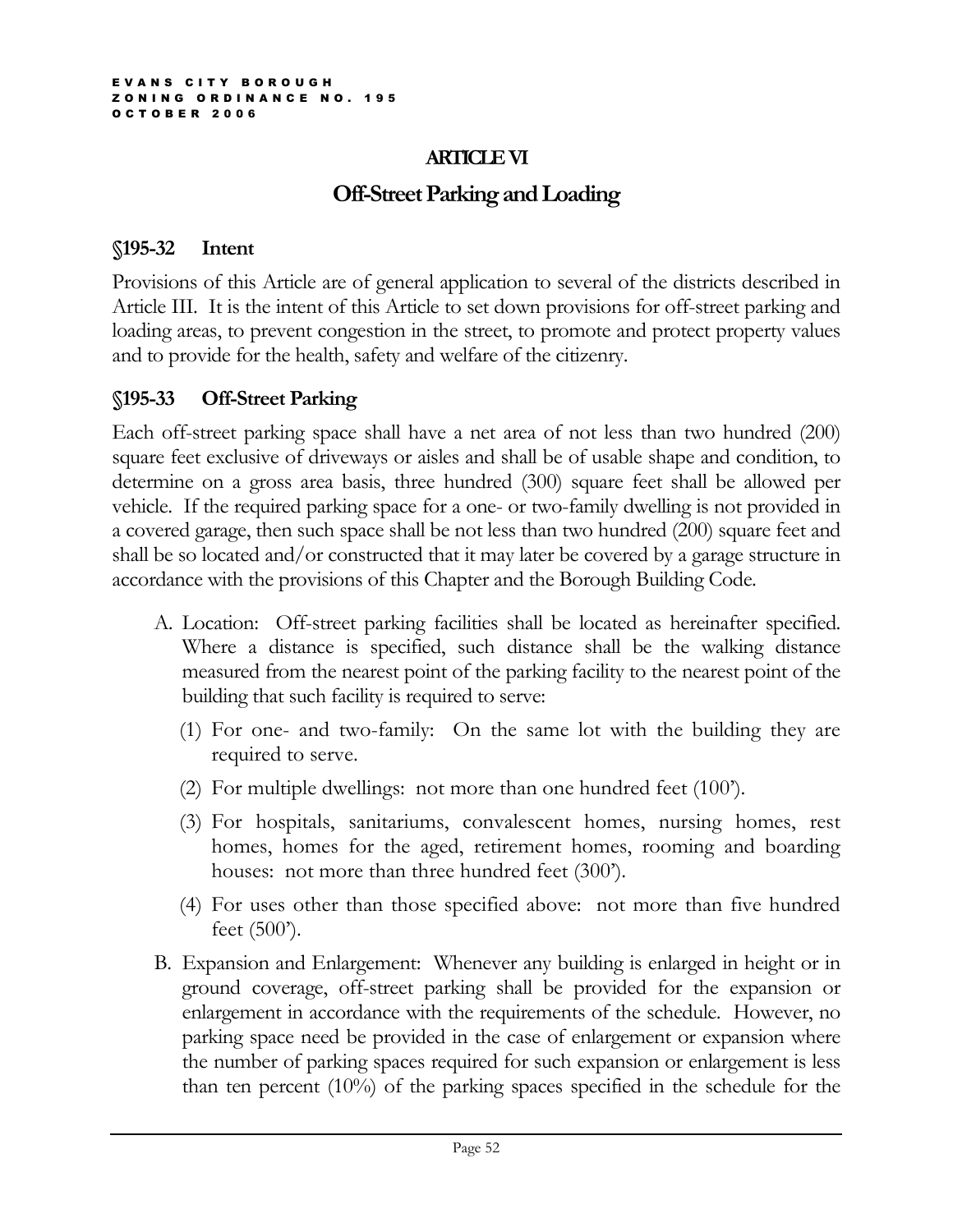building. Nothing in this provision shall be construed to require off-street parking spaces for the portion of such building existing at the time of passage of this Chapter.

- C. Existing Uses: Nothing in this Chapter shall be deemed to prevent the voluntary establishment of off-street parking or loading facilities to serve any existing use of land or buildings, provided that all regulations herein governing the location, design and operation of such facilities are adhered to.
- D. Surfacing: All open off-street parking areas, except those accessory to singlefamily dwellings, shall be improved with a six inch (6") base, with asphalt, tar and chips, concrete or other similar dustless surface material of adequate thickness to support the weight of fully-loaded vehicles which customarily park or travel on it.
- E. Mixed occupancies: In the case of mixed uses, the total requirements for the various uses shall be computed separately. Off-street parking facilities for one (1) use shall not be considered as hereinafter specified for joint use.
- F. Table of Minimum Standards: Required off-street parking spaces shall be in conformance with the following table, and where alternative standards prevail, the greater applies in conflicting computations:

| Use                                                                                     | Number of Spaces Required                                                                                        |
|-----------------------------------------------------------------------------------------|------------------------------------------------------------------------------------------------------------------|
| Residential, single-family                                                              | 2 per dwelling unit                                                                                              |
| Residential, duplex or multifamily                                                      | 2 per dwelling unit                                                                                              |
| Boardinghouses, lodging homes and similar                                               | 1 per dwelling unit                                                                                              |
| uses                                                                                    |                                                                                                                  |
| Group care facilities including personal care<br>homes and long term nursing facilities | 1 per 6 beds, plus 1 per maximum number<br>of staff on duty                                                      |
| Day care centers                                                                        | 1 per each 3 persons accommodated plus 1<br>per each employee                                                    |
| Retirement homes                                                                        | 0.5 per dwelling unit                                                                                            |
| Motels, motor courts and hotels                                                         | 1 per sleeping room                                                                                              |
| Hospitals and institutions                                                              | 1 per 3 beds, plus 1 per maximum number<br>of staff on duty                                                      |
| Theaters                                                                                | 1 per 3 seats                                                                                                    |
| Churches, auditoriums and similar enclosed<br>places of assembly                        | 1 per 3 seats or 60 linear inches of pew or<br>40 square feet of gross floors area used for<br>assembly purposes |

# Table of Minimum Standards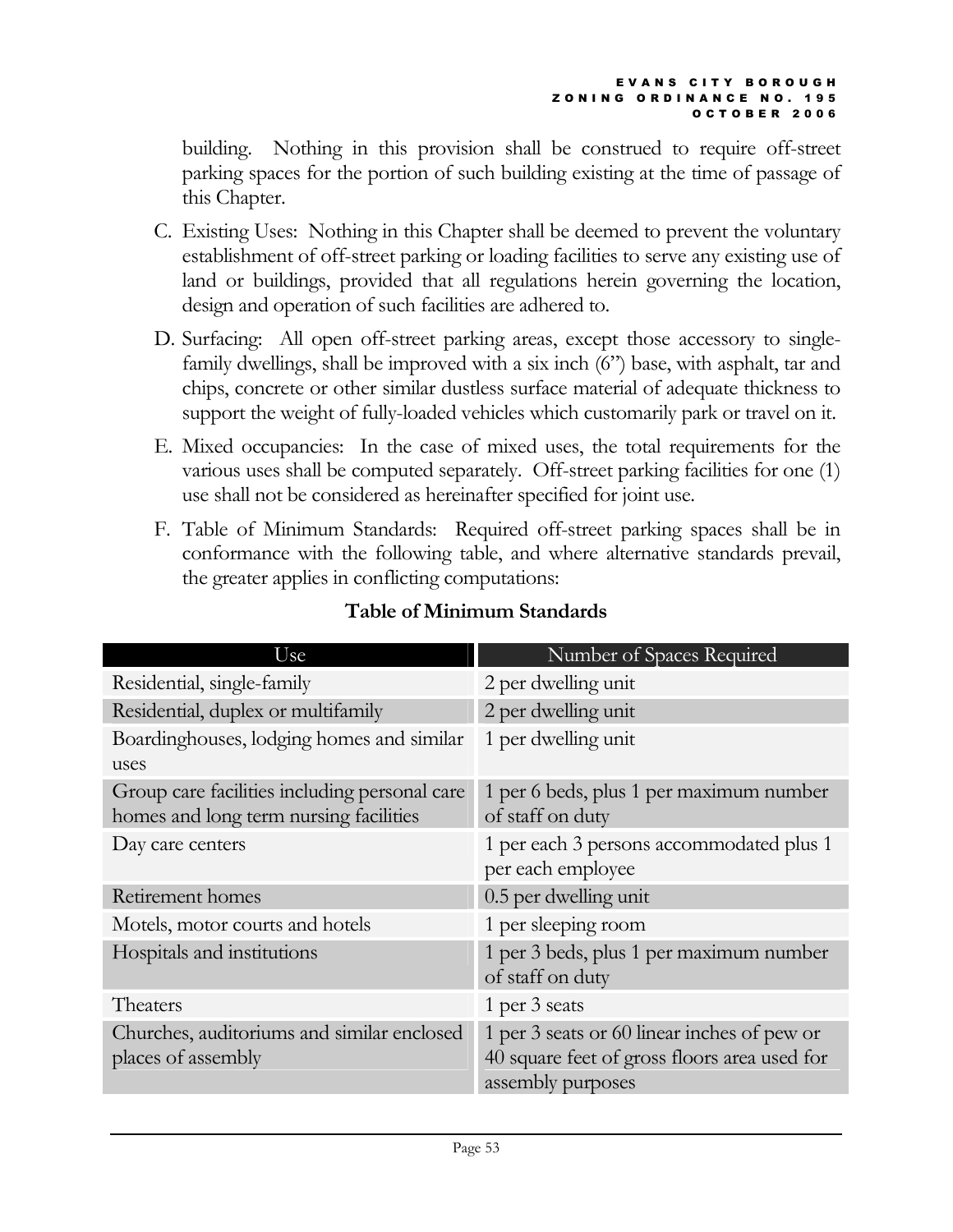#### E V A N S C I T Y B O R O U G H ZONING ORDINANCE NO. 195 O C T O B E R 2 0 0 6

| Use                                                                                                   | Number of Spaces Required                                                                                 |
|-------------------------------------------------------------------------------------------------------|-----------------------------------------------------------------------------------------------------------|
| Stadiums, fairgrounds and similar open<br>assemblies                                                  | 1 per 8 seats and/or 1 per 100 square feet<br>of assembly space without fixed seats                       |
| Bowling alleys                                                                                        | 5 per alley                                                                                               |
| Medical and dental clinics                                                                            | 1 per 50 square feet of gross floor area                                                                  |
| Banks, business and professional                                                                      | 1 per 50 square feet of gross floor area with<br>on-site customer service floor area                      |
| Offices not providing customer services                                                               | 1 per 4 employees or 1 per 800 square feet<br>of gross floor area                                         |
| Mortuaries                                                                                            | 1 per 75 square feet of gross floor area used<br>for assembly                                             |
| Warehouse, storage and wholesale business<br>and freight terminals                                    | 1 per 2 employees on maximum working<br>shift                                                             |
| Food and beverage places with sale and<br>consumption on premises:                                    |                                                                                                           |
| If less than 4,000 square feet of floor<br>area                                                       | 1 per 200 square feet of gross floor area                                                                 |
| If over 4,000 square feet of floor area                                                               | 20, plus 1 per 100 square feet of gross floor<br>area in excess of 4,000 square feet                      |
| Drive-in facilities and roadside stands                                                               | 5 per 100 square feet of gross floor area                                                                 |
| Furniture, appliance                                                                                  | 1 per 800 square feet of gross floor area                                                                 |
| Hardware, clothing, shoe, personal service<br>stores                                                  | 1 per 400 square feet of gross floor area                                                                 |
| Motor vehicle, machinery, plumbing,<br>heating, ventilating, building supplies stores<br>and services | 1 per 1,000 square feet of gross floor area<br>or 1 per 3 employees                                       |
| Other retail:                                                                                         |                                                                                                           |
| If less than 5,000 square feet of floor area                                                          | 1 per 300 square feet of gross floor area                                                                 |
| If over 5,000 square feet of floor area                                                               | 15, plus 1 per 100 square feet in excess of<br>5,000                                                      |
| Manufacturing uses, research, testing and<br>processing, assembling, all industries                   | 1 per 2 employees on maximum shift and<br>not less than 1 per each 800 square feet of<br>gross floor area |
| Libraries and museums                                                                                 | 1 per 250 square feet of gross floor area                                                                 |
| Schools: elementary and junior high,<br>public, private or parochial                                  | 1 per each employee and each faculty<br>member                                                            |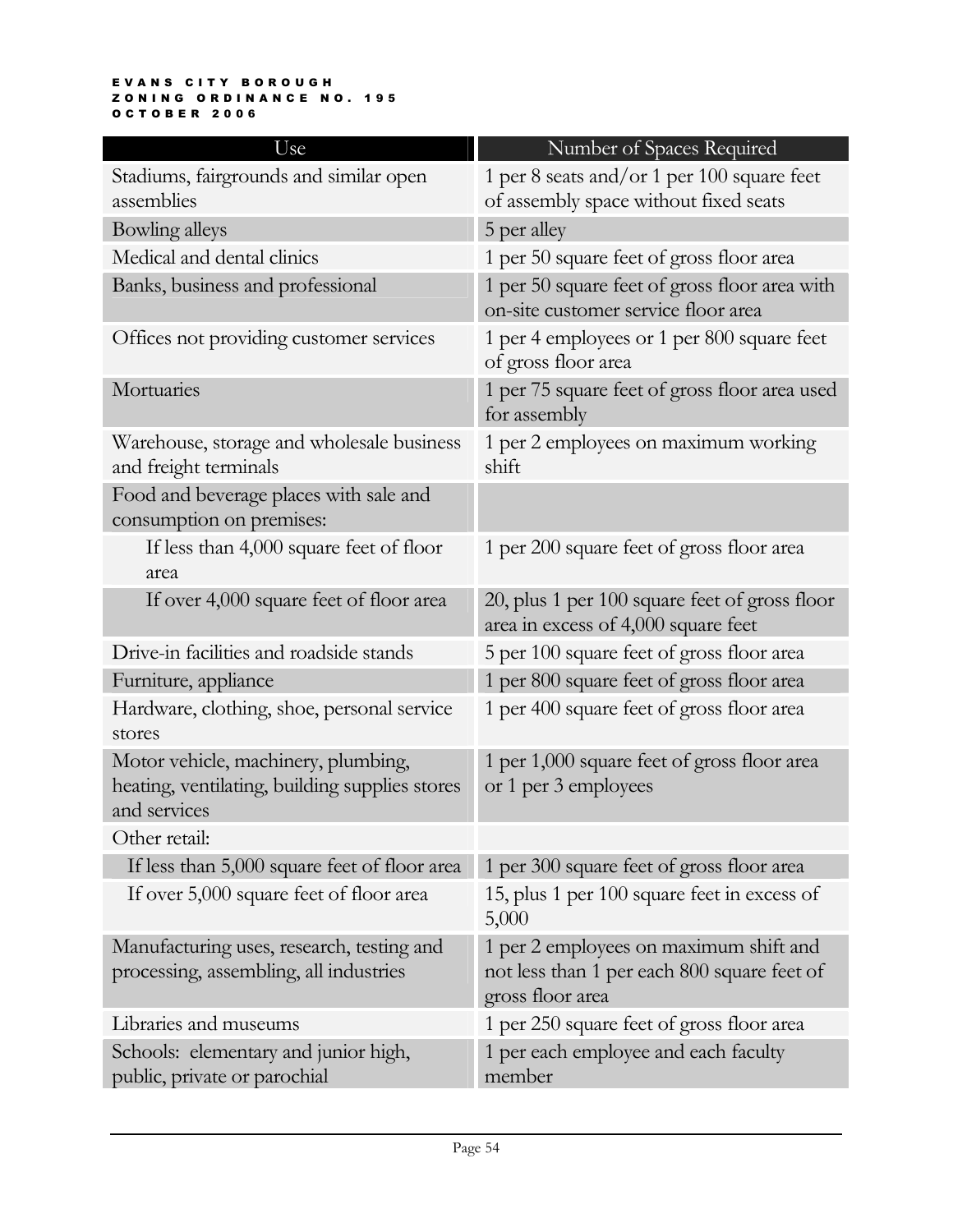| Use                                         | Number of Spaces Required                   |
|---------------------------------------------|---------------------------------------------|
| Schools: high, public, private or parochial | 1 per 50 students, plus 1 per each employee |
|                                             | and each faculty member                     |

- G. Plans: The plan of the proposed parking area shall be submitted to the Zoning and Codes Officer at the time of the application for the building for which the parking area is required. The plan shall clearly indicate the proposed development, including location, size, shape, design, curb cut, lighting, landscaping, construction details and other features and appurtenances required. All traffic control devices such as parking stripes designating car stalls, direction arrows or signs, bull rails, curbs and other developments shall be installed and completed as shown on the approved plan.
- H. Shared Parking: Where the normal operating hours of businesses in close proximity to each other are such that the need for specific required parking spaces can be shared during the course of a twenty-four (24) hour period, Borough Council will consider shared parking upon the recommendation of the Planning Commission.

# §195-34 Off-Street Loading

- A. Each off-street loading space shall measure not less than thirty feet by twelve feet (30' x 12') and shall have an unobstructed height of fourteen feet, six inches (14' 6"). And shall be made permanently available for such purposes and shall be hard-surfaced, improved and maintained.
- B. Table of Minimum Standards: Required loading spaces shall be in conformance with the following table:

### Table of Minimum Standards

Department stores, freight terminals, hospitals, sanitariums, industrial or manufacturing establishments, retail or wholesale stores or storage warehouses or any similar use which has or intends to have ten thousand (10,000) square feet or more shall provide truck loading or unloading berths:

| <b>Square Feet of Aggregate Gross Floor</b><br>Area                                | <b>Required Number of Berths</b> |
|------------------------------------------------------------------------------------|----------------------------------|
| 10,000 to 15,999                                                                   |                                  |
| 16,000 to 39,999                                                                   |                                  |
| $40,000$ to $65,000$                                                               |                                  |
| For each additional 16,000                                                         | 1 additional                     |
| Auditoriums, convention or exhibit halls, sports arenas, hotels, office buildings, |                                  |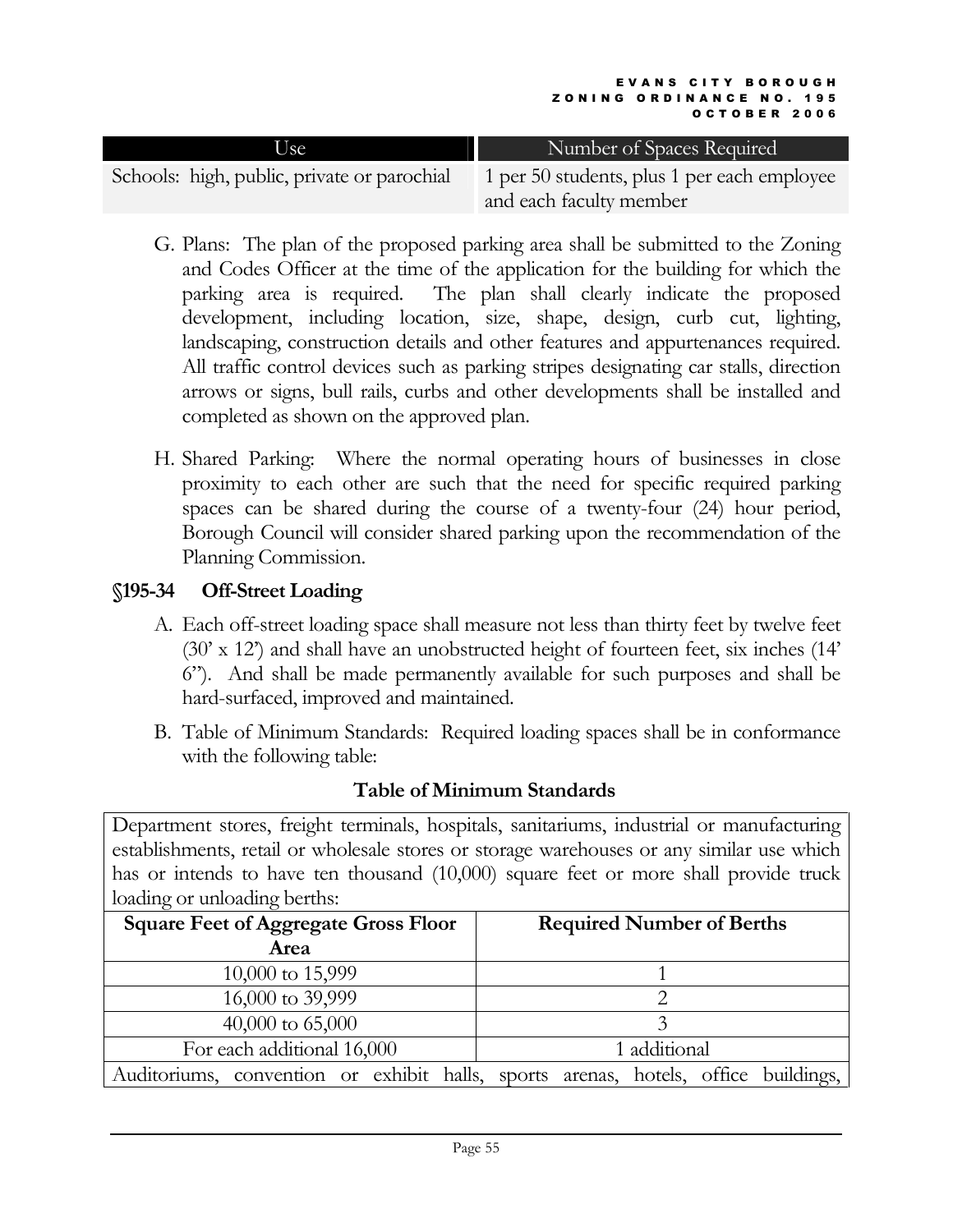restaurants or similar uses which have or intend to have an aggregate gross floor area of forty thousand (40,000) square feet or more shall provide truck loading or unloading berths:

| <b>Square Feet of Aggregate Gross Floor</b><br>Area | <b>Required Number of Berths</b> |
|-----------------------------------------------------|----------------------------------|
| 40,000 to 59,999                                    |                                  |
| 60,000 to 99,999                                    |                                  |
| 100,000 to 160,000                                  |                                  |
| For each additional 60,000                          | 1 additional                     |

## ARTICLE VII

### **Signs**

### §195-35 Compliance Required

Signs shall be considered permitted accessory uses in each zoning district and may be erected and maintained only when in compliance with the provisions of this Article.

### §195-36 Signs in Residential Districts

- A. The following types of nonadvertising signs are permitted in all residential districts as follows:
	- (1) Nameplates and identification signs, nonilluminated:
		- (a) Signs indicating the name or address of the occupant, provided that they shall not be larger than two (2) square feet in area. Only one (1) such sign per dwelling unit shall be permitted except in the case of corner lots where two (2) such signs [one (1) facing each street] shall be permitted for each dwelling unit.
		- (b) For apartment buildings or buildings other than dwellings, a single identification sign not exceeding six (6) square feet in area and indicating only the name and address of the building and the name of the management may be displayed, provided that on a corner lot, two (2) such signs [one (1) facing each street] shall be permitted.
	- (2) Sale or rental signs, nonilluminated: Signs advertising the sale or rental of the premises upon which they are erected by the owner or broker or any other person interested in the sale or rental of such premises, and signs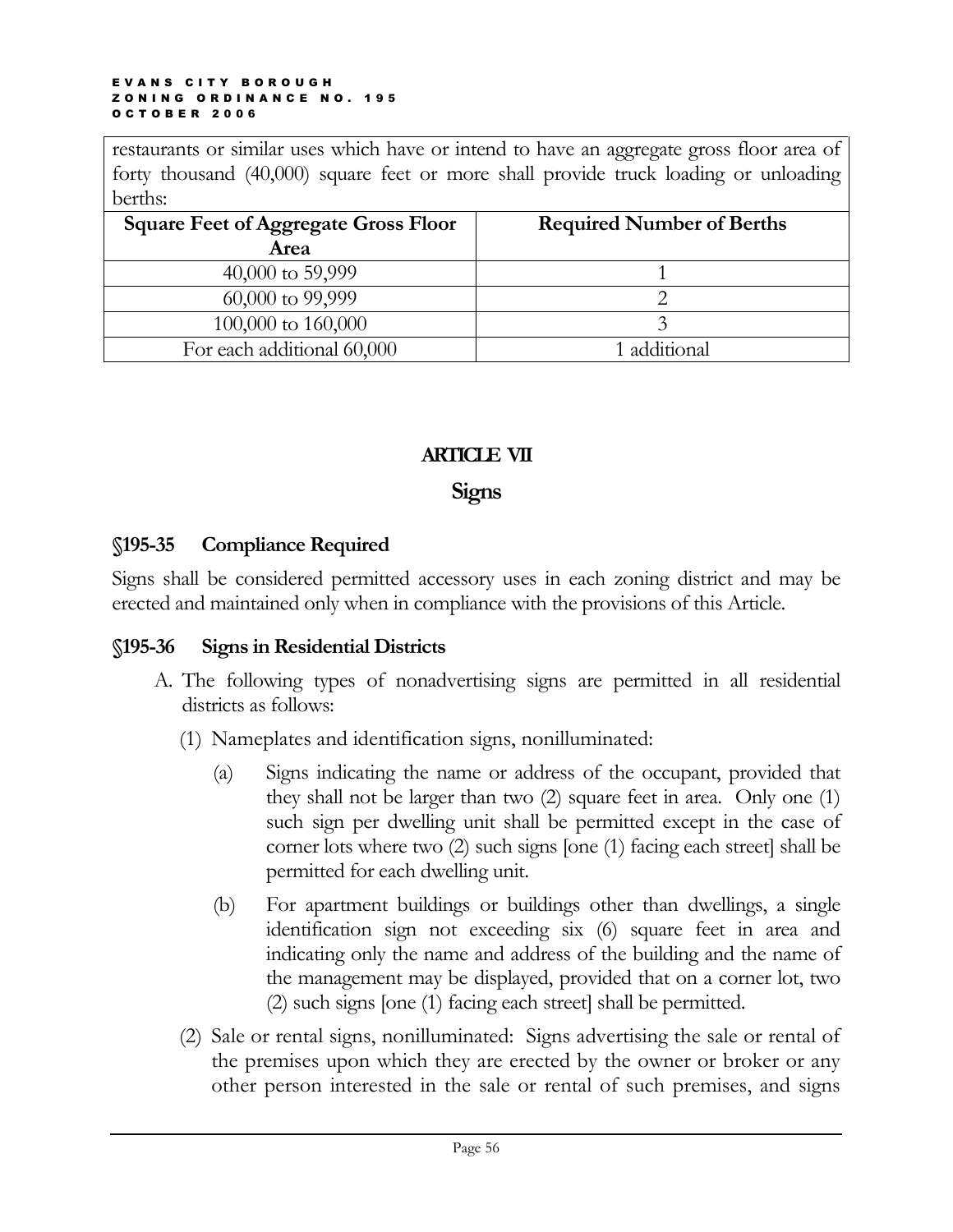bearing the word "sold" or "rented" with the name of persons effecting the sale or rental, may be erected or maintained, provided that:

- (a) The size of any such sign is not in excess of six (6) square feet; and
- (b) Not more than one (1) signs is placed upon any property unless such property fronts upon more than one (1) street, in which event one (1) additional sign may be erected on each additional frontage.
- (3) Institutional signs:
	- (a) Signs of schools, colleges, churches, hospitals, sanatoria or other institutions of a similar public or semipublic nature may be erected and maintained, provided that:
		- [1] The size of any such sign is not in excess of thirty (30) square feet; and
		- [2] Not more than one (1) such sign is placed on a property unless such property fronts upon more than one (1) street, in which event two (2) such signs may be erected, one (1) on each frontage.
	- (b) Such signs may be illuminated, provided that the light is directed away from adjoining premises.
- (4) Signs accessory to parking areas: Signs designating entrances or exits to or from a parking area shall be permitted and shall be limited to one (1) sign for each exit or entrance and to a maximum size of two (2) square feet each. One (1) sign per parking area designating the conditions of use or identity of such parking area and limited to a maximum size of nine (9) square feet shall be permitted, provided that on a corner lot, two (2) such signs shall be permitted, one (1) facing each street. Such signs may be illuminated, provided that the light is directed away from adjoining premises.
- (5) Development signs, nonilluminated: Signs advertising the sale or development of the premises upon which they are erected, when erected in connection with the development of the premises by a building contractor, developer or other persons interested in such sale or development, may be erected and maintained, provided that: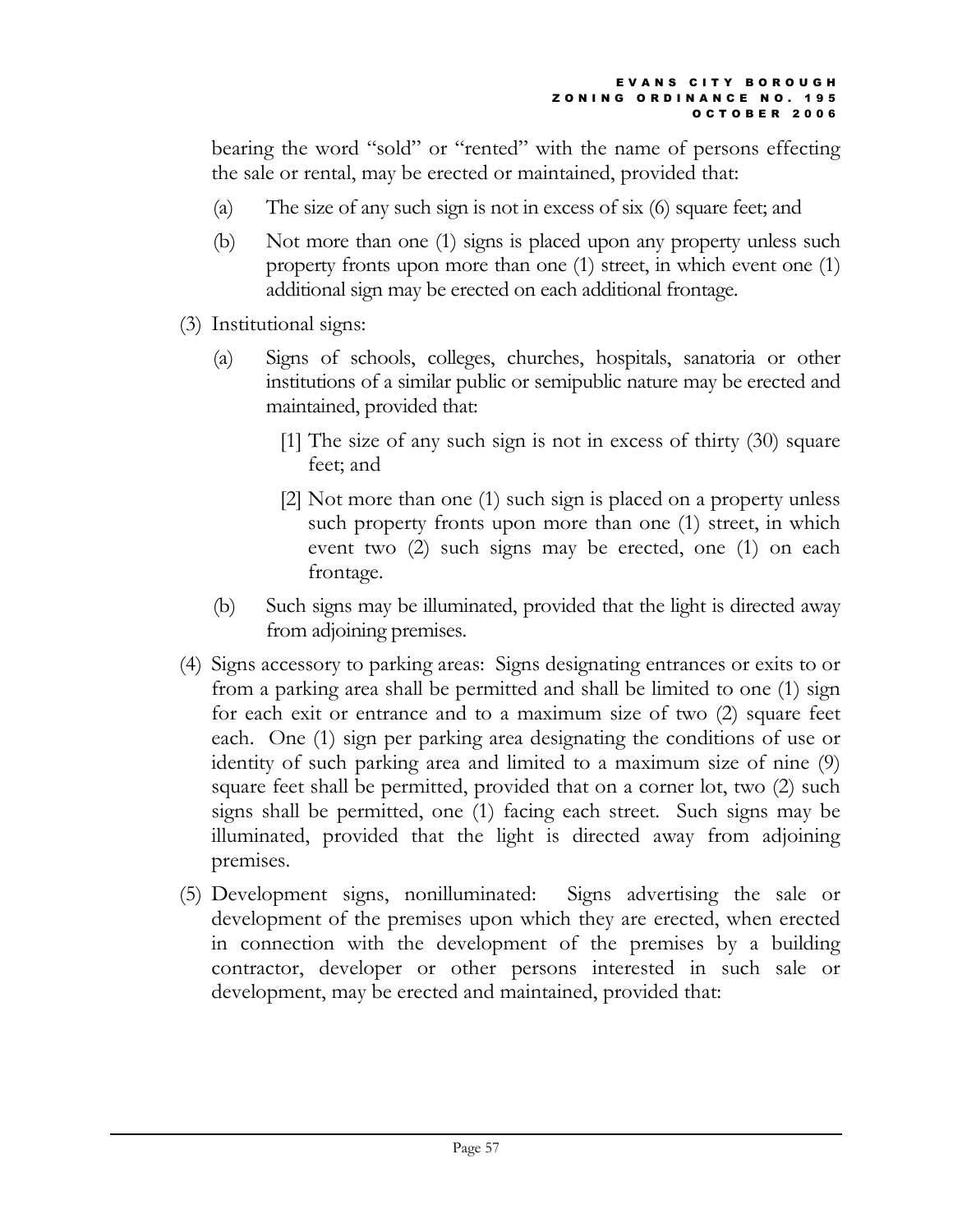- (a) The size of any sign is not in excess of twenty (20) square feet;
- (b) Not more than two (2) signs are placed upon any property unless such property fronts on more than one (1) street, in which event two (2) such signs may be erected on each such frontage; and
- (c) Any such sign shall be removed by the developer within thirty (30) days of the final sale of property.
- (6) Directional signs, nonilluminated: Signs indicating the location and direction of premises available for or in process of development but not erected upon such premises, and having inscribed thereon the name of the owner, developer, building or agent, may be erected and maintained, provided that:
	- (a) The size of any such sign is not in excess of six (6) square feet and not in excess of four feet (4') in length; and
	- (b) Not more than one (1) such sign is erected on each five hundred feet (500') of street frontage.
- (7) Artisans' signs: Signs of mechanics, painters and other artisans may be erected and maintained during the period such persons are performing work on the premises on which such signs are erected, provided that:
	- (a) The size thereof is not in excess of fifteen (15) square feet; and
	- (b) Such signs are removed promptly upon completion of the work.
- (8) Private driveways: Signs indicating the private nature of a driveway or trespassing signs shall be permitted, provided that the size of any such sign shall not exceed two (2) square feet.
- B. Height and Projection of Signs: No sign in an R District shall project into the public way or project higher than one (1) story or twenty feet (20'), whichever is lower.
- C. Billboards: Billboards are specifically prohibited in any R District.

# §195-37 Signs in TC and I Districts

- A. Any sign permitted in the residential districts is permitted in the TC and I Districts.
- B. Business signs identifying the occupant, profession, commodity or service sold or offered upon the same premises where the sign is to be located or affixed shall be permitted as follows: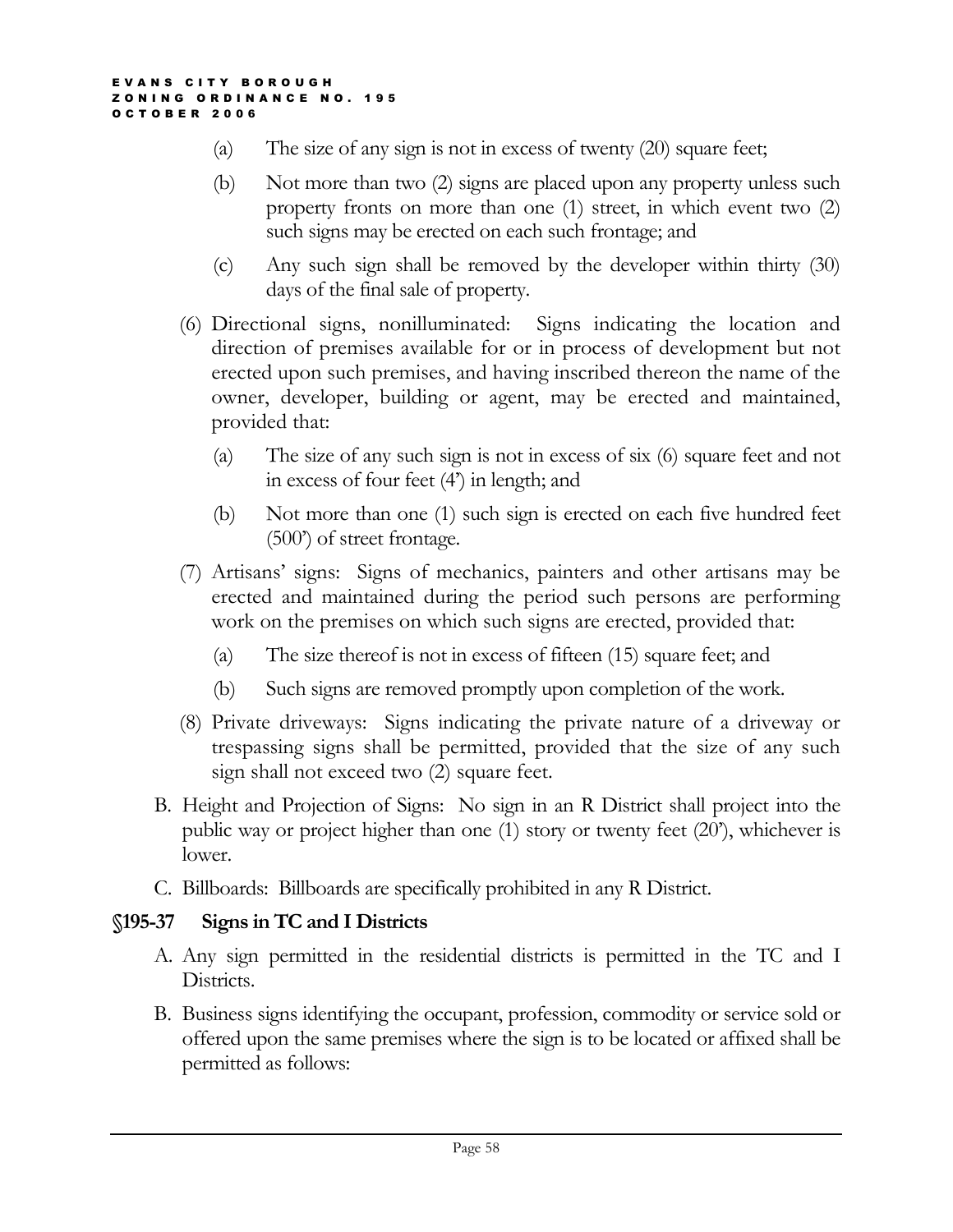- (1) Size of Signs:
	- (a) Projecting Signs: The size of any projecting sign affixed to a building or structure in accordance with Article VII shall not exceed a gross surface area of one hundred (100) square feet in any TC District or more than one hundred fifty (150) square feet in an I District.
	- (b) Wall, flush, or nonprojecting signs: The gross surface area of a wall, flush or nonprojecting sign shall not exceed ten percent (10%) of the area of the designated surface of the building or structure where the sign is to be located or affixed. However, only that portion of the designated surface directly related to the business use shall be used in computing the permitted area of the sign.
- (2) Location of Signs: In any TC District, all signs shall be securely attached to a building. Free-standing signs shall be permitted in the I District only, provided that no such sign shall be nearer to any property line than fifty feet  $(50^{\circ})$ .
- (3) Illumination of Signs: Flashing signs and revolving illuminated signs shall be considered as a special exception, subject to review by the Zoning Hearing Board, and provided that such signs shall not create any traffic hazard or abut or face any residential property or any residential zone lot. Stationary illuminated signs are permitted in all TC or I Districts.
- C. Billboards:
	- (1) Billboards are specifically prohibited in the TC District.
	- (2) Billboards are permitted in the I District only and shall not exceed one hundred (100) square feet in area. In addition, all such signs shall comply with the following criteria:
		- (a) Erected a minimum of fifty feet (50') from the closest property line;
		- (b) Shall not exceed twenty feet (20') in height;
		- (c) Erected with a minimum ten feet (10') of space between the average grade and bottom of the sign or sign structure.

# §195-38 General Regulations

The following regulations apply to all permitted signs:

A. Maintenance: Signs shall be constructed of durable materials, maintained in good condition and not allowed to become dilapidated.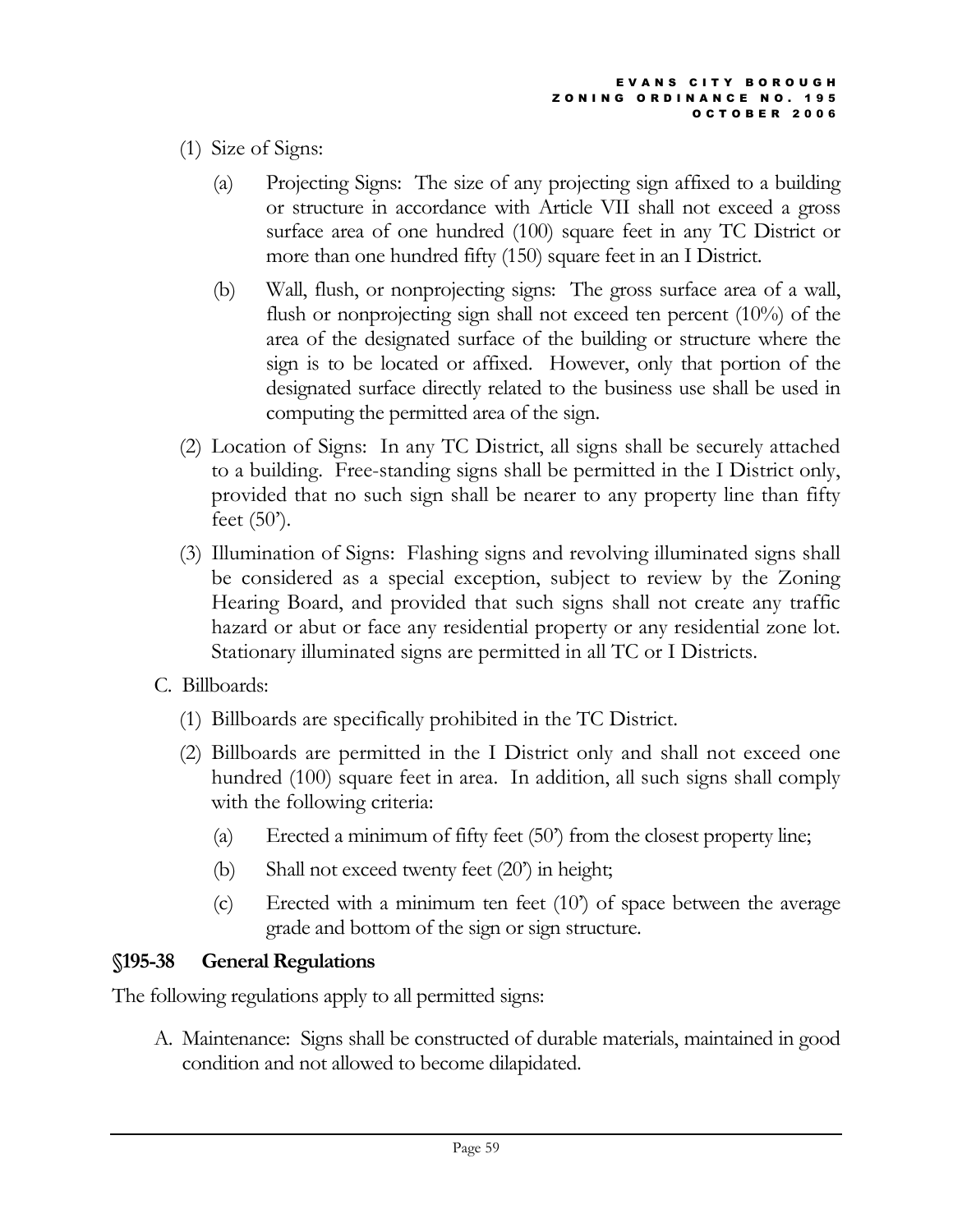- B. Wall Signs: Display signs placed against the exterior walls of buildings or structures shall not extend more than fifteen inches (15") out from the wall surface. Wall signs exceeding forty (40) square feet in area shall be of noncombustible material.
- C. Projecting Signs: Signs may project from the wall of any building or structure into the right-of-way. However, no sign shall extend nearer to the perpendicular upward projection of any curb line than three feet (3'). A clear space of not less than ten feet (10') shall be provided below all parts of projecting signs. Projecting signs exceeding twenty (20) square feet in area shall be made of noncombustible material.
- D. Height of Signs: No sign shall be higher than the height limit in the district where such sign is located nor shall any sign be located upon the roof of any building.
- E. Building Permits for Signs: Building permits shall be required for all signs having a gross area of more than nine (9) square feet. For signs in the interest of the public for information and convenience, the Zoning and Codes Officer, upon approval by the Zoning Hearing Board may issue a temporary permit for a period to be designated by the Board. Such temporary signs shall be removed by the property owner at the expiration of any permit for the erection thereof.
- F. Fees: No fee shall be charged for any permit connected with the erection of a sign necessary to the public welfare.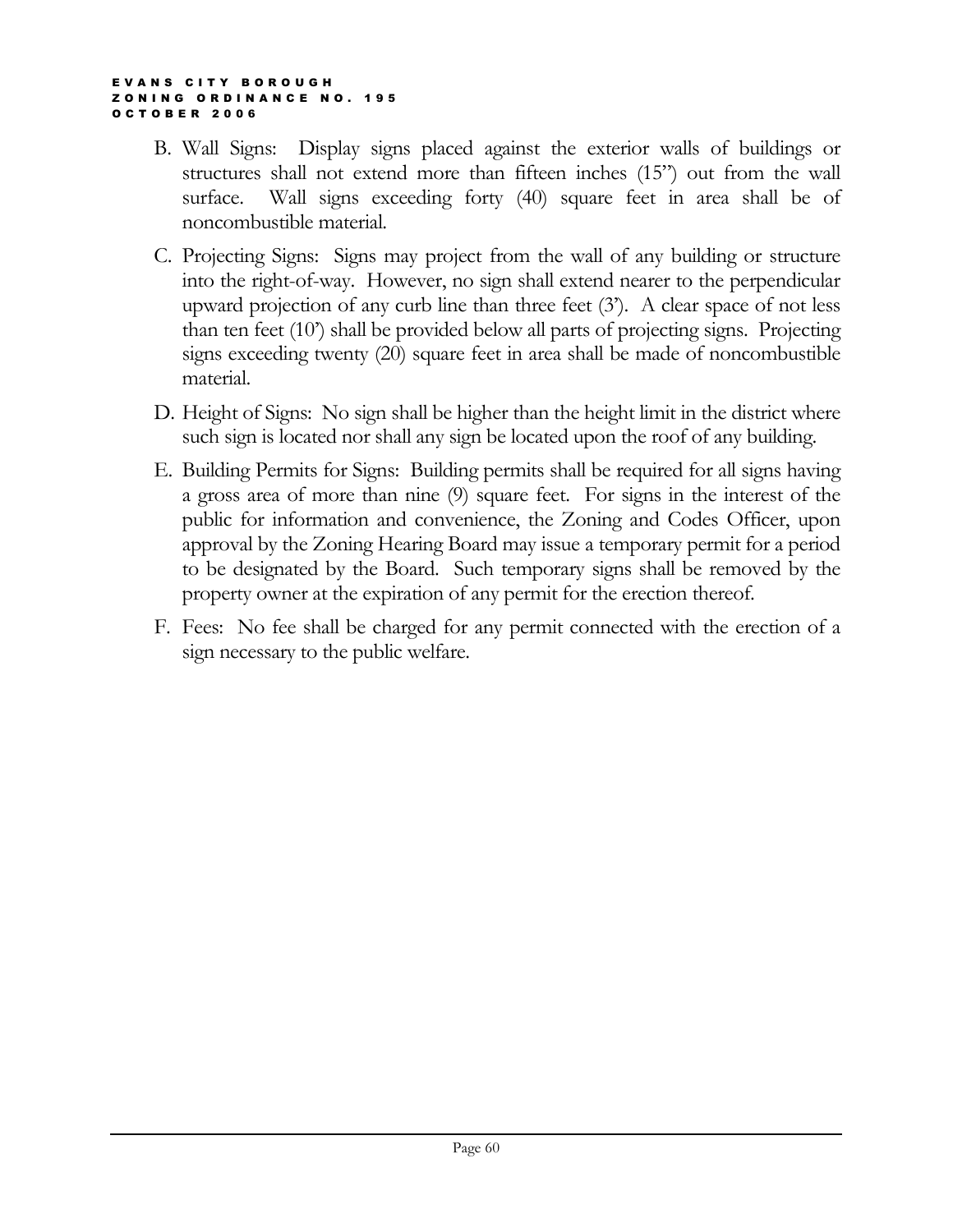## ARTICLE VIII

# Zoning Hearing Board; Appeals

### §195-39 Membership

A Zoning Hearing Board is hereby established which shall consist of three (3) members, residing within the Borough, to be appointed by the Council. One (1) member shall be appointed for one (1) year, one (1) member for two (2) years and one (1) member for three (3) years, and each subsequent term shall be for three (3) years. Members of the Board shall hold no other office in the Borough. Any Board member may be removed for malfeasance, misfeasance or nonfeasance in office or for other just cause by a majority of vote of the Council, taken after the member has received fifteen (15) days' advance notice of the intent to take such a vote. A hearing shall be held in connection with the vote if the member shall request it in writing. Vacancies shall be filled by resolution of the Council for the unexpired term of the member affected.

## §195-40 Proceedings

- A. The Zoning Hearing Board shall elect from its own membership its officers, who shall serve annual terms as such and may succeed themselves. For the conduct of any hearing and the taking of any action, a quorum shall be not less than a majority of all the members of the Board, but the Board may appoint a hearing officer from its own membership to conduct any hearing on its behalf, and the parties may waive further action by the Board as provided in Subsection B herein. The Board shall adopt rules necessary to the conduct of its affairs and in keeping with the provisions of this Chapter. Meetings shall be schedule at a regular time each month and may also be called by the Chairman. The Board may cancel the regular monthly meeting if no matters are pending for its consideration. The Board shall keep full public records of its business and shall submit a report of its activities to the Council once a year.
- B. Hearings: The Board shall conduct hearings and make decisions in accordance with the following requirements:
	- (1) Notice shall be given to the public, the applicant, the Zoning and Codes Officer, such other persons as the Borough Council shall designate by ordinance and any other person who has made timely request for notice. Written notices shall be sent to the recipient's last known address of record not less than fifteen (15) days before the hearing.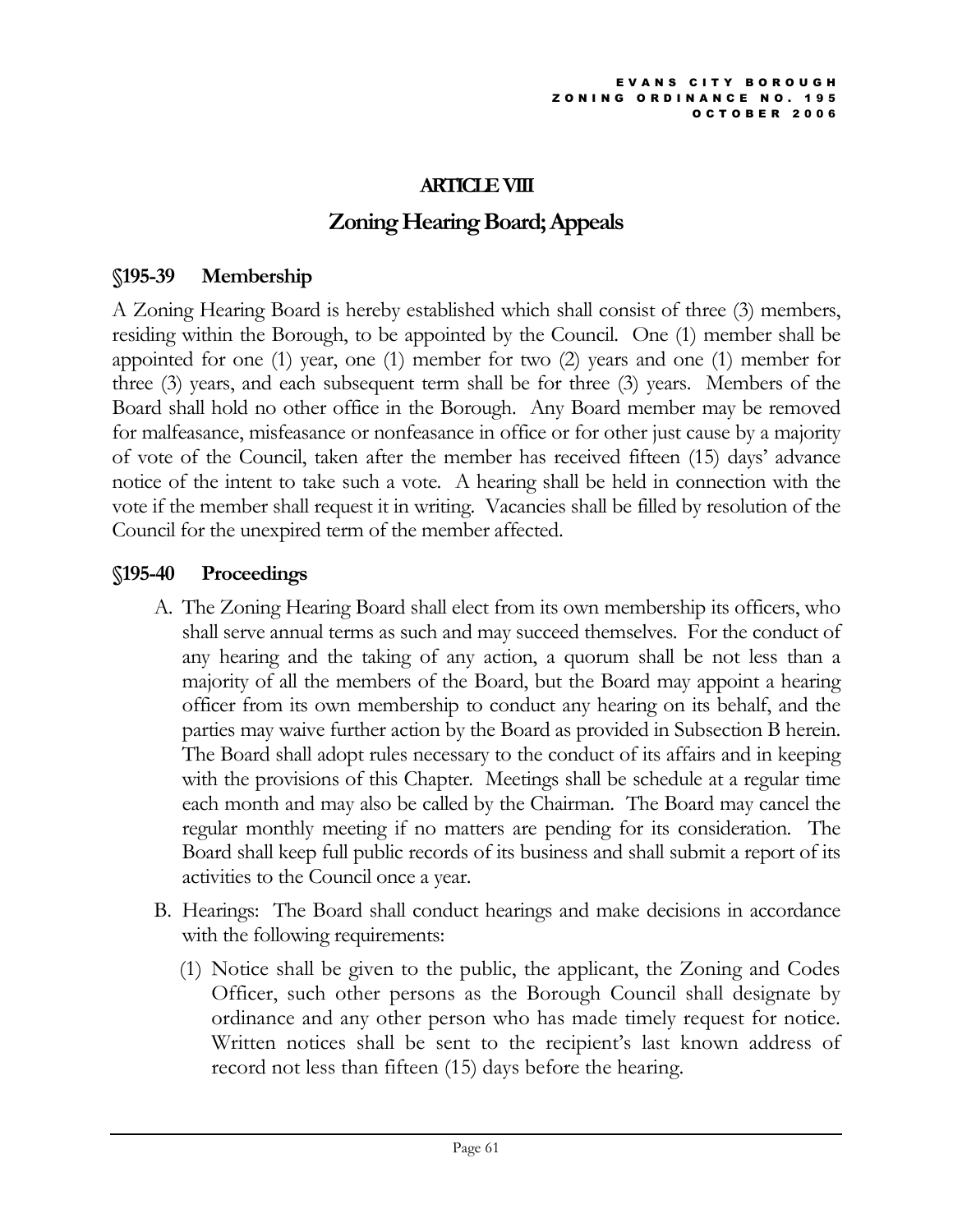- (2) Public notice shall be published twice, once in each of two (2) consecutive weeks, in a newspaper of general circulation in the Borough. The first publication shall be not more than thirty (30) days and the second notice shall be not less than seven (7) days from the date of the hearing. The notice shall state the date, time and place of the hearing and the particular nature of the matter to be considered. A written notice shall also be posted at the municipal building not less than seven (7) days before the date of the hearing until the hearing. If the hearing involves a particular property, a notice of the hearing shall be conspicuously posted on the affected location at least seven (7) days before the hearing.
- (3) Fees, as set forth in Article XI, shall be established and collected in order to cover advertising costs and administrative overhead. Such costs shall not include legal expenses, expert witness costs or fees charged by consultants retained by the Board.
- (4) The hearing shall be held within sixty (60) days from the date of receipt of the applicant's written request, unless the applicant has agreed, in writing, to an extension of time.
- (5) The hearings shall be conducted by the Board or the Board may appoint any member as a hearing officer. The decision, or where no decision is called for, the findings shall be made by the Board. However, the applicant or appellant, as the case may be, in addition to the Borough, may, prior to the decision of the hearing, waive the decision or findings by the Board and accept the decision or findings of the hearing officer as final.
- (6) The parties to the hearings shall be the Borough, any person affected by the application who has made timely appearance of record before the Board and any person or civic or community organization permitted to appear by the Board. All persons or organizations who or which wish to be considered parties shall enter appearances in writing on forms provided by the Board.
- (7) The Chairman or Acting Chairman of the Board or the hearing officer presiding shall have power to administer oaths and issues subpoenas to compel the attendance of witnesses and the production of relevant documents and papers, including witnesses and documents requested by the parties.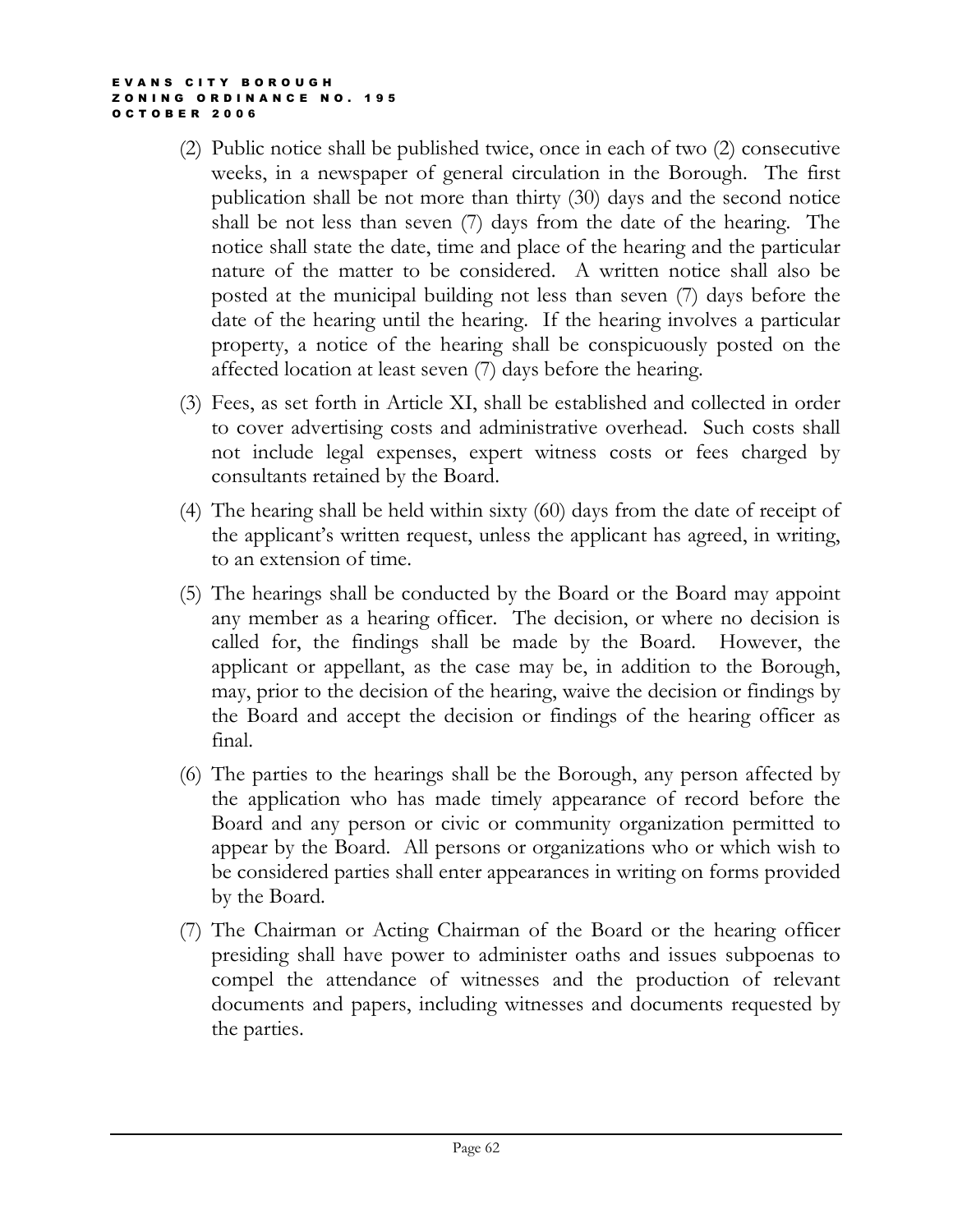- (8) The parties shall have the right to be represented by counsel and shall be afforded the opportunity to respond and present evidence and arguments and to cross-examine adverse witnesses on all relevant issues.
- (9) Formal rules of evidence shall not apply, but irrelevant, immaterial or unduly repetitious evidence may be excluded.
- (10) The Board or the hearing officer, as the case may be, shall keep a stenographic record of the proceedings. The appearance fee for a stenographer shall be shared equally by the applicant and the Board. The cost of the original transcript shall be paid by the Board if the transcript is ordered by the Board or the hearing officer or shall be paid by the person appealing from the decision of the Board if such appeal is made, and in either event the cost of additional copies shall be paid by the person requesting such copy or copies. In other cases, the party requesting the original transcript shall bear the cost thereof.
- (11) The Board or the hearing officer shall not communicate, directly or indirectly, with any party or his representatives in connection with any issue involved except upon notice and opportunity for all parties to participate, shall not take notice of any communication, reports, staff memoranda or other materials, except advice from their solicitor, unless the parties are afforded an opportunity to contest the material so noticed, and shall not inspect the site or its surroundings after the commencement of hearings with any party or his representative unless all parties are given an opportunity to be present.
- (12) The Board or the hearing officer, as the case may be, shall render a written decision or, when no decision is called for, make written findings on the application within forty-five (45) days after the last day of the hearing before the Board or hearing officer. Where the application is contested or denied, each decision shall be accompanied by findings of fact and conclusions based thereon together with the reasons therefore. Conclusions based on any provisions of the Pennsylvania Municipalities Planning Code, or of this Chapter or any ordinance, rule or regulation shall contain a reference to the provision relied on and the reasons why the conclusion is deemed appropriate in the light of the facts found. If the hearing is conducted by a hearing officer and there has been no stipulation that his decision or findings are final, the Board shall make his report and recommendations available to the parties within forty-five (45) days of the last hearing, and the parties shall be entitled to make written representations thereon to the Board prior to final decision or entry of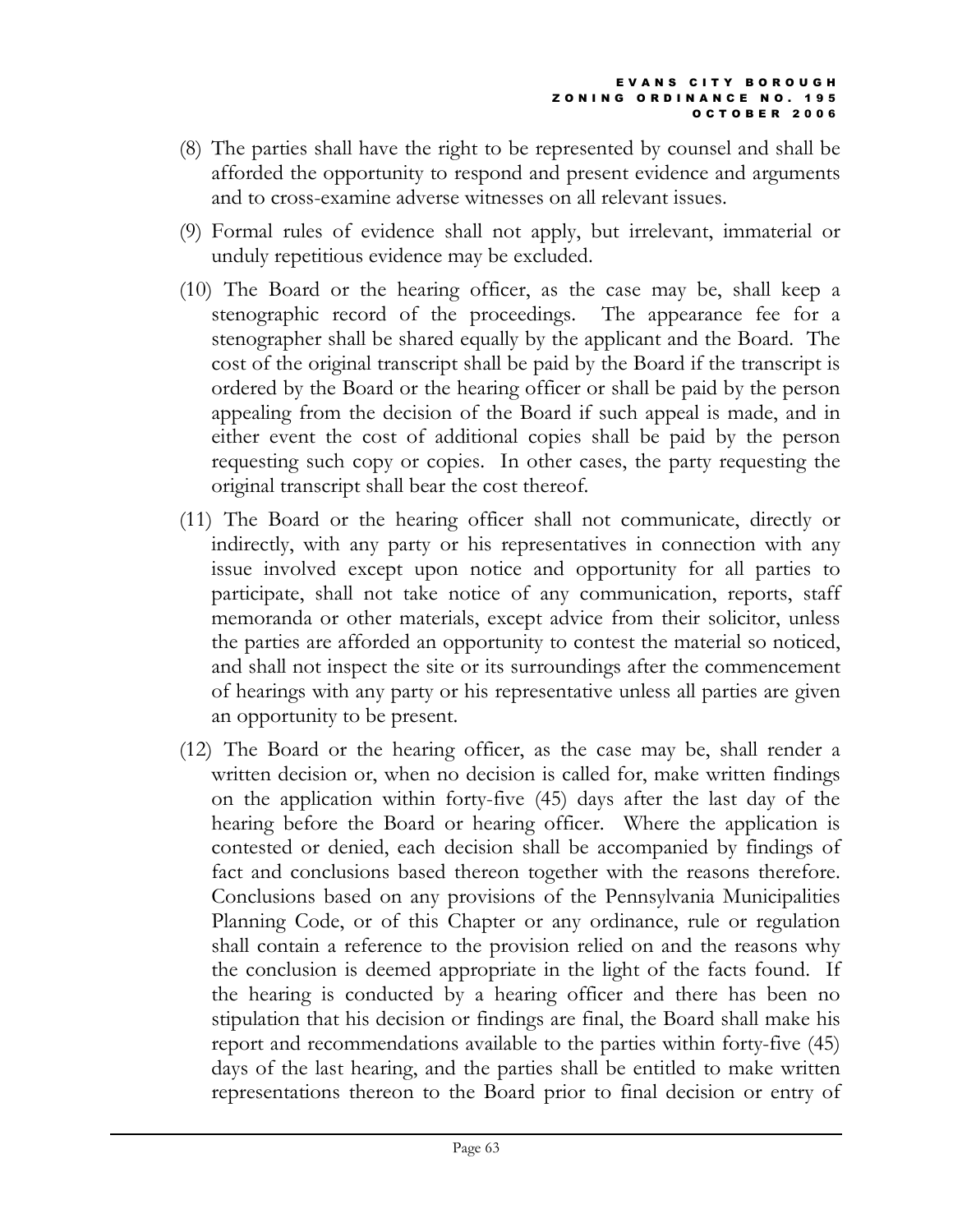findings. The Board's decision shall be entered no later than thirty (30) days after the report of the hearing officer.

- (13) Where the Board fails to render the decision within the period required by this Subsection or fails to hold the required hearing within sixty (60) days from the date of the applicant's request for a hearing, the decision shall be deemed to have been rendered in favor of the applicant unless the applicant has agreed, in writing or on the record, to an extension of time. When a decision has been rendered in favor of the applicant because of the failure of the Board to meet or render a decision, the Board shall give public notice of said decision within ten (10) days from the last day it could have met to render a decision in the same manner as provided in Subsection (12) herein. Nothing in this Subsection shall prejudice the right of any party opposing the application to appeal the decision to a court of competent jurisdiction.
- (14) A copy of the final decision or, where no decision is called for, of the findings shall be delivered to the applicant personally or mailed to him by the Chairman of the Zoning Hearing Board not later than the day following the date of the decision. To all other persons who have filed their name and address with the Board not later than the last day of the hearing, the Board shall provide, by mail or otherwise, and with the assistance of the Borough Secretary, brief notice of the decision or findings and a statement of the place at which the full decision or findings may be examined.

### §195-41 Powers and Duties

- A. The Zoning Hearing Board shall have exclusive jurisdiction to hear and render final adjudications in the following matters:
	- (1) Substantive challenges to the validity of any land use ordinance, except those brought before the Borough Council pursuant to  $\sqrt{609.1}$  and 916.1(a)(2) of the Pennsylvania Municipalities Planning Code, Act 247, as amended.
	- (2) Challenges to the validity of a land use ordinance raising procedural questions of alleged defects in the process of enactment or adoption which challenges shall be raised by an appeal taken within thirty (30) days after the effective date of said ordinance. Where the ordinance appealed from is the initial Zoning Ordinance of Evans City Borough , and the Zoning Hearing Board has not been previously established, the appeal raising procedural questions shall be taken directly to court.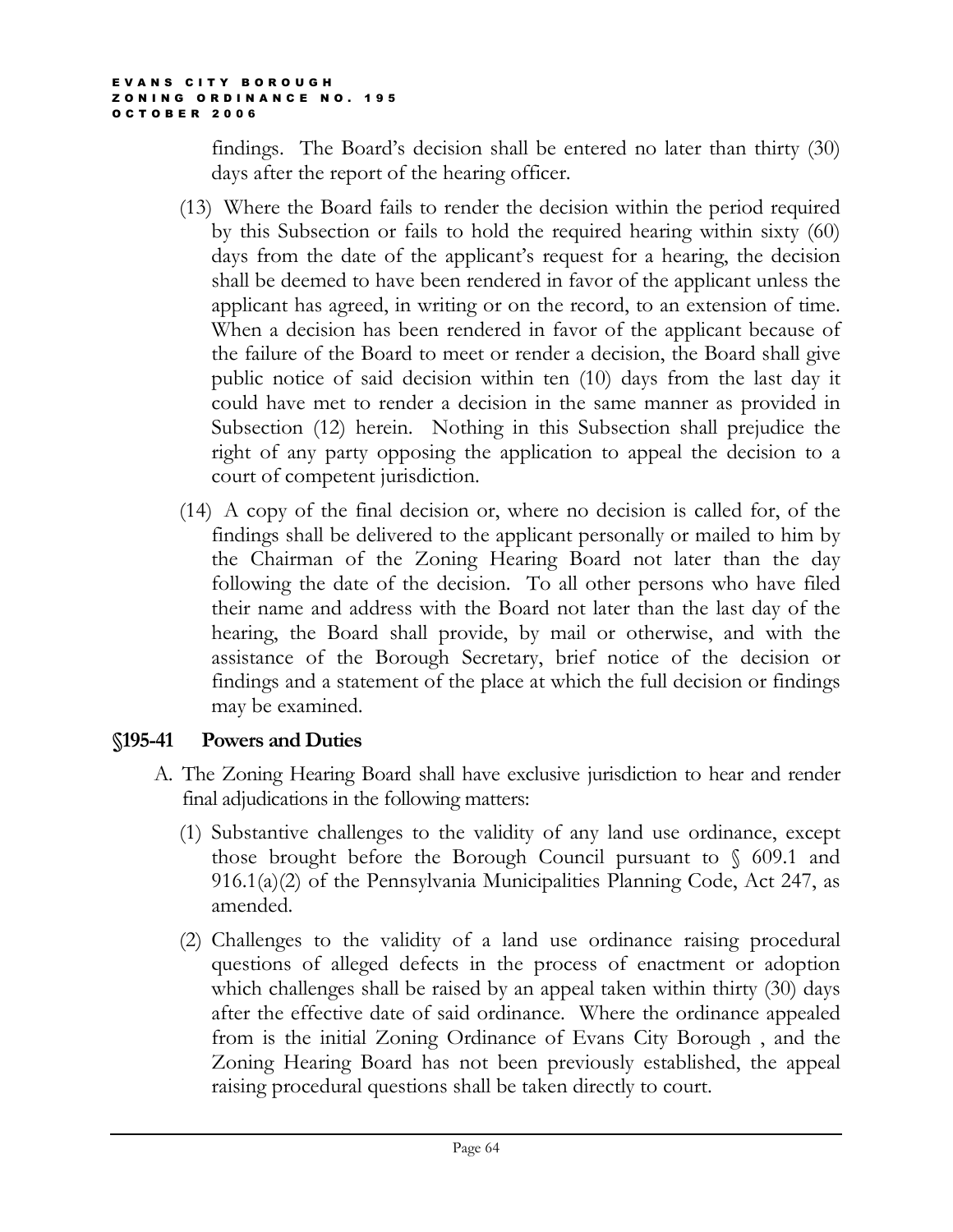- (3) Appeals from the determination of the Zoning and Codes Officer, including, but not limited to, the granting or denial of any permit, or failure to act on the application therefore, the issuance of any cease and desist order or the registration or refusal to register any nonconforming use, structure or lot.
- (4) Appeals from a determination by the Borough Engineer or the Zoning and Codes Officer with reference to the administration of any floodplain or flood hazard ordinance or such provisions within a land use ordinance.
- (5) Applications for variances from the terms of this Chapter and flood hazard ordinance or such provisions within a land use ordinance, pursuant to § 910.2 of the Pennsylvania Municipalities Planning Code, Act 247, as amended.
- (6) Applications for special exceptions under this Chapter or floodplain or flood hazard ordinance or such provisions within a land use ordinance, pursuant to § 912.1 of the Pennsylvania Municipalities Planning Code, Act 247, as amended.
- (7) Appeals from the determination of any officer or agency charged with the administration of any transfers of development rights or performance density provisions of this Chapter.
- (8) Appeals from the Zoning and Codes Officer's determination under § 916.2 of the Pennsylvania Municipalities Planning Code.
- (9) Appeals from the determination of the Zoning and Codes Officer or the Borough Engineer in the administration of any land use ordinance or provision thereof with reference to sedimentation and erosion control and stormwater management insofar as the same relate to development not involved Article V or VII applications of the Pennsylvania Municipalities Planning Code, Act 247, as amended.
- B. The Borough Council shall have exclusive jurisdiction to hear and render final adjudications in the following matters:
	- (1) All applications for approvals of Planned Residential Developments under Article VII of the Pennsylvania Municipalities Planning Code, Act 247, as amended, and pursuant to the provisions of § 702.
	- (2) All applications pursuant to  $\sqrt{508}$  of the Pennsylvania Municipalities Planning Code, Act 247, as amended, for approval of subdivisions or land developments under Article V. Any provision in a subdivision and land development ordinance requiring that final action concerning subdivision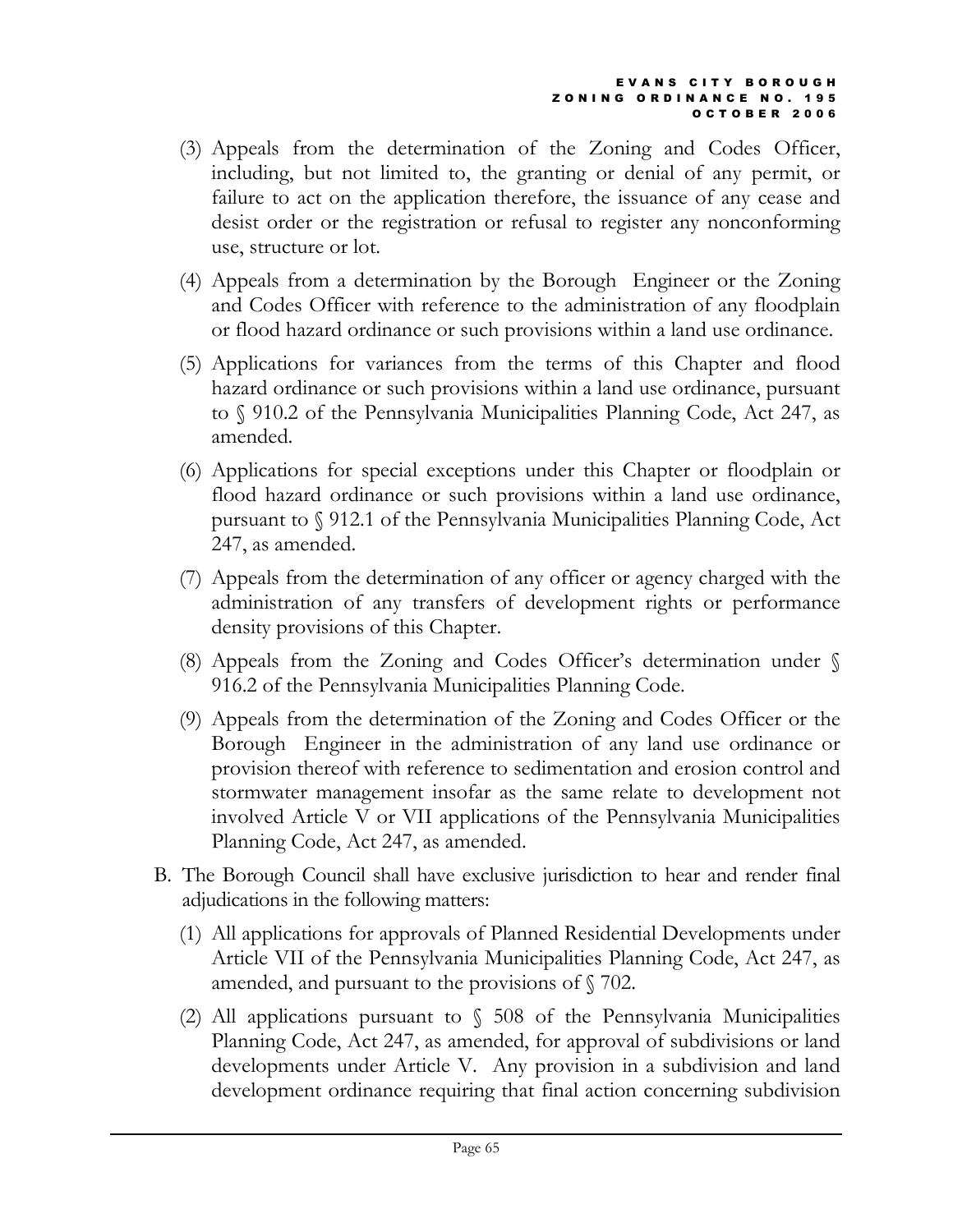and land development applications be taken by the Planning Commission rather than the Borough Council shall vest exclusive jurisdiction in the Planning Commission in lieu of the Borough Council for purposes of the provisions of this Section.

- (3) Applications for conditional use under the express provisions of this Chapter pursuant to  $\sqrt{603(c)}$  of the Pennsylvania Municipalities Planning Code, Act 247, as amended.
- (4) Applications for curative amendment to this Chapter pursuant to  $\sqrt{\}$  609.1 and 916.1(a)(2) of the Pennsylvania Municipalities Planning Code.
- (5) All petitions for amendments to land use ordinances, pursuant to the procedures set forth in § 609 of the Pennsylvania Municipalities Planning Code, Act 247, as amended. Any action on such petitions shall be deemed legislative acts, provided that nothing contained in this clause shall be deemed to enlarge or diminish existing law with reference to appeals to court.
- (6) Appeals from the determination of the Zoning and Codes Officer or the Borough Engineer in the administration of any land use ordinance or provisions thereof with reference to sedimentation and erosion control and stormwater management insofar as the same relate to application for land development under Articles V and VII of the Pennsylvania Municipalities Planning Code, Act 247, as amended. Where such determination relates only to development not involving an Article V or VII application, the appeal from such determination of the Zoning and Codes Officer or the Borough Engineer shall be to the Zoning Hearing Board pursuant to this Section. Where the applicable land use ordinance vests jurisdiction for final administration of subdivision and land development applications in the Planning Commission, all appeals from determinations under this Subsection shall be to the Planning Commission and all appeals from the decision of the Planning Commission shall be to court.
- (7) Applications for a special encroachment permit pursuant to  $\sqrt{6}$  405 and applications for a permit pursuant to  $\sqrt{ }$  406 of the Pennsylvania Municipalities Planning Code, Act 247, as amended.
- C. Variances from the Terms of this Chapter or the Floodplain Regulations: The Board shall hear requests for variances where it is alleged that the provisions of this Chapter or other ordinance inflict unnecessary hardship upon the applicant.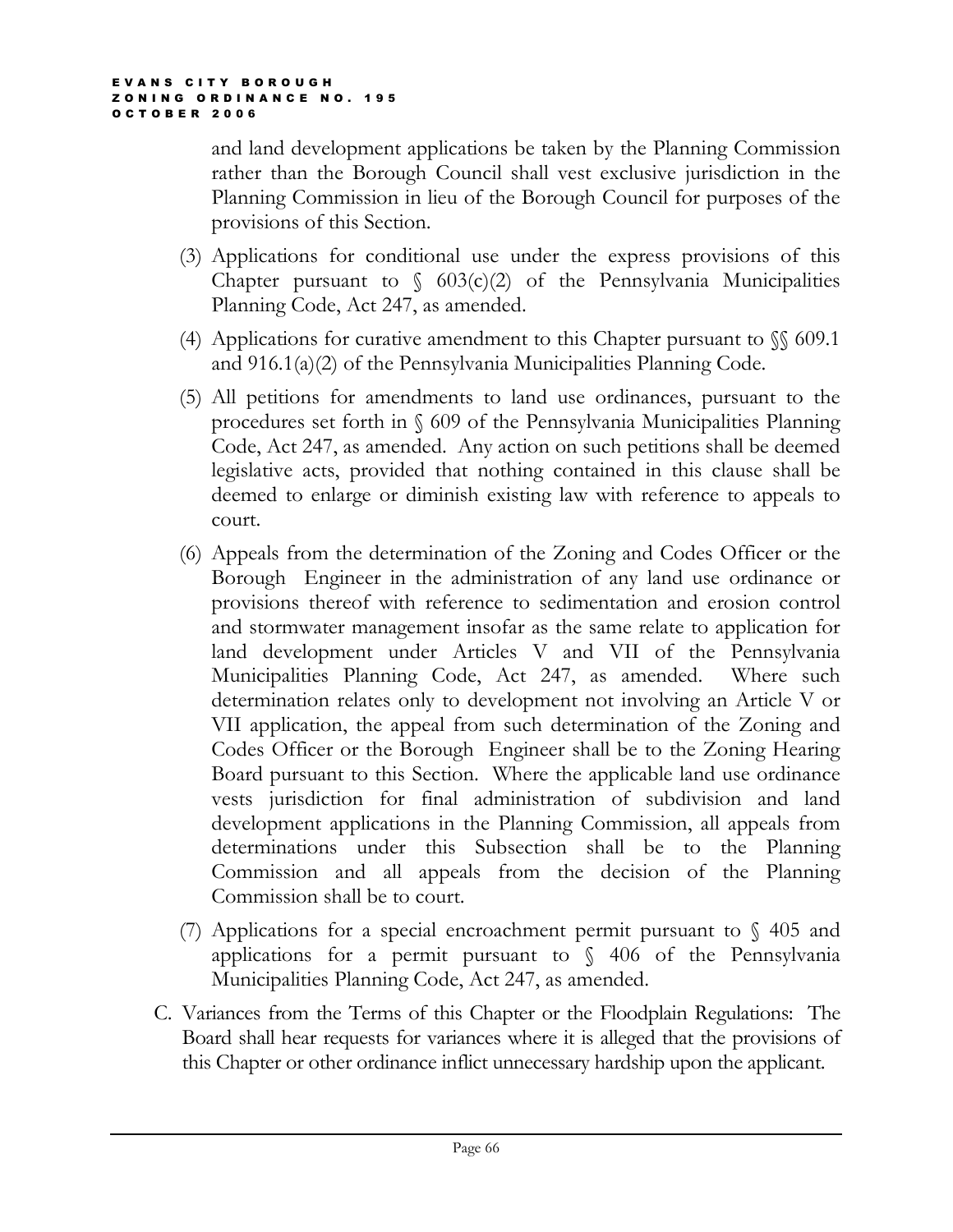- (1) The applicant shall submit to the Secretary of the Board prior to the scheduling of the hearing a written statement demonstrating where relevant, that all the following criteria are applicable to the particular case:
	- (a) That there are unique physical circumstances or conditions, including irregularity, narrowness or shallowness of lot size or shape, or exceptional topographical or other physical conditions peculiar to the particular property, and that the unnecessary hardship is due to such conditions and not the circumstances or conditions generally created by the provisions of this Chapter in the neighborhood or district in which the property is located.
	- (b) That because of such physical circumstances or conditions, there is not possibility that the property can be developed in strict conformity with the provisions of this Chapter and that the authorization of a variance is therefore necessary to enable the reasonable use of the property.
	- (c) That such unnecessary hardship has not been created by the appellant.
	- (d) That the variance, if authorized, will not alter the essential character of the neighborhood or district in which the property is located, nor substantially or permanently impair the appropriate use or development of adjacent property, not be detrimental to the public welfare.
	- (e) That the variance, if authorized, will represent the minimum variance that will afford relief and will represent the least modification possible of the regulation in issue.
- (2) In addition to written and public notices, property owners of record within two hundred feet (200<sup>\*</sup>) of the exterior boundaries of the property for which the variance is sought shall be notified by mail at least fifteen (15) days before the hearing.
- (3) The Board shall make findings that the relevant requirements of §195-41 C have been met by the applicant and shall further make a finding that the granting of a variance will be in harmony with the general purpose and intent of this Chapter and the Comprehensive Plan of the Borough of Evans City.
- (4) In granting any variance, the Board may prescribe appropriate conditions and safeguards in conformity with this Chapter.
- (5) The Zoning Hearing Board shall prescribe a time limit within which the action for which the variance is required shall be begun or completed, or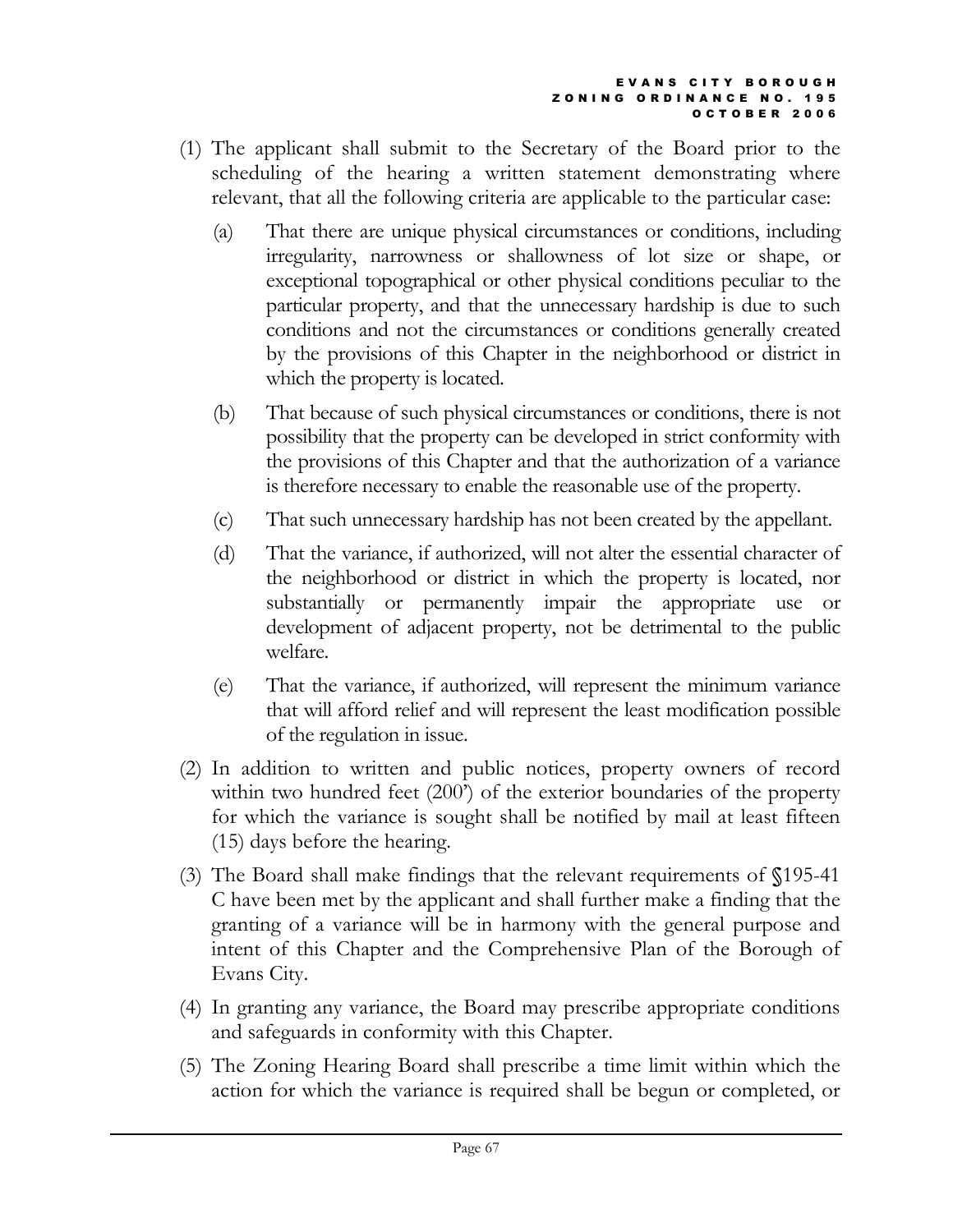both. Failure to begin or complete, or both, such action within the time limit set shall void the variance.

- (6) Under no circumstances shall the Board grant a variance to allow a use not permissible under the terms of this Chapter in that District.
- D. Special Exceptions Under the Terms of this Chapter or the Floodplain Regulations: The Zoning Hearing Board shall hear and decide requests for special exceptions as stated in this Chapter.
	- (1) A special exception shall not be granted by the Board until:
		- (a) A written application for a special use is submitted, stating the grounds on which it is requested.
		- (b) Notice of public hearing shall be given as in §195-40 B.
		- (c) The Public Hearing Shall be Held: Any party may appear in person or by agent or by attorney.
	- (2) The Board, before it grants a special exception, shall make findings of fact and state its reasons for granting the special exception. The findings of fact shall include:
		- (a) That the use will not endanger the public health or safety if located where proposed and developed, and that the use will not allow conditions which will tend to generate nuisance conditions such as noise, dust, glare or vibration.
		- (b) That the use meets all required conditions and specifications set forth in the district where it proposes to locate.
		- (c) That the location and character of the use, if developed according to the plan as submitted and approved, will be in harmony with the area in which it is to be located and in general conformity with the Comprehensive Plan for the Borough.
	- (3) To ensure the establishment of the above conditions, the Zoning Hearing Board shall have the authority to require and approve specific plans and to increase the requirements set forth above and requirements elsewhere in this Chapter, but in no case shall the Board have the authority to decrease the requirements of this Chapter for any use in the district it proposes to locate. Any such decrease in the requirements of this Chapter shall only be granted upon the issuance of a variance. All conditions required by the Board shall be entered in the minutes of the meeting at which the permit is granted and also on the certificate of the special exception.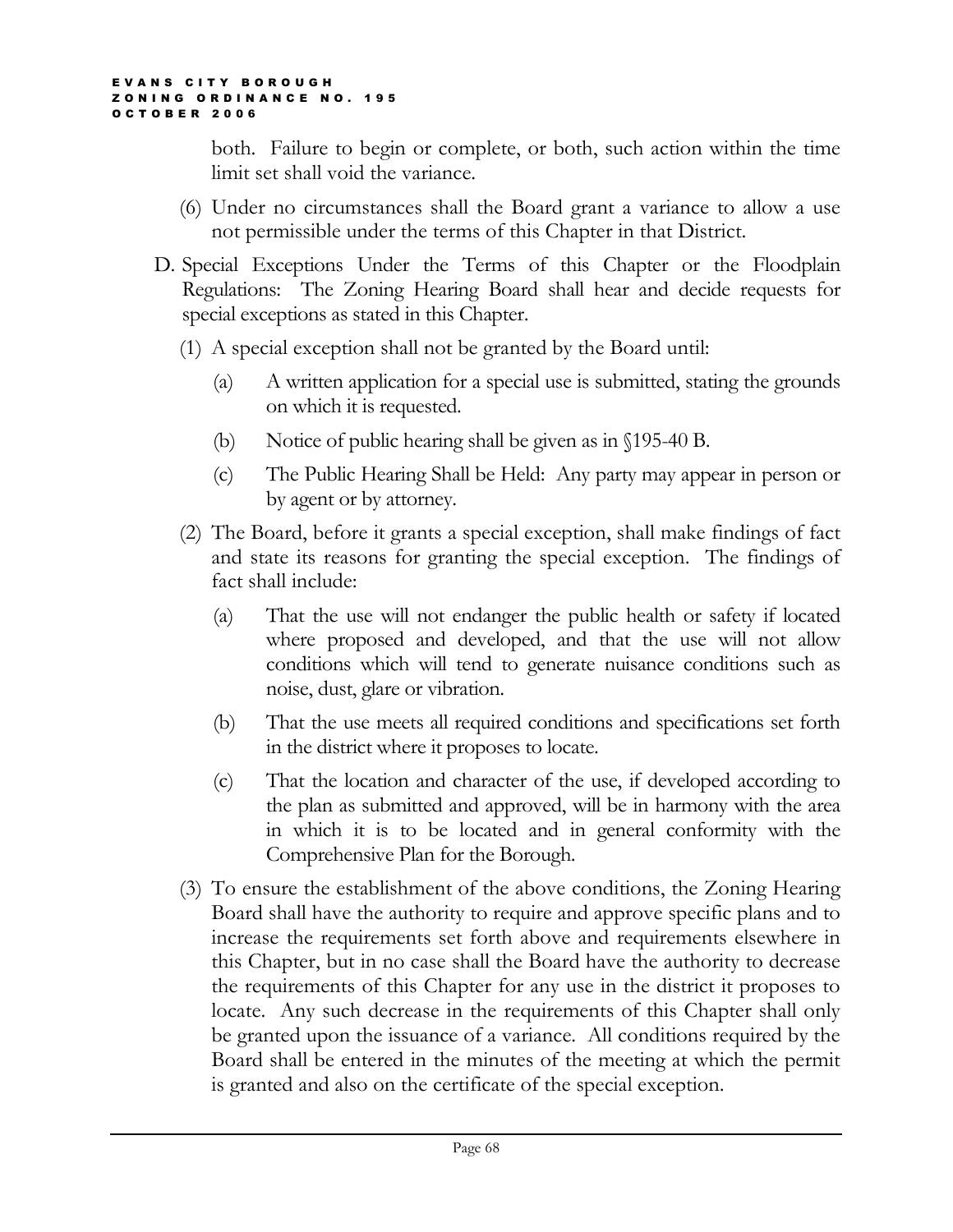(4) The Board shall prescribe a time limit within which the action for which the special exception is required shall be begun or completed, or both. Failure to begin or complete, or both, such action within the time limit set shall void the special exception permit.

# §195-42 Stay of Proceedings

Upon filing of any proceeding and during its pendency before the Zoning Hearing Board, all land development pursuant to any challenged ordinance, order or approval of the Zoning and Codes Officer or of any agency or body and all official action thereunder shall be stayed unless the Zoning and Codes Officer or any other appropriate agency or body certifies to the Board facts indicating that such stay would cause imminent peril to life or property, in which case the development or official action shall not be stayed otherwise than by a restraining order, which may be granted by the Board or by the court having jurisdiction of zoning appeals on petition after notice to the Zoning and Codes Officer or other appropriate agency or body. When an application for development, preliminary or final, has been duly approved and proceedings designed to reverse or limit the approval are filed with the Board by persons other than the applicant, the applicant may petition the court having jurisdiction of zoning appeals to order such persons to post bond as a condition to continuing the proceedings before the Board. The question whether or not such petition should be granted and the amount of the bond shall be within the sound discretion of the court.

# §195-43 Appeals from Zoning Hearing Board

Any person or persons or any board, taxpayer, department or bureau of the Borough aggrieved by any decision of the Zoning Hearing Board may seek review by the Court of Common Pleas. Such appeal shall be initiated by serving and filing a petition for the writ within thirty (30) days after the Board's decision has become final.

# §195-44 Rehearing

If an application for a variance, appeal from the Zoning and Codes Officer or special exception is denied by the Zoning Hearing Board, another application shall not be filed within a period of one (1) year from the date of denial, except upon the initiation of the Zoning Hearing Board after a showing of a change of circumstances which would warrant a rehearing.

# §195-45 Time Limitations

No person shall be allowed to file any proceedings with the Board later than thirty (30) days after an application for development, preliminary or final, has been approved by the appropriate Borough official or agency, if such proceeding is designed to secure reversal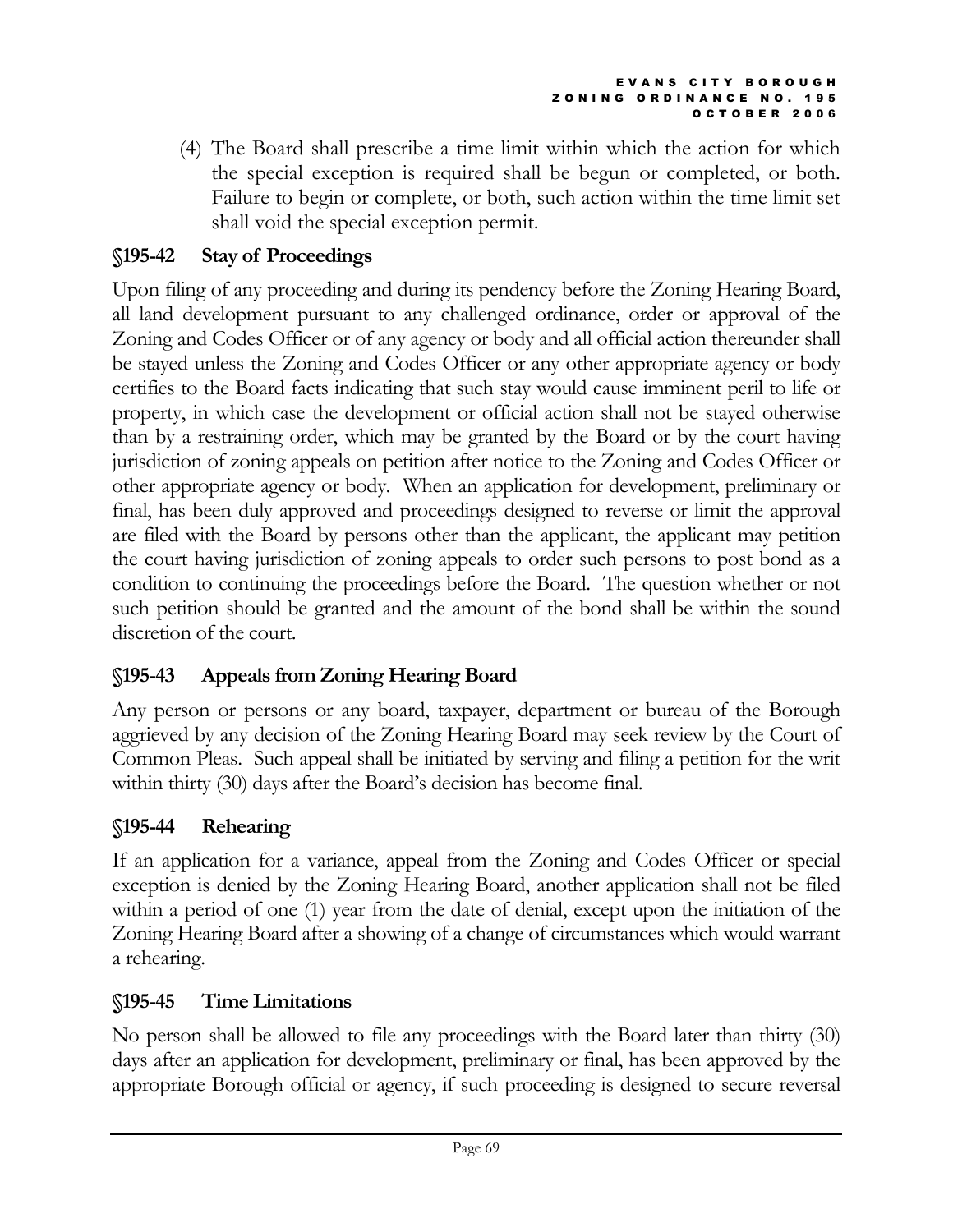or to limit the approval in any manner unless such person alleges and proves that he had no notice, knowledge or reason to believe that such approval had been given. If such person has succeeded to his interest after such approval, he shall be bound by the knowledge of his predecessor in interest.

## §195-46 Mediation Option

- A. Parties to proceedings authorized in this Article and Article X-A of the Pennsylvania Municipalities Planning Code may utilize mediation as an aid in completing such proceedings. In proceedings before the Zoning Hearing Board, in no case shall the Zoning Hearing Board initiate mediation or participate as a mediating party. Mediation shall supplement, not replace, those procedures in this Article and Article X-A once they have been formally initiated. Nothing in this section shall be interpreted as expanding or limiting municipal police powers or as modifying any principles of substantive law.
- B. Participation in mediation shall be wholly voluntary. The appropriateness of mediation shall be determined by the particulars of each case and the willingness of the parties to negotiate. Any municipality offering the mediation option shall assure that, in each case, the mediating parties, assisted by the mediator as appropriate, develop terms and conditions for:
	- (1) Funding mediation.
	- (2) Selecting a mediator who, at a minimum, shall have a working knowledge of municipal zoning and subdivision procedures and demonstrated skills in mediation.
	- (3) Completing mediation, including time limits for such completion.
	- (4) Suspending time limits otherwise authorized in this act, provided there is written consent by the mediating parties, and by an applicant or municipal decision making body if either is not a party to the mediation.
	- (5) Identifying all parties and affording them the opportunity to participate.
	- (6) Subject to legal restraints, determining whether some or all of the mediation sessions shall be open or closed to the public.
	- (7) Assuring that mediated solutions are in writing and signed by the parties, and become subject to review and approval by the appropriate decision making body pursuant to the authorized procedures set forth in the other sections of the Pennsylvania Municipalities Planning Code.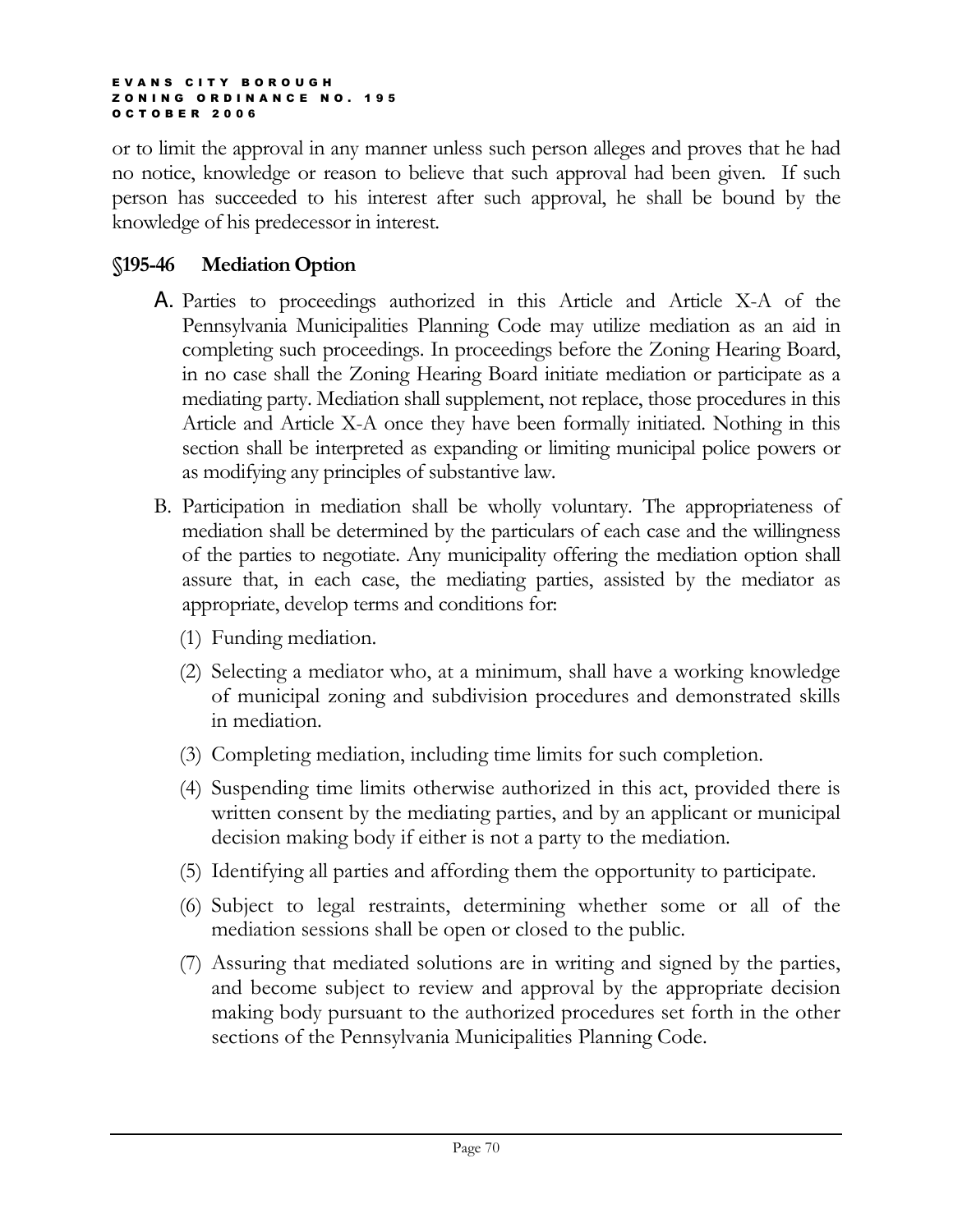C. No offers or statements made in the mediation sessions, excluding the final written mediated agreement, shall be admissible as evidence in any subsequent judicial or administrative proceedings.

# ARTICLE IX

# Nonconforming Uses and Structures

# §195-47 Applicability

The provisions of this Article shall apply to buildings, structures, signs, lands and uses which became nonconforming as the result of the application of this Chapter to them or from classification or reclassification of the property under this Chapter or any subsequent amendments thereto.

# §195-48 Nonconforming Lots of Record

- A. In any district in which single-family dwellings are permitted notwithstanding limitations imposed by other provisions of this Chapter, a single-family dwelling and customary accessory buildings may be erected on any single lot of record at the effective date of adoption or amendment of this Chapter. Such lot must be in separate ownership and not of contiguous frontage with other lots in the same ownership. This provision shall apply even though such lot fails to meet the requirements for area or width, or both, that are generally applicable in the district, provided that yard dimensions and other requirements not involving area or width, or both, of the lot shall conform to the regulations for the district in which such lot is located. Variance of area, width and yard requirements shall be obtained only through action of the Zoning Hearing Board.
- B. If two (2) or more lots or combinations of lots and portions of lots with continuous frontage in single ownership are of record at the time of passage or amendment of this Chapter and if all or part of the lots do not meet requirements for lot width and area as established by this Chapter, the lands involved shall be considered to be an undivided parcel for the purposes of this Chapter, and no portion of such parcel shall be used or sold which does not meet lot width and area requirements established by this Chapter, nor shall any division of the parcels be made which leaves remaining any lot with width or area below the requirements stated in this Chapter.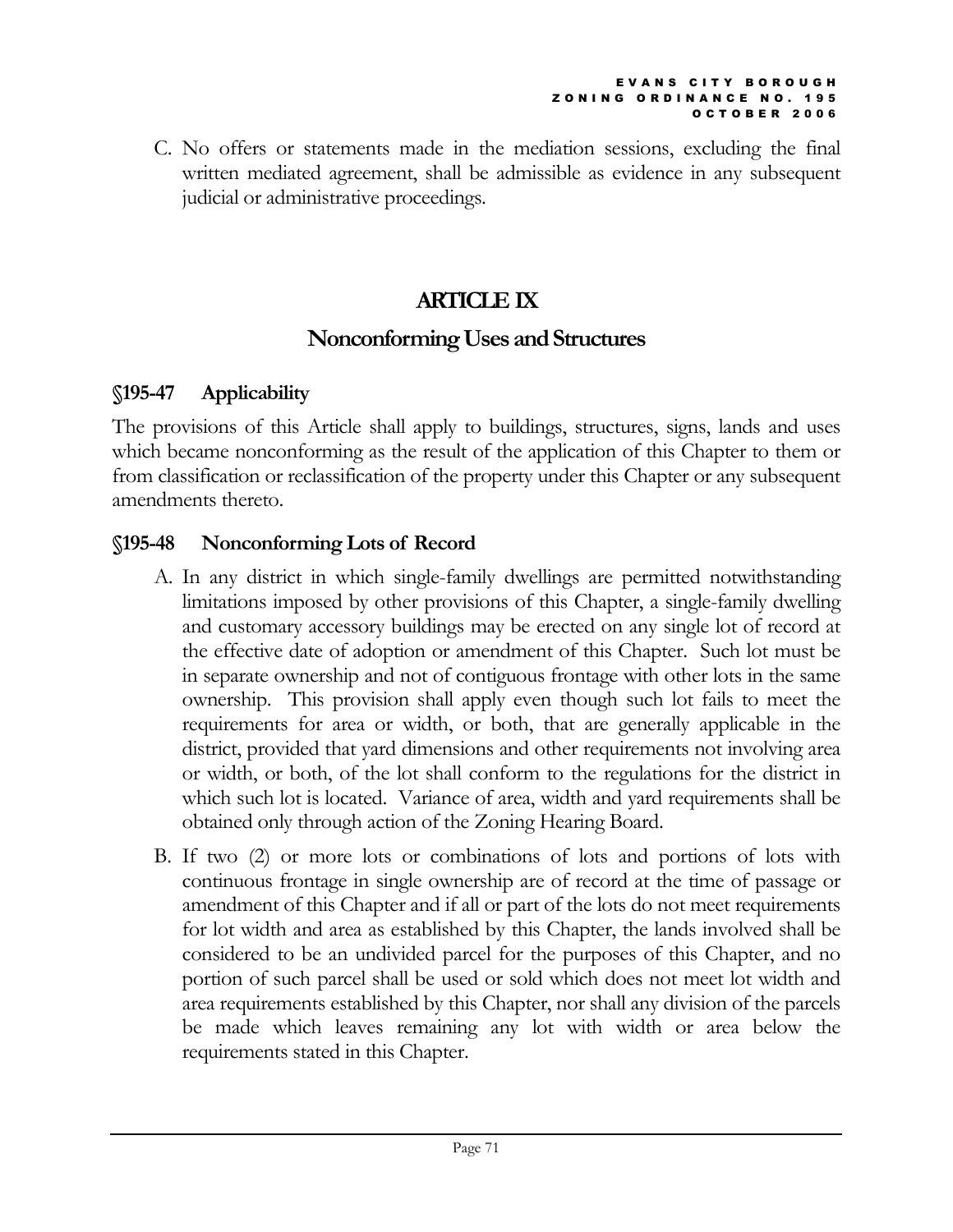## §195-49 Nonconforming Uses of Land

Where, at the effective date of adoption or amendment of this Chapter, lawful use of land exists that is made no longer permissible under the terms of this Chapter as enacted or amendment, such use may be continued, so long as it remains otherwise lawful, subject to the following provisions:

- A. No such nonconforming use shall be enlarged or increased, nor extended to occupy a greater area of land than was occupied at the effective date of adoption or amendment of this Chapter.
- B. No such nonconforming use shall be moved in whole or in part to any other portion of the lot or parcel occupied by such use on the effective date of adoption or amendment of this Chapter.
- C. If any such nonconforming use of land intentionally ceases for any reason for a period of one (1) year, any subsequent use of such land shall conform to the regulations specified by this Chapter for the district in which such land is located.

## §195-50 Nonconforming Structures

Where a lawful structure exists at the effective date of adoption or amendment of this Chapter that could not be built under the terms of this Chapter by reasons of restrictions on area, lot, coverage, height, yards or other characteristics of the structure or its location on the lot, such structure may be continued so long as it remains otherwise lawful, subject to the following provisions:

- A. No such structure may be enlarged or altered in any way which increases its nonconformity, unless an enlargement or structural alteration makes the building more conforming or is required by law.
- B. Should such structure be destroyed by any means to an extent up to 99% of its replacement cost at the time of destruction, it may be reconstructed in its existing location on the lot.
- C. Should such structure be moved for any reason for any distance whatsoever, it shall thereafter conform to the regulations for the district in which it is located after it is moved.
- D. Structural alterations may be permitted if necessary to adapt a nonconforming building to new technologies or equipment pertaining to uses housed in such building. Any enlargement necessary to adapt to new technologies shall be authorized as a natural expansion of a legal nonconforming use.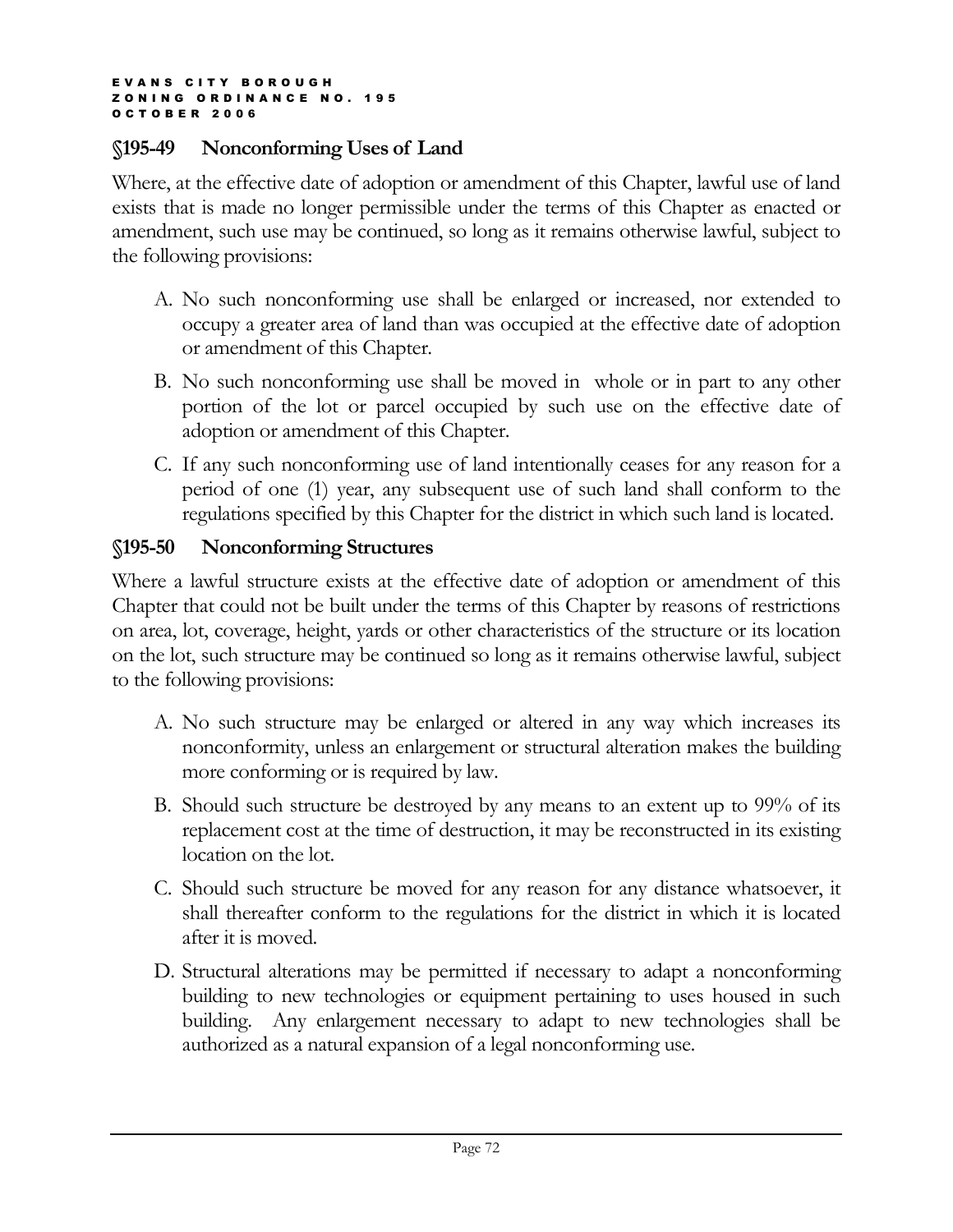### §195-51 Nonconforming Uses of Structures

If a lawful use of a structure or of structure and premises in combination exists at the effective date of adoption or amendment of this Chapter that would not be allowed in the district under the terms of this Chapter, the lawful use may be continued so long as it remains otherwise lawful, subject to the following provisions:

- A. No existing structure devoted to a use not permitted by this Chapter in the district in which it is located shall be enlarged, extended, constructed, reconstructed, moved or structurally altered to exceed more than forty percent (40%) of the original area occupied, except in changing the use of the structure to a use permitted in the district in which it is located, unless approved by the Zoning Hearing Board as a special exception.
- B. Any nonconforming use may be extended throughout any parts of a building which were manifestly arranged or designed for such use at the time of adoption or amendment of this Chapter, but no such use shall be extended to occupy any land outside such building, unless approved by the Zoning Hearing Board as a special exception.
- C. If no structural alternations are made, any nonconforming use of a structure or structure and premises may be changed to another nonconforming use, provided that the Zoning Hearing Board, either by general rule or by making findings in the specific case, finds that the proposed use is equally appropriate or more appropriate to the district than the existing nonconforming use. In permitting such change, the Zoning Hearing Board may require appropriate conditions and safeguards in accordance with the following:
	- (1) The proposed change in use shall not result in traffic congestion or hazard;
	- (2) Shall be suitable for the property in question and maintained so as to be in harmony with the existing neighborhood;
	- (3) Shall be in the best interests of the Borough; and
	- (4) Shall be in conformance with the applicable provisions of this Chapter and all current Borough Ordinances.
- D. Any structure or structure and land in combination in or on which a nonconforming use is superseded by a permitted use shall thereafter conform to the regulations for the district in which such structure is located, and the nonconforming use may not thereafter be resumed.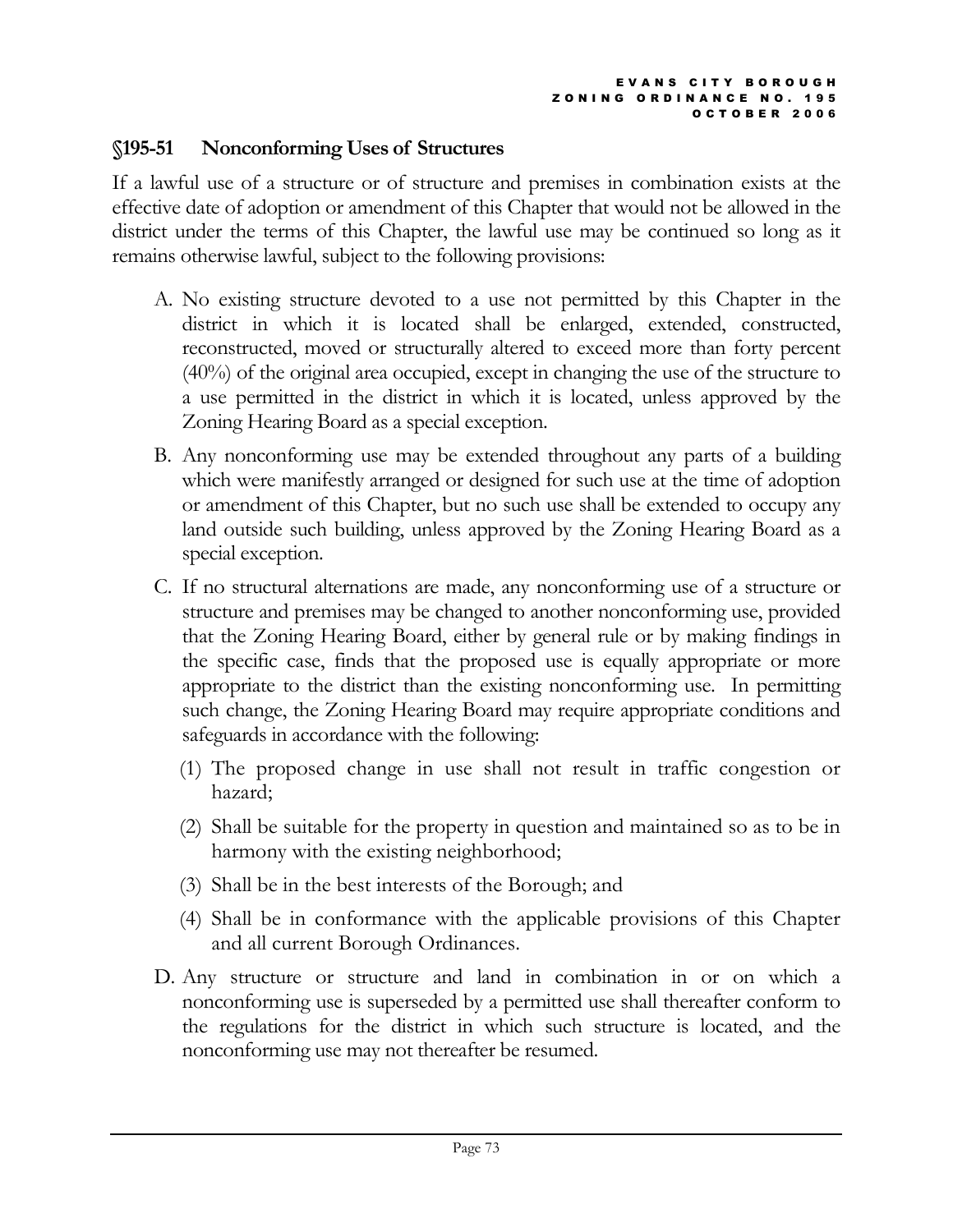- E. When a nonconforming use of a structure or structure and premises in combination is intentionally discontinued or abandoned for a period of one (1) year, the structure or structure and premises in combination shall not thereafter be used except in conformance with the regulations of the district in which it is located.
- F. Where nonconforming use status applies to a structure and premises in combination, removal or destruction of the structure shall eliminate the nonconforming status of the land.

### §195-52 Repairs and Maintenance

Nothing in this Chapter shall be deemed to prevent the strengthening or restoring to a safe condition of any building or part thereof declared to be unsafe by any official charged with protecting the public safety, upon order of such official.

### §195-53 Registration of Nonconforming Uses

It shall be the responsibility of the Zoning and Codes Officer to identify and may register all nonconforming uses, structure or lots established prior to the adoption of this Chapter or created by rezoning amendments. The information shall be kept on a map showing the exact location of each nonconforming use, and such map shall be kept current as nonconformities are removed or new ones created by amendment. The record shall indicate the documentation provided for the Zoning and Codes Officer to determine each nonconformity.

### §195-54 Historical Landmarks

The provisions of this Article shall not apply to any building or structure which is designated by the Planning Commission, with concurrence of the Council, to be an historical landmark.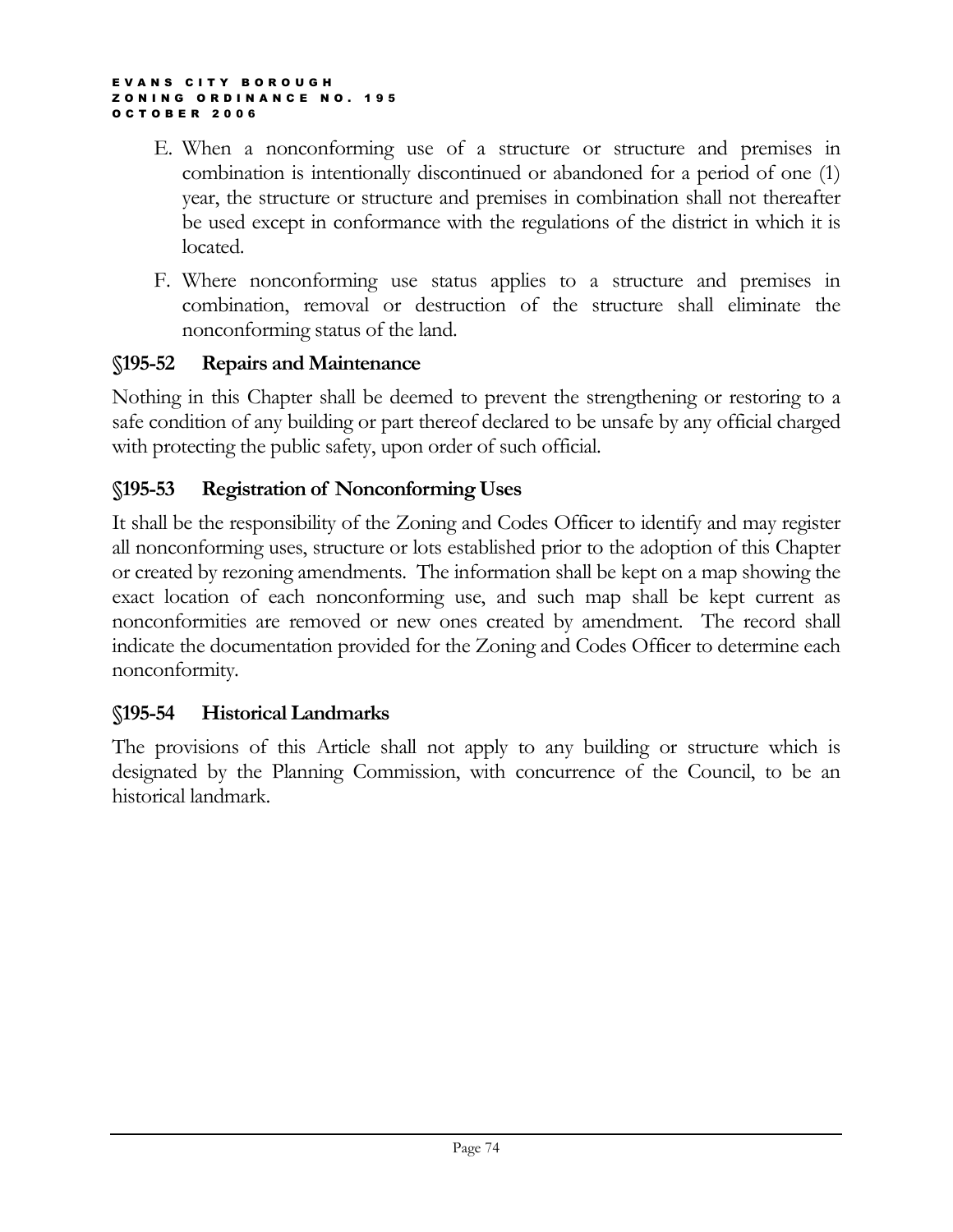# ARTICLE X

# Amendments

### §195-55 Procedure

- A. The regulations, restrictions standards, criteria and zoning district boundaries set forth in this Chapter (or referenced herein) may from time to time be amended, supplemented, changed or repealed. However, no such action shall be taken until after a public hearing in relation thereto, at which time interested parties and citizens shall have an opportunity to be heard.
- B. An amendment, supplement, change or repeal of language in this Chapter may be initiated by:
	- (1) A resolution or request by the Council;
	- (2) An official proposal by the Planning Commission; or
	- (3) A petition to the Planning Commission presented by the property owner or contract purchaser on forms provided by the Borough and accompanied by information prescribed by the Planning Commission.
- C. All requests to amend, supplement, change or repeal language in this Chapter shall first be referred to the Planning Commission for review and recommendation.
- §195-56 Enactment of Zoning Ordinance Amendments: All references to Sections refer to the Pennsylvania Municipalities Planning Code.
	- A. For the preparation of amendments to zoning ordinances, the procedure set forth in section 607 for the preparation of a proposed zoning ordinance shall be optional.
	- B. Before voting on the enactment of an amendment, Borough Council shall hold a public hearing thereon, pursuant to public notice. In addition, if the proposed amendment involves a zoning map change, notice of said public hearing shall be conspicuously posted by Evans City Borough at points deemed sufficient by Evans City Borough along the tract to notify potentially interested citizens. The affected tract or area shall be posted at least one week prior to the date of the hearing.
		- 1. In addition to the requirement that notice be posted under Subsection B, where the proposed amendment involves a zoning map change, notice of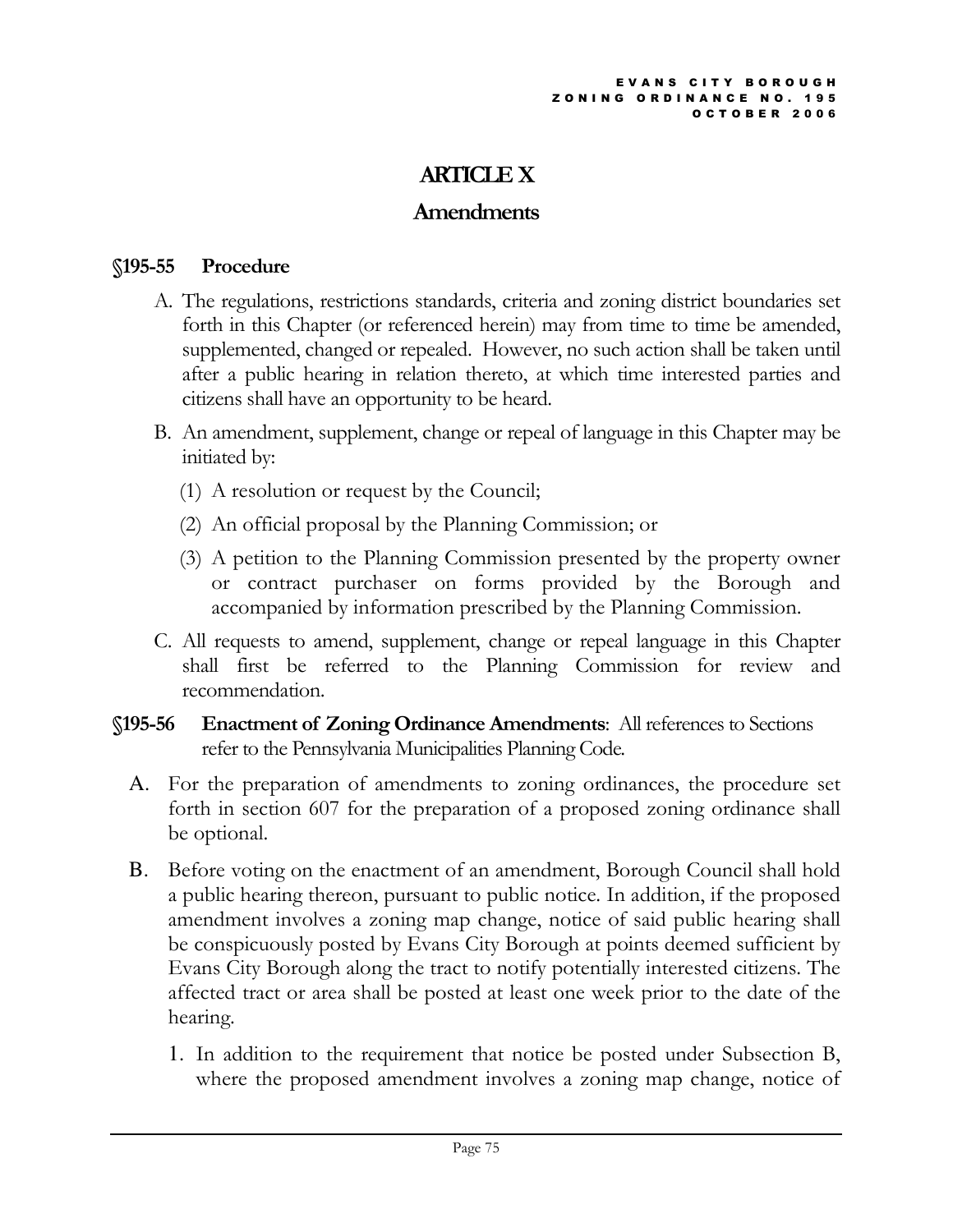the public hearing shall be mailed by Evans City Borough at least thirty days prior to the date of the hearing by first class mail to the addresses to which real estate tax bills are sent for all real property located within the area being rezoned, as evidenced by tax records within the possession of Evans City Borough. The notice shall include the location, date and time of the public hearing. A good faith effort and substantial compliance shall satisfy the requirements of this subsection.

- 2. The requirements of Subsection B-1 herein shall not apply when the rezoning constitutes a comprehensive rezoning.
- C. In the case of an amendment other than that prepared by the Planning Commission, Borough Council shall submit each such amendment to the Planning Commission at least 30 days prior to the hearing on such proposed amendment to provide the Planning Commission an opportunity to submit recommendations.
- D. If, after any public hearing held upon an amendment, the proposed amendment is changed substantially, or is revised, to include land previously not affected by it, Borough Council shall hold another public hearing, pursuant to public notice, before proceeding to vote on the amendment.
- E. At least thirty (30) days prior to the public hearing on the amendment by the local Borough Council, Evans City Borough shall submit the proposed amendment to the Butler County Planning Commission for recommendations.
- F. Evans City Borough may offer a mediation option as an aid in completing proceedings authorized by this section. In exercising such an option, Evans City Borough and mediating parties shall meet the stipulations and follow the procedures set forth in Article XI.
- G. Within 30 days after enactment, a copy of the amendment to the zoning ordinance shall be forwarded to Butler County for archiving.

# §195-57 Rehearing

If a petition for rezoning is denied by either the Planning Commission or the Council, another petition for a change to the same zone district shall not be filed within a period of one (1) year from the date of denial, except upon the initiation of the Council or with the permission of or upon the initiation by the Planning Commission, after a showing of a change of circumstances which would warrant a rehearing.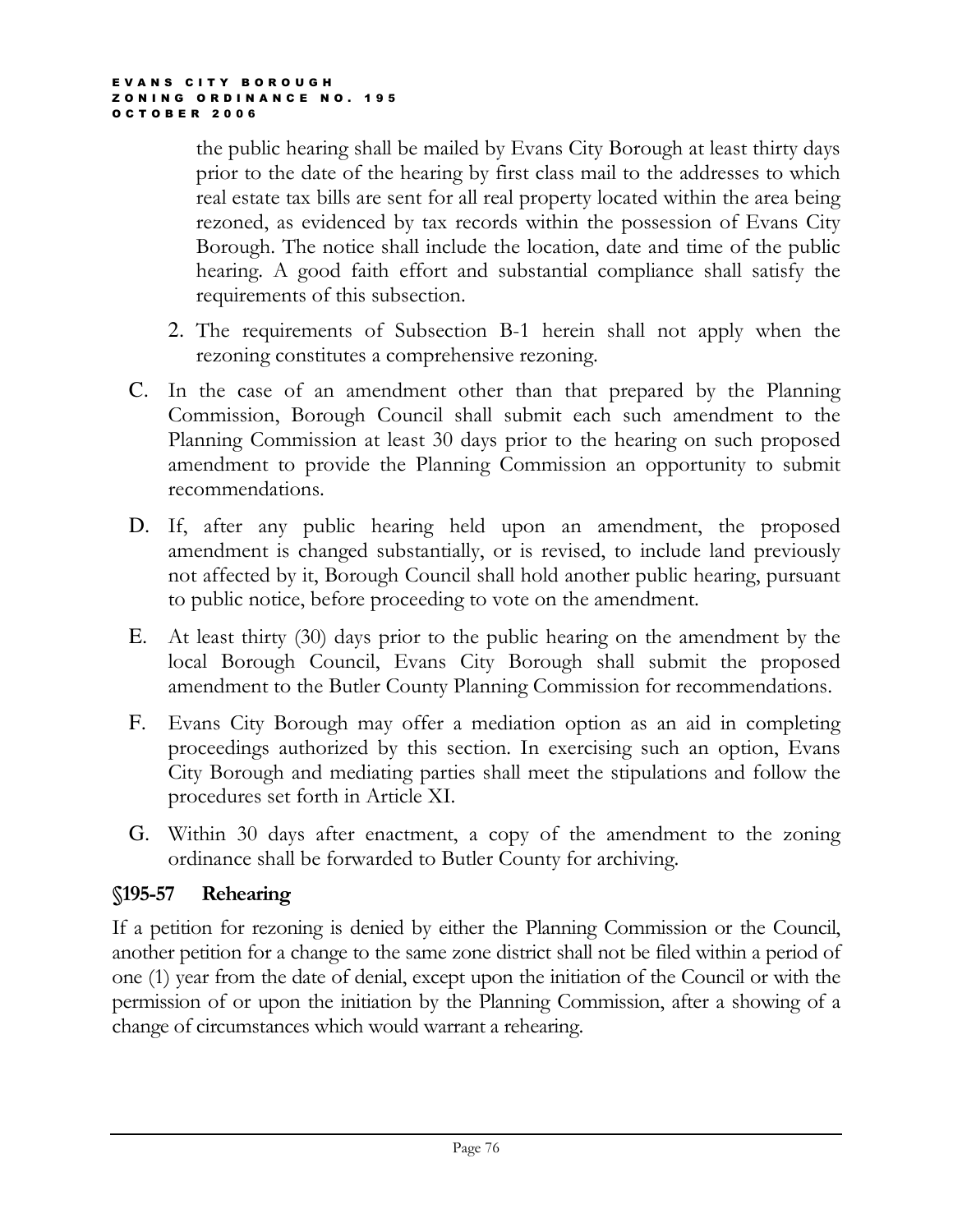- §195-58 Procedure for Landowner Curative Amendments. All references to Sections refer to the Pennsylvania Municipalities Planning Code.
	- A. A landowner who desires to challenge on substantive grounds the validity of a zoning ordinance or map or any provision thereof, which prohibits or restricts the use or development of land in which he has an interest may submit a curative amendment to Borough Council with a written request that his challenge and proposed amendment be heard and decided as provided in § 916.1. Borough Council shall commence a hearing thereon within 60 days of the request as provided in § 916.1. The curative amendment and challenge shall be referred to the Planning Commission as provided in § 609 and notice of the hearing thereon shall be given as provided in § 610 and in § 916.1.
	- B. The hearing shall be conducted in accordance with § 908 and all references therein to the zoning hearing board shall, for purposes of this section be references to Borough Council: provided, however, that the provisions of § 908 (1.2) and (9) shall not apply and the provisions of § 916.1 shall control. If the Borough does not accept a landowner's curative amendment brought in accordance with this subsection and a court subsequently rules that the challenge has merit, the court's decision shall not result in a declaration of invalidity for the entire zoning ordinance and map, but only for those provisions which specifically relate to the landowner's curative amendment and challenge.
	- C. If Borough Council has determined that a validity challenge has merit, it may accept a landowner's curative amendment, with or without revision, or may adopt an alternative amendment which will cure the challenged defects. Borough Council shall consider the curative amendments, plans and explanatory material submitted by the landowner and shall also consider:
		- 1. The impact of the proposal upon roads, sewer facilities, water supplies, schools and other public service facilities;
		- 2. If the proposal is for a residential use, the impact of the proposal upon regional housing needs and the effectiveness of the proposal in providing housing units of a type actually available to and affordable by classes of persons otherwise unlawfully excluded by the challenged provisions of the ordinance or map;
		- 3. The suitability of the site for the intensity of use proposed by the site's soils, slopes, woodlands, wetlands, flood plains, aquifers, natural resources and other natural features;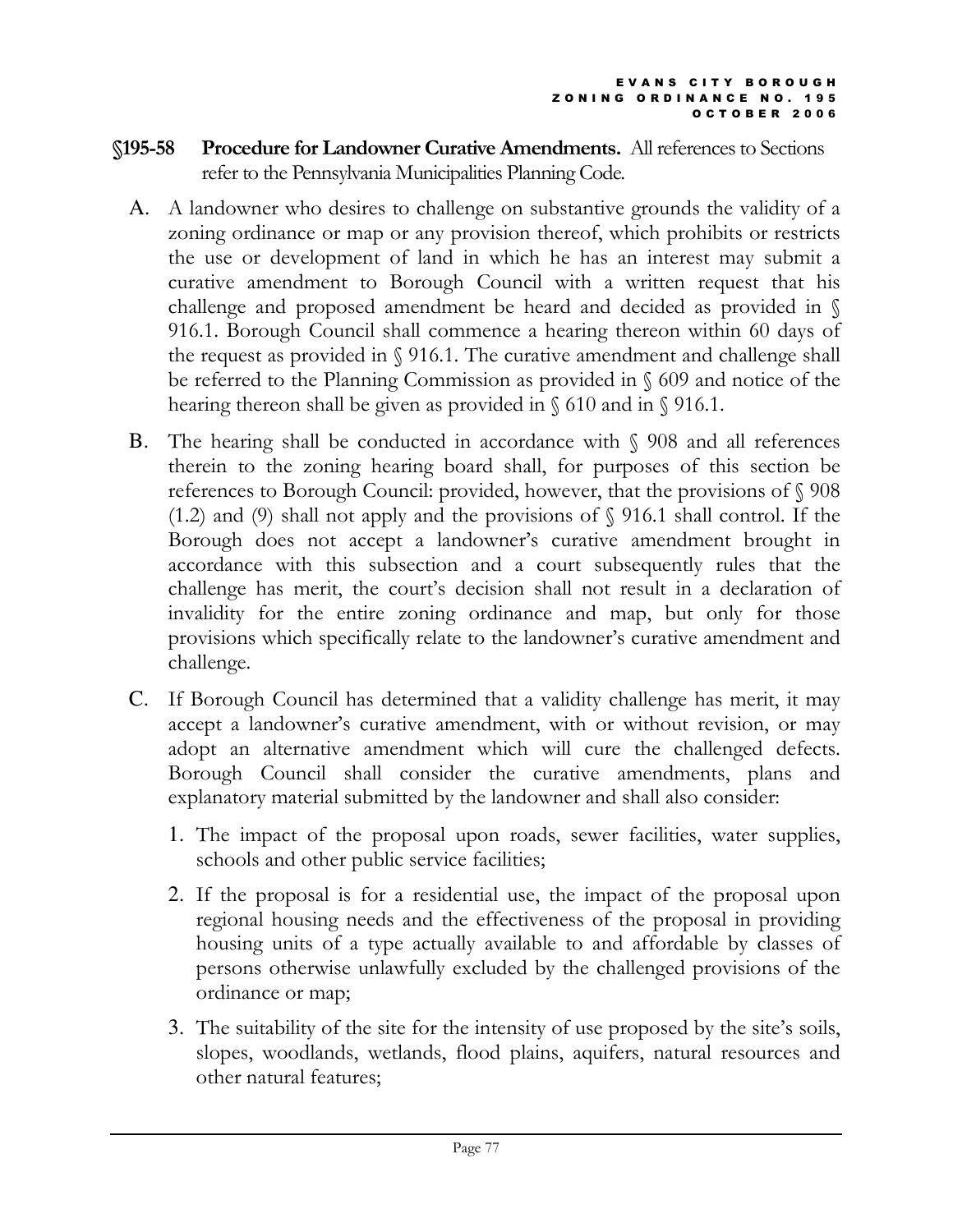- 4. the impact of the proposed use on the site's soils, slopes, woodlands, wetlands, flood plains, natural resources and natural features, the degree to which these are protected or destroyed, the tolerance of the resources to development and any adverse environmental impacts; and
- 5. the impact of the proposal on the preservation of agriculture and other land uses which are essential to public health and welfare.
- §195-59 Procedure for Municipal Curative Amendments. All references to Sections refer to the Pennsylvania Municipalities Planning Code.

If the Borough determines that its zoning ordinance or any portion thereof is substantially invalid, it shall take the following actions:

- A. The Borough shall declare by formal action, its zoning ordinance or portions thereof substantively invalid and propose to prepare a curative amendment to overcome such invalidity. Within 30 days following such declaration and proposal, Borough Council of Evans City Borough shall:
	- 1. By resolution make specific findings setting forth the declared invalidity of the zoning ordinance which may include:
		- a. references to specific uses which are either not permitted or not permitted in sufficient quantity;
		- b. reference to a class of use or uses which require revision; or
		- c. reference to the entire ordinance which requires revisions.
	- 2. Begin to prepare and consider a curative amendment to the zoning ordinance to correct the declared invalidity.
- B. Within 180 days from the date of the declaration and proposal, Evans City Borough shall enact a curative amendment to validate, or reaffirm the validity of, its zoning ordinance pursuant to the provisions required by  $\S$  609 of the Pennsylvania Municipalities Planning Code in order to cure the declared invalidity of the zoning ordinance.
- C. Upon the initiation of the procedures, as set forth in Subsection A, Borough Council shall not be required to entertain or consider any landowner's curative amendment filed under § 609.1 of the Pennsylvania Municipalities Planning Code nor shall the zoning hearing board be required to give a report requested under § 909.1 or 916.1 subsequent to the declaration and proposal based upon the grounds identical to or substantially similar to those specified in the resolution required by Subsection (1)(a). Upon completion of the procedures as set forth in Subsections (1) and (2), no rights to a cure pursuant to the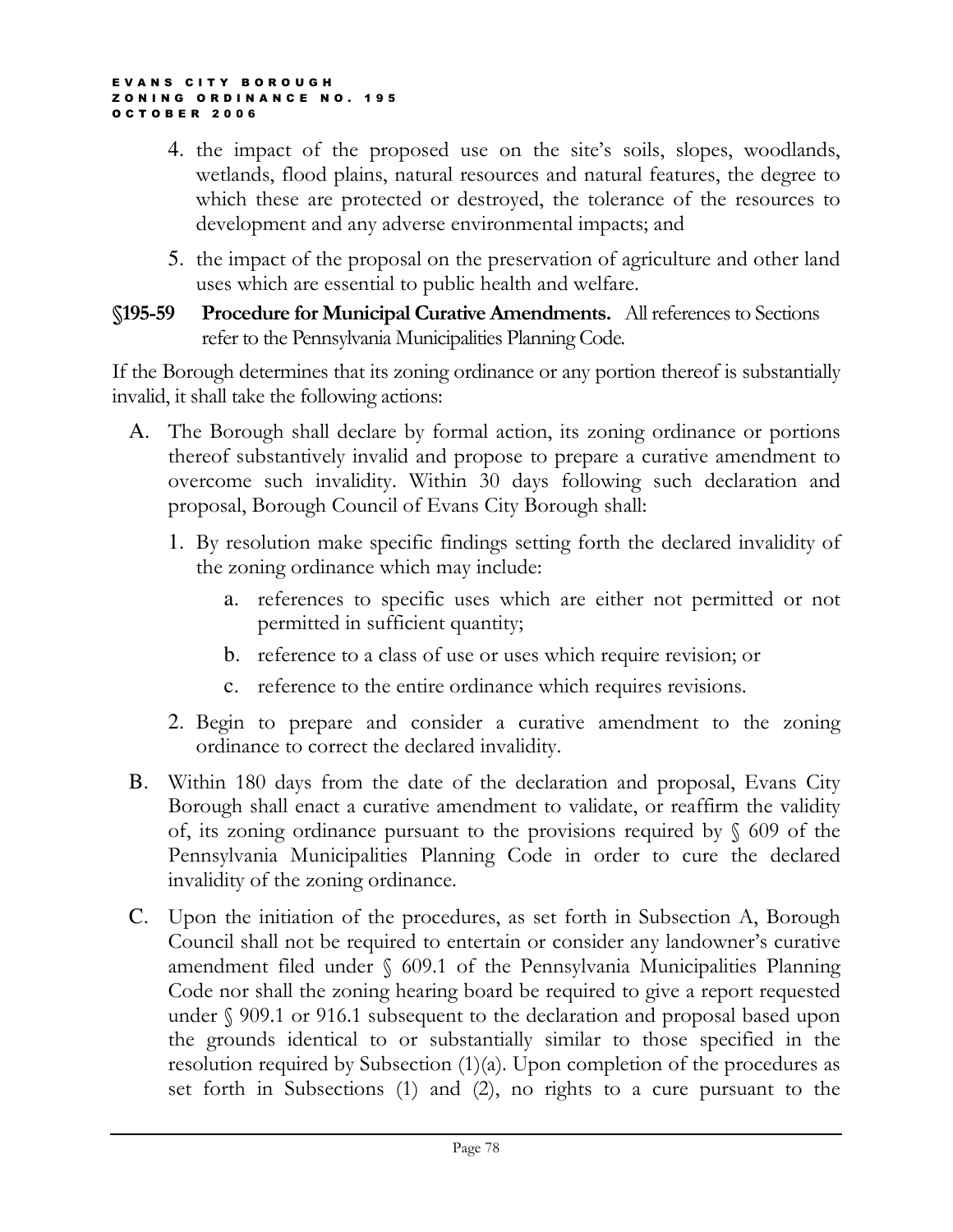provisions of §§ 609.1 and 916.1 shall, from the date of the declaration and proposal, accrue to any landowner on the basis of the substantive invalidity of the unamended zoning ordinance for which there has been a curative amendment pursuant to this section.

D. The Borough having utilized the procedures as set forth in Subsections (1) and (2) may not again utilize said procedure for a 36-month period following the date of the enactment of a curative amendment, or reaffirmation of the validity of its zoning ordinance, pursuant to clause (2); provided, however, if after the date of declaration and proposal there is a substantially new duty or obligation imposed upon Evans City Borough by virtue of a change in statute or by virtue of a Pennsylvania Appellate Court decision, Evans City Borough may utilize the provisions of this section to prepare a curative amendment to its ordinance to fulfill said duty or obligation.

# **ARTICLE XI**

### Administration and Enforcement

### §195-60 Duties of Zoning and Codes Officer

The Zoning and Codes Officer for the Borough of Evans City shall administer and enforce this Chapter in accordance with its literal terms and shall not have the power to permit any construction or any use or change of use which does not conform to this Chapter. The Zoning and Codes Officer shall be appointed by the Borough Council and shall not hold any elective office in the Borough. The Zoning and Codes Officer shall demonstrate to the Borough Council prior to taking office a working knowledge of municipal zoning.

- A. The Zoning and Codes Officer is authorized by the Borough Council to institute civil enforcement proceedings.
- B. If the Zoning and Codes Officer finds that any of the provisions of this Chapter are being violated, he shall initiate enforcement proceedings by sending an enforcement notice to the owner of record of the parcel on which the alleged violation has occurred and to others requesting such notice. The enforcement notice shall state:
	- (1) The name of the owner of record and any other person against whom the Borough intends to take action.
	- (2) The location of the property in violation.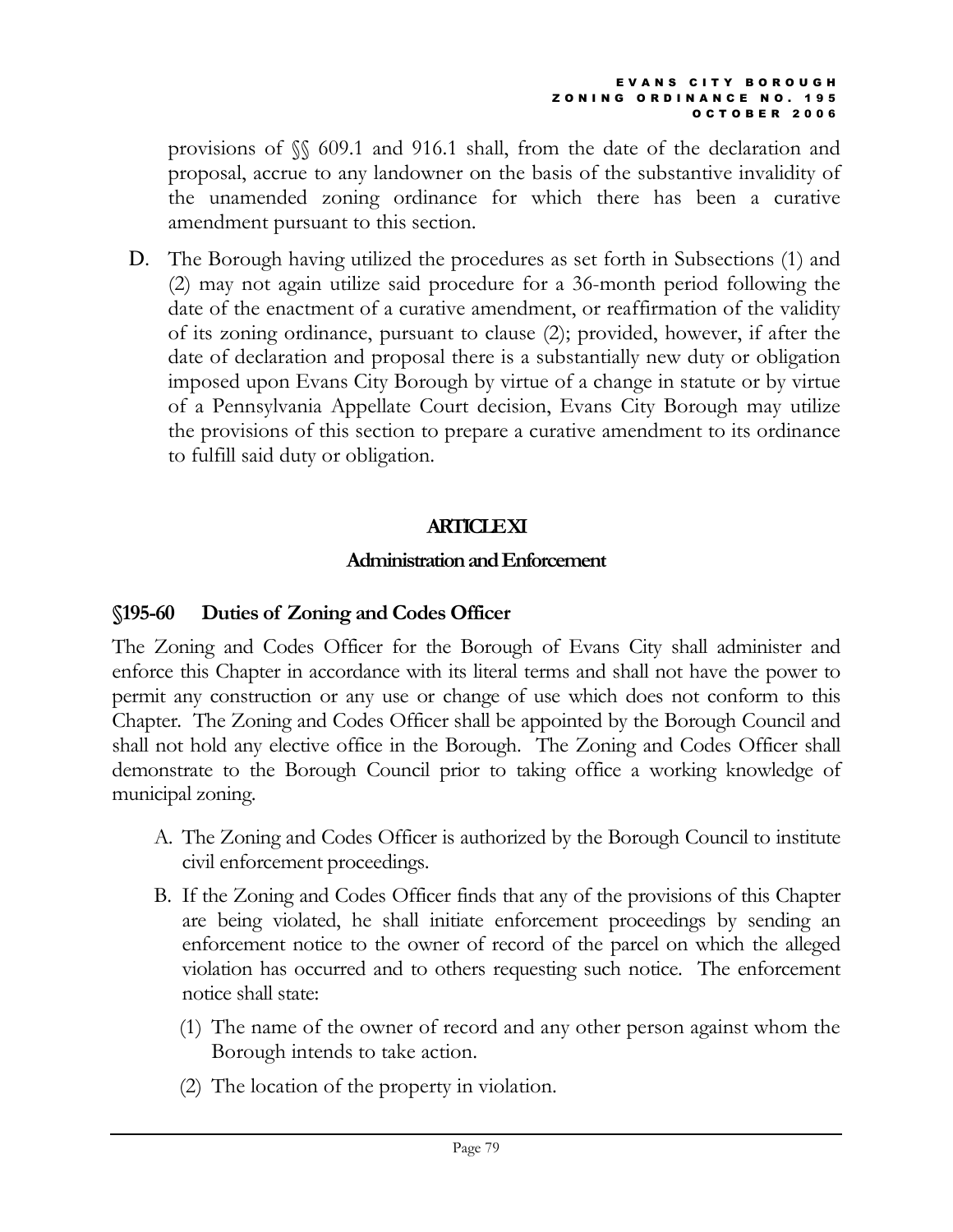- (3) The specific violation, with a description of the requirements which have not been met, citing specific provisions of this Chapter.
- (4) The date before which the steps for compliance must be commenced and completed.
- (5) A statement that the recipient has the right to appeal to the Zoning Hearing Board within thirty (30) days of the notice.
- (6) A statement that failure to comply with the notice within the required time limits, unless extended by appeal to the Zoning Hearing Board, constitutes a violation, with possible sanctions clearly described.

### §195-61 Occupancy Permits

- A. For New Uses: After completion of the whole building or structure and upon the sworn application by the owner or his duly authorized agent setting forth such facts as the Zoning and Codes Officer may require and after actual inspection of the premises by the Zoning and Codes Officer, he shall, upon finding the facts to be as represented, issue in duplicate an occupancy permit, certifying that the premises comply with the provisions of this Chapter and may be used for the purposes set forth in the permit, which purposes shall conform to the requirements of this Chapter.
- B. No change of use shall be made in any building, structure or premises or premises now or hereafter erected or altered that is not consistent with the requirements of this Chapter. Any person desiring to change the use of his premises shall apply to the Zoning and Codes Officer for an occupancy permit, setting forth such facts as may be required.
- C. A copy of the occupancy permit shall be kept at all times upon the premises affected and shall be displayed upon request made by any building inspector, Borough fireman or police officer.
- D. A record shall be kept of all occupancy permits issued, and the original applications therefore shall be kept on file in the same manner as applications for building permits.
- E. No owner, tenant or other person shall use or occupy any building or structure thereafter erected or altered, the use of which shall be changed after the passage of this Chapter (originally June 1, 1970) without first procuring an occupancy permit, provided that an occupancy permit once granted shall continue in effect so long as there is no change of use, regardless of change in the personnel or tenants or occupants.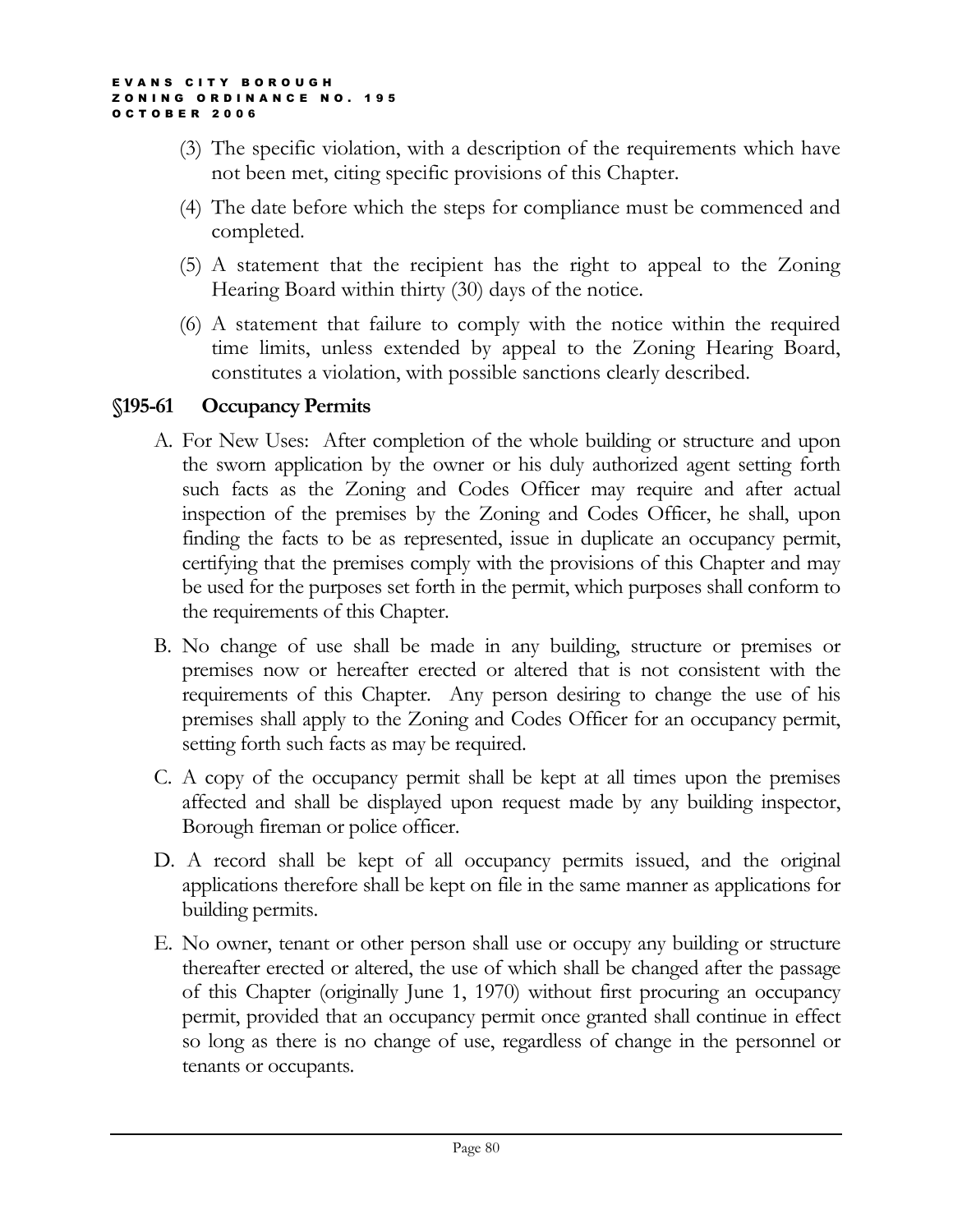- F. For Existing Uses: Upon written request from the owner, tenant or occupant, the Zoning and Codes Officer, after inspection, shall issue an occupancy permit for an existing use legally existing at the time this Chapter is made effective, certifying the extent and kind of use and whether any such existing use conforms with the provisions of this Chapter.
- G. No change or extension of use and no alterations shall be made in a nonconforming use or premises without an occupancy permit's having first been issued by the Zoning and Codes Officer stating that such change, extension or alteration is in conformity with the provisions of this Chapter.

# §195-62 Violations and Penalties; Enforcement Remedies

- A. Enforcement Remedies.
	- (1) Any person, partnership or corporation who or which has violated or permitted the violation of the provisions of any zoning ordinance enacted under this act or prior enabling laws shall, upon being found liable therefore in a civil enforcement proceeding commenced by the Borough, pay a judgment of not more than \$500 plus all court costs, including reasonable attorney fees incurred by the Borough as a result thereof. No judgment shall commence or be imposed, levied or payable until the date of the determination of a violation by the district justice. If the defendant neither pays nor timely appeals the judgment, Evans City Borough may enforce the judgment pursuant to the applicable rules of civil procedure. Each day that a violation continues shall constitute a separate violation, unless the district justice determining that there has been a violation further determines that there was a good faith basis for the person, partnership or corporation violating the ordinance to have believed that there was no such violation, in which event there shall be deemed to have been only one such violation until the fifth day following the date of the determination of a violation by the district justice and thereafter each day that a violation continues shall constitute a separate violation. All judgments, costs and reasonable attorney fees collected for the violation of zoning ordinances shall be paid over to Evans City Borough whose ordinance has been violated.
	- (2) The Court of Common Pleas, upon petition, may grant an order of stay, upon cause shown, tolling the per diem fine pending a final adjudication of the violation and judgment.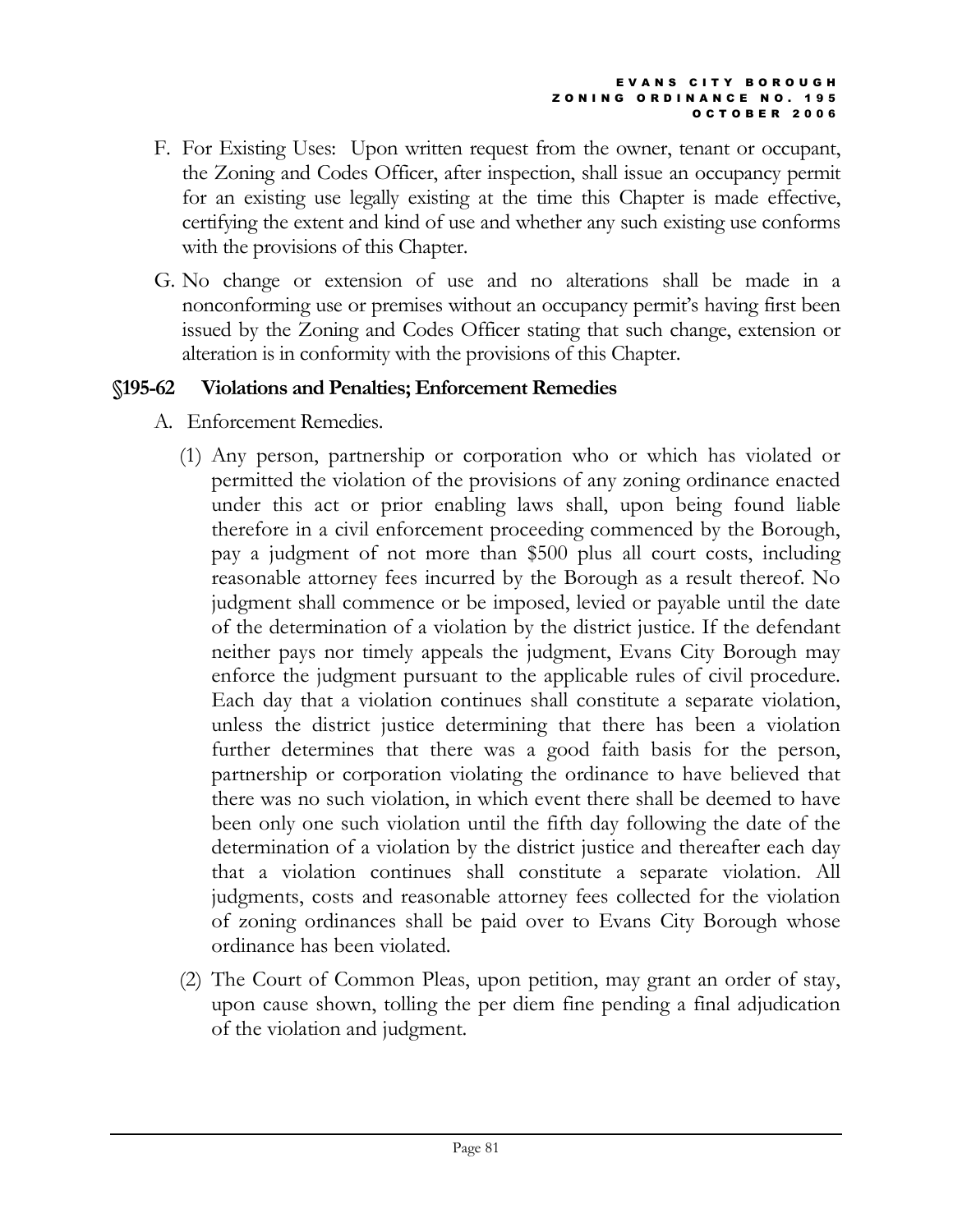- (3) Nothing contained in this section shall be construed or interpreted to grant to any person or entity other than Evans City Borough the right to commence any action for enforcement pursuant to this section.
- B. Causes of Action. In case any building, structure, landscaping or land is, or is proposed to be, erected, constructed, reconstructed, altered, converted, maintained or used in violation of any ordinance enacted under this act or prior enabling laws, Borough Council or, with the approval of Borough Council, an officer of Evans City Borough, or any aggrieved owner or tenant of real property who shows that his property or person will be substantially affected by the alleged violation, in addition to other remedies, may institute any appropriate action or proceeding to prevent, restrain, correct or abate such building, structure, landscaping or land, or to prevent, in or about such premises, any act, conduct, business or use constituting a violation. When any such action is instituted by a landowner or tenant, notice of that action shall be served upon Evans City Borough at least 30 days prior to the time the action is begun by serving a copy of the complaint on Borough Council of Evans City Borough. No such action may be maintained until such notice has been given.

# §195-63 Complaints Regarding Violations

Procedures for curative amendments are set forth in Article X, Amendments. See also Subsection B, Causes of Action, of §195-62, Violations and Penalties; Enforcement Remedies.

# §195-64 Prepayment of Fees Required [Amended 5-5-1986 by Ord. No 391]

Fees, charges, costs and expenses pertaining to this Chapter are set forth in the schedule of fees adopted by Borough Council, as revised from time to time. No action by the Zoning Hearing Board shall be taken, and no permits, certificates, special exception or variance shall be issued until such costs, charges, fees, or expenses have been paid in full.

# §195-65 Enforcement Notice:

- A. If it appears to Evans City Borough that a violation of any zoning ordinance enacted under this act or prior enabling laws has occurred, Evans City Borough shall initiate enforcement proceedings by sending an enforcement notice as provided in this section.
- B. The enforcement notice shall be sent to the owner of record of the parcel on which the violation has occurred, to any person who has filed a written request to receive enforcement notices regarding that parcel, and to any other person requested in writing by the owner of record.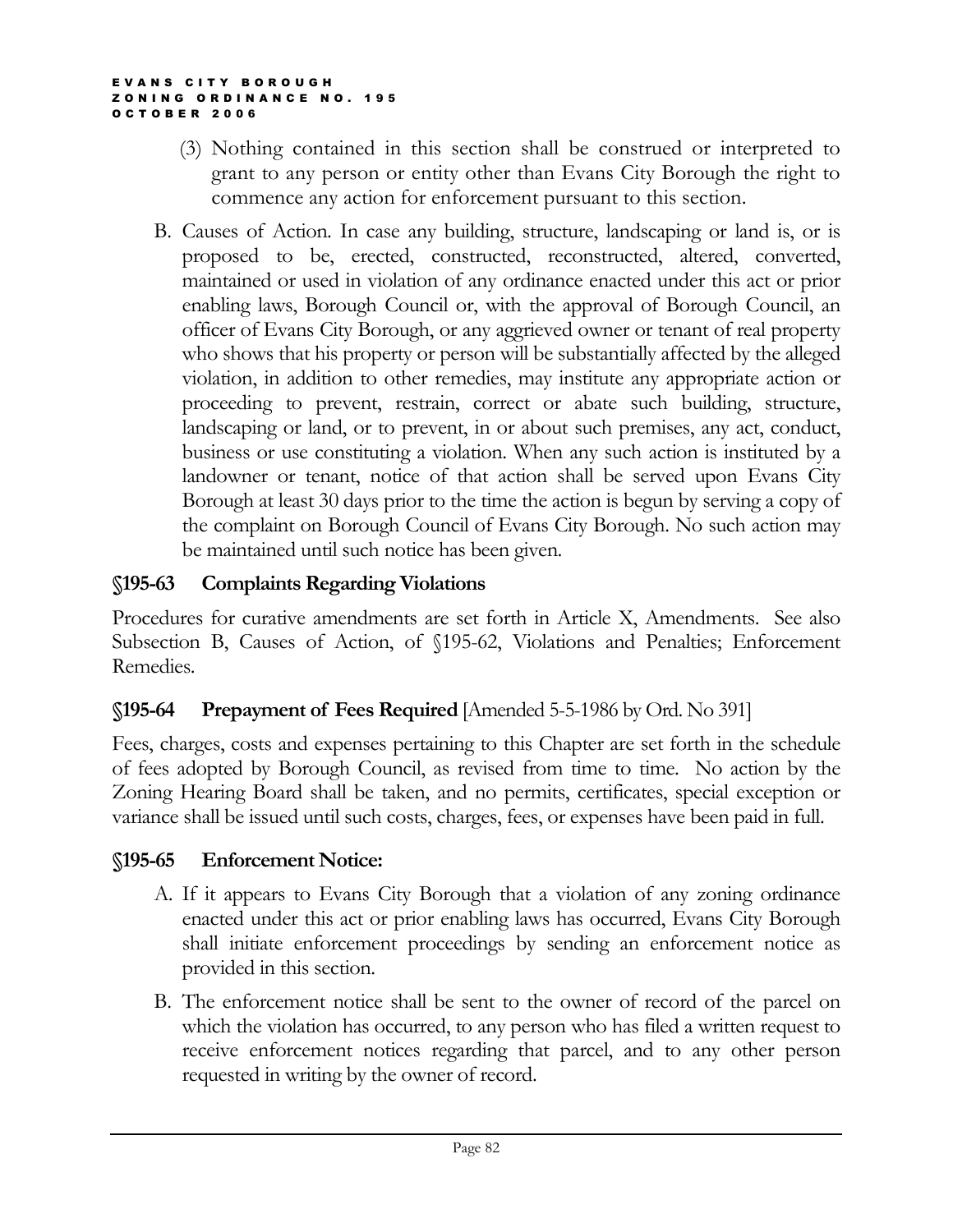- C. An enforcement notice shall state at least the following:
	- (1) The name of the owner of record and any other person against whom Evans City Borough intends to take action.
	- (2) The location of the property in violation.
	- (3) The specific violation with a description of the requirements which have not been met, citing in each instance the applicable provisions of the ordinance.
	- (4) The date before which the steps for compliance must be commenced and the date before which the steps must be completed.
	- (5) That the recipient of the notice has the right to appeal to the zoning hearing board within a prescribed period of time in accordance with procedures set forth in the ordinance.
	- (6) That failure to comply with the notice within the time specified, unless extended by appeal to the zoning hearing board, constitutes a violation, with possible sanctions clearly described.
- D. In any appeal of an enforcement notice to the zoning hearing board Evans City Borough shall have the responsibility of presenting its evidence first.
- E. Any filing fees paid by a party to appeal an enforcement notice to the zoning hearing board shall be returned to the appealing party by Evans City Borough if the zoning hearing board, or any court in a subsequent appeal, rules in the appealing party's favor.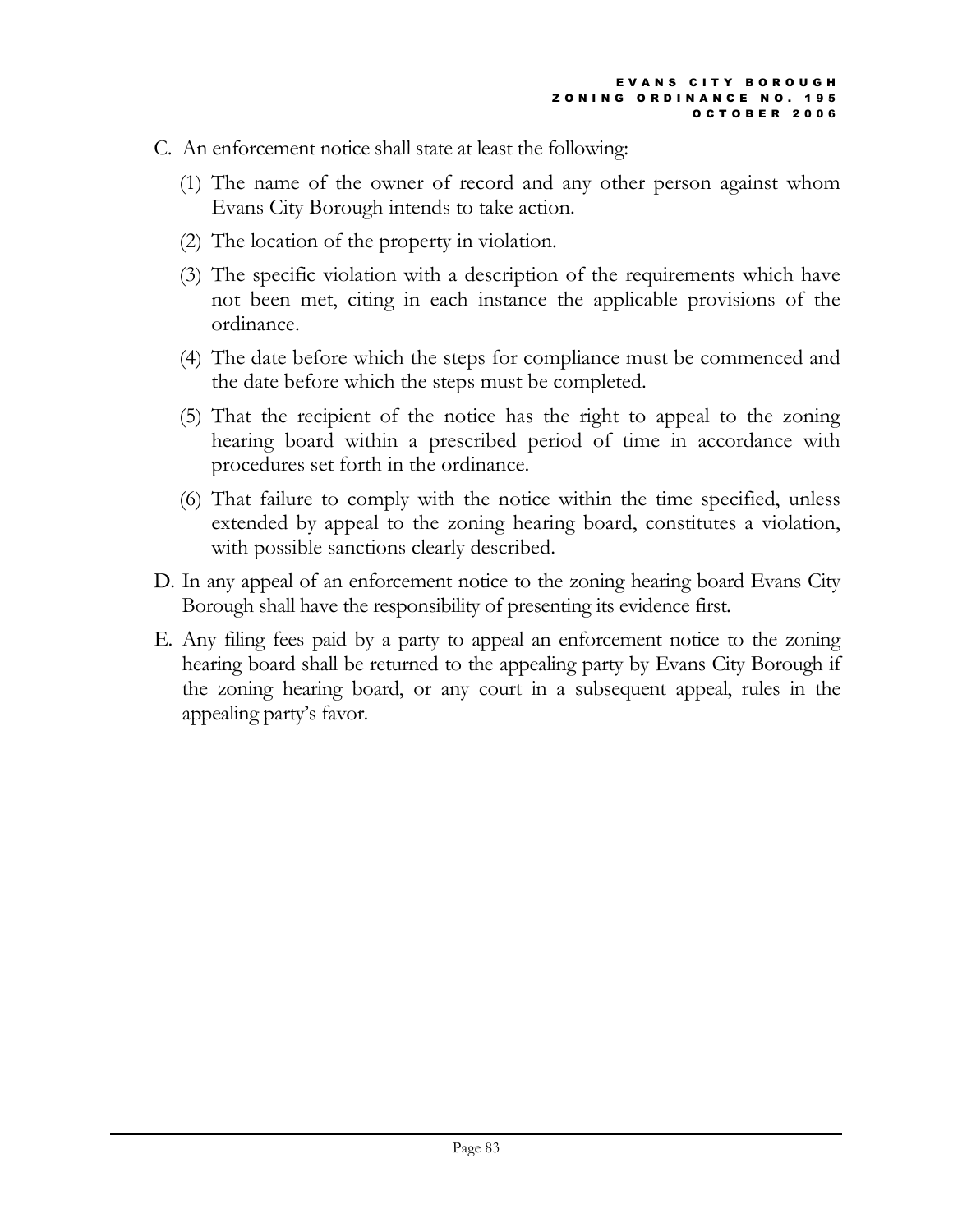### YARDS ON NONRECTANGULAR LOTS



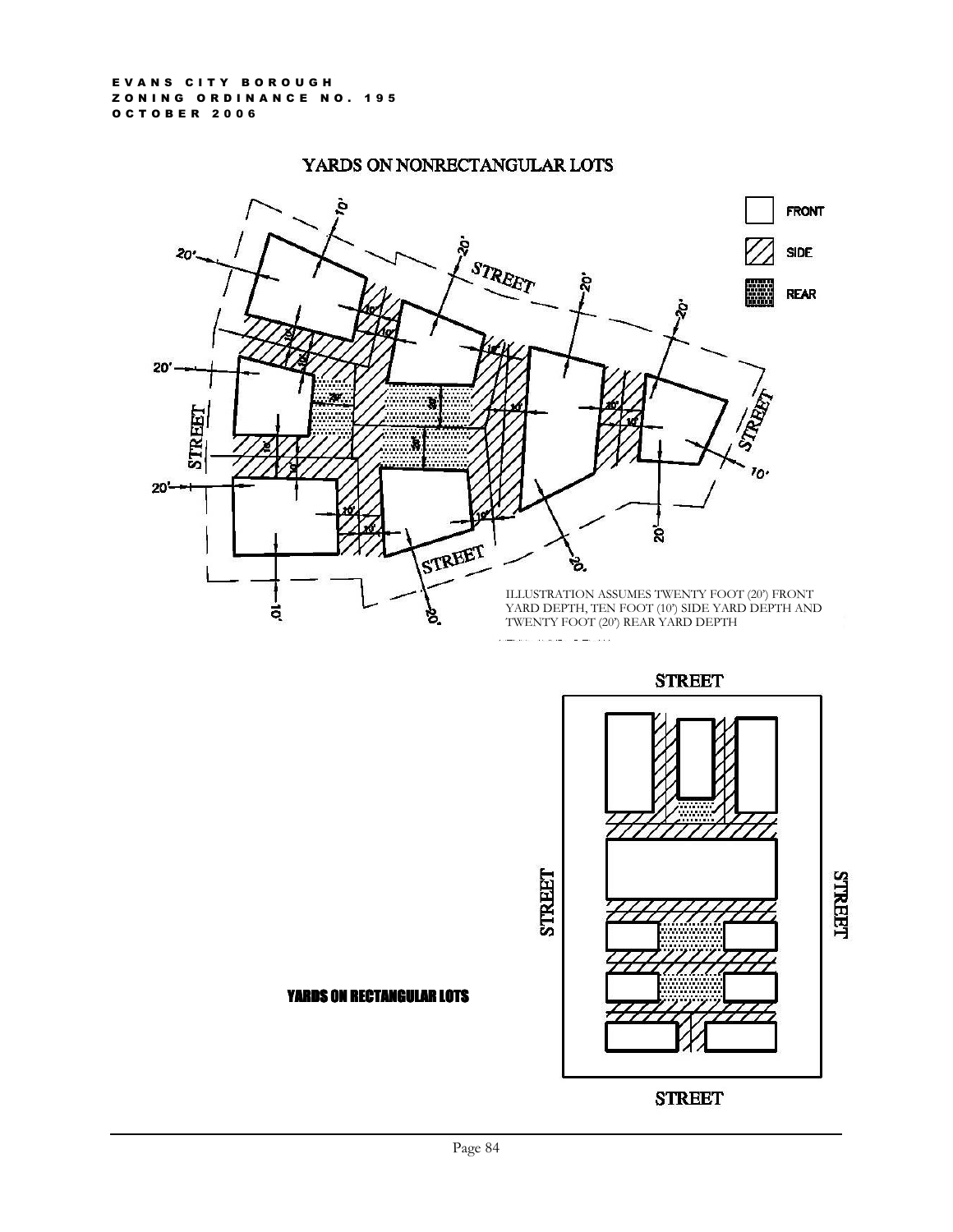### Schedule of Bulk, Dimensional and General Requirements

### Borough of Evans City

### Chapter 195, Zoning

|                  | Minimum                                      |                   | <b>Minimum Yard Requirements</b>                                            |             |                                           |                                           |                     |                                                                                   |                                                                 |
|------------------|----------------------------------------------|-------------------|-----------------------------------------------------------------------------|-------------|-------------------------------------------|-------------------------------------------|---------------------|-----------------------------------------------------------------------------------|-----------------------------------------------------------------|
| <b>District</b>  | Lot<br>Requirements<br>Area (square<br>feet) | Width<br>(feet)   | Front<br>(feet)                                                             | Side (feet) | Rear<br>(feet)                            | Maximum<br>Impervious<br><b>Surface</b>   | Maximum<br>Height** | <b>Sign Limits</b>                                                                | <b>Notes</b>                                                    |
| $R-1$            | 10,000*                                      | $75*$             | 20                                                                          | 10 each     | 20                                        | $25\%$                                    | 35'                 | Unlighted; area not to<br>exceed 3 square feet; and<br>as required in Article VII | Off-street parking<br>required in accordance<br>with Article VI |
| $R-2$            | $6,000*$                                     | $60*$             | 15                                                                          | 10 each     | 20                                        | $50\%$                                    | 35'                 | Unlighted; area not to<br>exceed 3 square feet, and<br>as required in Article VII | Off-street parking<br>required in accordance<br>with Article VI |
| <b>TC</b>        | No restrictions                              | $\hspace{0.05cm}$ | No restrictions except where abutting<br>an R zone, then:                   |             | 80%                                       | 50'                                       | Article VII         | Off-street parking<br>required in accordance                                      |                                                                 |
|                  | $\overline{A}$ butting an R<br>zone          | $- -$             | None                                                                        | None        | $25***$                                   |                                           | 50'                 |                                                                                   | with <b>Article VI</b>                                          |
|                  | No restrictions                              | $- -$             | No restrictions except where abutting<br>an R zone, then:<br>15<br>50<br>25 |             | 75%                                       | 80'                                       | Article VII         | Off-street parking<br>required in accordance<br>with Article VI                   |                                                                 |
| <b>BTO</b>       | Underlying district minimums and maximums    |                   |                                                                             | 80%*****    | Underlying district minimums and maximums |                                           |                     |                                                                                   |                                                                 |
| $\underline{SO}$ | Underlying district minimums and maximums    |                   |                                                                             |             | $60\%***$                                 | Underlying district minimums and maximums |                     |                                                                                   |                                                                 |

NOTES:

- \* This requirement applies where public water and sewer are available. If only water or sewer is available, the minimum lot area shall be ten thousand (10,000) square feet and the minimum lot width seven-five feet (75'). If neither public water or sewer is available, the minimum lot area shall be thirty thousand (30,000) square feet and the minimum lot width one hundred feet (100').
- \*\* Height limitations do not apply to farm buildings, church spires, belfries, cupolas and domes, monuments, water towers, fire and hose towers, observation towers, transmission towers, chimneys, flagpoles, smokestacks, radio towers, masts and aerials.
- \*\*\* Where a change of use or demolition and redevelopment of an existing lot is proposed, a forty foot (40') rear yard for off-street parking shall be provided.

\*\*\*\* Additional impervious surface shall be provided in side or rear yards only.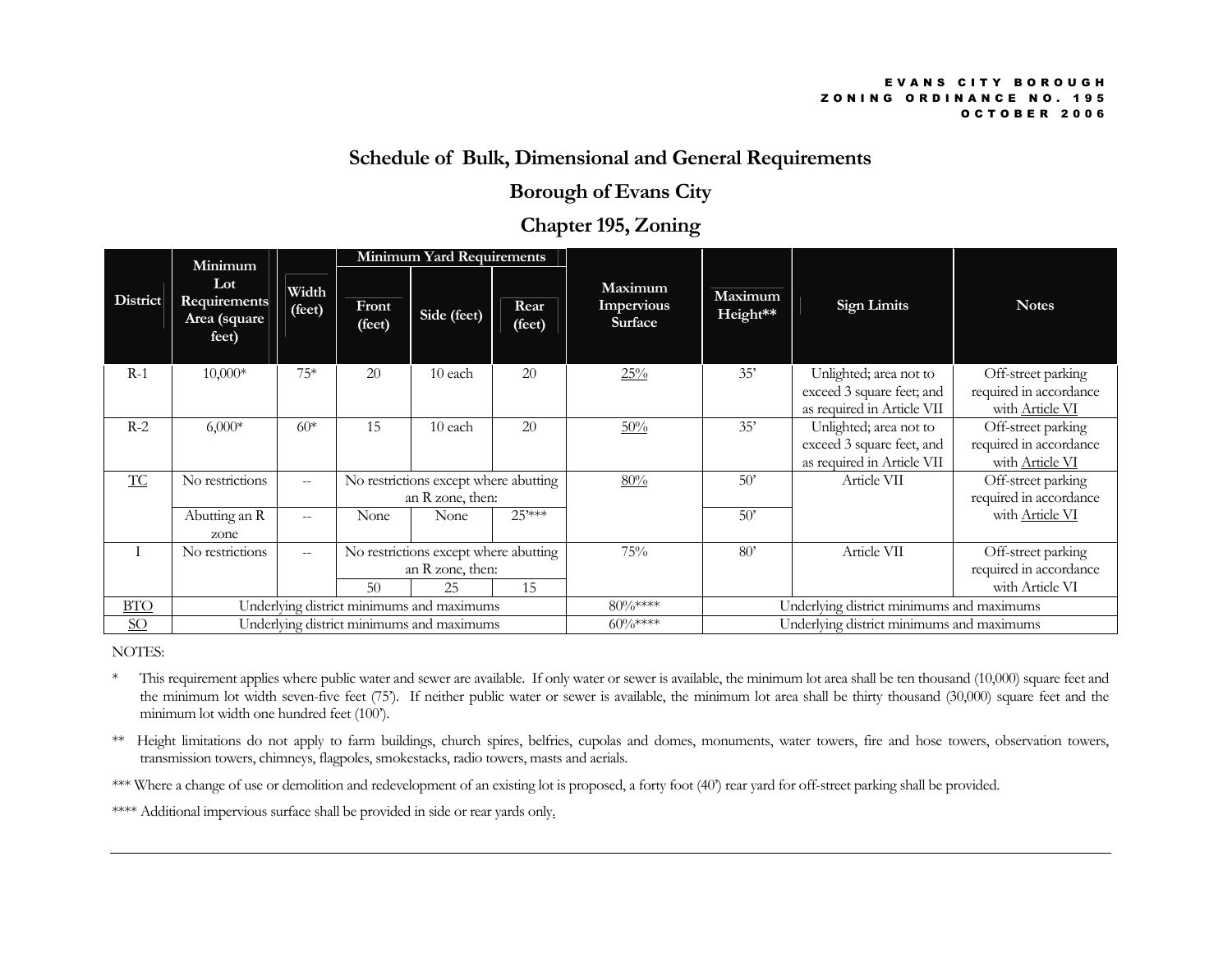# **EVANSCITYBOROUGH**

# Butler County, Pennsylvania

# **CHAPTER 195, ZONING**

| $§195-1$  |  |
|-----------|--|
| $$195-2$  |  |
| $§195-3$  |  |
| $$195-4$  |  |
| $$195-5$  |  |
| $$195-6$  |  |
| $$195-7$  |  |
| $$195-8$  |  |
|           |  |
|           |  |
| $$195-10$ |  |
|           |  |
|           |  |
|           |  |
| $$195-11$ |  |
| $§195-12$ |  |
| $§195-13$ |  |
| $$195-14$ |  |
| $§195-15$ |  |
| $$195-16$ |  |
| $$195-17$ |  |
| $$195-18$ |  |
| $§195-19$ |  |
| $§195-20$ |  |
| $$195-21$ |  |
| $$195-22$ |  |
|           |  |
|           |  |
| $§195-23$ |  |
| $$195-24$ |  |
| $§195-25$ |  |
|           |  |
| $$195-27$ |  |
|           |  |
|           |  |
|           |  |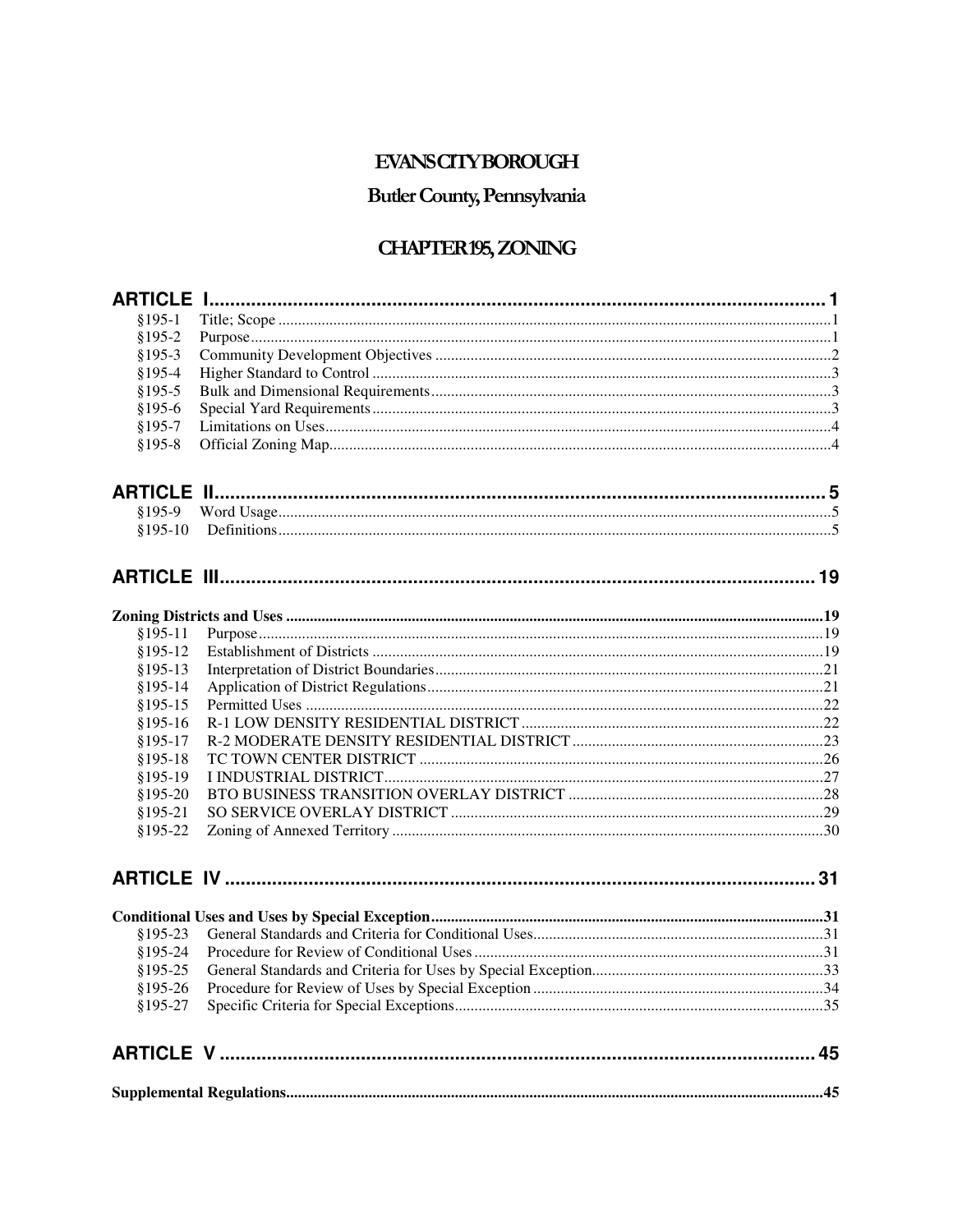| §195-28   |                                                                                                |  |
|-----------|------------------------------------------------------------------------------------------------|--|
| §195-29   |                                                                                                |  |
| $$195-30$ |                                                                                                |  |
| $$195-31$ |                                                                                                |  |
|           |                                                                                                |  |
|           |                                                                                                |  |
| $$195-32$ |                                                                                                |  |
| $§195-33$ |                                                                                                |  |
| $$195-34$ |                                                                                                |  |
|           |                                                                                                |  |
|           |                                                                                                |  |
| $§195-35$ |                                                                                                |  |
| $$195-36$ |                                                                                                |  |
| $$195-37$ |                                                                                                |  |
| $$195-38$ |                                                                                                |  |
|           |                                                                                                |  |
|           |                                                                                                |  |
| §195-39   |                                                                                                |  |
| $$195-40$ |                                                                                                |  |
| $$195-41$ |                                                                                                |  |
| $$195-42$ |                                                                                                |  |
| $§195-43$ |                                                                                                |  |
| $$195-44$ |                                                                                                |  |
| $$195-45$ |                                                                                                |  |
| $$195-46$ |                                                                                                |  |
|           |                                                                                                |  |
|           |                                                                                                |  |
|           |                                                                                                |  |
| $$195-48$ |                                                                                                |  |
| §195-49   |                                                                                                |  |
| §195-50   |                                                                                                |  |
| $$195-51$ |                                                                                                |  |
| $$195-52$ |                                                                                                |  |
| $$195-53$ |                                                                                                |  |
| $$195-54$ |                                                                                                |  |
|           |                                                                                                |  |
|           |                                                                                                |  |
| $§195-55$ |                                                                                                |  |
| $$195-56$ | Enactment of Zoning Ordinance Amendments: All references to Sections refer to the Pennsylvania |  |
|           |                                                                                                |  |
| $$195-57$ |                                                                                                |  |